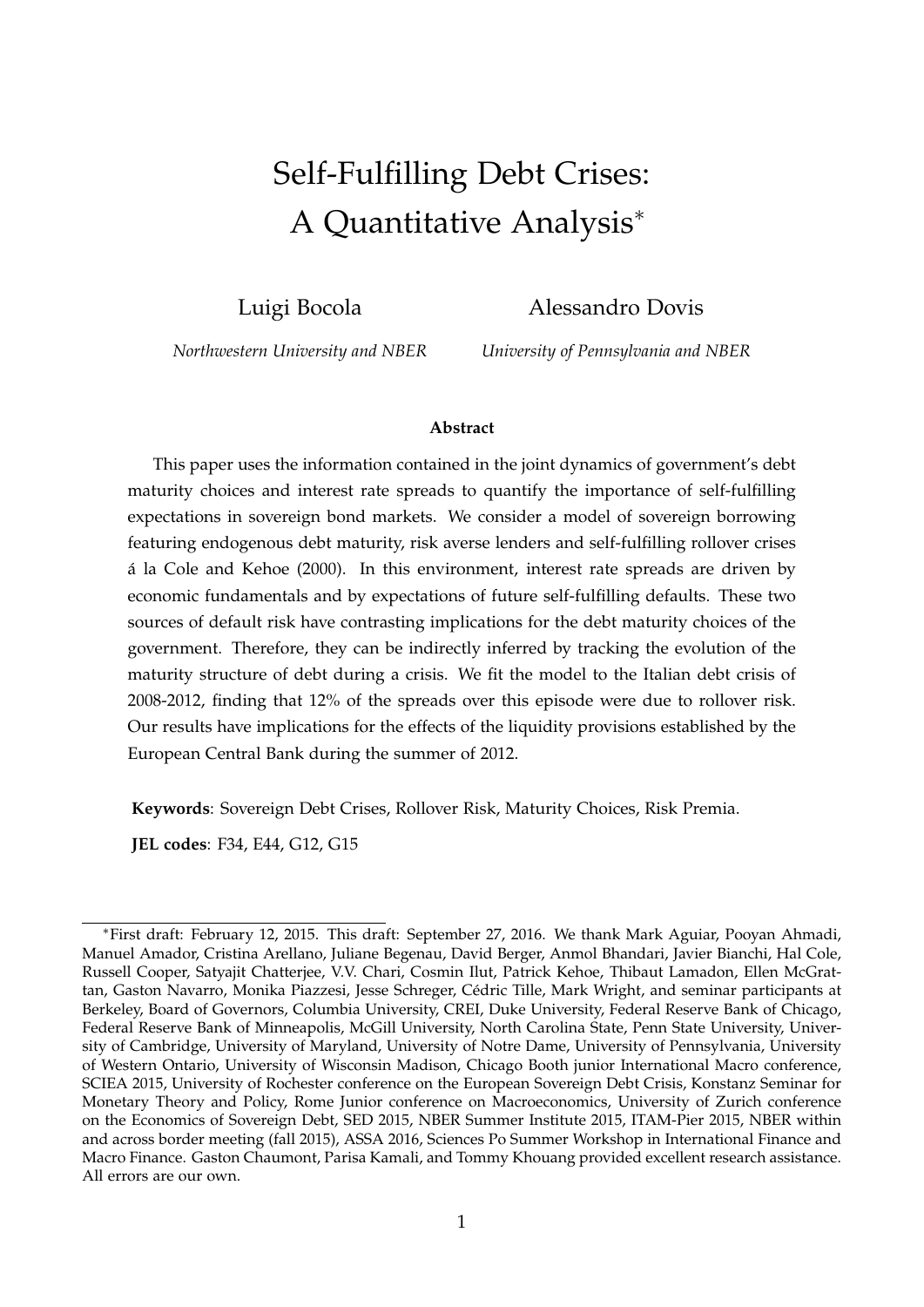### **1 Introduction**

The idea that lenders' pessimistic beliefs about the solvency of a government can be selffulfilling has been often used by economists to explain fluctuations in sovereign bond yields. For example, it has been a common explanation for the sharp increase in interest rate spreads of southern European economies in 2011, and for their subsequent decline upon the introduction of the Outright Monetary Transactions (OMT) bond-purchasing program by the European Central Bank (ECB).<sup>[1](#page-1-0)</sup> According to this view, the policy intervention of the ECB was desirable because it eliminated non fundamental fluctuations in bond yields, protecting members of the euro-area from inefficient self-fulfilling crises.

However, assessing whether movements in interest rate spreads are self-fulfilling is challenging in practice, and this makes the interpretation of these "lender of last resort" types of policies difficult. The observed widening in interest rates spreads may have been due purely to the bad economic fundamentals of these economies, and their decline following the establishment of the OMT program may have reflected heightened expectations of future bailouts by the European authorities. Clearly, this alternative interpretation of the events may lead to a less favorable assessment of the program, as bailout guarantees can induce governments to overborrow and they can introduce balance sheet risk for the ECB.

The contribution of this paper is to provide the first quantitative analysis of a benchmark model of self-fulfilling debt crises, and to use it to measure fundamental and non fundamental fluctuations in interest rate spreads during the Eurozone crisis. In the model, the maturity structure of debt chosen by the government responds differently to these two sources of default risk. Our measurement strategy consists in using this restriction, along with observed maturity choices, to infer the likelihood of a self-fulfilling crisis. After fitting the model to Italian data, we find that 12% of the interest rate spreads during the 2008-2012 period were due, on average, to rollover risk. We then use this decomposition to assess the implications of the OMT program.

We consider the canonical model of sovereign borrowing in the tradition of [Eaton and](#page-42-0) [Gersovitz](#page-42-0) [\(1981\)](#page-42-0), [Aguiar and Gopinath](#page-40-0) [\(2006\)](#page-40-0) and [Arellano](#page-40-1) [\(2008\)](#page-40-1). In our environment, a government issues debt of multiple maturities in order to smooth the effect of fluctuations in tax revenues on government expenditures. The government lacks commitment over future policies and, as in [Cole and Kehoe](#page-41-0) [\(2000\)](#page-41-0), it raises new debt before deciding whether to default or not. This last assumption leads to the possibility of self-fulfilling debt crises. Lenders, in fact, have no incentives to buy new bonds when they expect the government to default. As the debt market shuts down, the government may find it too costly to service

<span id="page-1-0"></span><sup>&</sup>lt;sup>1</sup>The program, introduced in September 2012, allowed the ECB to purchases of sovereign bonds in secondary markets without explicit quantity limits. See Section [6.](#page-35-0)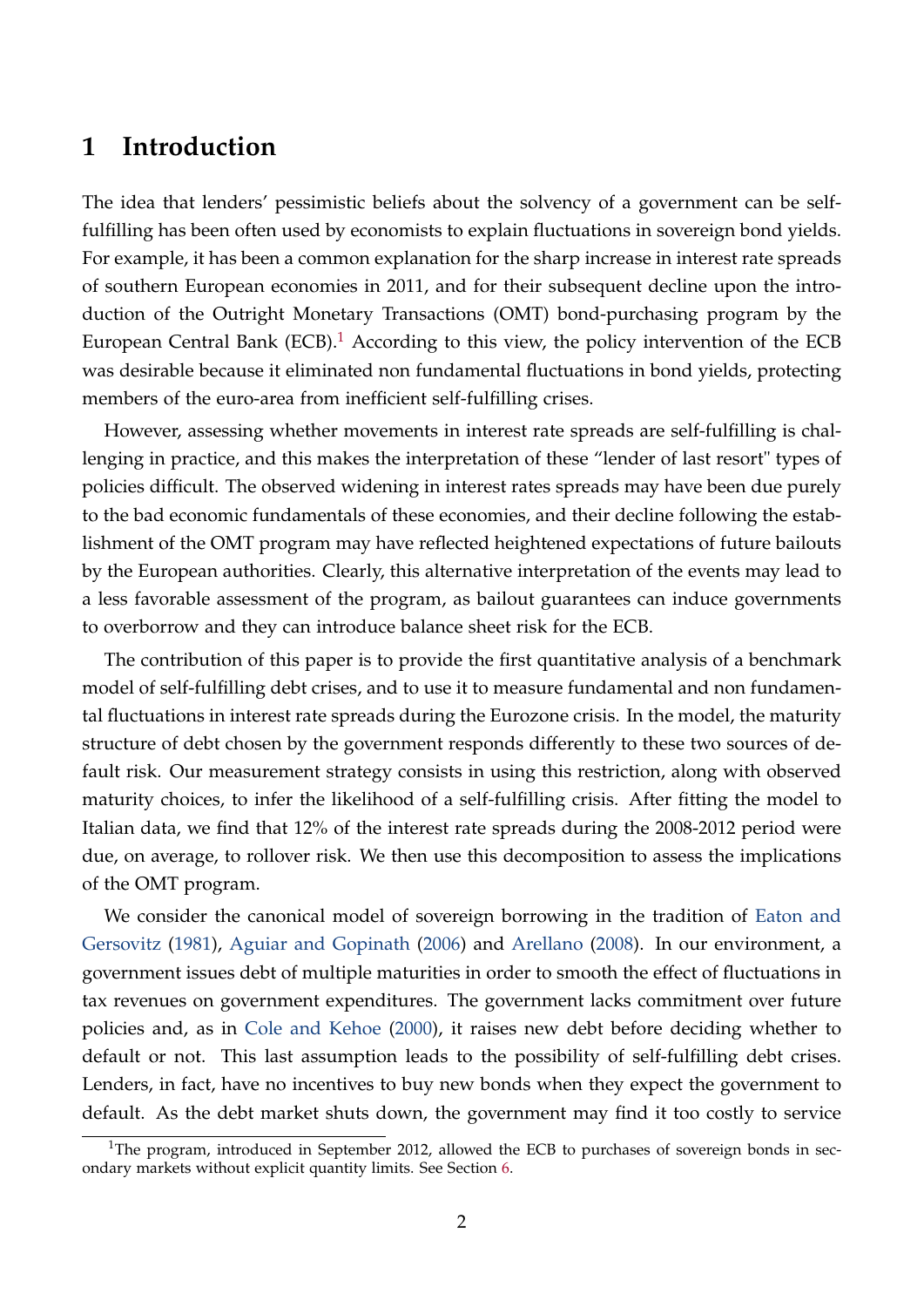the maturing debt exclusively out of its tax revenues, and it may thus decide to default, validating the lenders' pessimistic expectations. These rollover crises can arise in the model when the stock of debt coming due is sufficiently large and economic fundamentals weak.

In this set up, interest rate spreads vary over time because of "non-fundamental" and "fundamental" risk. Specifically, they may reflect the self-fulfilling expectations that lenders will not roll-over government debt in the near future, or they may be high because investors fear that the government will default purely because of its poor economic conditions. Our approach consists in indirectly inferring these sources of risk from observed changes in the maturity structure of government debt. The reason why the debt maturity choices made by the government provide information on these sources of default risk builds on basic properties of the model.

Consider first a scenario where high interest rates reflect mostly the possibility that lenders will not roll-over the debt in the near future. In this situation, the government lengthens debt maturity: by back-loading payments, the government lowers the stock of debt that needs to be rolled over, reducing in this fashion the possibility of a "run". This incentive to lengthen debt maturity in presence of rollover risk was originally emphasized in [Cole and Kehoe](#page-41-0) [\(2000\)](#page-41-0).

Consider now a scenario where high interest rates are not due to the fear of a rollover crisis, but rather reflect bad economic fundamentals. In the model, the government finds optimal to shorten debt maturity in this situation. By doing so, the government improves the terms at which it borrows from the lenders, and this is valuable in bad times because it allows the government to better smooth its consumption. As emphasized in [Arellano](#page-40-2) [and Ramanarayanan](#page-40-2) [\(2012\)](#page-40-2) and [Aguiar and Amador](#page-40-3) [\(2014b\)](#page-40-3), short term debt is a better instrument than long term debt for disciplining the borrowing behavior of the government in the future. Therefore, by shortening debt maturity, the government can marginally reduce the risk of default going forward, and the associated default premia charged by the lenders. As shown in [Dovis](#page-41-1) [\(2014\)](#page-41-1), these gains are not necessarily offset by losses due to a decrease in the insurance provided by long term debt.

Because of these properties, changes in the maturity structure of government debt can be used to gauge the importance of rollover risk. Observing a government that lengthens maturity during a crisis is interpreted by the model as evidence of a quantitatively sizable role for rollover risk, while a shortening would suggest that the underlying sources are fundamental. In practice, however, debt maturity also depends on the compensation that lenders require to hold risky long term debt. These risk premia may vary over time and they may increase during a debt crisis,<sup>[2](#page-2-0)</sup> thus confounding our measurement: rollover risk could

<span id="page-2-0"></span><sup>&</sup>lt;sup>2</sup>[Broner, Lorenzoni, and Schmukler](#page-41-2) [\(2013\)](#page-41-2) document that risk premia on long term bonds increase systematically during sovereign crises in emerging markets.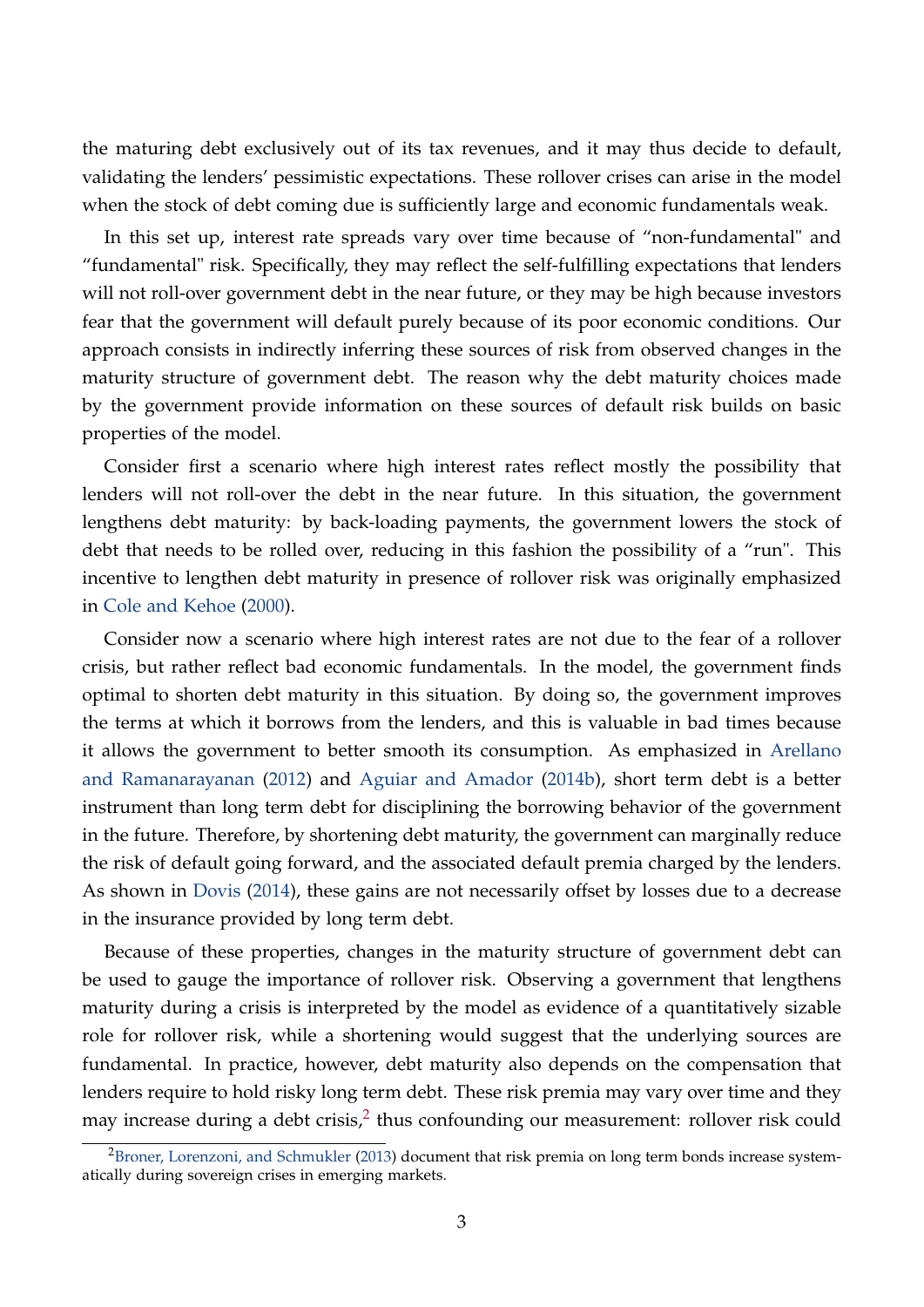be driving interest rate spreads and yet we could observe a shortening of debt maturity simply because lenders are not willing to hold long term assets. To address this issue, we allow for time-varying risk premia on long term bonds in the model by introducing shocks to the lenders' stochastic discount factor as in [Ang and Piazzesi](#page-40-4) [\(2003\)](#page-40-4).

After calibrating the model using Italian data and assessing its fit, we turn to our main quantitative experiment, which consists in measuring the rollover risk component of observed interest rate spreads during the 2008-2012 debt crisis. For this purpose, we apply a nonlinear filter to the model and extract the sequence of structural shocks that can explain the behavior of several data series over the sample. Equipped with this path, we construct the counterfactual interest rate spreads that would have emerged if the likelihood of a rollover crisis was zero throughout the episode. The rollover risk component is then the difference between the observed interest rate spreads and the counterfactual ones. We find that this component represents, on average, 12% of the interest rate spreads observed during the episode. We reach this conclusion because the Italian government predominantly issued short term securities at the height of the debt crisis, a behavior that led to a reduction of 0.5 years in the average life of outstanding debt.

We next proceed to an evaluation of the OMT program. We model this policy as a bond price floor schedule implemented by a deep pocketed central bank. When appropriately designed, this instrument eliminates the possibility of future rollover crises without the necessity to carry out bond purchases on the equilibrium path. This design, which results in a Pareto improvement, is our normative benchmark. We use our framework to test whether the OMT program is implementing this benchmark. Specifically, we construct the interest rate spread that would emerge in a world without rollover crises, and we compare it with the actual Italian spread observed after the OMT announcements. We find that this counterfactual spread is roughly 100 basis points above the observed one, this being consistent with the hypothesis that the policy may have fostered expectations of future bailouts on the equilibrium path.

There is a long literature on multiplicity of equilibria in models of sovereign debt. While the [Eaton and Gersovitz](#page-42-0) [\(1981\)](#page-42-0) model tends to generate a unique equilibrium,<sup>[3](#page-3-0)</sup> the seminal papers of [Alesina, Prati, and Tabellini](#page-40-5) [\(1989\)](#page-40-5) and [Cole and Kehoe](#page-41-0) [\(2000\)](#page-41-0) show that the government's inability to commit to current repayments can lead to self-fulfilling rollover crises. Starting with [Conesa and Kehoe](#page-41-3) [\(2012\)](#page-41-3), [Chatterjee and Eyigungor](#page-41-4) [\(2012\)](#page-41-4) and [Roch](#page-43-0) [and Uhlig](#page-43-0) [\(2014\)](#page-43-0), recent papers have introduced this feature in models with income shocks. In contemporaneous work, [Aguiar, Chatterjee, Cole, and Stangebye](#page-40-6) [\(2016\)](#page-40-6) show that the

<span id="page-3-0"></span><sup>&</sup>lt;sup>3</sup>See [Auclert and Rognlie](#page-40-7) [\(2014\)](#page-40-7) for a proof of a unique equilibrium in the [Eaton and Gersovitz](#page-42-0) [\(1981\)](#page-42-0) model when the government can issue only short term debt. Multiple equilibria in that model may arise when the government issues long term debt, see [Stangebye](#page-43-1) [\(2014\)](#page-43-1) and [Aguiar and Amador](#page-40-8) [\(2016\)](#page-40-8).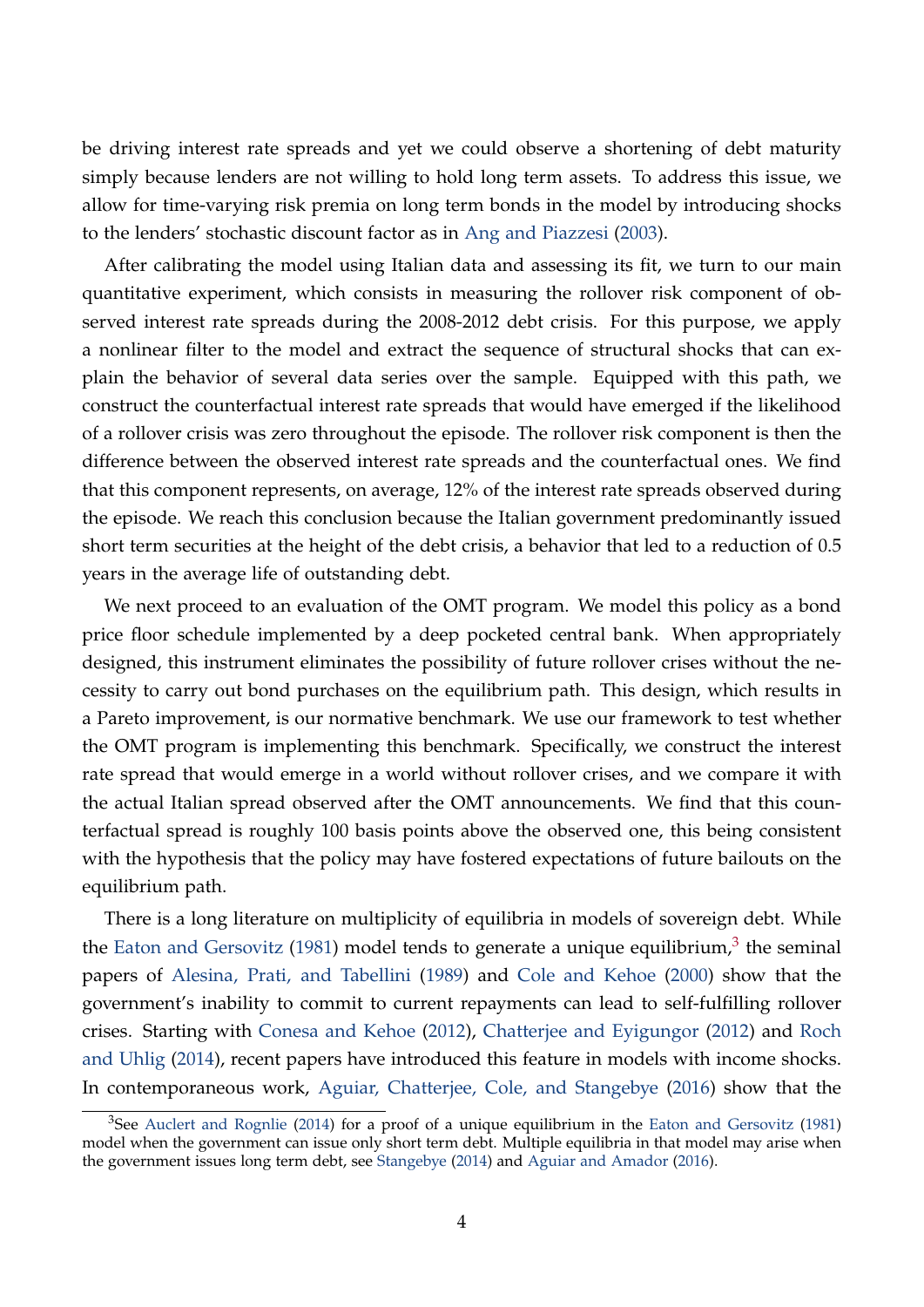introduction of time varying rollover risk allows models of sovereign debt to better capture the behavior of spreads and debt for emerging economies. Our paper is complementary to their analysis. Rather than studying the effect of rollover risk on average, we ask the question of how one can quantify its importance during a particular historical event, such as the European debt crisis. For this purpose, we enrich the workhorse model with maturity choices, and propose a measurement strategy based on the joint dynamics of interest rate spreads and debt maturity.

The idea of using agents' choices to learn about the types of risk they are facing has a long tradition in the literature. A classic example is the use of consumption data along with the logic of the permanent income hypothesis to separate between permanent and transitory income shocks. See [Cochrane](#page-41-5) [\(1994\)](#page-41-5) for an application on U.S. aggregate data, [Aguiar and](#page-40-9) [Gopinath](#page-40-9) [\(2007\)](#page-40-9) for emerging markets, and [Guvenen and Smith](#page-42-1) [\(2014\)](#page-42-1) for a recent study using micro data. As it is the case for these approaches, our analysis relies heavily on the assumptions underlying the structural model, and it is not robust to misspecifications of the trade-offs that governs the maturity choices. Unfortunately, the literature is scant on systematic studies documenting the motives driving the management of public debt in practice. However, documents produced by Treasury departments around the world and historical episodes support the idea that governments actively manage debt maturity to prevent rollover crises, this being consistent with our key identifying restriction.<sup>[4](#page-4-0)</sup>

More generally, our research is related to papers that study the quantitative properties of sovereign debt models. Closely related works include [Arellano and Ramanarayanan](#page-40-2) [\(2012\)](#page-40-2), [Bianchi, Hatchondo, and Martinez](#page-41-6) [\(2014\)](#page-41-6), [Hatchondo, Martinez, and Sosa Padilla](#page-42-2) [\(2015\)](#page-42-2), and [Borri and Verdhelan](#page-41-7) [\(2013\)](#page-41-7). Relative to the existing literature, we are the first to analyze a sovereign debt model with rollover risk, endogenous debt maturity, and risk aversion on the side of the lenders.<sup>[5](#page-4-1)</sup> A second departure from the literature lies in the calibration. When applied to emerging markets, researchers have emphasized the role of impatience (a low discount factor) as a major rationale for government's borrowing. These calibrations tend to generate high average interest rate spreads because the government gravitates most of the time around the borrowing limits defined by default risk. Moreover, they lead to procyclical debt issuances because the implicit borrowing limits are laxer in high income states. Both

<span id="page-4-0"></span><sup>&</sup>lt;sup>4</sup>For instance, the OECD discusses practical issues related to public debt management in its "Sovereign Borrowing Outlook". This is published yearly since 2009, and it can be downloaded at [http://www.oecd.org/](http://www.oecd.org/finance/financial-markets/oecdsovereignborrowingoutlook.htm) [finance/financial-markets/oecdsovereignborrowingoutlook.htm](http://www.oecd.org/finance/financial-markets/oecdsovereignborrowingoutlook.htm). In Appendix [E](#page-55-0) we detail an historical example of a Treasury department that extended the life of its debt in the face of a mounting rollover problem.

<span id="page-4-1"></span><sup>5</sup>Our modeling of the maturity choices differs from the formulation of [Arellano and Ramanarayanan](#page-40-2) [\(2012\)](#page-40-2) and builds on recent work by [Sanchez, Sapriza, and Yurdagul](#page-43-2) [\(2015\)](#page-43-2) and [Bai, Kim, and Mihalache](#page-40-10) [\(2014\)](#page-40-10). Specifically, we allow the government to issues portfolios of zero coupon bonds restricted to have an exponentially decaying repayment profile. The maturity choice is discrete, and it consists on the choice of the decaying factor. This feature simplifies the numerical analysis of the model.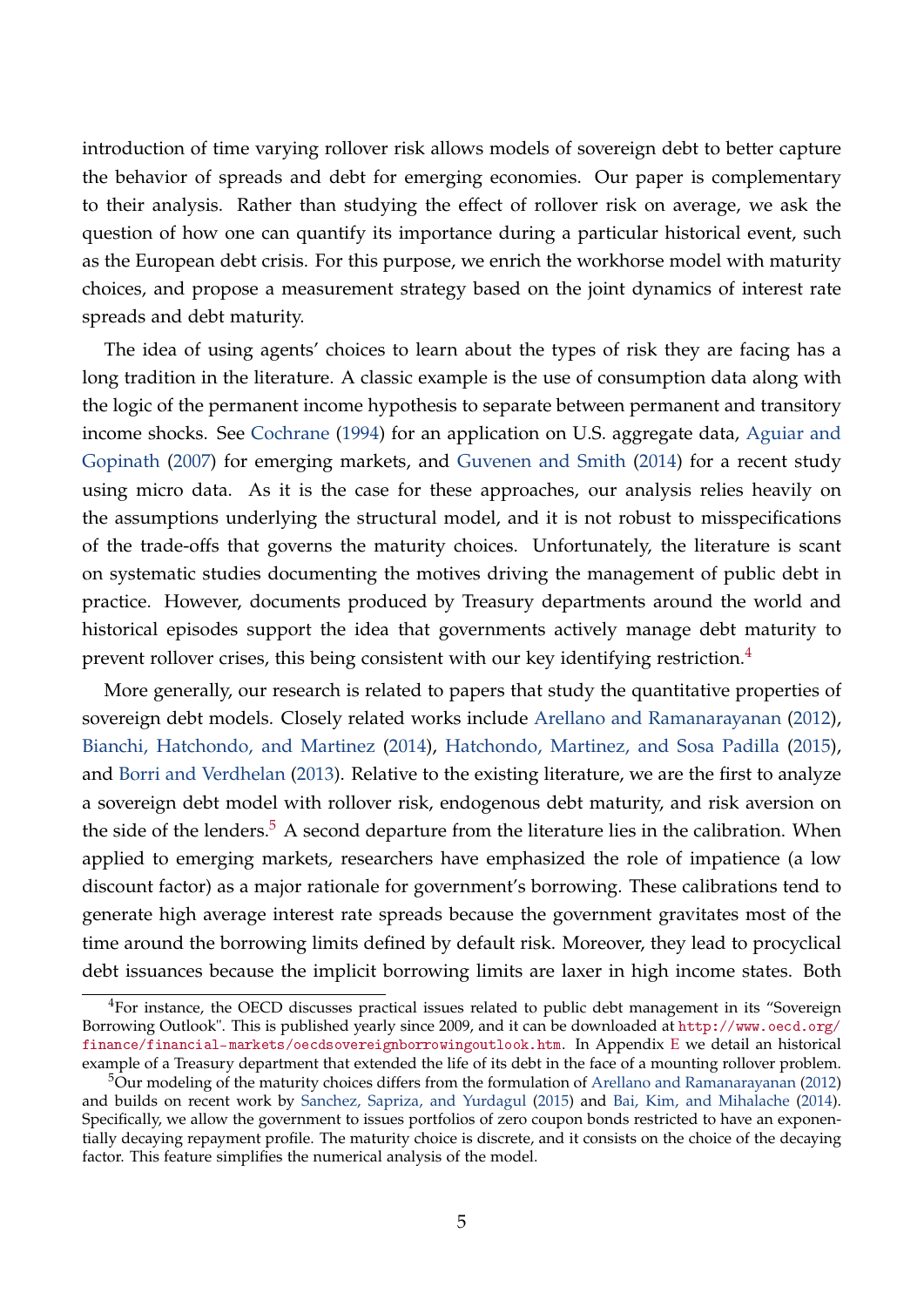of these predictions are inconsistent with the behavior of public finances in Europe over the period of analysis. We document that a simple modification of the government's utility function, namely the introduction of a consumption commitment, allows the model to fit the behavior of interest rate spreads and debt issuances in our sample.

From an econometric viewpoint, the environment we consider is an example of an *incomplete* model [\(Tamer,](#page-43-3) [2003\)](#page-43-3), in which multiple equilibria leads to a region of the state space where outcomes are not unique. There are several approaches developed in the applied literature to deal with this complication. One could conduct inference by characterizing the predictions for outcome variables that are consistent with the full set of equilibria.<sup>[6](#page-5-0)</sup> Alternatively, one could "complete" the model by introducing a rule that selects among the potential outcomes, and study the model predictions conditional on this selection device. We follow this second avenue. Our selection rule builds on [Cole and Kehoe](#page-41-0) [\(2000\)](#page-41-0), and it has been used extensively in subsequent studies: when outcomes are not unique, a sunspot determines (period by period) whether lenders desert the auction or not. This allows us to evaluate a likelihood function, and to filter the unobserved state variables using techniques routinely applied to models with a unique equilibrium [\(Fernández-Villaverde, Rubio-Ramírez, and](#page-42-3) [Schorfheide,](#page-42-3) [2015\)](#page-42-3). To best of our knowledge, we are the first in the macroeconomic litera-ture to apply these tools to a model of this sort.<sup>[7](#page-5-1)</sup>

Finally, our paper is an attempt to quantify the importance of a particular form of selffulfilling expectations to the volatility of interest rate spreads. Multiple equilibria in sovereign debt models can arise through alternative mechanisms, such as the one emphasized in [Calvo](#page-41-8) [\(1988\)](#page-41-8) and recently studied by [Lorenzoni and Werning](#page-42-4) [\(2013\)](#page-42-4) and [Navarro, Nicolini, and](#page-42-5) [Teles](#page-42-5) [\(2015\)](#page-42-5), or the one in [Broner, Erce, Martin, and Ventura](#page-41-9) [\(2014\)](#page-41-9). Our analysis is silent on whether these forces contributed to variation in bond yields during the European debt crisis.

**Layout.** The paper is organized as follows. We present the model in Section [2,](#page-6-0) and discuss our key identifying restriction in Section [3.](#page-11-0) We next turn in Section [4](#page-15-0) to the calibration of the model, and a discussion of its properties. In Section [5](#page-27-0) we use the calibrated model to measure the importance of rollover risk during the Italian sovereign debt crisis, and we assess the robustness of our results. We analyze the OMT program in Section [6.](#page-35-0) Section [7](#page-38-0) concludes.

<span id="page-5-0"></span><sup>&</sup>lt;sup>6</sup>See [Lubik and Schorfheide](#page-42-6) [\(2004\)](#page-42-6) for a general treatment of this approach in New Keynesian linear rational expectation models. [Passadore and Xandri](#page-43-4) [\(2015\)](#page-43-4) pursue this approach in the context of the [Eaton and](#page-42-0) [Gersovitz](#page-42-0) [\(1981\)](#page-42-0) model.

<span id="page-5-1"></span> ${}^{7}$ [Aruoba, Cuba-Borda, and Schorfheide](#page-40-11) [\(2016\)](#page-40-11) also consider a nonlinear macroeconomic model featuring multiple equilibria. In their New Keynesian model, however, indeterminacy is not confined to a particular region of the state space. Hence, the switch between "good" and "bad" outcomes is driven exclusively by the realization of the sunspot.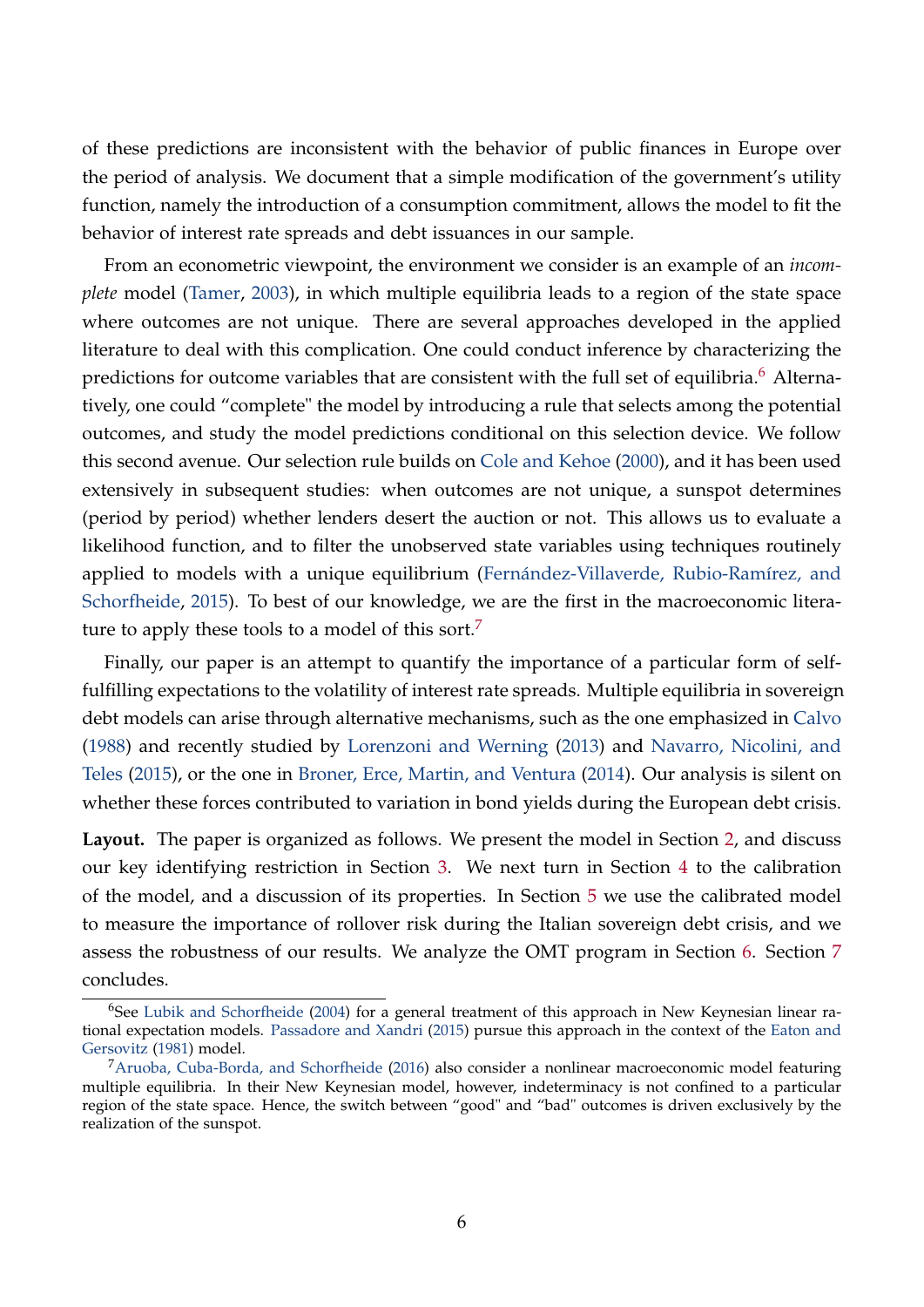### <span id="page-6-0"></span>**2 Model**

#### **2.1 Environment and recursive equilibrium**

**Preferences and endowments**. Time is discrete and indexed by  $t = 0, 1, 2, \ldots$  The exogenous state of the world is  $s_t \in S$ . We assume that  $s_t$  follows a Markov process with transition matrix  $\mu(\cdot|s_{t-1})$ . It is convenient to split the state into two components,  $s_t = (s_{1,t}, s_{2,t})$ where *s*1,*<sup>t</sup>* is the *fundamental* component and *s*2,*<sup>t</sup>* is the *non-fundamental* component. The fundamental component affects endowments and preferences while the non-fundamental component collects coordination devices orthogonal to the fundamentals.

The economy is populated by a large number of lenders and a government. The government receives tax revenues every period and decides the path of spending *G<sup>t</sup>* . Tax revenues are a constant share  $\tau$  of the output produced in the economy,  $Y_t = Y(s_{1,t})$ . The government values a stochastic stream of spending  ${G_t}\big)_{t=1}^{\infty}$  $\sum_{t=0}^{\infty}$  according to

$$
\mathbb{E}_0 \sum_{t=0}^{\infty} \beta^t U(G_t), \qquad (1)
$$

where the period utility function *U* is strictly increasing and concave.

The lenders value flows using the stochastic discount factor  $M(s_{1,t}, s_{1,t+1})$ . Hence the value of a stochastic stream of payments  $\{d_t\}_{t=1}^{\infty}$  $\sum_{t=0}^{\infty}$  from time zero perspective is given by

<span id="page-6-1"></span>
$$
\mathbb{E}_0 \sum_{t=0}^{\infty} M_{0,t} d_t,
$$
 (2)

where  $M_{0,t} = \prod_{j=0}^{t} M_{j-1,j}$ .

**Market structure**. The government can issue a portfolio of non-contingent defaultable bonds. For computational convenience, we restrict the government to issue portfolios of zero-coupon bonds (ZCB) indexed by  $(B_{t+1}, \lambda_{t+1})$  for  $\lambda_{t+1} \in [0, 1]$ . A portfolio  $(B_{t+1}, \lambda_{t+1})$ at the end of period *t* corresponds to a stock of  $(1 - \lambda_{t+1})^{n-1}B_{t+1}$  ZCB that matures at  $t + n$ . The variable  $\lambda_{t+1}$  captures the maturity of the stock of debt: higher  $\lambda_{t+1}$  implies that the repayment profile is concentrated at shorter maturities. For instance, if  $\lambda_{t+1} = 1$ , then all the debt is due next period. The variable  $B_{t+1}$  controls the face value of debt, which is equal to  $B_{t+1}/\lambda_{t+1}$ . We let  $q_{t,n}$  be the price of a ZCB of maturity *n* issued at time *t*.

The timing of events within the period follows [Cole and Kehoe](#page-41-0) [\(2000\)](#page-41-0): the government first issues new debt, lenders choose the price of newly issued debt, and finally the government decides to default or not,  $\delta_t = 0$  or  $\delta_t = 1$  respectively. We assume that if the government defaults, it is excluded from financial markets and it suffers losses in output.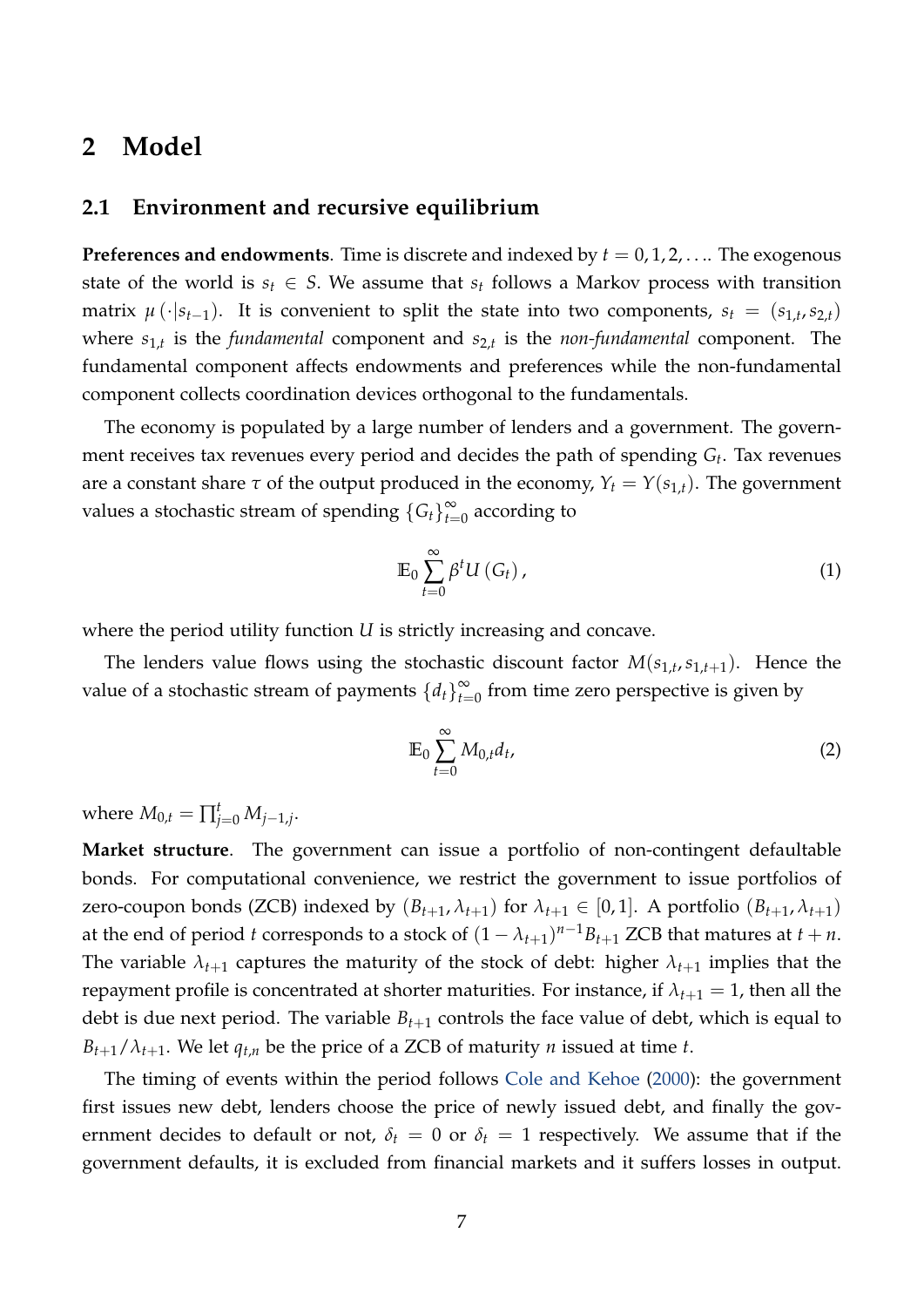We denote by  $\underline{V}(s_{1,t})$  the value for the government conditional on a default. Lenders that hold inherited debt and newly issued debt do not receive any repayment.<sup>[8](#page-7-0)</sup> Differently from the timing in [Eaton and Gersovitz](#page-42-0) [\(1981\)](#page-42-0), the government does not have the ability to commit not to default within the current period. As we will see, this assumption allows for the possibility of self-fulfilling debt crises.

The budget constraint for the government when it does not default is

$$
G_t + B_t \leq \tau Y_t + \Delta_t, \tag{3}
$$

where  $\Delta_t$  is the net amount of resources that the government raises in the period,

$$
\Delta_t = \sum_{n=1}^{\infty} q_{t,n} \left[ (1 - \lambda_{t+1})^{n-1} B_{t+1} - (1 - \lambda_t)^n B_t \right]. \tag{4}
$$

In the above expression, if a government enters the period with a portfolio  $(B_t, \lambda_t)$  and wants to exit it with a portfolio  $(B_{t+1}, \lambda_{t+1})$ , then it must issue additional  $(1 - \lambda_{t+1})^{n-1}B_{t+1} - (1 (\lambda_t)^n B_t$  ZCB of maturity *n*. When  $(1 - \lambda_{t+1})^{n-1} B_{t+1} - (1 - \lambda_t)^n B_t$  is negative, the government is buying back the ZCB of maturity *n*. Importantly, these are the only trades that the government executes, so our formulation does not require that the government buys back its entire portfolio and re-issues it every period.

**Recursive equilibrium**. We consider a recursive formulation of the equilibrium. Let  $S =$  $(B, \lambda, s)$  be the state today and S<sup>'</sup> be the state tomorrow. The problem for the government that has not defaulted yet can be written as

<span id="page-7-1"></span>
$$
V(\mathbf{S}) = \max_{B',\lambda',G,\delta \in \{0,1\}} \delta \left\{ U(G) + \beta \mathbb{E}[V(\mathbf{S}') \,|\mathbf{S}] \right\} + (1-\delta) \underline{V}(s_1)
$$
(5)

subject to

$$
G + B \leq \tau Y(s_1) + \Delta (\mathbf{S}, B', \lambda') ,
$$
  

$$
\Delta (\mathbf{S}, B', \lambda') = \sum_{n=1}^{\infty} q_n (\mathbf{S}, B', \lambda') [(1 - \lambda')^{n-1} B' - (1 - \lambda)^n B] ,
$$

where  $q_n$  (**S**,  $B'$ ,  $\lambda'$ ) is the price of a defaultable ZCB of maturity *n* given the state **S** and the government's choices for the new portfolio  $(B', \lambda')$ .

<span id="page-7-0"></span><sup>&</sup>lt;sup>8</sup>The assumption of a zero recovery rate is made for tractability. One could obtain a non-zero recovery rate by modeling the debt restructuring process along the lines of [Benjamin and Wright](#page-40-12) [\(2009\)](#page-40-12) and [Yue](#page-43-5) [\(2010\)](#page-43-5). Note that, differently from [Cole and Kehoe](#page-41-0) [\(2000\)](#page-41-0), the government cannot use the funds raised in the issuance stage if it defaults. Our formulation simplifies the problem and it does not change its qualitative features. The same formulation has been adopted in other works, for instance [Aguiar and Amador](#page-40-3) [\(2014b\)](#page-40-3).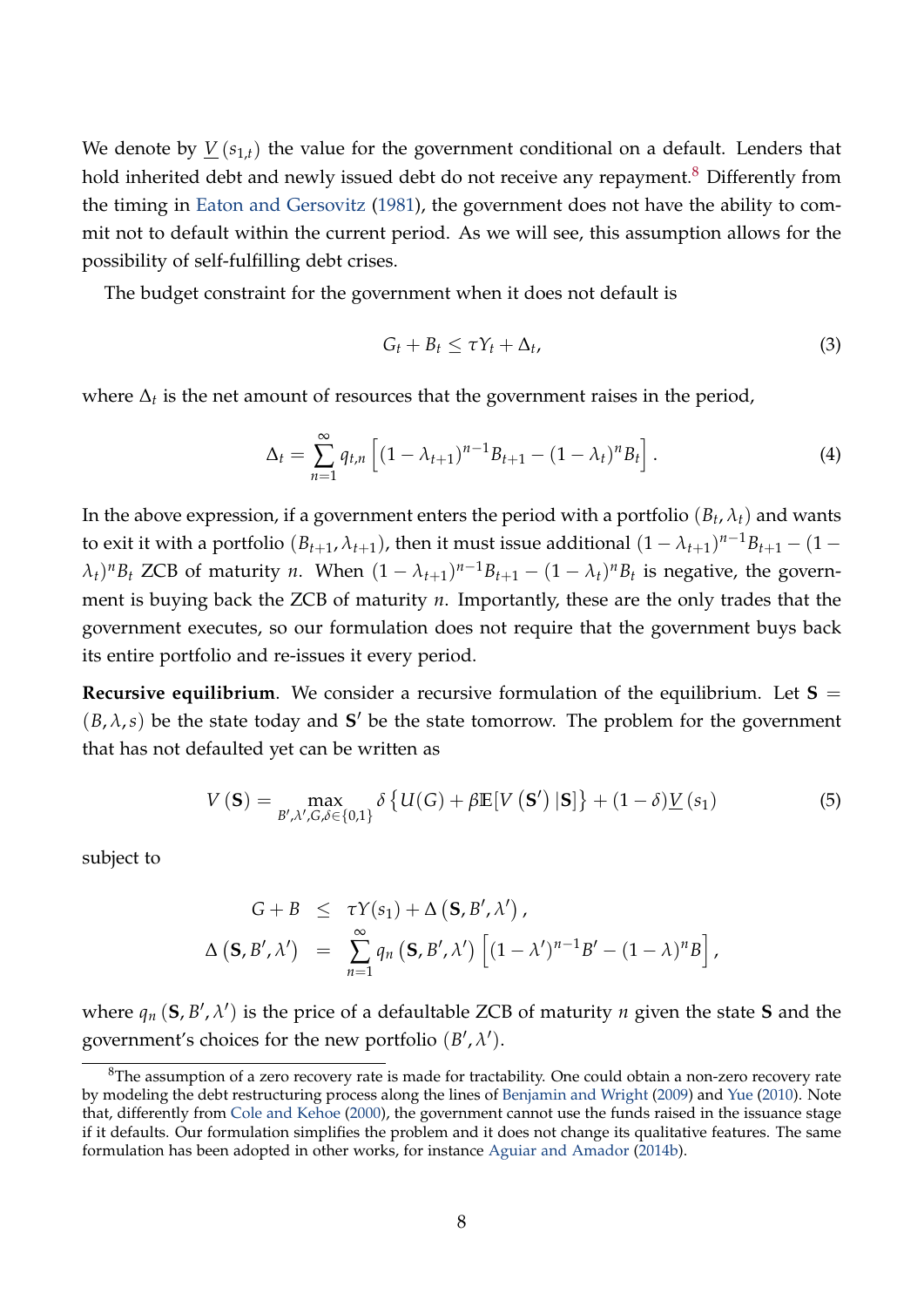The lender's no-arbitrage conditions require that

<span id="page-8-0"></span>
$$
q_n\left(\mathbf{S},B',\lambda'\right)=\delta\left(\mathbf{S}\right)\mathbb{E}\left\{M\left(s_1,s_1'\right)\delta\left(\mathbf{S'}\right)q_{n-1}\left(\mathbf{S'},B'',\lambda''\right)|\mathbf{S}\right\} \text{ for } n\geq 1,
$$
 (6)

where  $B''$  and  $\lambda''$  are optimal debt and maturity choices given the state  $(B', \lambda', s')$ , and  $q_0$ (**S**, *B*<sup> $\prime$ </sup>,  $\lambda$ <sup> $\prime$ </sup>) = 1. The presence of *δ* (**S**) in equation [\(6\)](#page-8-0) implies that new lenders receive a payout of zero in the event of a default today. Differently from the [Eaton and Gersovitz](#page-42-0) [\(1981\)](#page-42-0) timing convention, the pricing schedule does not only depend on the exogenous state *s* and on the end of the period debt portfolio  $(B', \lambda')$ , but it depends also on  $(B, \lambda)$ . This is because the initial debt portfolio affects the current default decision  $\delta$  (**S**), which is a key determinant of the price of newly issued debt in our formulation.

A *recursive equilibrium* is a value function for the borrower *V*, associated decision rules  $\{\delta, B', \lambda', G\}$  and a pricing function  $q = \{q_n\}_{n \geq 1}$  such that  $\{V, \delta, B', \lambda', G\}$  are a solution of the government problem  $(5)$  and  $q$  satisfies the no-arbitrage conditions  $(6)$ .

#### **2.2 Multiplicity of equilibria and Markov selection**

This economy features multiple recursive equilibria, with outcomes not entirely determined by the fundamental state variables. As in [Cole and Kehoe](#page-41-0) [\(2000\)](#page-41-0), there are states of the world in which lenders' expectations of a default are self-fulfilling: if lenders expects the government to default today, and do not buy new bonds, the government finds it optimal to default while if lenders believe that the government will repay, and they roll-over the maturing debt, the government will indeed repay.

To understand how this situation can arise, it is convenient to define the price at which debt would be traded if in state  $(s, B, \lambda)$  the government would repay and issue  $(B', \lambda')$ . We refer to this price as the *fundamental price*,

<span id="page-8-1"></span>
$$
q_n^{\text{fund}}\left(s, B', \lambda'\right) = \mathbb{E}\left\{M\left(s_1, s_1'\right) \delta\left(\mathbf{S'}\right) q_{n-1}\left(s', B'', \lambda''\right) \left|\mathbf{S}\right.\right\}.\tag{7}
$$

We also let

$$
\Delta^{\text{fund}}\left(\mathbf{S},B',\lambda'\right)=\sum_{n=1}^{\infty}q_n^{\text{fund}}\left(s,B',\lambda'\right)\left[(1-\lambda')^{n-1}B'-(1-\lambda)^nB\right]
$$

be the amount of resources that the government can raise from lenders at such prices.

Consider now a state **S** where it is optimal for the government to repay if lenders expect that the government will not default in the current period. For this expectations to be valid,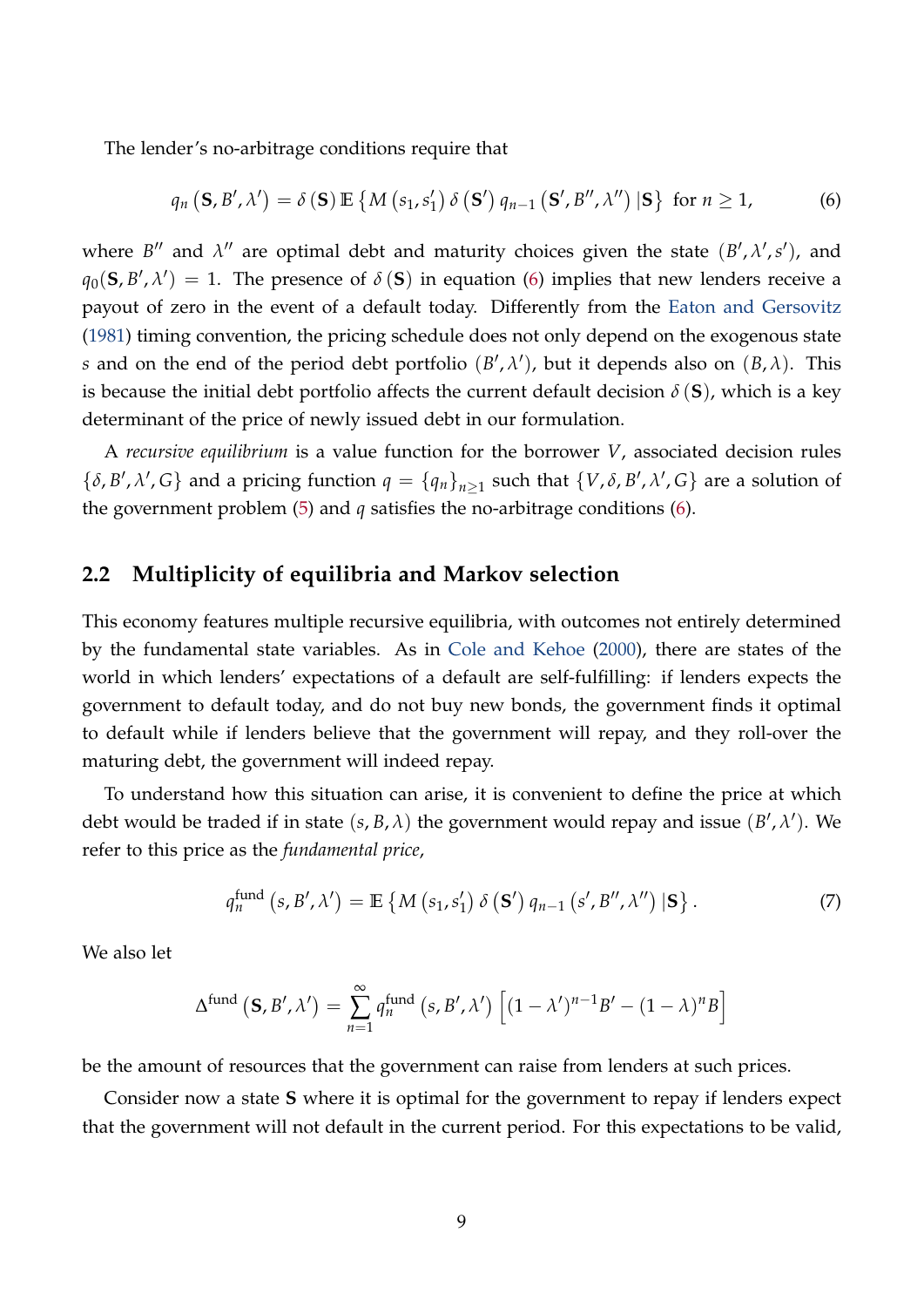it must be that the government prefers repaying over defaulting,

$$
\max_{B',\lambda'} \left\{ U\left(\tau Y\left(s_1\right)-B+\Delta^{\text{fund}}\left(\mathbf{S},B',\lambda'\right)\right)+\beta \mathbb{E}\left[V\left(B',\lambda',s'\right)|\mathbf{S}\right]\right\} \geq \underline{V}\left(s_1\right). \tag{8}
$$

Let's examine now this alternative scenario: at **S** the government tries to raise resources from the market, but lenders expect a default today, and they set the price of newly issued debt to zero. These expectations of the lenders are validated if the government prefers defaulting when it cannot issue new debt,  $9$ 

<span id="page-9-3"></span><span id="page-9-2"></span>
$$
\underline{V}(s_1) > U(\tau Y(s_1) - B) + \beta \mathbb{E}\left[V\left((1 - \lambda)B, \lambda, s'\right)|\mathbf{S}\right].\tag{9}
$$

For these beliefs to trigger a default along the equilibrium path, it must also be the case that the government prefers to default rather than buying back part of its debt at the fundamental prices. That is,

<span id="page-9-1"></span>
$$
\underline{V}(s_1) > \max_{B',\lambda'} \left\{ U\left(\tau Y(s_1) - B + \Delta^{\text{fund}}\left(\mathbf{S}, B', \lambda'\right)\right) + \beta \mathbb{E}\left[V\left(B', \lambda', s'\right) | \mathbf{S}\right] \right\}
$$
\nsubject to  $\Delta^{\text{fund}}\left(\mathbf{S}, B', \lambda'\right) \leq 0$ . (10)

As we discuss in Appendix [A,](#page-44-0) condition [\(10\)](#page-9-1) implies condition [\(9\)](#page-9-2).

For all  $\lambda$  and *s* there are intermediate values of *B* such that both [\(8\)](#page-9-3) and [\(10\)](#page-9-1) hold, see Proposition 1 in [Aguiar and Amador](#page-40-13) [\(2014a\)](#page-40-13) for a formal proof. When this happens, the default decisions of the government are indeterminate, and they depend on lenders' beliefs: lenders may extend credit to the government and there will be repayment, or they may not roll-over because they expect a default, in which case the government will not repay, validating lenders' expectations.

We follow most of the literature and use a parametric rule that selects among these possible outcomes. In order to explain the selection mechanism, it is useful to partition the state space in three regions. Following the terminology in [Cole and Kehoe](#page-41-0) [\(2000\)](#page-41-0), we say that the government is in the *safe zone, S*<sup>safe</sup>, if it does not default even if lenders are not willing to roll-over its debt. That is,

$$
\mathcal{S}^{\text{safe}} = \Big\{ \mathbf{S} : (10) \text{ does not hold } \Big\}.
$$

We say that the government is in the *crisis zone, S*<sup>crisis</sup>, if  $(B, \lambda, s)$  are such that it is not

<span id="page-9-0"></span> $^{9}$ If condition [\(9\)](#page-9-2) is not satisfied, instead, lenders' expectations cannot trigger a default. This is because it is optimal for the government to repay its debt even if it cannot raise additional resources in the market. Because of that, an individual lender has an incentive to buy government bonds at a positive price, this ruling out  $q = 0$ as an equilibrium price.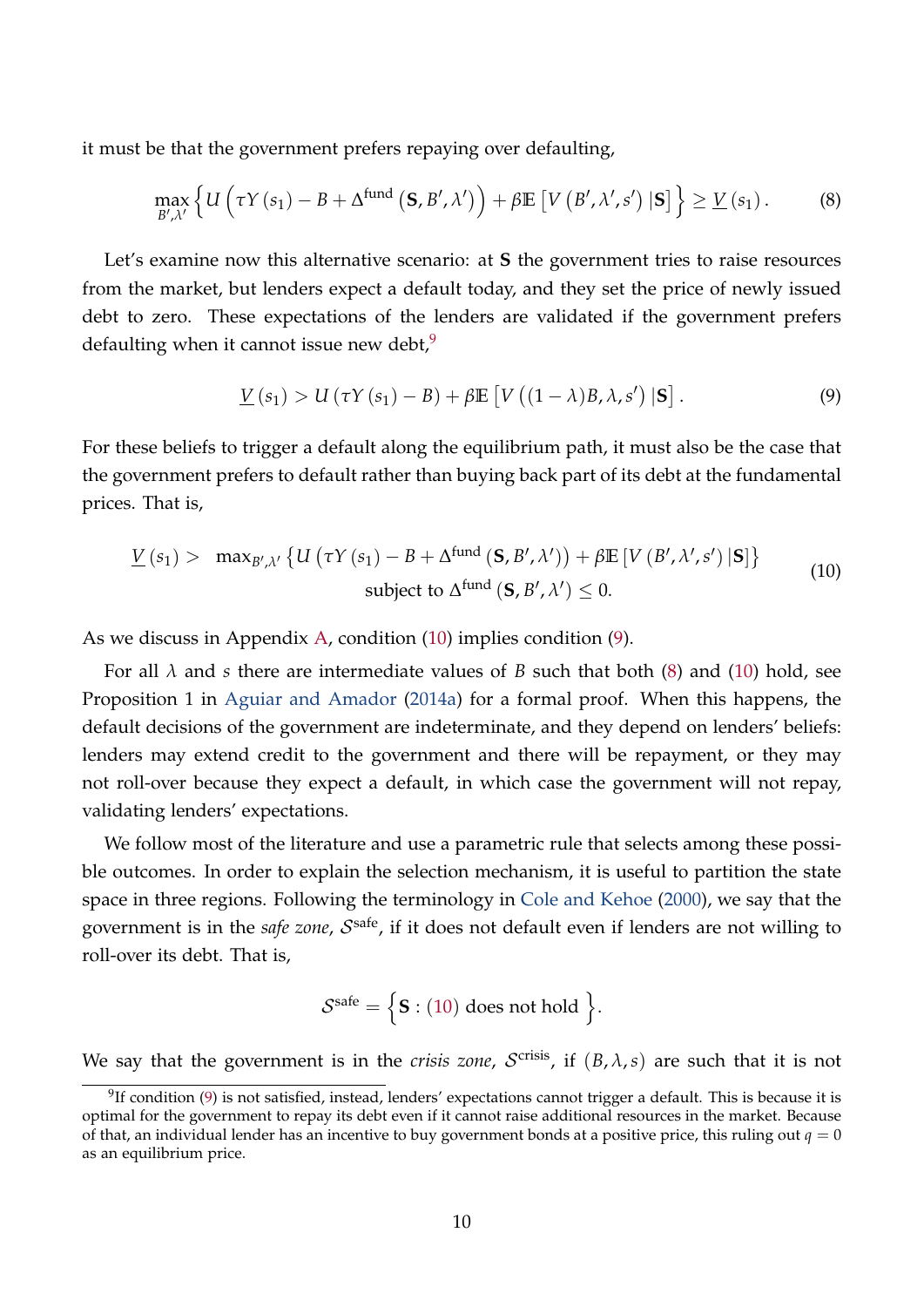optimal for the government to repay debt during a rollover crisis but it is optimal to repay if the lenders roll it over. That is,

$$
\mathcal{S}^{\text{crisis}} = \Big\{ \mathbf{S} : (8) \text{ and } (10) \text{ hold } \Big\}.
$$

Finally, the *default zone, S*<sup>default</sup>, is the region of the state space in which the government defaults on its debt irrespective of lenders expectations,

$$
\mathcal{S}^{\text{default}} = \Big\{ \boldsymbol{S} : (8) \text{ does not hold } \Big\}.
$$

Indeterminacy in outcomes arises only when the economy is in the crisis zone.<sup>[10](#page-10-0)</sup>

We consider the following selection mechanism: let the non-fundamental state be  $s_2 =$  $(\pi, \xi)$ . The variable  $\pi$  is the probability that there will be a rollover crisis in the *next* period conditional on the economy being in the crisis zone. We assume that  $\pi$  follows a first order Markov process. The variable *ξ* indicates whether a rollover crisis takes place in the current period. Whenever the economy is in the crisis zone, if  $\xi = 0$  then lenders rollover and there is no default. If  $\xi = 1$ , instead, the lenders do not roll-over and there is a default. Conditional on this selection rule, the outcome of the debt auctions are unique in the crisis zone. However, we cannot ensure that the equilibrium value function, decision rules and pricing functions are unique because the operator that implicitly defines a recursive equilibrium may have multiple fixed points, see [Aguiar and Amador](#page-40-8) [\(2016\)](#page-40-8). In the numerical analysis of the model, we iterate starting from the risk-free price schedule until we find a fixed point.

The equilibrium outcome is a stochastic process

$$
\mathbf{y} = \{\lambda'(B_0, \lambda_0, s^t), B'(B_0, \lambda_0, s^t), \delta(B_0, \lambda_0, s^t), G(B_0, \lambda_0, s^t), q(B_0, \lambda_0, s^t)\}_{t=0}^{\infty}
$$

naturally induced by the recursive equilibrium objects. The outcome path depends on properties of the selection, i.e. the process for  $\{\pi_t\}$ , and on the realization of the non-fundamental state  $\{s_{2,t}\}.$ 

<span id="page-10-0"></span> $10$ It is in principle possible that outcomes are indeterminate in the safe zone too. This can happen when condition [\(9\)](#page-9-2) holds while condition [\(10\)](#page-9-1) does not. In such a case, two outcomes may arise in the safe zone. In the first, the government borrows at the fundamental prices. In the second, the government is prevented from borrowing at the fundamental prices, but it prefers to buy back some of its debt rather than defaulting. In our analysis, we abstract from this second scenario.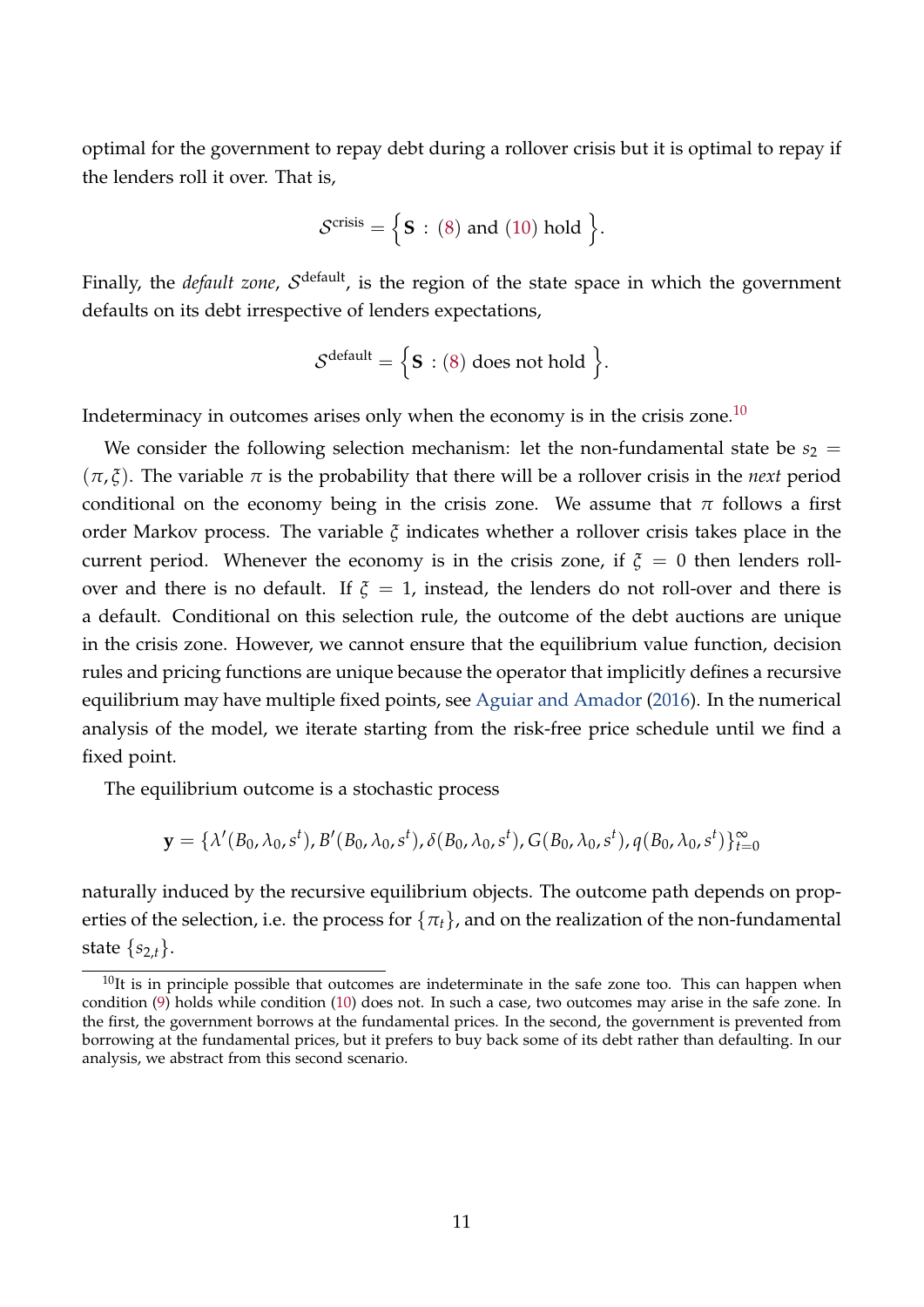### <span id="page-11-0"></span>**3 Measuring rollover risk: the role of maturity choices**

In the environment presented in the previous section, interest rate spreads are driven by both fundamental and non-fundamental risk. The goal of our analysis is to measure the relative importance of these two forces. In this section, we discuss more formally this inference problem and explain our approach.

Rearranging equation [\(6\)](#page-8-0), we can express the difference between the yield of an  $n = 1$ bond issued by the government,  $r_{1,t}$ , and the risk-free rate,  $r_t^* = 1/\mathbb{E}_t[M_{t,t+1}]$ , as

$$
\text{spr}_{t} \equiv \frac{r_{1,t} - r_t^*}{r_{1,t}} = \text{Pr}_{t} \{ \delta_{t+1} = 0 \} + \text{Cov}_{t} \left( -\frac{M_{t,t+1}}{\mathbb{E}_{t} [M_{t,t+1}]} , \delta_{t+1} \right). \tag{11}
$$

Interest rate spreads reflect both the probability of a future default by the government and the compensation that lenders demand for being exposed to such default risk. In the model, this risk arises because of two reasons. First, the government may be next period in the default zone, an event that occurs with probability  $Pr_t\{S_{t+1} \in S^{\text{default}}\}$ . Second, there is a chance of a self-fulfilling rollover crisis at  $t+1$ , an event that occurs with probability  $\pi_t$  if the economy is in the crisis zone at  $t + 1$ ,  $Pr_t\{\mathbf{S}_{t+1} \in \mathcal{S}^{\text{crisis}}\} \times \pi_t$ .

Ultimately, the goal of our analysis is to isolate the component of interest rate spreads that is due to the risk of a rollover crisis. We define this component as

$$
\mathrm{spr}_{t}^{\mathrm{roll}} \equiv \mathrm{spr}_{t} - \mathrm{spr}|_{\pi_{t} = 0}.
$$

That is, the rollover risk component of interest rate spreads represents the difference between the actual spread spr*<sup>t</sup>* , and the one that would arise if the likelihood of a rollover crisis next period was set to zero, spr $|_{\pi_t=0}$ . The latter can be interpreted as the fundamental component of interest rate spreads.

The measurement problem arises because the counterfactual spreads  $\text{spr}|_{\pi_t=0}$  and  $\text{spr}^\text{roll}_t$ have no direct empirical counterpart. Our approach to overcome this issue consists in indirectly inferring these components by studying, through the lens of the model, the joint dynamics of interest rate spreads and debt maturity. As we will discuss next, the model suggests that the government has incentives to lengthen its debt maturity in the face of heightened rollover risk, while it should shorten it when default risk is mostly due to the fundamental component. Because of this property, changes in the maturity structure of government debt provide information on the relative importance of  $\text{spr}|_{\pi_t=0}$  and  $\text{spr}^\text{roll}_t$  in accounting for observed interest rate spreads: observing a government that extends the maturity of its debt while facing high interest rates is evidence of heightened rollover risk, while the opposite would point toward a more limited role for this component. In what follows,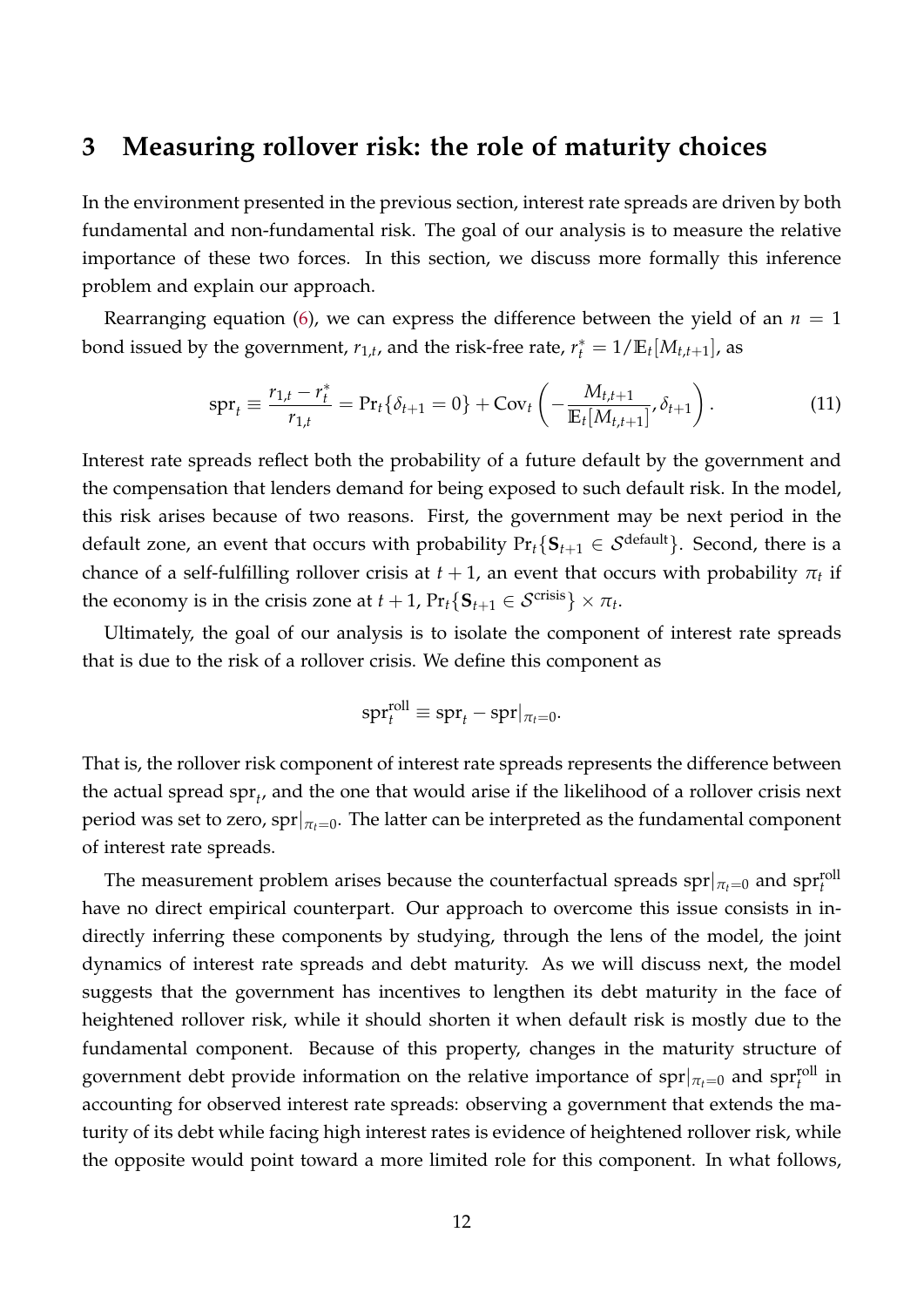we review the trade-offs that the government faces when choosing debt maturity. Appendix [B](#page-46-0) provides a more formal analysis within the context of a three-period version of the model.

**Maturity choices and rollover risk**. To understand how debt maturity responds to rollover risk in the model, it is important to note that the government can partly control the risk of facing a rollover crisis in the future,  $\Pr_t\{\mathbf{S}_{t+1}\in\mathcal{S}^{\text{crisis}}\}\times\pi_t.$  By managing its public debt, the government can alter the boundaries of the crisis zone defined by conditions [\(8\)](#page-9-3) and [\(10\)](#page-9-1), affecting in this fashion  $Pr_t{\mathcal{S}_{t+1} \in \mathcal{S}^{\text{crisis}}}.$  Because rollover crises are costly, the government will respond to an increase in  $\pi_t$  by taking actions that reduce the risk of being in the crisis zone at  $t + 1$ . As originally emphasized in [Cole and Kehoe](#page-41-0) [\(2000\)](#page-41-0), this can be achieved by lengthening the maturity structure of government debt.

To understand why lengthening debt maturity reduces the government exposure to future rollover crises, consider the condition defining the safe zone at  $t + 1$ , <sup>[11](#page-12-0)</sup>

<span id="page-12-2"></span>
$$
U(\tau Y_{t+1} - B_{t+1}) + \beta \mathbb{E}_{t+1}[V((1 - \lambda_{t+1})B_{t+1}, \lambda_{t+1}, s_{t+2})] \geq \underline{V}(s_{t+1}). \tag{12}
$$

Suppose that at time *t* the government extends the maturity of its debt while keeping constant the amount of resources that it raises. This is achieved by decreasing  $\lambda_{t+1}$  and reducing  $B_{t+1}$  by the appropriate amount. In this fashion, the government reduces the payments coming due in the next period at the cost of higher future payments. As a result,  $U(\tau Y_{t+1} - B_{t+1})$ increases while the continuation value  $\mathbb{E}_{t+1}[V((1 - \lambda_{t+1})B_{t+1}, \lambda_{t+1}, s_{t+2})]$  reduces. However, the increase in current utility exceeds the reduction in the continuation value because the government is, by definition, credit constrained in the crisis zone and the marginal utility of current consumption is higher than the marginal reduction in expected future utility.<sup>[12](#page-12-1)</sup> Because of that, the left hand side of [\(12\)](#page-12-2) increases when the government lengthens debt maturity, enlarging the set of states for which the inequality is satisfied at  $t + 1$ . From time  $t$ perspective, this implies an increase in  $Pr$ <sub>*t*</sub>{ $S$ <sub>*t*+1</sub> ∈  $S$ <sup>safe</sup>}.

Extending debt maturity is thus a way for the government to reduce its exposure to rollover risk. In Appendix [B,](#page-46-0) we formally isolate this incentive in a three-period version of the model. Proposition [2](#page-47-0) shows that the government issues only long term debt in this economy when default risk arises exclusively because of the rollover problem ( $\pi > 0$  and the set  $\mathcal{S}^{\text{default}}$  is empty).

<span id="page-12-0"></span> $11$ For simplicity, we focus on condition [\(9\)](#page-9-2) instead of [\(10\)](#page-9-1), under the assumption that the government does not want to buy back its debt.

<span id="page-12-1"></span> $12$ To see this, note that condition [\(8\)](#page-9-3) states that the government prefers to repay if it can freely choose a portfolio under fundamental prices. Conditions [\(9\)](#page-9-2) and [\(10\)](#page-9-1) state that the government prefers to default when facing fundamental prices under the restriction that  $\Delta^{\text{fund}} \leq 0$ . Hence it must be that the maximum in the left side of [\(8\)](#page-9-3) is attained for a portfolio with  $\Delta^{\text{fund}} > 0$ , else the value of repaying would be the same in the two circumstances.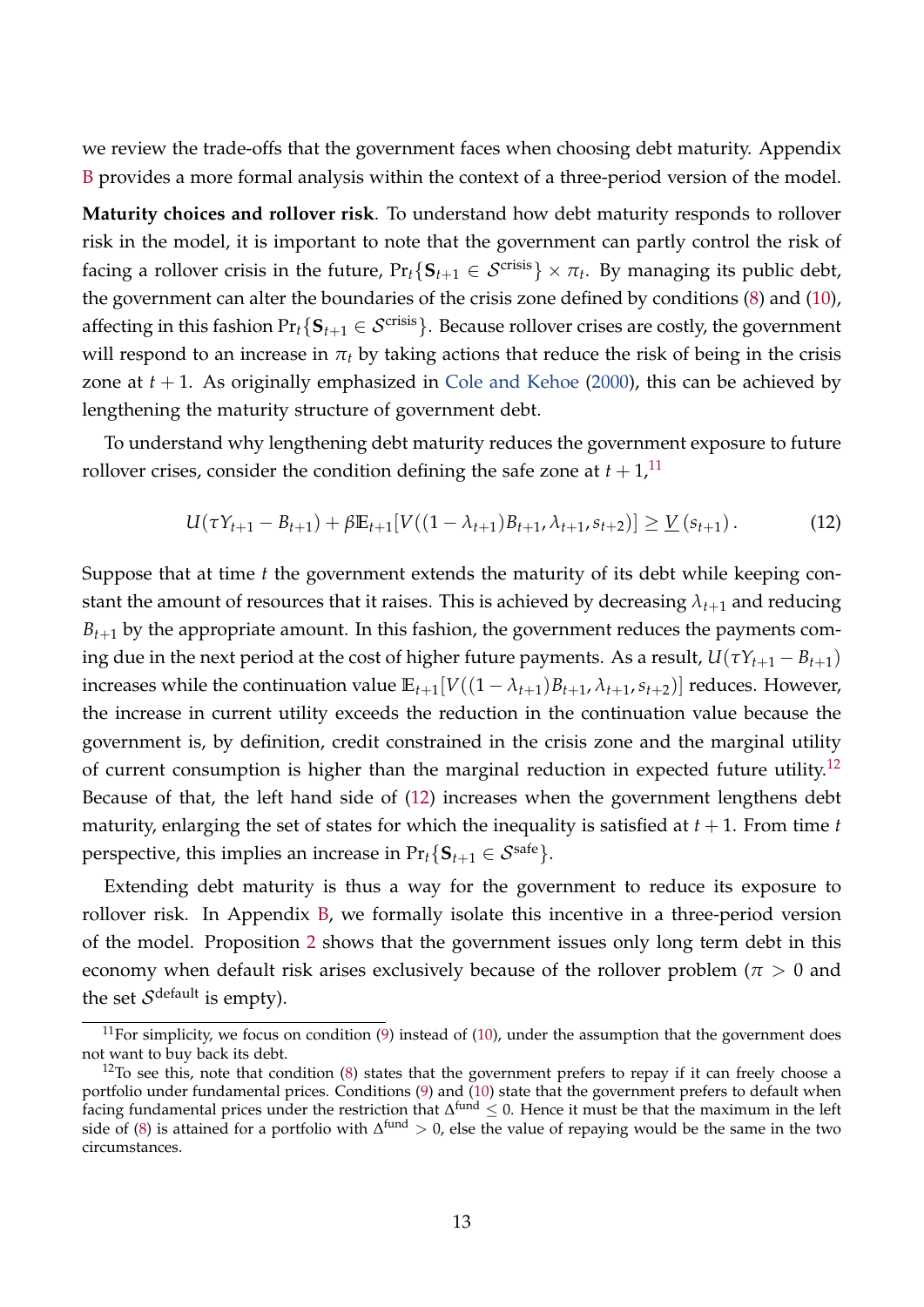**Maturity choices and fundamental risk**. To understand how debt maturity responds to fundamental risk, we assume away rollover risk by considering a version of the model with  $\pi_t = 0$  for all *t* and *s<sup>t</sup>*. This is equivalent to adopting the timing convention in [Eaton](#page-42-0) [and Gersovitz](#page-42-0) [\(1981\)](#page-42-0). The behavior of debt maturity in this environment has been previously studied theoretically by [Aguiar and Amador](#page-40-3) [\(2014b\)](#page-40-3), [Dovis](#page-41-1) [\(2014\)](#page-41-1) and [Niepelt](#page-42-7) [\(2014\)](#page-42-7), and quantitatively by [Arellano and Ramanarayanan](#page-40-2) [\(2012\)](#page-40-2), [Sanchez, Sapriza, and Yurdagul](#page-43-2) [\(2015\)](#page-43-2) and [Hatchondo, Martinez, and Sosa Padilla](#page-42-2) [\(2015\)](#page-42-2) among others. These papers have emphasized two channels as the main determinants of the maturity composition of debt: the *incentive* and the *insurance* channel.

The incentive channel makes short term debt desirable. In order to understand why, consider the price of a ZCB that matures in  $n > 1$  periods in equation [\(6\)](#page-8-0). The price depends not only on the possibility of a default tomorrow, but also on the issuance decisions of future governments: a higher *B*<sup>*n*</sup> increases default risk going forward, and it depresses the reselling value of the long term bond today. This feature creates a time inconsistency problem. The future governments do not internalize the negative effects that new issuances have on the price of debt today, and they will tend to borrow more than what is optimal from the perspective of the current government. Importantly, short term debt is immune from this problem because, conditional on repayment, its value does not depend on future debt issuances, see equation [\(6\)](#page-8-0) for  $n = 1$ . Therefore, by shortening debt maturity, the government is able to align the actions of future governments to its preferred spending path. In Appendix [B](#page-46-0) we isolate this mechanism by considering a three period-version of the model without rollover risk and hedging motives. Proposition [3](#page-49-0) shows that the government would issue only short term debt in such environment.

An alternative way of thinking about the incentive channel is to consider the effects that a change in the maturity structure has on the interest rates at which the government borrows today. Shortening debt maturity is, in fact, a way to discipline the borrowing behavior of future governments, and it allows the current government to reduce the interest rates at which it is borrowing. To understand why the maturity structure affects the borrowing incentives of future governments, consider a situation where one of such government inherits only short term debt. The government understands that any increase in interest rates will significantly reduce its consumption because the entire stock of debt will have to be refinanced at these higher interest rates. Hence, it will have less incentives to borrow and to be exposed to default risk. With a long term maturity structure, instead, these incentives are muted because the future government needs to refinance only a fraction of the stock of debt at the higher interest rates. Therefore, it will tend to borrow more, and this will be reflected into higher interest rates ex-ante.

While the incentive channel generates a motive to issue short term debt, the insurance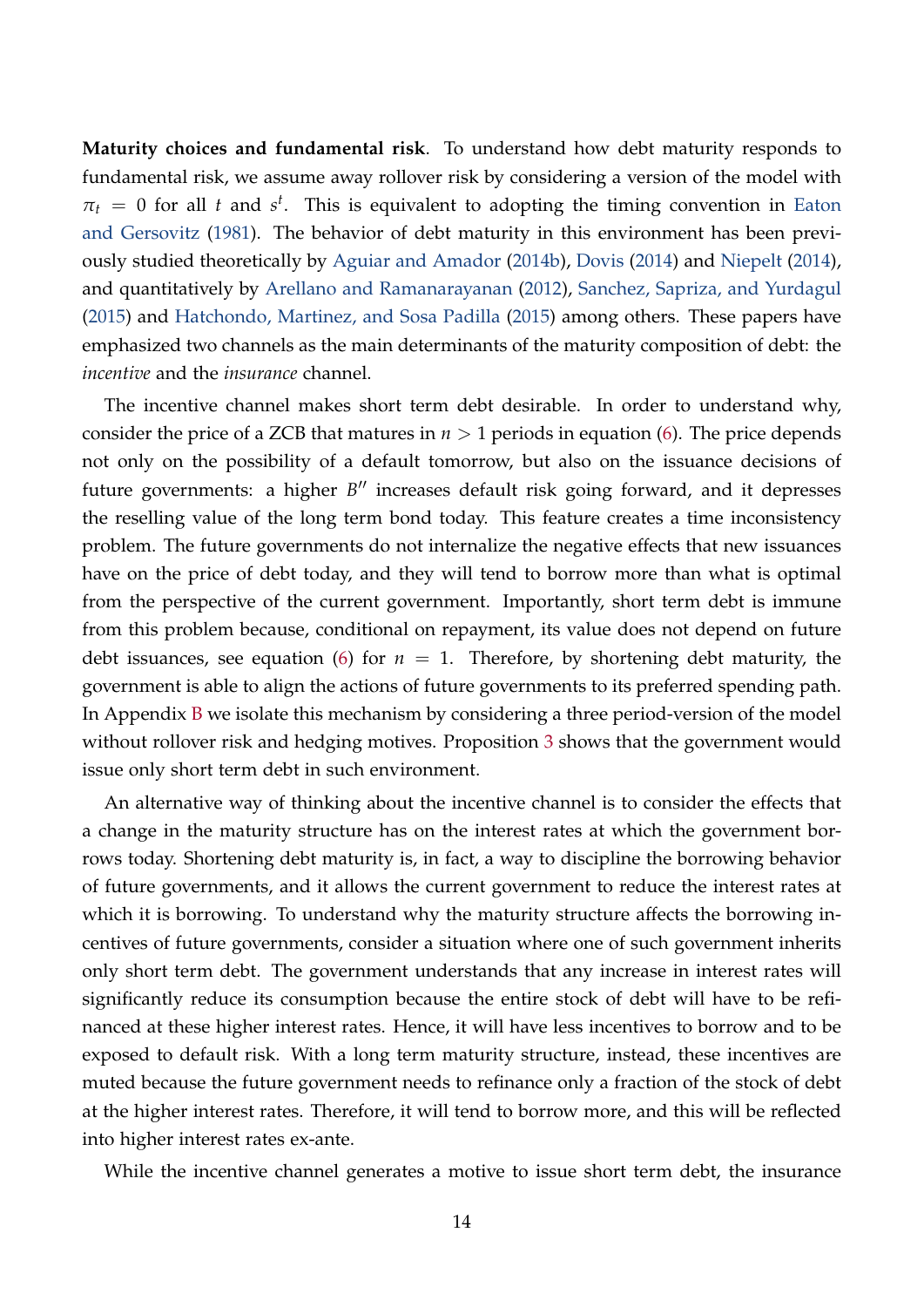channel makes long term debt desirable because it is a better instrument to provide insurance against shocks. To illustrate this point, consider a situation in which the government is hit by a negative shock to its tax revenues. Typically, the shock increases the likelihood of a default going forward and the interest rates on new issuances. If all inherited debt is short term, the government will have to refinance its stock of debt at the new high interest rates, and so either its current consumption or its continuation value must decline. If instead part of the inherited debt is long term, only a fraction of the stock of debt has to be refinanced at higher interest rates, and the government will be able to keep its current consumption relatively high without reducing its continuation value. The opposite happens in response to a positive shock to tax revenues. Therefore, a risk averse government would prefer issuing long term debt because this instrument reduces the volatility of its consumption. In Appendix [B,](#page-46-0) proposition [4,](#page-51-0) we isolate this channel by showing that the government would issue only long term debt in this economy if the incentive channel was not operative (if the time 0 government could choose future debt issuances).

The relative strength of the incentive and of the insurance channel shapes the portfolio choices of the government. For our purposes, it is important to understand how the relative attractiveness of these instruments varies in response to adverse shocks that push the government closer to the default zone. While we are not aware of an analytical characterization of this comparative static exercise in the literature, typical calibrations of this model imply that the government shortens its debt maturity, see for example [Arellano and Ramanarayanan](#page-40-2)  $(2012).$  $(2012).$ <sup>[13](#page-14-0)</sup> This result can be justified as follows.

First, when default risk increases, the incentive role of short term debt becomes more valuable from the government's perspective. High default risk states are, in fact, states in which the government would like to issue more debt for consumption smoothing motives. By shortening the maturity structure of its debt, the government can reduce at the margin future default probabilities and the interest rates that it faces when borrowing because lenders today price in the disciplining role that the new maturity structure exerts on future borrowing. This allows the government to raise more resources today and to better smooth consumption. Second, this shortening of debt maturity does not necessarily come at a cost of less insurance for the government. As discussed in [Dovis](#page-41-1) [\(2014\)](#page-41-1), the need to issue long term debt for insurance reasons falls when default risk increases. $^{14}$  $^{14}$  $^{14}$ 

<span id="page-14-0"></span> $13$ In our model the government has to buy back some debt in order to shorten its debt maturity. This may seem at odds with the finding in [Aguiar and Amador](#page-40-3) [\(2014b\)](#page-40-3) that buy backs are never optimal. Our environment differs from theirs in two dimensions. First, our restriction of feasible portfolios requires that the government must buy back some debt to shorten the maturity. Second, insurance considerations play a role in our model while [Aguiar and Amador](#page-40-3) [\(2014b\)](#page-40-3) abstract from those.

<span id="page-14-1"></span><sup>&</sup>lt;sup>14</sup>This is due to the fact that pricing functions in this class of models are more sensitive to shocks when the economy approaches the default region. The larger ex-post volatility of the price of long-term debt allows for more insurance because the market value of long term debt falls more in future bad states, making consumption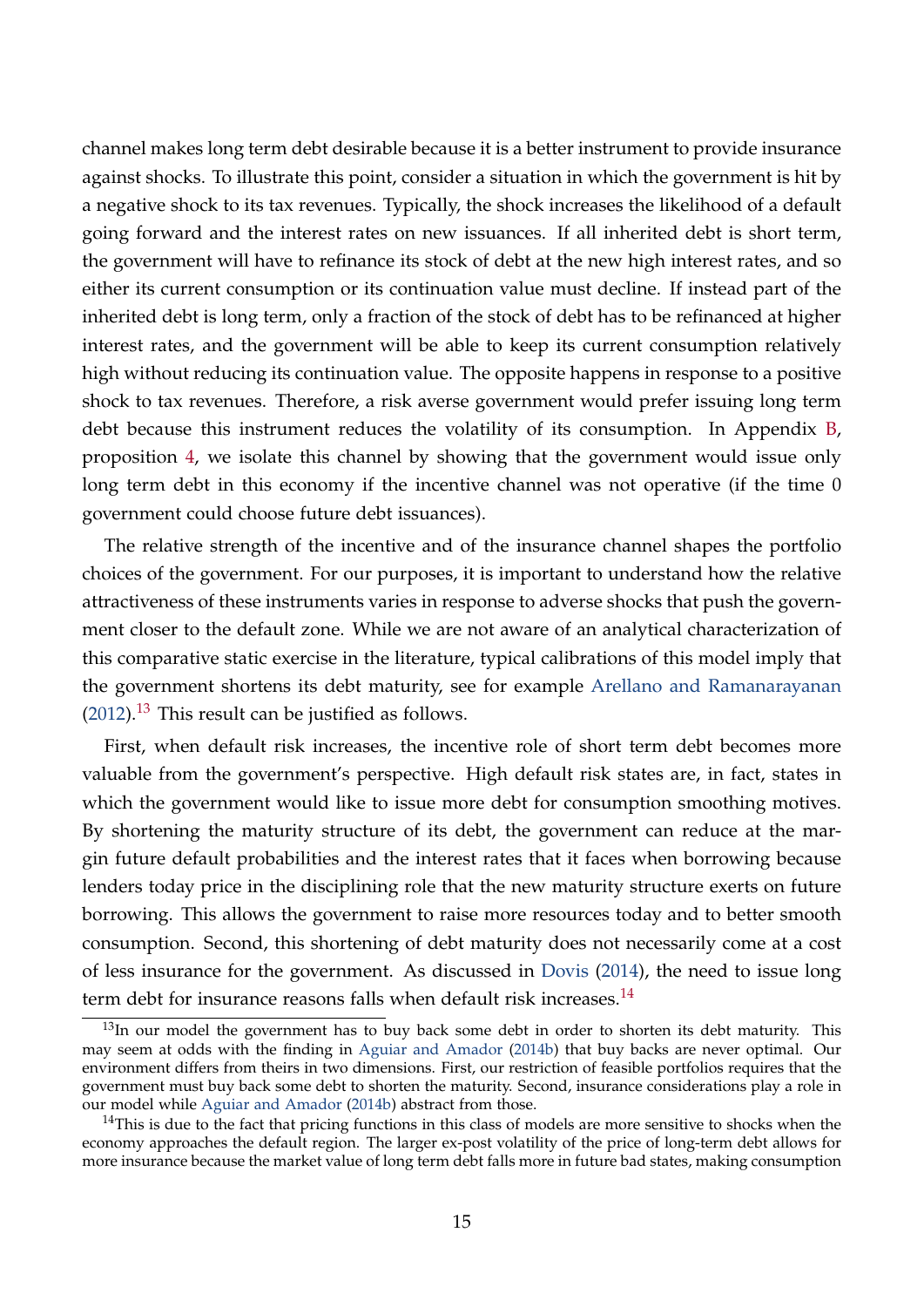**Summary and quantitative analysis**. So far, we have argued that the dynamics of debt maturity provide information on the sources of default risk. In what follows, we will build on this insight and we will use the joint dynamics of interest rate spreads and debt maturity along with a calibrated version of the model to quantify the importance of rollover risk during the Italian debt crisis of 2008-2012.

Before proceeding further, though, it is important to discuss a potential pitfall in our strategy. While our approach emphasizes government incentives, the observed maturity choices also depend on lenders' preferences for the maturity of the bonds that they are purchasing. These preferences may vary over time, and they may be a confounding factor for our measurement strategy. For example, a government that is facing a rollover crisis may not be willing to lengthen debt maturity if at the same time lenders demand high compensation for holding long term bonds. Hence, rather than reflecting little rollover risk, a shortening of debt maturity may be the optimal response of a government that finds increasingly expensive to issue long term debt. This view finds support in the data, as previous research by [Broner,](#page-41-2) [Lorenzoni, and Schmukler](#page-41-2) [\(2013\)](#page-41-2) has documented that risk premia on long term bonds systematically increase during debt crises. In our quantitative analysis we are going to control for these confounding factors by considering a stochastic discount factor for the lenders that can generate time variation in the risk premium on long term bonds.

### <span id="page-15-0"></span>**4 Quantitative analysis**

We now fit the model to Italian data during the pre-OMT period, 1999:Q1-2012:Q2. This section proceeds in four steps. Section [4.1](#page-15-1) describes the parametrization and the calibration strategy. Section [4.2](#page-17-0) reports the results of the calibration. Section [4.3](#page-21-0) studies the fit of the model. Finally, Section [4.4](#page-24-0) discusses the behavior of interest rate spreads and debt maturity in the calibrated model.

### <span id="page-15-1"></span>**4.1 Parametrization and calibration strategy**

We model the lenders' stochastic discount factor,  $M_{t,t+1} = \exp\{m_{t,t+1}\}$ , following [Ang and](#page-40-4) [Piazzesi](#page-40-4) [\(2003\)](#page-40-4),

<span id="page-15-2"></span>
$$
m_{t,t+1} = -(\phi_0 + \phi_1 \chi_t) - \frac{1}{2} \kappa_t^2 \sigma_{\chi}^2 - \kappa_t \varepsilon_{\chi,t+1},
$$
  
\n
$$
\chi_{t+1} = \mu_{\chi} (1 - \rho_{\chi}) + \rho_{\chi} \chi_t + \varepsilon_{\chi,t+1} \qquad \varepsilon_{\chi,t+1} \sim \mathcal{N}(0, \sigma_{\chi}^2),
$$
  
\n
$$
\kappa_t = \kappa_0 + \kappa_1 \chi_t.
$$
 (13)

in the next period less sensitive to shocks.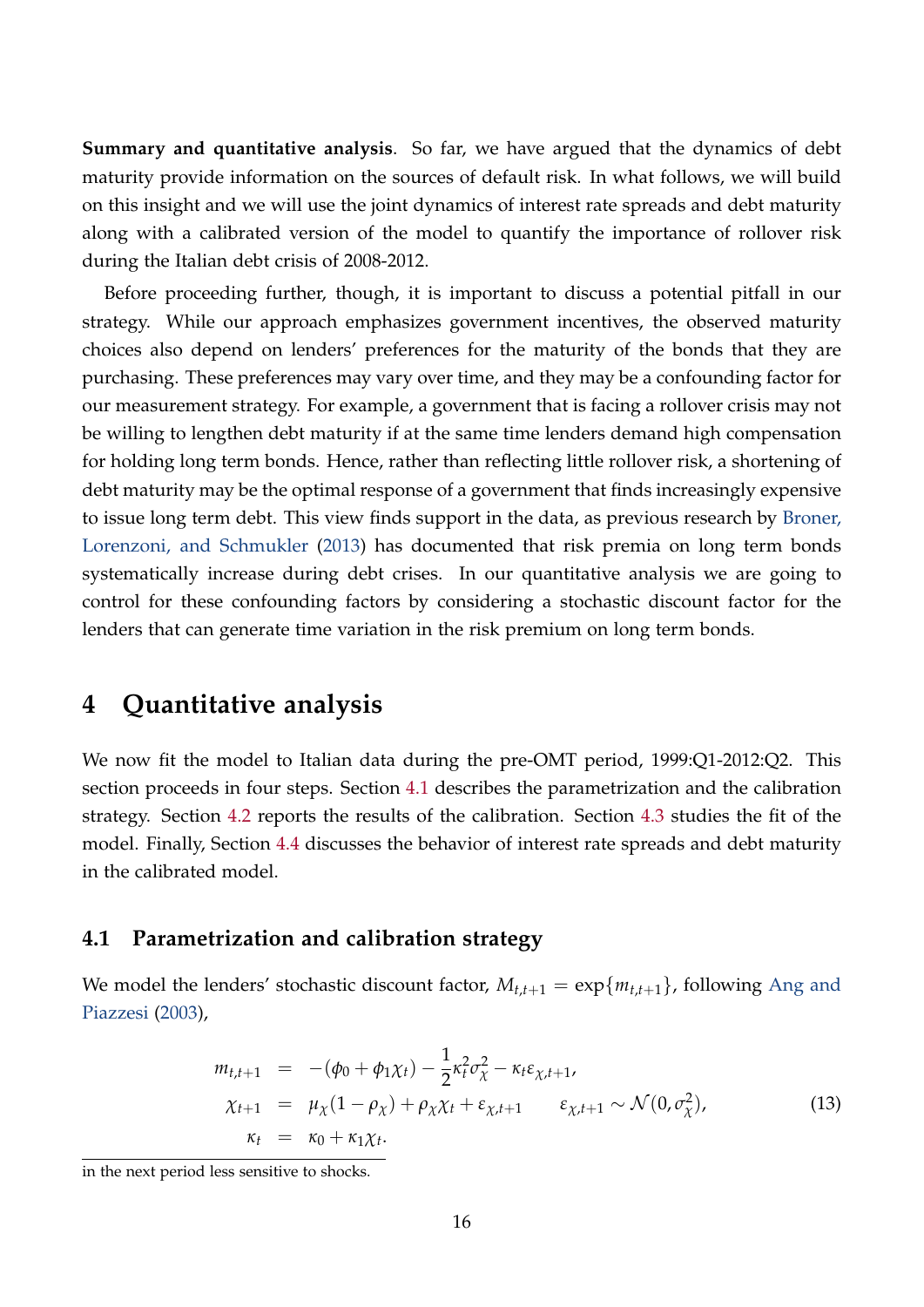In this formulation, expected excess returns on long term bonds are proportional to *χ<sup>t</sup>* (see Appendix [F\)](#page-57-0), implying that shocks to this factor induce movements in risk premia on long term assets. For future reference, we index the parameters of the stochastic discount factor with  $\theta_1 = [\phi_0, \phi_1, \kappa_0, \kappa_1, \mu_\chi, \rho_\chi, \sigma_\chi].$ 

The government discounts future flow utility at the rate *β*. The utility function is

$$
U(G_t)=\frac{(G_t-\underline{G})^{1-\sigma}-1}{1-\sigma},
$$

where *G* is the non-discretionary level of public spending. We interpret *G* as capturing the components of public spending that are hardly modifiable by the government in the short run, such us wages of public employees and pensions. As we will discuss in Section [4.3,](#page-21-0) this specification helps our model matching the cyclicality of public debt.

We introduce a utility cost for adjusting debt maturity,

$$
\alpha\left(\frac{1}{4\lambda'}-\overline{d}\right)^2.
$$

This adjustment cost serves two purposes. First, it leads to well defined maturity choices in regions of the state space where the government would have been otherwise indifferent over  $\lambda'$ . This ameliorates the convergence properties of the algorithm we use to numerically solve the model.<sup>[15](#page-16-0)</sup> Second, it gives the model enough flexibility to match the level and volatility of debt maturity in the sample.

<span id="page-16-1"></span>The output process,  $Y_t = \exp\{y_t\}$ , depends on the factor  $\chi_t$  and on its innovations as follow,

$$
y_{t+1} = \mu_y (1 - \rho_y) + \rho_y y_t + \rho_{y\chi} (\chi_t - \mu_\chi) + \sigma_y \varepsilon_{y,t+1} + \sigma_{y\chi} \varepsilon_{\chi,t+1}, \qquad \varepsilon_{y,t+1} \sim \mathcal{N}(0,1). \tag{14}
$$

We allow for correlation between  $\chi_t$  and  $y_t$  in order to capture the cyclicality of risk premia.

If the government enters a default state, it is excluded from international capital markets for a random period, and it has a probability of re-entering capital markets equal to *ψ*. While in default, the government suffers a loss in tax revenues equal to *d<sup>t</sup>* . This is motivated by evidence that sovereign defaults lead to severe financial and output disruptions [\(Hebert and](#page-42-8) [Schreger,](#page-42-8) [2015;](#page-42-8) [Bocola,](#page-41-10) [2016\)](#page-41-10), and they should therefore imply a loss in fiscal revenues for the government. These costs are parametrized following [Chatterjee and Eyigungor](#page-41-4) [\(2012\)](#page-41-4),

<span id="page-16-2"></span>
$$
d_t = \max\{0, d_0 \tau Y_t + d_1(\tau Y_t)^2\}.
$$
\n(15)

<span id="page-16-0"></span><sup>&</sup>lt;sup>15</sup>Maturity choices in the model are not determined absent default risk and with risk neutral lenders, see [Arellano and Ramanarayanan](#page-40-2) [\(2012\)](#page-40-2).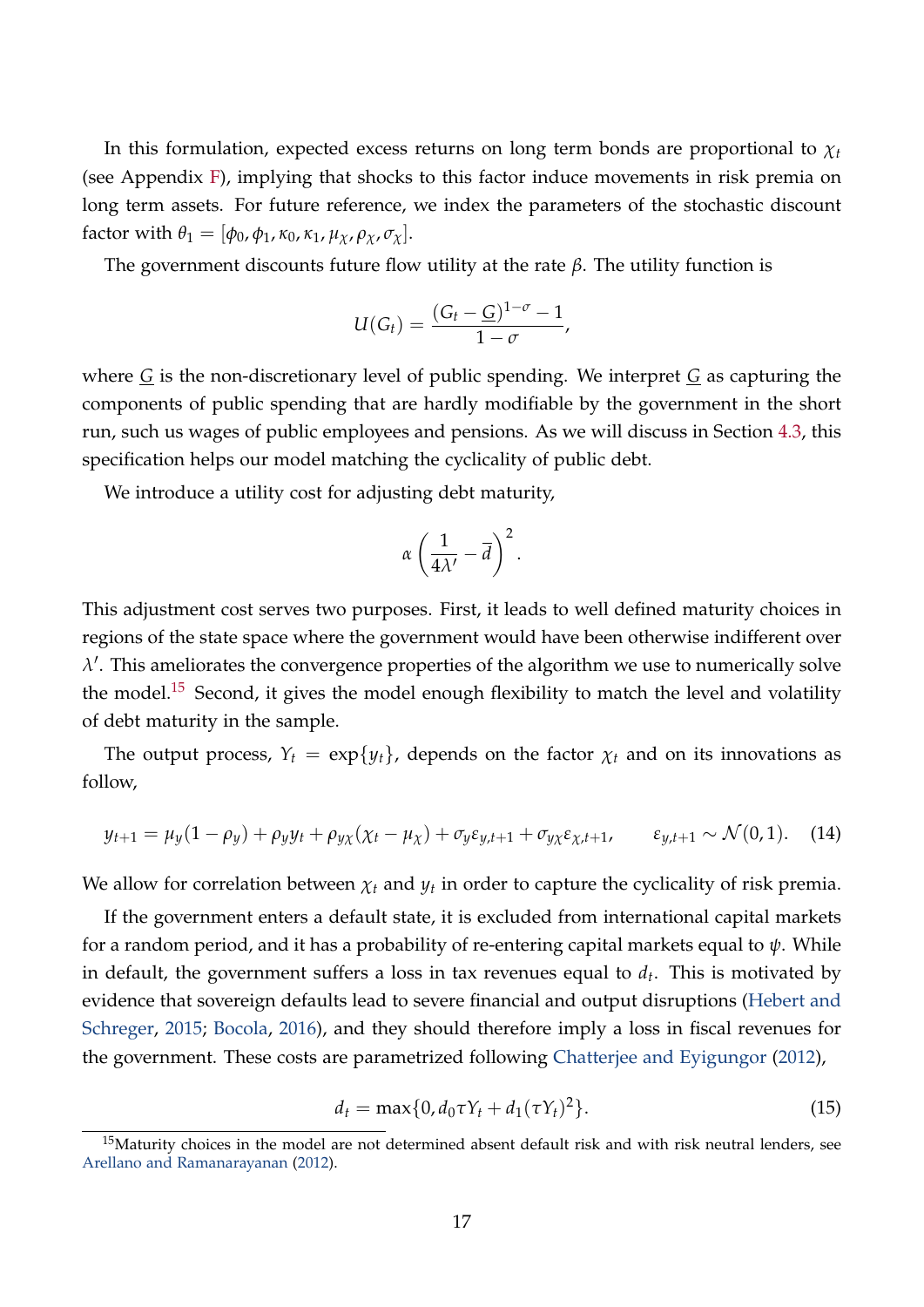The convexity of *d<sup>t</sup>* gives the model more flexibility to match the volatility of interest rate spreads, see [Chatterjee and Eyigungor](#page-41-4) [\(2012\)](#page-41-4). [Mendoza and Yue](#page-42-9) [\(2012\)](#page-42-9) offer a rationale for this assumption.

The probability of lenders not rolling over the debt in the crisis zone next period follows the stochastic process  $\pi_t = \frac{\exp\{\tilde{\pi}_t\}}{1 + \exp\{\tilde{\pi}_t\}}$  $\frac{\exp{\{\pi_t\}}}{1+\exp{\{\tilde{\pi}_t\}}}$ , with  $\tilde{\pi}_t$  given by

$$
\tilde{\pi}_{t+1} = \pi^* + \sigma_{\pi} \varepsilon_{\pi, t+1}, \qquad \varepsilon_{\pi, t+1} \sim \mathcal{N}(0, 1). \tag{16}
$$

We let  $\theta_2=[\sigma,\tau,\underline{G},\psi,\mu_y,\rho_y,\rho_{y\chi},\sigma_y,\sigma_{y\chi},\beta,d_0,d_1,\pi^*,\sigma_\pi,\overline{d},\alpha]$  denote the parameters associated to the decision problem of the government.

Our strategy consists in calibrating  $\theta = [\theta_1, \theta_2]$  in two steps. In the first step, we choose *θ*<sup>1</sup> to match the behavior of risk premia on *non-defaultable* long term bonds, measured using the term structure of German's treasuries. In the second step, and conditional on  $\theta_1$ , we calibrate  $\theta_2$  by matching key facts about Italian public finances over the sample. Implicit in the first step is the assumption that the lenders in the model are the marginal investors for these assets as well: thus, we can measure their preferences for short versus long term bonds by studying the behavior of the term structure of German interest rates. We focus on bonds that are arguably not subject to default risk over the sample because of two reasons. First, the absence of a default during the event under analysis makes the measurement of risk premia on Italian bonds more challenging because of a "peso problem". Second, this approach allows us to calibrate  $\theta_1$  without solving the government decision problem, which is numerically complex. In Section [5.2](#page-31-0) we assess the robustness of our results to this approach of modeling and measuring risk premia on long term bonds.

#### <span id="page-17-0"></span>**4.2 Calibration**

We start by setting the parameters of the lenders' stochastic discount factor to fit the behavior of expected excess returns on long term German ZCB following the procedure developed by [Cochrane and Piazzesi](#page-41-11) [\(2005\)](#page-41-11). Let *q* ∗,*n t* be the log price on a non-defaultable ZCB maturing in *n* quarters,  $rx_{t+1}^n = q_{t+1}^{*,n-1} - q_t^{*,n} + q_t^{*,n}$  $t_t^{*,1}$  the associated *realized* excess log returns,  $f_t^n = t_t^{*}$  $q_t^{*,n-1} - q_t^{*,n}$ <sup>\*,*n*</sup> the time *t* log forward rate for loans between *t* + *n* − 1 and *t* + *n*, and  $y_t^1 = -q_t^{*,1}$ *t* the log yield on a ZCB maturing next quarter. We denote by  $rx_{t+1}$  and  $f_t$  vectors collecting, respectively, excess log returns and log forward rates for different maturities. Quarterly data (1973-2013) on the term structure of ZCB for German federal government securities is obtained from the Bundesbank online database, see Appendix [D.](#page-54-0)

We proceed in two stages. In the first stage, we estimate by OLS a regression of the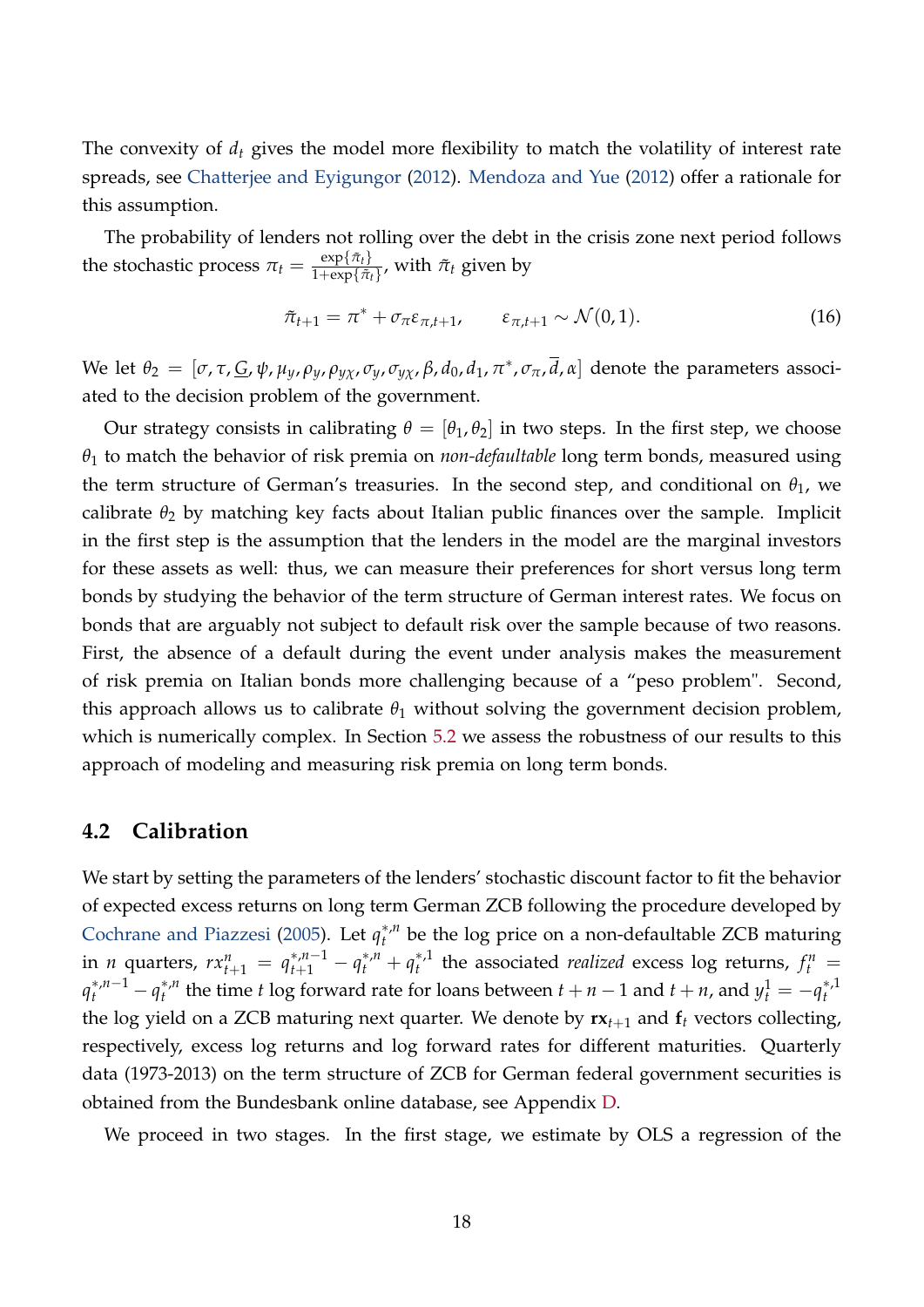realized log excess returns averaged across maturities on all the forward rates in **f***<sup>t</sup>* ,

<span id="page-18-2"></span><span id="page-18-0"></span>
$$
\overline{rx}_{t+1} = \gamma_0 + \gamma' \mathbf{f}_t + \overline{\eta}_t. \tag{17}
$$

In the second stage, we estimate the regressions

$$
rx_{t+1}^{n} = a_n + b_n(\hat{\gamma}_0 + \hat{\gamma}'_t_t) + \eta_t^n, \qquad (18)
$$

where  $[\hat{\gamma}_0, \hat{\gamma}]$  is the OLS estimator derived in the first stage. Expected excess returns on a ZCB maturing in *n* period can then be measured using the fitted values of this second stage regression. Indeed, from equation [\(18\)](#page-18-0) we have that  $\mathbb{E}_t[r x_{t+1}^n] = \alpha_n + \beta_n(\hat{\gamma}_0 + \hat{\gamma}' \mathbf{f_t})$ .

We choose  $\theta_1$  so that the pricing model defined by the equations in [\(2\)](#page-6-1) and [\(13\)](#page-15-2) fits key properties of short term real interest rates and expected excess returns on a bond with residual maturity of five years ( $n = 20$ ). Specifically, we select  $\phi_0$  and  $\phi_1$  to match the sample mean and standard deviation of the yields on the German bonds with a residual maturity of three months. The remaining parameters are chosen to match, in model simulated data, the coefficients of an AR(1) model estimated on  $x_t = \hat{\gamma}_0 + \hat{\gamma}' \mathbf{f}_t$ , and the OLS point estimates of the parameters in equation [\(18\)](#page-18-0),  $[\hat{a}_{20}, \hat{b}_{20}, \hat{\sigma}_{\eta^{20}}]$ . Appendix [F](#page-57-0) reports the results of the [Cochrane and Piazzesi](#page-41-11) [\(2005\)](#page-41-11) regressions and it describes in more details the calibration of  $\theta_1$  $\theta_1$ . Panel A of Table 1 reports the numerical values of the calibrated parameters.

We can also use the model's restrictions to construct an empirical counterpart to *χ<sup>t</sup>* . Expected excess returns on long term bonds are affine in *χ<sup>t</sup>* , implying that

<span id="page-18-1"></span>
$$
\chi_t = \frac{\mathbb{E}_t[r x_{t+1}^n] - \tilde{A}_n(\theta_1)}{\tilde{B}_n(\theta_1)},
$$
\n(19)

with  $\tilde{A}_n(.)$  and  $\tilde{B}_n(.)$  defined in Appendix [F.](#page-57-0) We can therefore construct the time path of  $\chi_t$ by substituting in the right hand side of equation [\(19\)](#page-18-1) the fitted values of equation [\(18\)](#page-18-0).

We next turn to the calibration of  $\theta_2$ . We fix  $\sigma$  to 2, and we set  $\psi = 0.05$ , a value that implies an average exclusion from capital markets of 5.1 years following a default, in line with the evidence in [Cruces and Trebesch](#page-41-12) [\(2013\)](#page-41-12). The tax rate is set to 0.41, equal to the sample mean of tax revenues over GDP. We normalize  $\mu<sub>y</sub>$  to 0.89, so that tax revenues equal to 1 in a deterministic steady state. The spending requirement  $\overline{G}$  is set to 0.68. This number replicates the sample mean of the ratio of wages of public employes and transfers to tax revenues during the 1999-2012 period, our measure of non-discretionary spending.

We map  $\hat{y}_t = (y_t - \mu_y)$  to the deviations of Italian log real GDP from a linear trend. The real GDP series is obtained from OECD *Quarterly National Accounts*. We estimate the process in equation [\(14\)](#page-16-1) for the 1999:Q1-2012:Q2 period using this series and the series for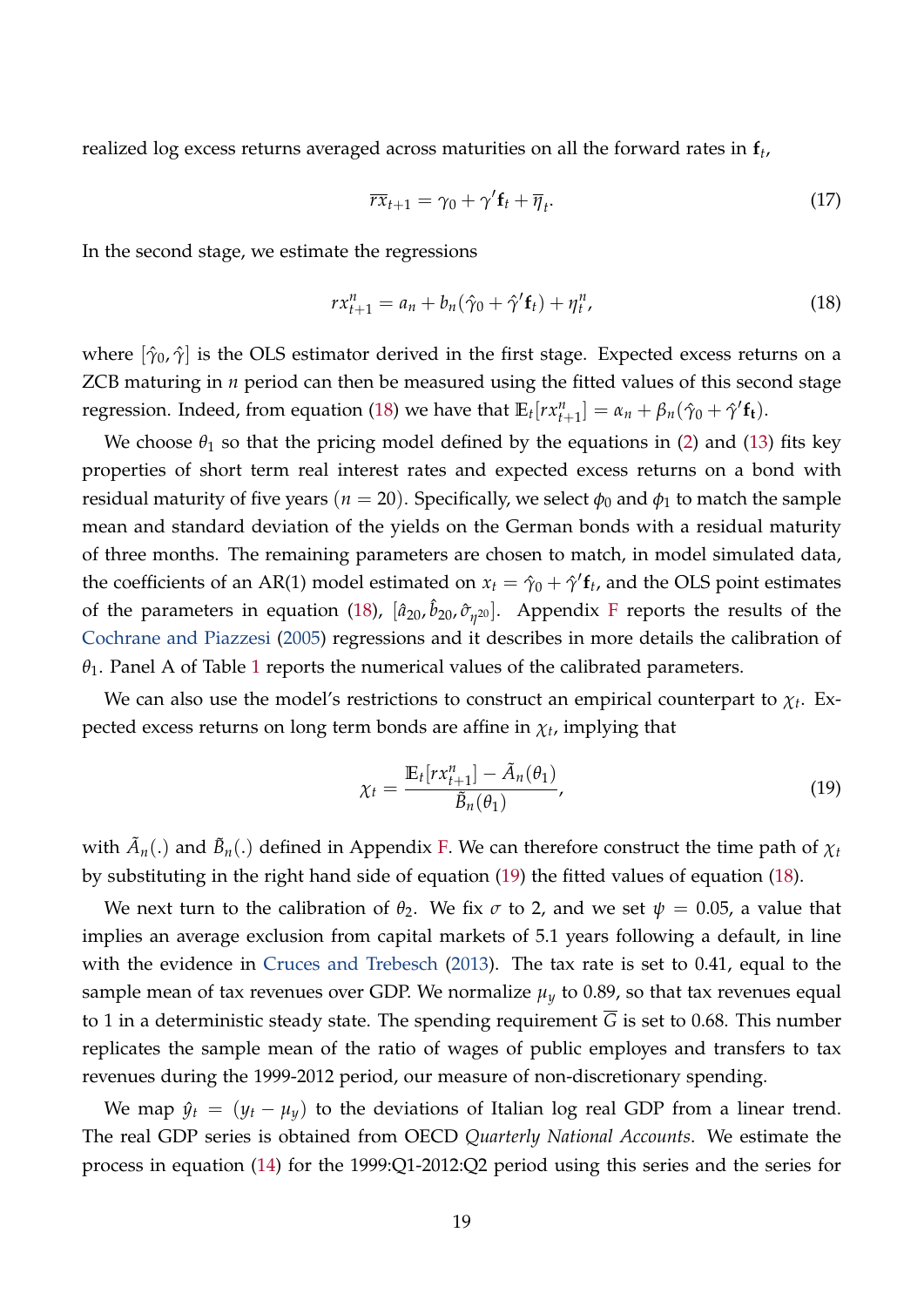| Panel A: Pricing model                 |                        |                                              |  |  |  |  |
|----------------------------------------|------------------------|----------------------------------------------|--|--|--|--|
| Parameter                              | Value                  | <b>Targets</b>                               |  |  |  |  |
| $\phi_0$                               | 0.002                  | Mean of risk-free rate                       |  |  |  |  |
| $\phi_1$                               | 1.473                  | Standard deviation of risk-free rate         |  |  |  |  |
| $\kappa_0 \times \sigma_\chi$          | $-0.053$               | Method of Simulated Moments                  |  |  |  |  |
| $\kappa_1 \times \sigma_\chi$          | $-95.125$              | Method of Simulated Moments                  |  |  |  |  |
| $\mu_{\chi}$                           | 0.002                  | Method of Simulated Moments                  |  |  |  |  |
| $\rho_{\chi}$                          | 0.449                  | Method of Simulated Moments                  |  |  |  |  |
| $\sigma_{\!\chi}$                      | 0.003                  | Method of Simulated Moments                  |  |  |  |  |
| Panel B: Government's decision problem |                        |                                              |  |  |  |  |
| $\sigma$                               | Conventional value     |                                              |  |  |  |  |
| ψ                                      | 0.050                  | Cruces and Trebesch (2013)                   |  |  |  |  |
| $\tau$                                 | 0.410                  | Tax revenues over GDP                        |  |  |  |  |
| G                                      | 0.680                  | Non discretionary spending over tax revenues |  |  |  |  |
| $\mu_y$                                | Normalization<br>0.892 |                                              |  |  |  |  |
| $\rho_y$                               | 0.970                  | Estimates of equation (14)                   |  |  |  |  |
| $\sigma_y$                             | 0.008                  | Estimates of equation (14)                   |  |  |  |  |
| $\sigma_{y\chi}$                       | $-0.002$               | Estimates of equation (14)                   |  |  |  |  |
| 400                                    | 1.628                  | Method of Simulated Moments                  |  |  |  |  |
| $\sigma_{\pi}$                         | 1.350                  | Method of Simulated Moments                  |  |  |  |  |
| $\beta$                                | 0.970                  | Method of Simulated Moments                  |  |  |  |  |
| $d_0$                                  | 0.045                  | Method of Simulated Moments                  |  |  |  |  |
| $d_1$                                  | 0.082                  | Method of Simulated Moments                  |  |  |  |  |
| $\alpha$                               | 0.400                  | Method of Simulated Moments                  |  |  |  |  |
| $\overline{d}$                         | 6.750                  | Method of Simulated Moments                  |  |  |  |  |

<span id="page-19-0"></span>

*Notes: We reparametrize the d*(.) *function in equation [\(15\)](#page-16-2) in order to make our calibration comparable with previous research. The parameter d*<sup>0</sup> *stands for the percentage loss in output after a default when output is three standard deviations below its average value. The parameter d*<sup>1</sup> *represents the percentage loss in output when the latter is at its average value.*

 $\chi_t$  obtained earlier. As  $\rho_{yx}$  is not significantly different from zero, we impose the restriction  $\rho$ <sub>*y*</sub>*χ* = 0. The point estimates of this restricted model are  $\rho$ <sub>*y*</sub> = 0.970,  $\sigma$ <sub>*y*</sub>*x* = −0.002 and  $\sigma_y = 0.008$ .

The remaining parameters,  $[\beta, d_0, d_1, \pi^*, \sigma_{\pi}, \overline{d}, \alpha]$ , are chosen to match key features of the behavior of Italian public finances. We include in the set of empirical targets statistics that summarize the behavior of outstanding debt, interest rate spreads, and debt maturity. See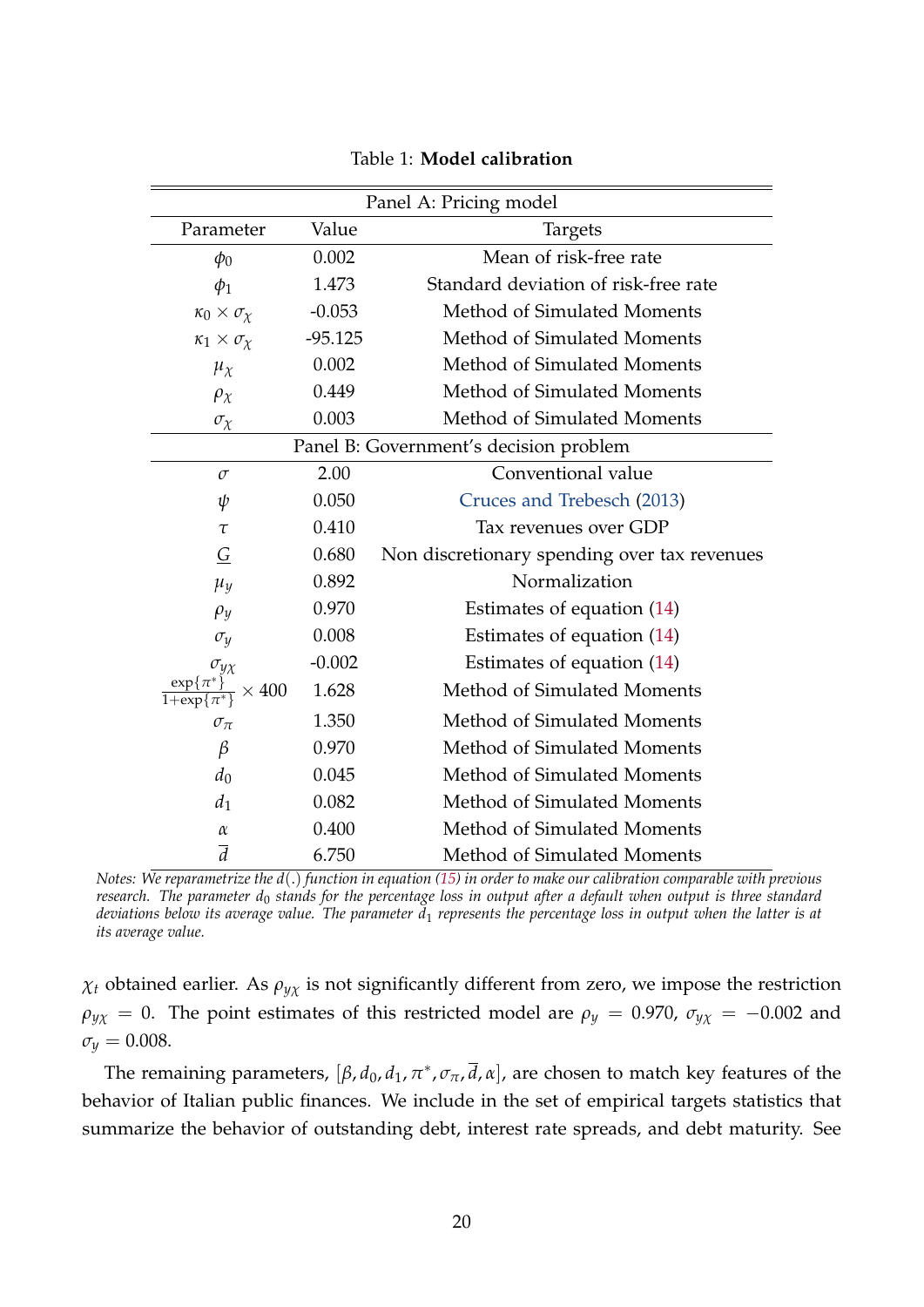Appendix [D](#page-54-0) for a detailed description of the data series.<sup>[16](#page-20-0)</sup> Specifically, we consider the sample mean of the debt to output ratio, the correlation between the government deficit and detrended real GDP, and the mean, standard deviation and skewness of interest rate spreads on Italian ZCB with a residual maturity of five years. We also incorporate in the targets the sample mean and the standard deviation of an indicator of debt maturity, the weighted average life of Italian outstanding bonds.<sup>[17](#page-20-1)</sup> These moments provide information on the parameters of the adjustment cost function.

There is, instead, little guidance in the literature on the choice of variables that provide information on  $\pi^*$  and  $\sigma_{\pi}$ . Our approach consists in targeting the adjusted  $R^2$  of the following regression,

<span id="page-20-2"></span>
$$
\text{spr}_{t} = a_{0} + a_{1}gdp_{t} + a_{2}debt_{t} + a_{3}\hat{\chi}_{t} + a_{4}dur_{t} + a_{5}(gdp_{t} \times debt_{t}) + a_{6}(gdp_{t} \times \hat{\chi}_{t})
$$
\n
$$
+ a_{7}(gdp_{t} \times dur_{t}) + a_{8}(debt_{t} \times \hat{\chi}_{t}) + a_{9}(debt_{t} \times dur_{t}) + a_{10}(\hat{\chi}_{t} \times dur_{t}) + e_{t}.
$$
\n(20)

The residual *e<sup>t</sup>* measures variation in interest rate spreads that is orthogonal to the fundamental state variables in the model, and it should therefore provide information about the volatility of  $\pi_t$ . We estimate equation [\(20\)](#page-20-2) by OLS, obtaining an adjusted  $R^2$  of 82%.<sup>[18](#page-20-3)</sup>

Because the numerical solution of the model is computationally costly, we first experiment with these seven parameters to obtain a range of values that is empirically relevant. We fix  $\pi^*$  to -5.5, a value that implies a 1.6% annualized probability of a rollover crisis conditional on the economy being in the crisis zone next period. We next solve the model on a grid of points for  $[\beta, d_0, d_1, \sigma_{\pi}, \alpha, \overline{d}]$ , and select the parametrization that minimizes a weighted distance between sample moments and their model implied counterparts. Model implied moments are computed on a long simulations  $(T = 20000)$ , and we weight the distance between a sample moment and its model counterpart by the inverse of the sample moment absolute value. Appendix [G](#page-60-0) presents the algorithm used for the numerical solution and for model simulations. Panel B of Table [1](#page-19-0) reports the calibrated values for the model's parameters.

<span id="page-20-0"></span><sup>&</sup>lt;sup>16</sup>Public debt is defined as the face value of outstanding bonds of the Italian central government. We use this indicator rather than the face value of outstanding debt because the latter includes components (such as direct loans by intermediaries) that are less subject to the rollover problem studied in this paper. We scale this indicator by annualized GDP at current prices.

<span id="page-20-1"></span> $17$ We use data from the Italian Treasury and construct the weighted average of the times of principal and coupon payments for outstanding bonds issued by the Italian central government. This indicator maps to 1/*λ* 0 in our model.

<span id="page-20-3"></span> $18$ The high explanatory power is mostly due to output, debt, and to their interaction. When including only these three terms in the regression, we obtain an adjusted  $R^2$  of 68%.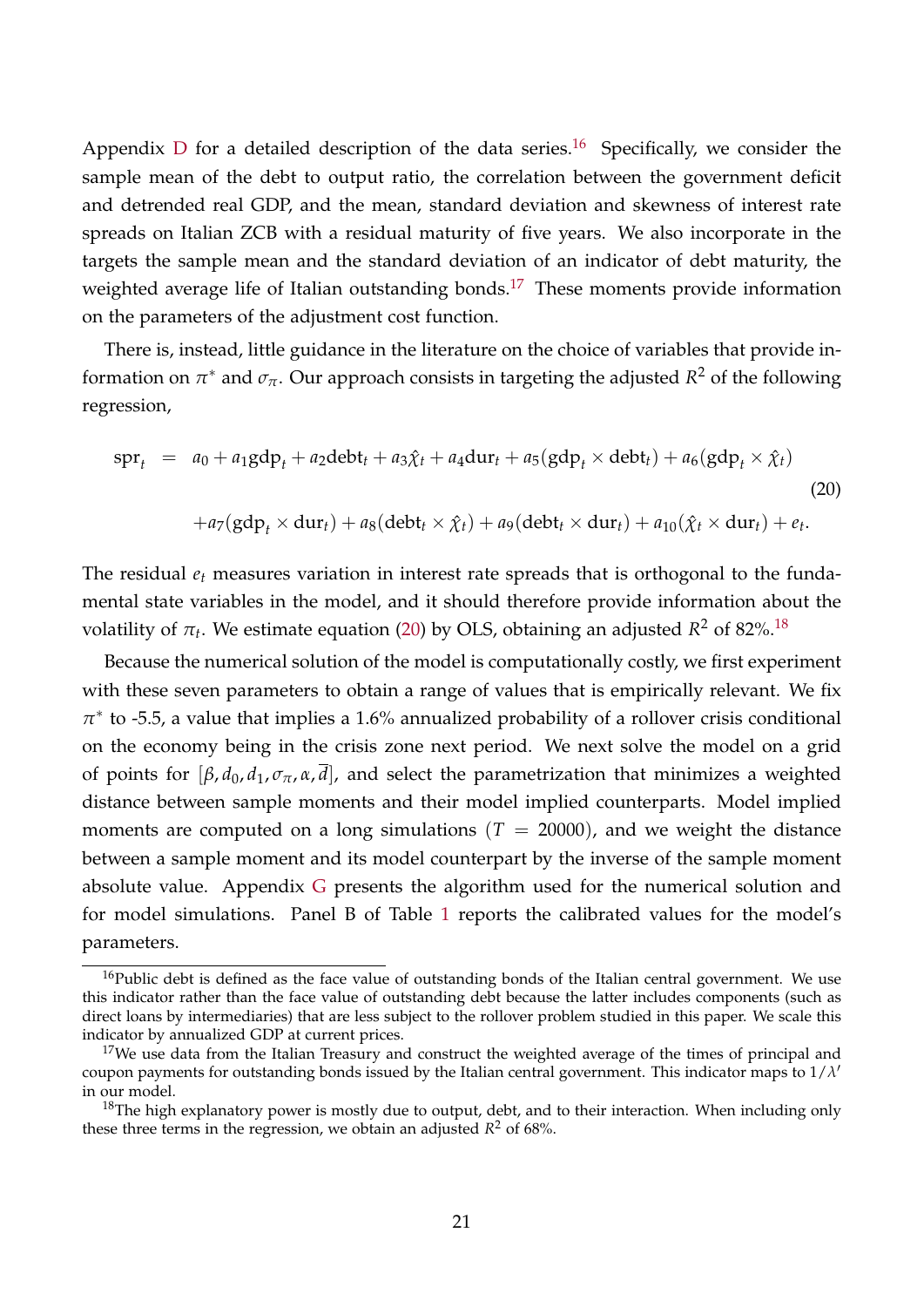### <span id="page-21-0"></span>**4.3 Model fit**

The first and second columns of Table [2](#page-21-1) show that the model has good in sample fit. The face value of debt is 82% of annual GDP on average, close to the 88% in the sample. As in the data, the government deficit is negatively correlated with output. Interest rate spreads are typically close to zero in model simulations, with an annualized average value of 0.96% relative to the 0.59% observed in the sample. However, they can experience large spikes. Indeed, the distribution of interest rate spreads is right skewed, with a standard deviation that is in line with what observed in the Italian data. The model generates an empirically plausible relation between interest rate spreads and economic fundamentals, as captured by the *R* <sup>2</sup> of equation [\(20\)](#page-20-2): 0.61 in the model relative to 0.82 in the data. Finally, debt maturity in model simulations is on average 6.79 years, with a standard deviation of 0.29. In the data, they are, respectively, 6.81 years and 0.16.

| <b>Statistic</b>               | Data    | <b>Baseline</b> | $\underline{G} = 0, \beta = 0.90$ |
|--------------------------------|---------|-----------------|-----------------------------------|
| Average debt-to-output ratio   | 88.38   | 81.58           | 58.11                             |
| Correlation deficit and output | $-0.25$ | $-0.19$         | 0.21                              |
| Average spread                 | 0.59    | 0.96            | 10.23                             |
| Stdev of spread                | 1.16    | 1.68            | 8.29                              |
| Skewness of spread             | 2.53    | 8.52            | 1.96                              |
| Adj. $R^2$ of regression (20)  | 0.82    | 0.61            | 0.30                              |
| Average debt maturity          | 6.81    | 6.79            | 6.75                              |
| Stdev of debt maturity         | 0.16    | በ 29            | 0.05                              |

<span id="page-21-1"></span>Table 2: **Calibration targets**

*Notes: See Appendix [D](#page-54-0) for data definitions and sources. Sample moments are computed over the 1999:Q1-2012:Q2 period. Moments in the model are computed as described in Appendix [G.1.](#page-64-0)*

It is important to stress that our calibration differs substantially from the one typically pursued in the literature. Earlier studies that have fit this class of models to emerging markets produce pro-cyclical government deficits, with the government borrowing more when hit by positive  $y_t$  shocks. Moreover, in those calibrations the government is most of the times at risk of a default, with interest rate spreads being far away from zero even when output is above average. For example, in [Chatterjee and Eyigungor](#page-41-4) [\(2012\)](#page-41-4) the correlation between net exports (equal to the government surplus) and output is -0.44, while annualized interest rate spreads are on average  $8\%$ .<sup>[19](#page-21-2)</sup> While consistent with the experience of emerging market economies, this pattern would be inconsistent with the Italian data, as interest rate

<span id="page-21-2"></span><sup>&</sup>lt;sup>19</sup>The sovereign debt literature typically calibrates the model to match properties of total external debt, not public debt as in our case. The procyclicality of government's deficit is then essential to match, in a model without investment, the countercyclicality of net exports observed in the data.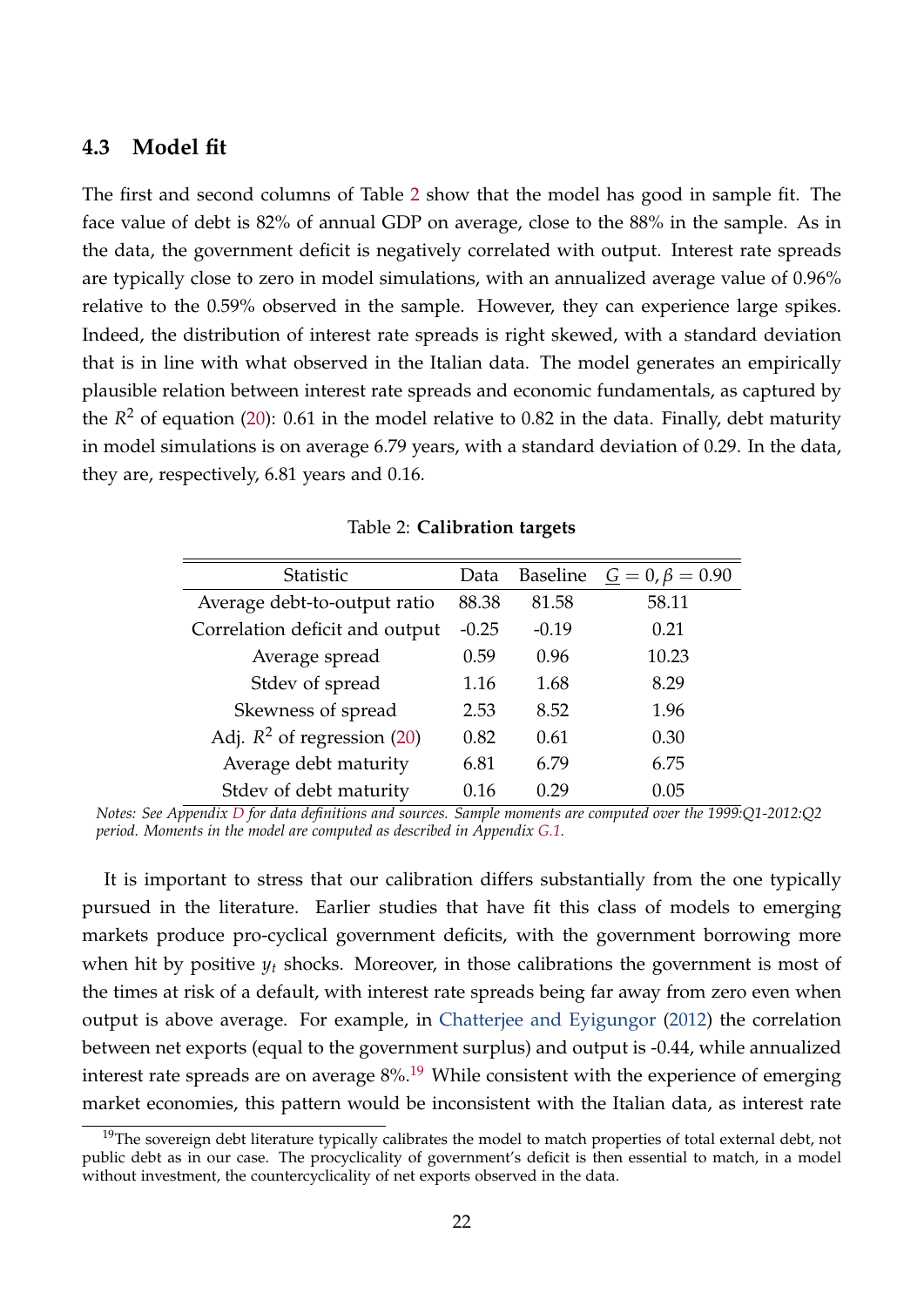spreads averaged few basis points prior to 2008, and debt increased by 20% during the 2008-2012 recession.

The main point of departure between our calibration and the one pursued in the literature lies in the parametrization of *β* and *G*. Figure [1](#page-22-0) illustrates this point by plotting the revenues from debt issuances net of coupon payments,  $\Delta(\mathbf{S}, B', \lambda') - B$ , as a function of the face value of debt,  $\tilde{B}' = B'/\lambda'$ . The figure plots this schedule for two output levels, "high" and "low", keeping the remaining state variables at their ergodic mean. For comparison, we also report the net revenues constructed under the assumption that the government can borrow at the risk-free rate.



<span id="page-22-0"></span>Figure 1: **The cyclicality of debt issuances**

*Notes: The figure reports*  $\Delta$ ( $S$ , $B'$ , $\lambda'$ \*)  $-$  *B as a function of*  $\tilde{B}'/\lambda'$ *\*. The solid blue line plots this schedule for y*  $=0.04$ *, while the dotted red line for y = -0.04. In both cases, we set the remaining state variables at their ergodic mean. The filled dots reports the net revenues associated to optimal debt and maturity choices for the government at* **S***. The dashed black line reports the net revenues under the assumption that the government can borrow at the risk-free rate. The left panel of the figure reports this information for a calibration that sets*  $\beta = 0.90$  *and*  $G = 0.00$ *. The right panel reports it for the baseline calibration of Table [1](#page-19-0)*.

The left panel of the figure reports this information for a calibration that sets  $\beta = 0.90$ and  $\overline{G} = 0.00$ . This mimics the typical calibration in the literature which sets a low discount factor for the government and a utility function that features constant relative risk aversion. We can observe that the net revenue schedule defines a "Laffer curve" for debt issuances. At low levels of  $\tilde{B}'$ , the government is able to increase the revenues he obtains from the lenders by issuing more debt. However, as  $\tilde{B}'$  increases, the government becomes more at risk of a default in the future: lenders demand higher yields for holding government bonds, and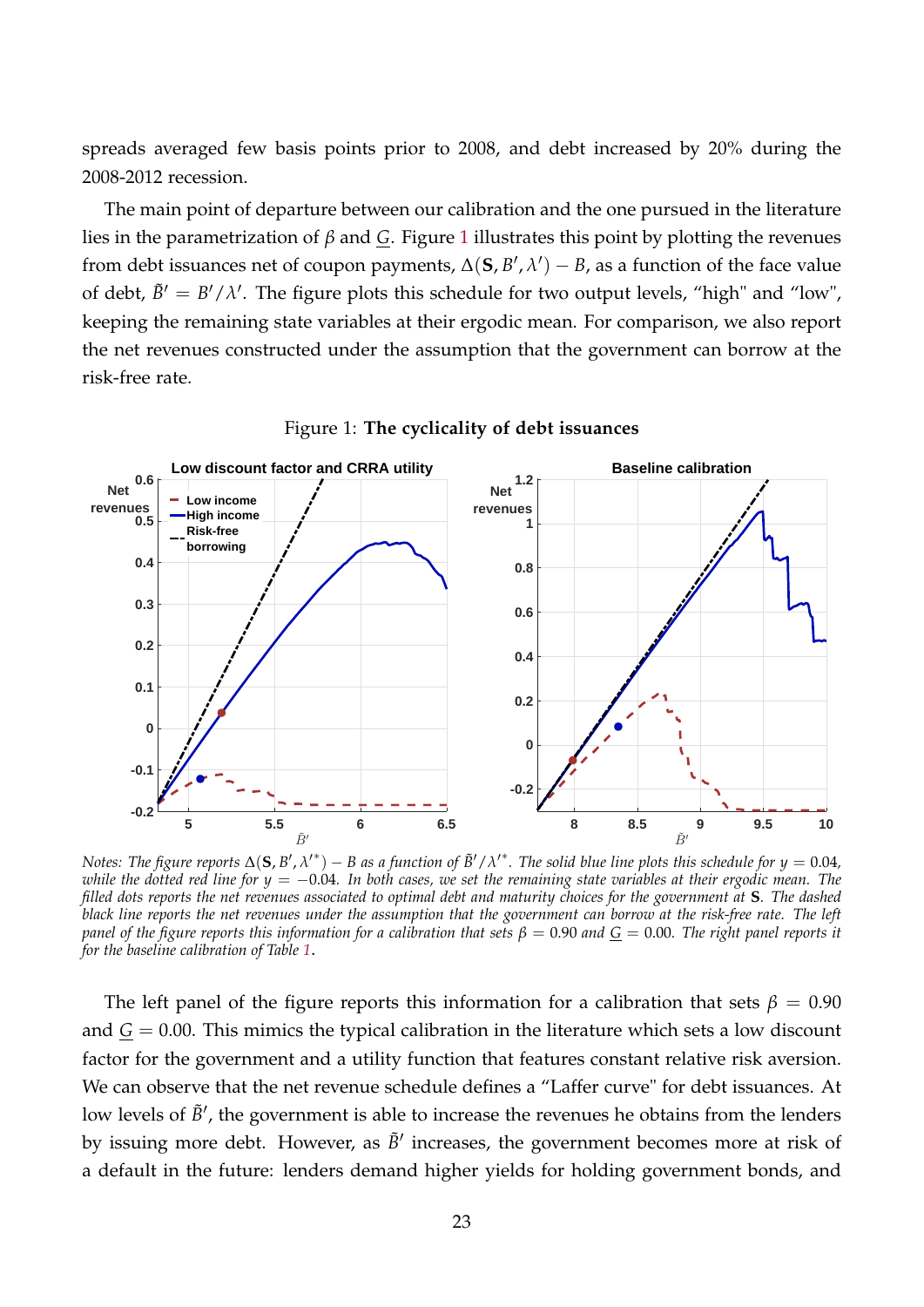the price of newly issued debt declines. This explains why net revenues increase in  $\tilde{B}'$  at a decreasing rate. Eventually, the decline in bond prices dominates any increase in issued debt, and the net revenue schedule decreases with  $\tilde{B}'$ . Importantly, the figure also shows that the government can raise less revenues when income is low. This latter property is due to the persistence of the income process, and to the fact that the government defaults when income is low enough. Therefore, low income states are associated with a higher risk of a default in the future, lower prices for newly issued debt, and lower revenues for the government.

The filled circles in Figure [1](#page-22-0) represent the face value of debt chosen by the government,  $\tilde{B}^{\prime*}$ , along with the associated net revenues,  $\Delta(\mathbf{S}, B^{\prime*}, \lambda^{\prime*}) - B$ . In the calibration typically pursued in the literature, the government is extremely impatient relative to the risk-free rate. Thus, it behaves myopically, and it uses the debt market to frontload consumption rather than to smooth it across states of the world. Because of this feature, the cyclicality of debt issuances mirrors that of the pricing schedule. In high income states, the risk of a default is small, and the government is able and willing to issue debt. Conversely, low income states are associated with tighter pricing and revenues schedules, and to less borrowing by the government. Hence, the impatience of the government coupled with the endogenous borrowing limits implied by default risk leads to procyclical debt issuances. Importantly, this behavior has implications for the interest rate spreads too. Because the government has strong incentives to borrow, it is always at risk of a default, and interest rate spreads are well above zero even in good times. One can verify that by noting that the slope of the "high income" Laffer curve evaluated at the optimal choices lies below the risk-free rate.

The right panel of Figure [1](#page-22-0) reports the same information in our baseline calibration. The revenue schedules are qualitatively similar in the two parametrizations: they both define a Laffer curve for debt issuances, and they both shift out when the economy is hit by positive income shocks. The key difference is on the debt choices made by the government. In our parametrization, the government uses the debt markets mostly for consumption smoothing because it is more patient, and because the non-homotheticity in the utility function leads to stronger precautionary motives. Thus, the government pays back its debt in high income states, while it borrows in the face of bad income shocks. This behavior has two implications. First, and consistent with the Italian data, debt issuances are countercyclical. Second, the model generates interest rate spreads that are on average close to zero, and they jump to positive values only conditional on sufficiently low income realizations.

This latter implication can be better appreciated by looking at Figure [2.](#page-24-1) The solid line in the left panel reports the average relation between interest rate spreads and output in our baseline calibration while the dots report combinations of these two variables in the data. The model implied elasticity of interest rate spreads to output is highly nonlinear: in good times, interest rate spreads are close to zero and a decline in output in this region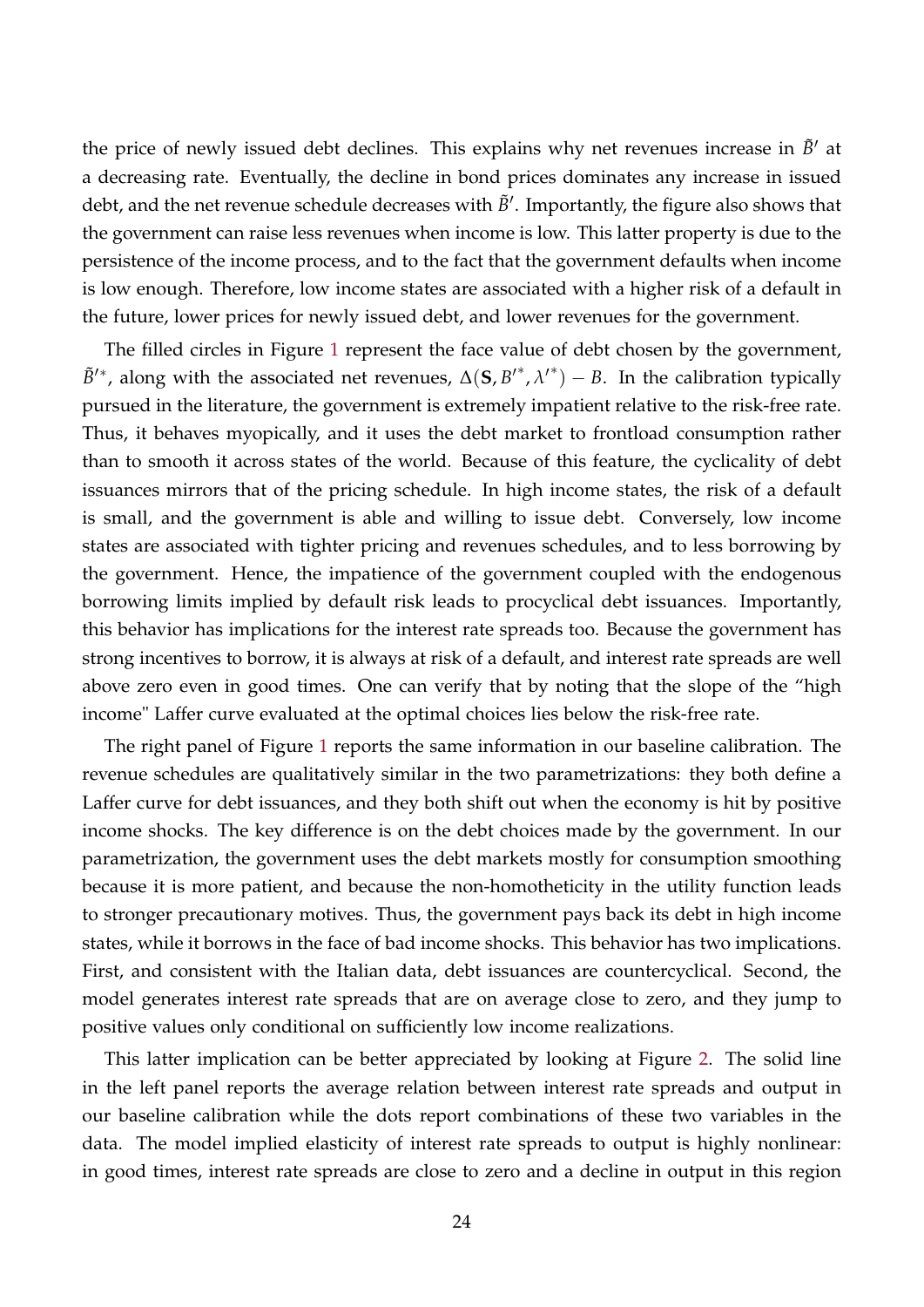has essentially no effects on interest rate spreads. However, this elasticity achieves a value of -6 when output is one standard deviation below its mean. This elasticity is empirically plausible in terms of shape and magnitude. The right panel of the figure plots the same information for debt. Again, the implied elasticity of interest rate spreads to the debt-tooutput ratio is highly nonlinear, and it well captures the relation between these two variables in the data. This state dependence in interest rate elasticities is what generates the right skewness of the interest rate spreads distribution documented in Table [2.](#page-21-1)



<span id="page-24-1"></span>Figure 2: **Interest rate spreads sensitivity to output and debt**

*Notes: The left panel is constructed as follows. We simulate a T = 20000 realization from the model. After standardizing the output series, we fit on the model simulated data a Chebyshev regression of polynomials up to the* 7 *th order. The red solid line represents the fitting curve of this regression. The dots are combinations of interest rate spreads and linearly detrended GDP (standardized) in the data. The right panel reports the same experiment, this time for the debt-to-output ratio.*

### <span id="page-24-0"></span>**4.4 Sources of default risk and maturity choices**

We now use impulse response analysis to discuss the behavior of interest rate spreads and debt maturity in the calibrated model. We start by studying how these two variables respond to shocks that increase the risk of a government default. We consider two scenarios. In the first scenario, given by the solid lines in Figure [3,](#page-25-0) we study the effects of a three standard deviations decline in output while setting  $\pi_t = 0$  for all *t*. This first experiment captures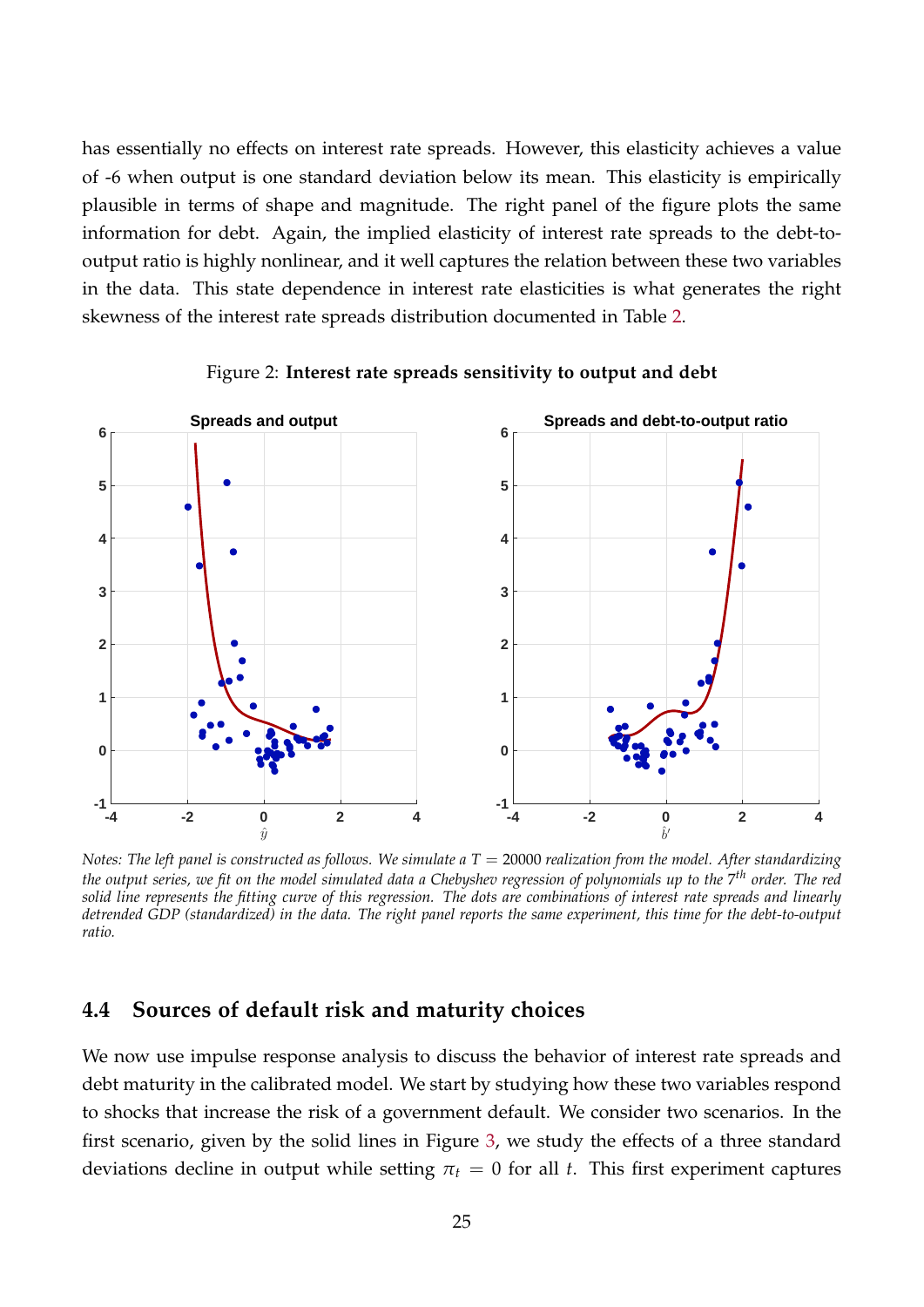the behavior of interest rate spreads and debt maturity conditional on an increase in fundamental default risk. In the second scenario, instead, we consider a persistent increase in  $\pi_t$  when the economy is currently in the crisis zone. This second experiment approximates the behavior of interest rate spreads and debt maturity conditional on an increase in rollover risk.



<span id="page-25-0"></span>Figure 3: **The dynamics of interest rate spreads and debt maturity**

*Notes: The solid line reports impulse response functions (IRFs) of interest rate spreads and debt maturity to a 3 standard deviations decline in y. The circled line reports the response to a 3 standard deviations increase in π, assuming a decaying rate of 0.95 for the shock. The dotted line reports the IRFs to a 3 standard deviations increase in χ. The IRFs to y and χ are initialized by setting the state variables at their ergodic mean, holding*  $π_t = 0$  *for all t. The IRFs to*  $π$  *are initialized by setting the state variables at their mean conditional on the government being in the crisis zone. The IRFs are computed by simulations, see Appendix [G.](#page-60-0) Interest rate spreads are expressed in annualized percentages while the weighted average life of outstanding bonds in years.*

These two shocks increase the risk of a government default: in both cases, interest rate spreads on government bonds increase. However, the two impulses have different implications for the maturity structure of government debt. In the first experiment, where the increase in the risk of a government default is purely due to bad economic fundamentals, the government shortens the maturity of its debt. This is because the incentive benefits of short term debt becomes more valuable when the economy approaches the default zone: in our simulations, the average life of outstanding debt drops by 0.5 years on impact following the negative output shock.

In the second experiment, instead, the increase in the risk of a default occurs because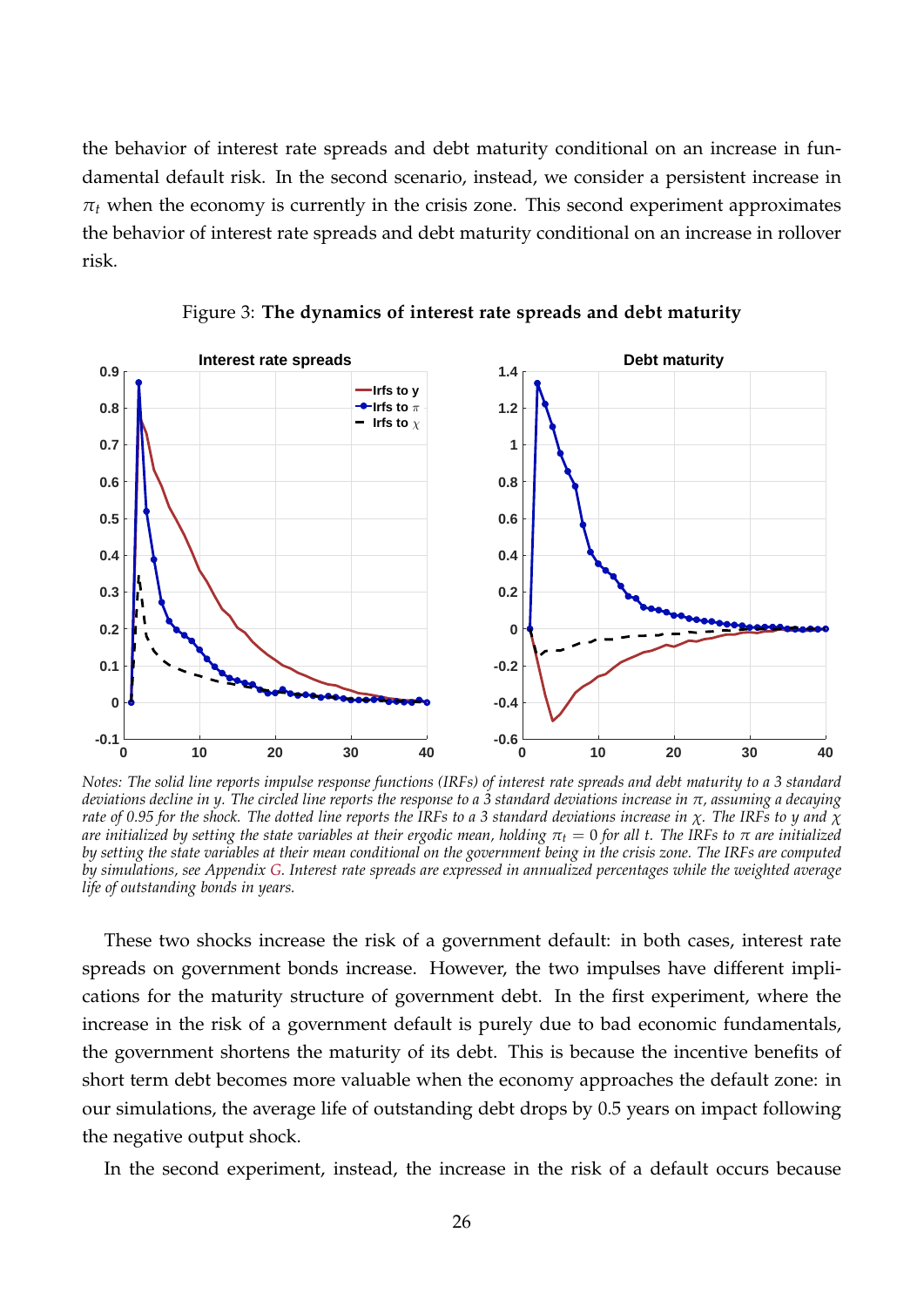of an increase in  $\pi_t$ . The government responds to this increase in the risk of a rollover crisis by lengthening its debt maturity: the average life of outstanding debt increases by 1.3 years in our simulations. As explained earlier, lengthening debt maturity is optimal in this circumstance because it reduces the exposure of the government to a future rollover crisis. These results confirms, in the calibrated model, the discussion of Section [3.](#page-11-0) Debt maturity responds differently depending on whether the increase in interest rate spreads is due to bad economic fundamentals or whether it is due to heightened rollover risk.

It is important to stress that these simulations reflect the *average* response of debt maturity to an increase in  $\pi_t.$  This response, however, is state dependent in the model. This could be problematic for our measurement strategy because there could be states under which debt maturity responds little to changes in  $\pi_t$ , making it difficult to detect rollover risk based on observed maturity choices.

Figure [4](#page-27-1) explores this state dependency. In the left panel we report the (impact) response of debt maturity to a 3 standard deviations increase in  $\pi_t$ , as a function of the face value of inherited debt and output. Warmer colors in the heat map means that debt maturity responds more to an increase in  $\pi_t.$  We can see how this elasticity varies substantially with the level of inherited debt and output. In particular, the government does not respond to the increase in  $\pi_t$  when *y* is large enough and/or debt is sufficiently small. As we move toward a low output/high debt region, though, the government reacts more to the change in  $\pi_t$ , increasing its debt maturity up to 1.8 years. For sufficiently low output levels, however, the government changes little its debt maturity after the *π<sup>t</sup>* shock.

To understand this non-monotonicity, the right panels of Figure [4](#page-27-1) report  $Pr_t(\mathbf{S}_{t+1} \in \mathcal{S}^{\text{crisis}})$ and  $Pr_t(\mathbf{S}_{t+1} \in \mathcal{S}^{\text{default}})$  just before the  $\pi_t$  shock hits. In high output/low debt states, the government is unlikely to be in the crisis zone in the future. Hence, it has limited benefits from managing debt maturity after the increase in  $\pi_t$ . The same happens when the government has very low tax revenues or if it inherits a very large amount of debt. In those situations, the government ends up being at risk of a rollover crisis even when it issues the longest maturity in our grid. Moreover, in those states the government approaches the default zone, and lengthening debt maturity worsens the time inconsistency problem discussed in Section [3.](#page-11-0) Both of these forces curb the government's incentives to extend debt maturity after the increase in  $\pi_t$ .

For intermediate values of inherited debt and *y*, the response is the highest because the probability of being in the crisis zone is sensitive to changes in debt maturity, and the time inconsistency problem is not a concern as the government is far from the default boundary. Importantly, those are also the states where rollover risk accounts for a large share of interest rate spreads. Therefore, we should expect maturity choices to be more informative, and our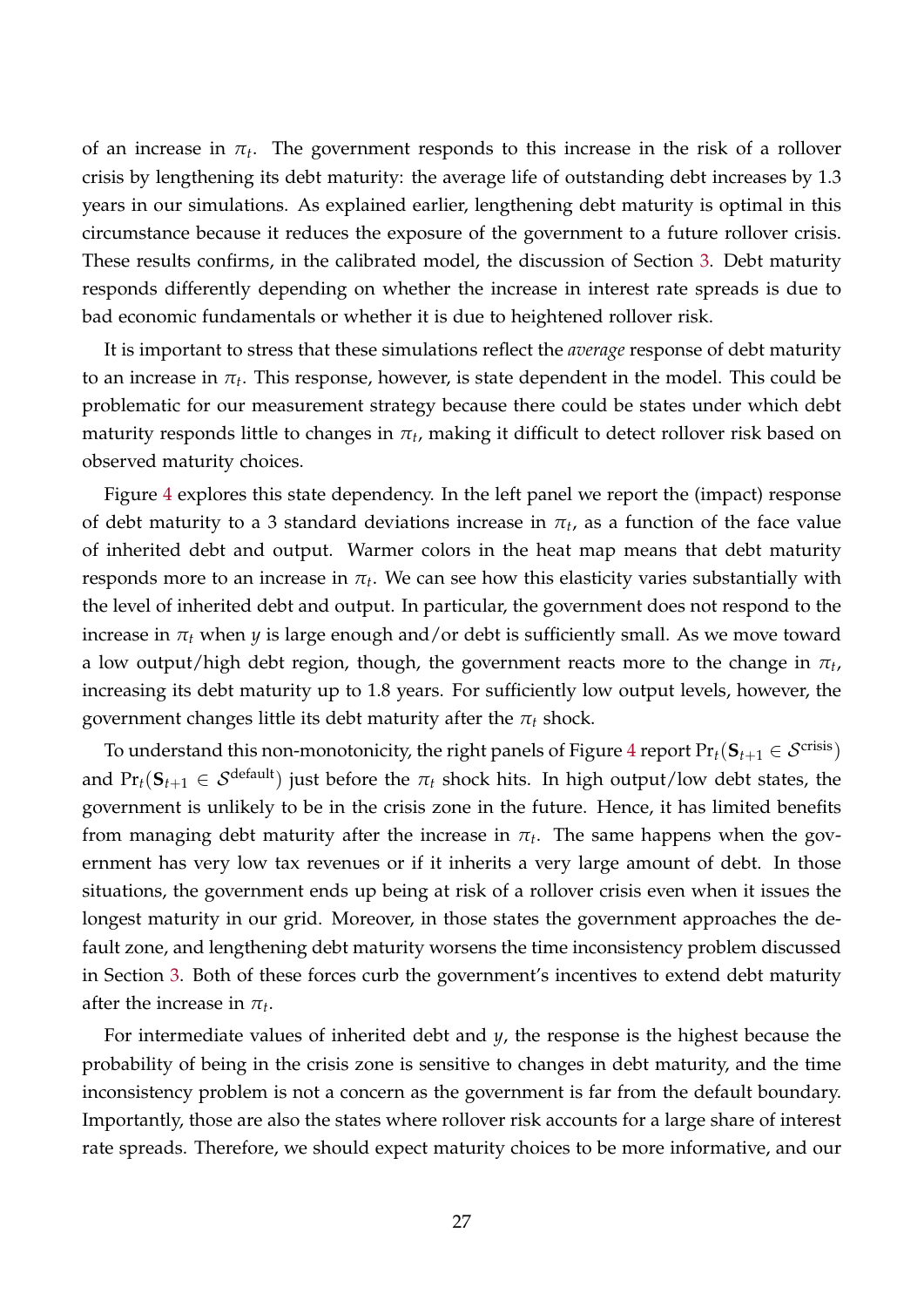

<span id="page-27-1"></span>Figure 4: **The sensitivity of debt maturity to** *π<sup>t</sup>* **across the state space**

*Notes: The left panel reports the response of debt maturity to an increase in*  $\pi_t$ *, that is*  $1/\lambda(B,\lambda,y,\chi,\pi~=~.3)$  $1/\lambda(B,\lambda,y,\chi,\pi=0)$ , as a function of B and y, fixing  $\lambda$  and  $\chi$  at their ergodic mean. The white area corresponds to *states in which the government defaults. The right panels report the probability of being in the crisis and default zone next period for the*  $\pi = 0$  *case.* 

measurement more precise, when rollover risk matters the most.

We finally discuss how debt maturity choices are affected by a change in the compensation that lenders demand to hold long term bonds. The dashed lines in Figure [3](#page-25-0) plots the response of interest rate spreads and debt maturity conditional on a 3 standard deviations increase in  $\chi_t$ . As explained earlier, this shock increase the risk premium on long term assets. Accordingly, the government responds to this impulse by decreasing the average life of its outstanding debt. If not properly accounted for, these changes in  $\chi_t$  may be problematic for our measurement strategy: debt maturity may change little, or even go down, after an increase in  $\pi_t$  if at the same time risk premia on long term assets increase. Therefore, an integral part of our measurement strategy consists in making sure that the model correctly reproduces the path of risk premia on long term bonds in the episode under analysis.

### <span id="page-27-0"></span>**5 Decomposing Italian spreads**

We now turn to the main quantitative experiment of the paper, and measure the importance of rollover risk during the debt crisis of 2008-2012. In Section [5.1](#page-28-0) we combine the calibrated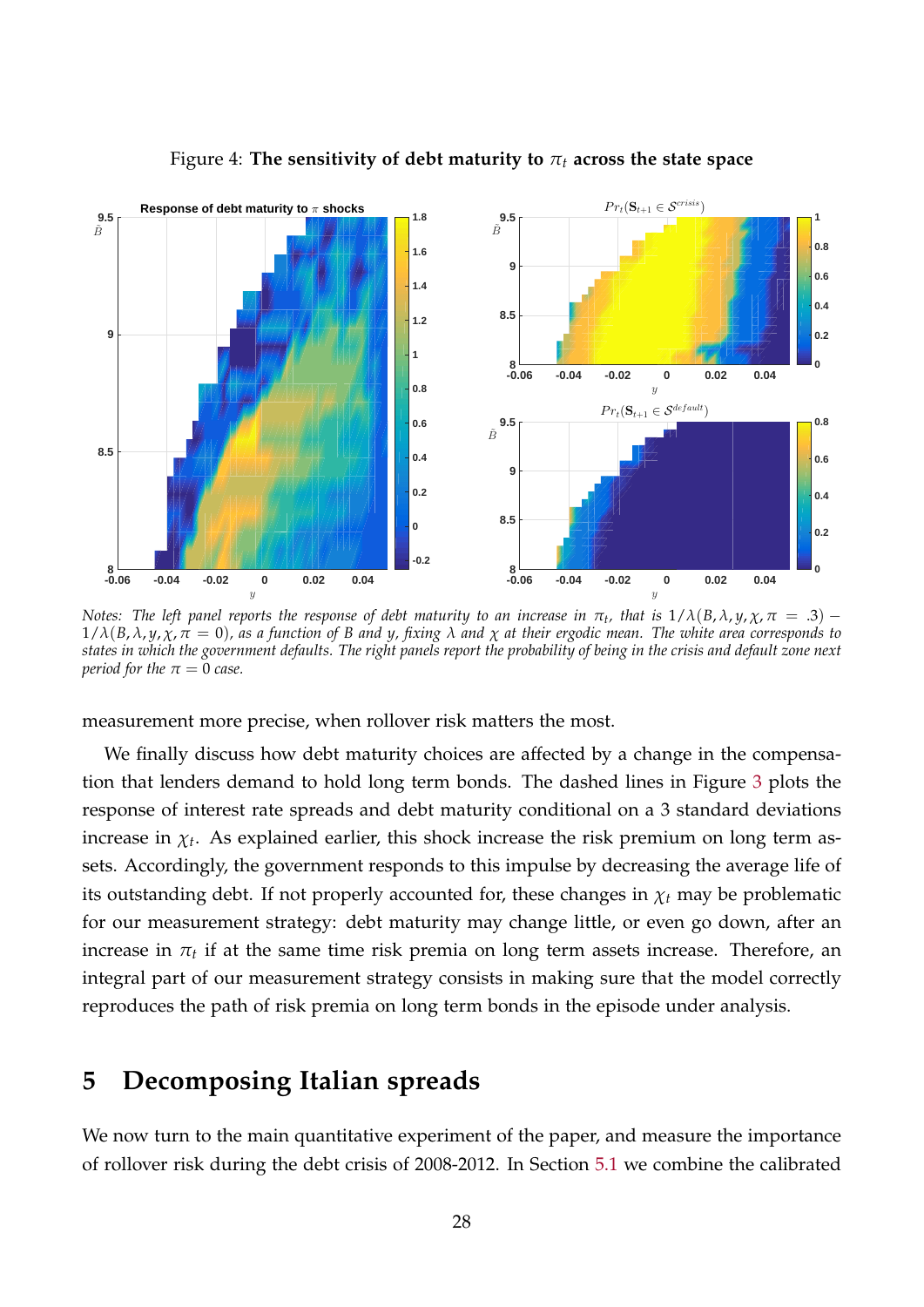model with the data in order to retrieve the path for the exogenous shocks  $\{y_t, \chi_t, \pi_t\}$ . We use this path to measure the rollover risk component of interest rate spreads. Section [5.2](#page-31-0) performs a robustness analysis.

#### <span id="page-28-0"></span>**5.1 Measuring rollover risk**

The model defines the nonlinear state-space system

<span id="page-28-1"></span>
$$
\mathbf{Y}_t = \mathbf{g}(\mathbf{S}_t) + \eta_t
$$
  

$$
\mathbf{S}_t = \mathbf{f}(\mathbf{S}_{t-1}, \varepsilon_t),
$$
 (21)

with  $\mathbf{Y}_t$  being a vector of observable variables,  $\mathbf{S}_t = [B_t, \lambda_t, y_t, \chi_t, \pi_t]$  the state vector, and  $\varepsilon_t$  the vector collecting the structural shocks. The vector  $\eta_t$  contains uncorrelated Gaussian errors. The functions  $g(.)$  and  $f(.)$  are obtained using the model's numerical solution.

The vector of observables includes detrended real GDP, the data counterpart to  $\chi_t$  con-structed using equation [\(19\)](#page-18-1), the interest rate spread series, and the data counterpart to  $\lambda'.$ Given the time path of these variables over the 2008:Q1-2012:Q2 period, we estimate the realization of the state vector using the relation between states and observables implied by the system in [\(21\)](#page-28-1). Technically, we carry out this step by applying the auxiliary particle filter to the above state-space model, see Appendix [H](#page-65-0) for a description. It is important to stress that the inference on  $[y_t, \chi_t]$  in our approach is disciplined by actual observations because the measurement equation incorporates the empirical counterparts of these shocks. The truly unobservable process is *π<sup>t</sup>* .

Equipped with the path for the exogenous shocks, we next measure the contribution of rollover risk to interest rate spreads as defined in Section [3.](#page-11-0) We do so by feeding the model with a realization for the structural shocks equal to the one obtained earlier, with the exception that  $\pi_t$  is set to 0 throughout the sample. Therefore, rollover risk in this counterfactual is by construction zero, and the implied interest rate spreads reflect exclusively the impact of economic fundamentals. We label this the *fundamental component* of interest rate spreads. The difference between the filtered interest rate spread series and the counterfactual one nets out the impact of rollover risk. Accordingly, we label this difference the *rollover risk component* of interest rate spreads. Importantly, the model implied interest rate spreads are not necessarily equal to the one in the data because the system in [\(21\)](#page-28-1) has more observables than structural shocks. Any difference between the observed interest rate spreads and the one produced by the model is captured by the errors *η*spread,*<sup>t</sup>* .

Figure [5](#page-29-0) reports the results of this experiment. The solid lines in the left panels report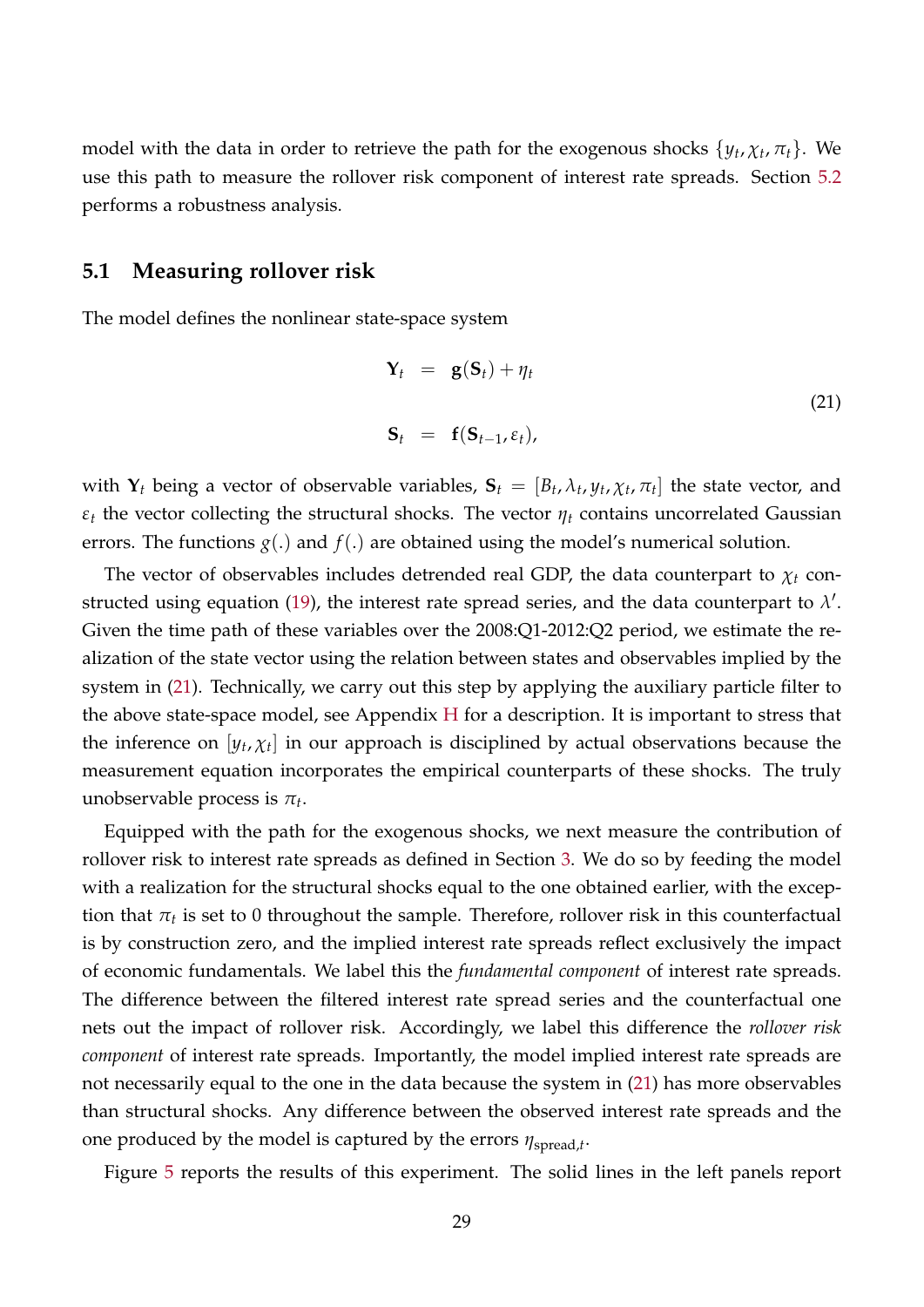the data series for output,  $\chi_t$ , and debt maturity, while the circled lines the trajectories filtered with the structural model. The model replicates the time path of these observables accurately. We can also see that the model generates a trajectory for the debt-to-output ratio that tracks closely the one in the data, even though we did not include this variable in the set of observables. The right panel of Figure [5](#page-29-0) reports observed interest rate spreads (solid line) along with their decomposition: the fundamental component (blue area), the rollover risk component (red area), and the residual component that we attribute to  $η<sub>spread,t</sub>$  (light gray area). Overall, the model fits well Italian interest rate spreads during the event, although it cannot account for their sharp increase during the second half of 2011.



<span id="page-29-0"></span>Figure 5: **Decomposition of interest rate spreads**

*Notes: The left panels report Italian detrended real GDP, the χ<sup>t</sup> series, the weighted average life of outstanding bonds, and the debt to output ratio in the data (solid lines) and associated filtered ones (circled lines). The debt to output ratio is de-meaned. The right panel plots yields differentials between an Italian and a German ZCB with a residual maturity of five year (circled line), along with its decomposition. See Appendix [H.](#page-65-0)*

Most of the increase in interest rate spreads during the episode is attributed to fundamental shocks. The fundamental component was essentially zero in 2008:Q2, while it was roughly 90% of observed interest rate spreads at the end of the episode. This pattern is the result of two main developments. First, the Italian economy experienced a major recession during this period: output went from being 5% above trend in 2008:Q1 to being 3% below trend at the end of the sample. Second, Italian debt increased by 20% of GDP over the 2008:Q1-2012:Q2 period, a fact that is captured by our model. Both of these developments push the government closer to the default zone, increasing in this fashion the fundamental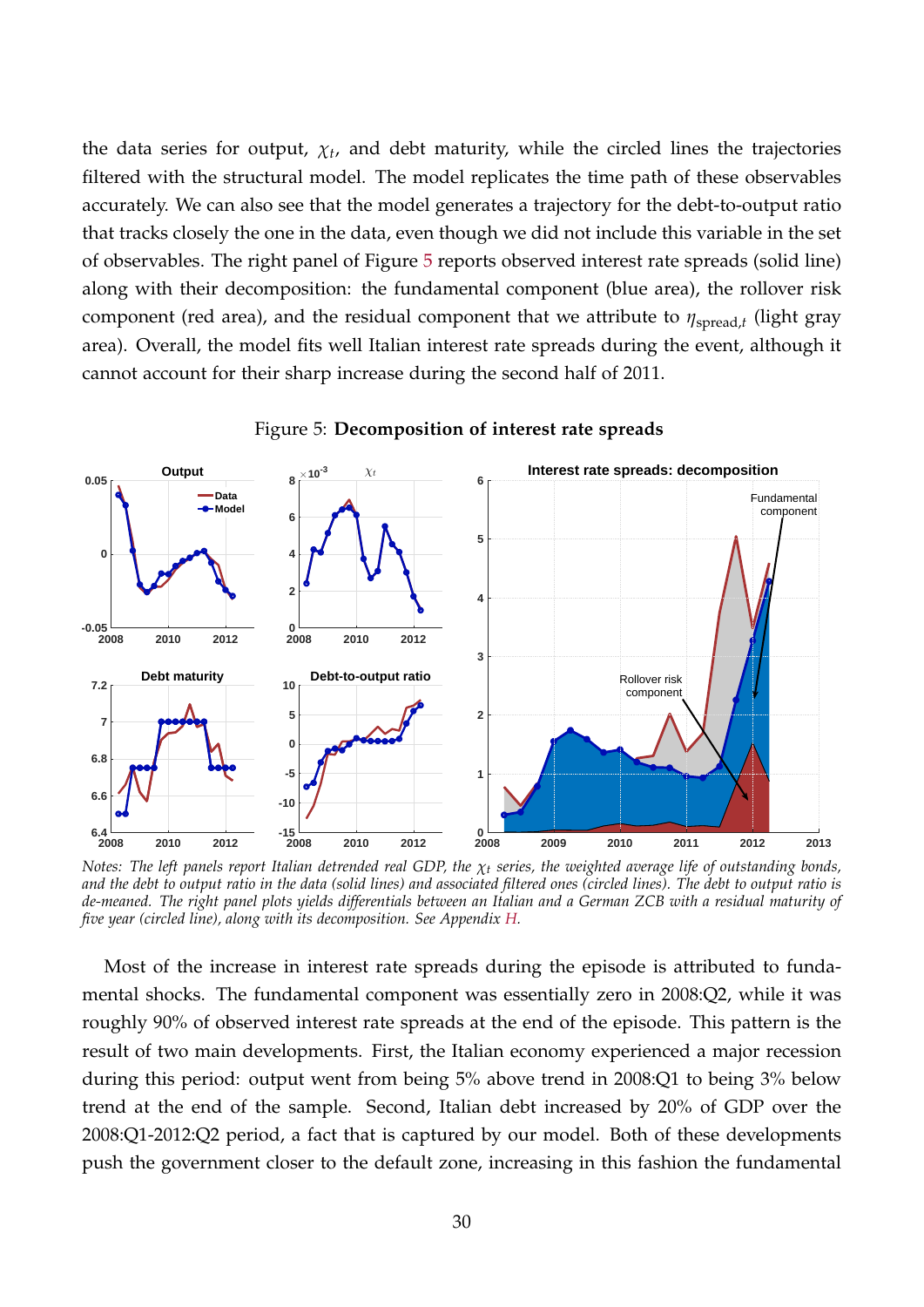component of interest rate spreads. Importantly, the increase in debt explains why output shocks have larger effects toward the end of the sample: the innovations to *y* in 2008:Q3 and 2012:Q2 are comparable in size, but their impact on interest rate spreads is higher in the latter period because the government was more levered at that point in time.

The model assigns a more limited role to rollover risk, on average 12% of the model implied interest rate spreads. This despite the fact that  $\pi_t$  is unobservable in our experiment, and it could be used in principle to fit variation in interest rate spreads that cannot be explained by the observable fundamental shocks. For example, the model has hard time fitting the increase in spreads observed in 2011 with fundamental shocks because output was recovering at the time. However, it attributes it to  $η<sub>spread,t</sub>$  rather than to rollover risk.

In principle, there are two different explanations for this latter result. First, it might be that the Italian economy was far from the crisis zone in 2011, in which case changes in  $\pi_t$ would have limited effects on interest rate spreads. Second, it might be that the increase in *π<sup>t</sup>* necessary to fit interest rate spreads would have counterfactual implications for other variables in **Y***<sup>t</sup>* , specifically debt maturity. To further explore this issue, we repeat the experiment excluding debt maturity from the set of observable variables.



<span id="page-30-0"></span>

*Notes: The left panel plots yields differentials between an Italian and a German ZCB with a residual maturity of five year (solid line), along with its decomposition. The right panel plots the weighted average life of outstanding bonds in the data (solid line), and the one filtered by the model (circled line). See Appendix [H.](#page-65-0)*

Figure [6](#page-30-0) reports the results. The left panel of the figure plots interest rate spreads along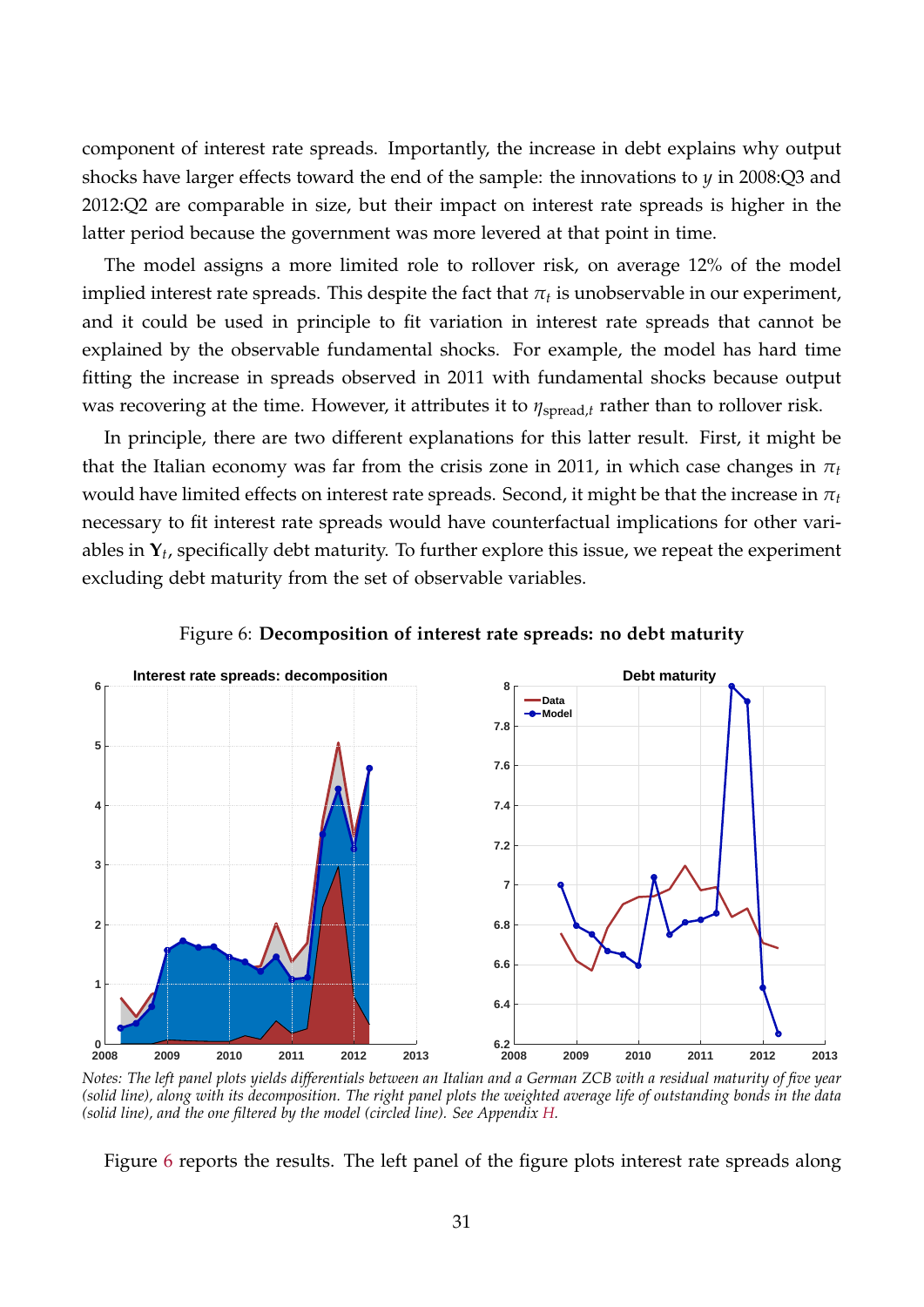with their decomposition. Not surprisingly, the model now tracks more closely interest rate spreads, especially in 2011. Most of this improvement in fit is due to rollover risk. The right panel of the figure plots the model implied behavior for debt maturity in this experiment (circled line), along with the data counterpart (solid line). We can observe that heightened rollover risk in 2011 is associated to an increase in the average life of outstanding debt of 1 year, which is counterfactual because this indicator declined by 0.2 years in the data during the same period.

This experiment further clarifies the role of maturity choices in our measurement strategy. Absent data on debt maturity, the model has limited identifying restrictions to discipline the time path of  $\pi_t$ , and it attributes to this term variation in interest rate spreads that cannot be accounted by the fundamental shocks. By conditioning on observed maturity choices, instead, we impose discipline on the rollover risk component. Realizations of the state vector for which rollover risk accounts for a sizable fraction of spreads in 2011 imply an increase in the maturity of Italian debt. This variable, however, follows the opposite pattern in the data. Because of that, our measurement assigns a more limited role to this component.

#### <span id="page-31-0"></span>**5.2 Robustness**

A major concern one could have at this stage is that of misspecification. The model we studied may miss potentially important determinants for debt maturity. Our approach could be understating the role of rollover risk if these omitted forces generated an incentive for the government to shorten debt maturity at the height of the debt crisis. In what follows, we perform a suggestive calculation and ask how sizable these omitted factors should be to overturn our findings.

To this end, we identify in the model a set of states  $S_t$  and debt choices  $B_t$  that replicate key features of the Italian economy in 2011:Q4 *and* generate a sizable role for rollover risk. We then quantify the welfare gains of extending debt maturity in such a scenario. Small gains would indicate that our result could be easily overturned by omitting factors, while large gains would imply that our results are more robust to misspecification. This experiment is carried out as follows. We set  $y_t$ ,  $\chi_t$ ,  $\lambda_t$ , and  $\lambda_{t+1}$  to their data counterpart, and we consider pairs of  $(B_{t+1}, \pi_t)$  that replicate the observed Italian spreads in 2011:Q4. We then select the pair with lowest  $B_{t+1}$  and the highest  $\pi_t$ . This combination guarantees that rollover risk is the major driver of interest rate spreads in this experiment. Finally, we set  $B_t$  so that government deficit in the model equals to 3.5% of GDP, the Italian deficit in 2011:Q4. We then measure the net gains/losses that the government derives from a pure change in debt maturity - a variation in  $\lambda_{t+1}$  while adjusting  $B_{t+1}$  to keep current government spending constant.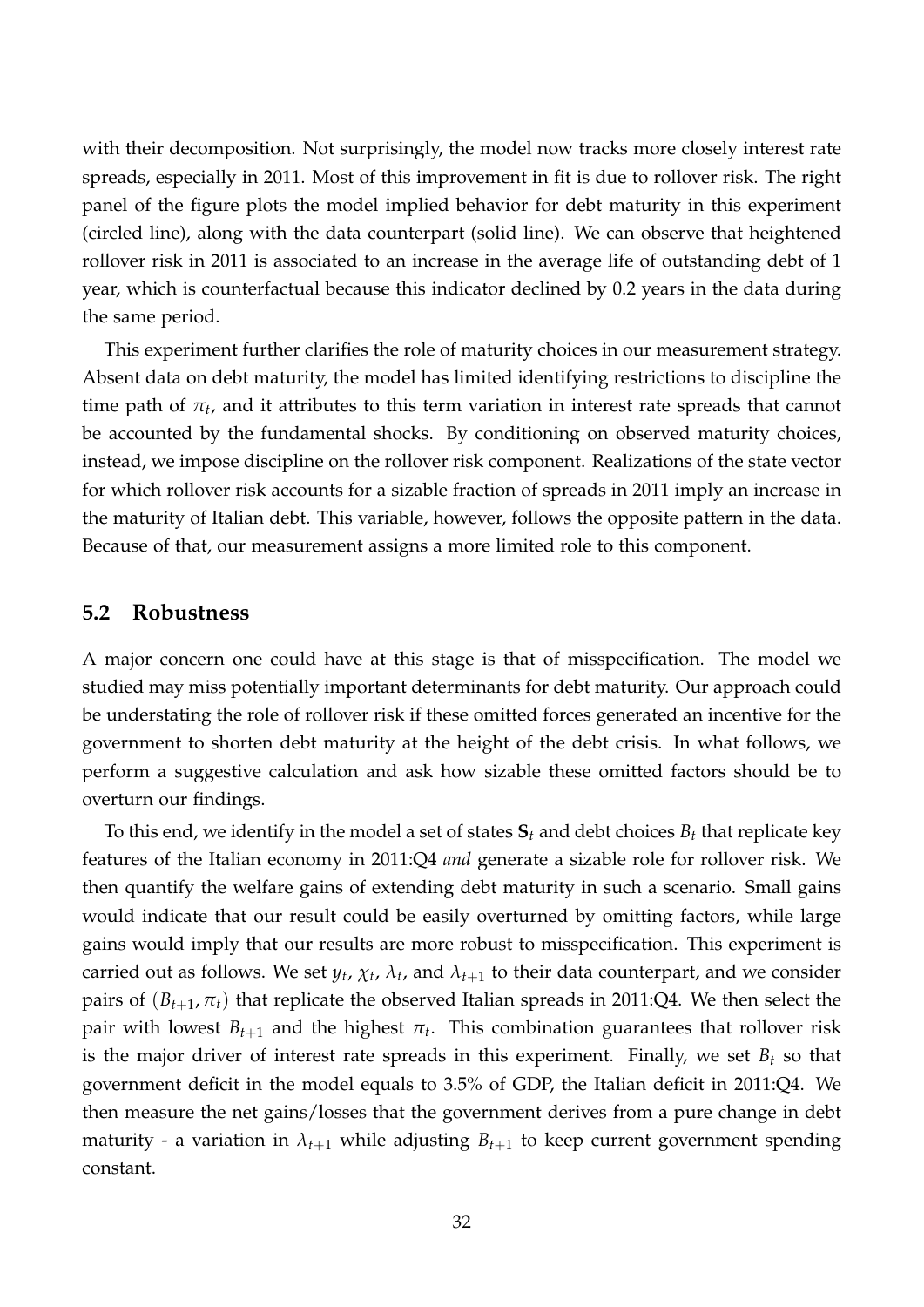In Panel A of Table [3](#page-33-0) we report the certainty equivalent consumption associated with three portfolios of ZCB: an average maturity of 6.7 years (the actual choice in 2011:Q4), 5.5 years (the lower bound in our grid), and 8 years (the upper bound in our grid).<sup>[20](#page-32-0)</sup> We can verify that welfare is increasing in the maturity of the debt portfolio. By lengthening the maturity of the stock of debt from 6.7 years to 8, the government would increase its certainty equivalent consumption by 0.80%. Hence, our baseline calibration suggests large welfare gains from increasing debt maturity when the government faces a substantial risk of a rollover crisis. This result indicates that omitted forces must be large for the observed decline in debt maturity to be consistent with a sizable role for rollover risk.

The reason why the model produces welfare gains of this magnitude can be explained as follows. First, in our experiment  $\pi$  equals 0.21. Thus, a government falling in the crisis zone next period faces a substantial risk of a rollover crisis. Second, in our calibration a default induces large output losses (roughly 8% of GDP), this making rollover crises costly from the perspective of the government. Third, lengthening debt maturity from 6.7 years to 8 years reduces the probability of falling in the crisis zone next quarter (from 71% to 0% in this experiment), thus having a first order effect on welfare.

A related concern is that our result could be sensitive to the way we modeled the pricing of risky long-term debt. In our approach, we posit a stochastic discount factor which is calibrated to match the behavior of the German (default-free) term structure. One may argue that the pricing of German long term bonds is not informative about risk premia on Italian securities, either because markets are segmented or because interest rate risk is fundamentally different than default risk. If this was the case, our approach could understate the costs of lengthening the debt maturity if issuing long term bonds was more costly than what implied by our stochastic discount factor, and it would bias upward the calculation for the net gains in Panel A of Table [3.](#page-33-0)

We can address this concern by performing a similar calculation to the one discussed above. Specifically, we can ask how sizable premia on long term bonds needed to be in 2011:Q4 to make the government *not* willing to lengthen debt maturity in presence of high rollover risk. To this end, we consider the following variant of the pricing equation [\(6\)](#page-8-0):

$$
q_n\left(\mathbf{S},B',\lambda'\right) = \delta(\mathbf{S})\frac{M}{1+\alpha_n M}\mathbb{E}\left[\delta(\mathbf{S}')q_{n-1}'\right]
$$
\n(22)

<span id="page-32-1"></span>
$$
\frac{1}{1-\beta} \frac{(G^* - \underline{G})^{1-\sigma}}{1-\sigma} = V^{B'(\tilde{\lambda}),\tilde{\lambda}}.
$$

<span id="page-32-0"></span> $^{20}$ The certainty equivalent for a portfolio  $\tilde\lambda$  is computed as follows. Given  $\bf S_t$  and  $(B'(\tilde\lambda),\tilde\lambda)$ , we first compute the value for the government,  $V^{B'(\tilde{\lambda}),\tilde{\lambda}}$ . The certainty equivalent is  $G^*$  solving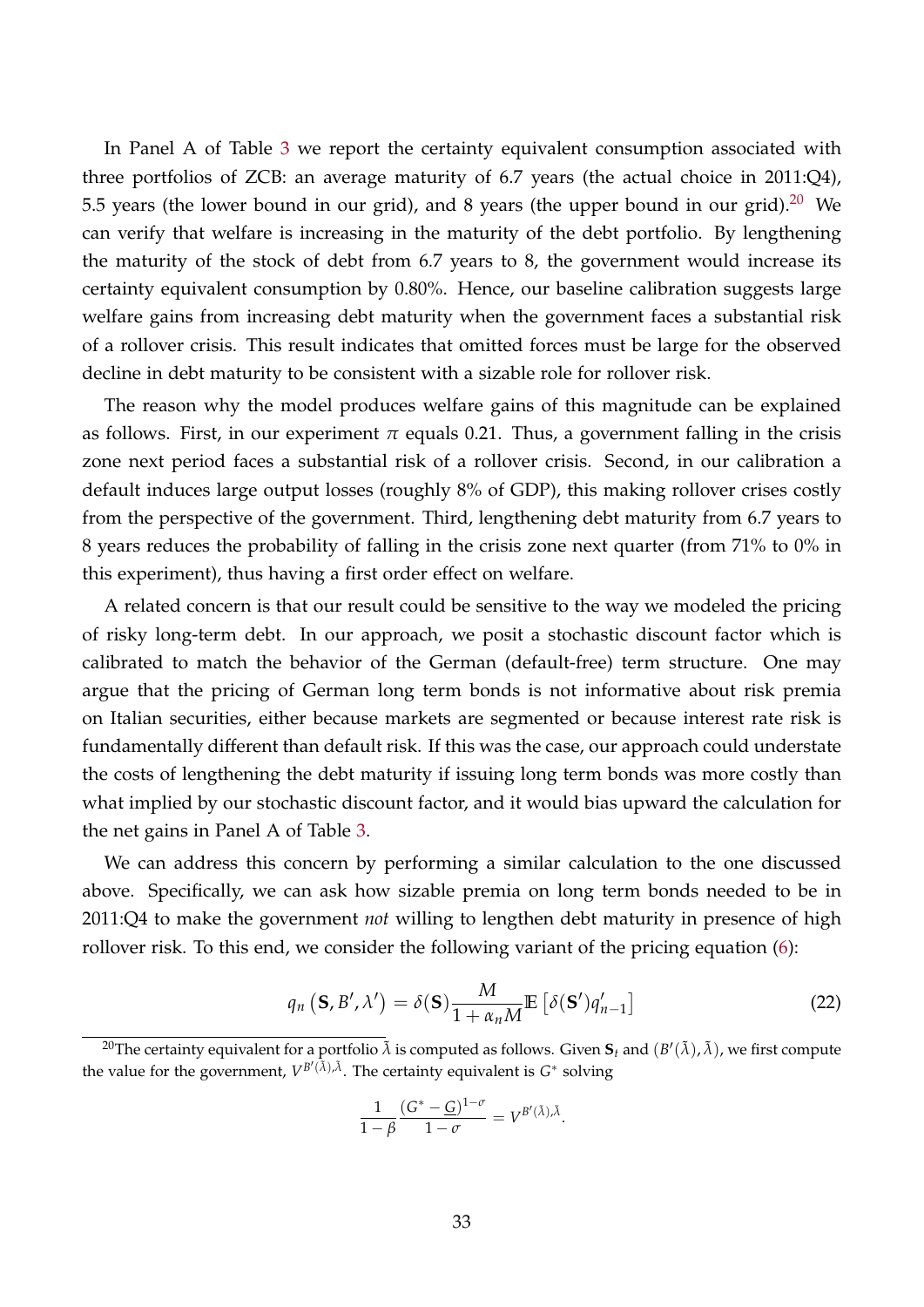| Panel A: Baseline Model        |               |           |         |  |  |  |
|--------------------------------|---------------|-----------|---------|--|--|--|
|                                | Debt Maturity |           |         |  |  |  |
|                                | 5.5 years     | 6.7 years | 8 years |  |  |  |
| <b>Baseline</b>                | 0.9114        | 0.9144    | 0.9217  |  |  |  |
| Panel B: Pricing Function (22) |               |           |         |  |  |  |
| $\gamma_1 = 0.00\%$            | 0.9192        | 0.9178    | 0.9222  |  |  |  |
| $\gamma_1 = 0.50\%$            | 0.9119        | 0.9111    | 0.9174  |  |  |  |
| $\gamma_1 = 1.00\%$            | 0.9059        | 0.9054    | 0.9075  |  |  |  |
| $\gamma_1 = 1.50\%$            | 0.9034        | 0.9025    | 0.9055  |  |  |  |
| $\gamma_1 = 1.75\%$            | 0.9040        | 0.9006    | 0.8967  |  |  |  |

<span id="page-33-0"></span>Table 3: **Gains from lengthening debt maturity in presence of high rollover risk**

*Notes: The table reports the certainty equivalent consumption for the government as a function of debt maturity in states of the world characterized by high rollover risk. See the text and footnote [20](#page-32-0) for the details of the calculation. Panel A reports this information for the baseline model. Panel B reports this information for the model with the alternative pricing function defined in equation [\(22\)](#page-32-1).*

where *M* is the inverse of the risk-free rate, assumed constant, and the parameter *α<sup>n</sup>* controls the excess returns on a ZCB that matures in *n* periods relative to the risk-free rate. In fact, conditional on not having a default today, the expected return for holding this bond equals

$$
\frac{\mathbb{E}\left[\delta(\mathbf{S}')q_{n-1}'\right]}{q_n\left(\mathbf{S},B',\lambda'\right)}=\frac{1}{M}+\alpha_n.
$$

Rather than parametrizing  $\{\alpha_n\}_{n\geq 1}$ , we let  $\gamma(\lambda)$  be the expected excess return on a portfolio of ZCB with weighted average life equals to 1/*λ* quarters,

$$
\gamma(\lambda) = \lambda \left( \sum_{j=1}^{\infty} (1 - \lambda)^{j-1} \alpha_j \right),
$$

and express it as a linear function of *λ*,

$$
\gamma(\lambda) = \gamma_0 + \frac{\gamma_1}{400} (4 \times \lambda)^{-1}.
$$

The parameter  $\gamma_1$  represents the slope of the expected excess return curves. If the government lengthens the maturity of its outstanding debt by one year, it must pay an additional return of *γ*<sup>1</sup> percentage points in annualized terms. Our objective is to measure how large *γ*<sup>1</sup> should be in order to counteract the gains from lengthening debt maturity reported in panel A of Table [3.](#page-33-0)

Panel B of Table [3](#page-33-0) replicates the previous exercise with this alternative lenders' discount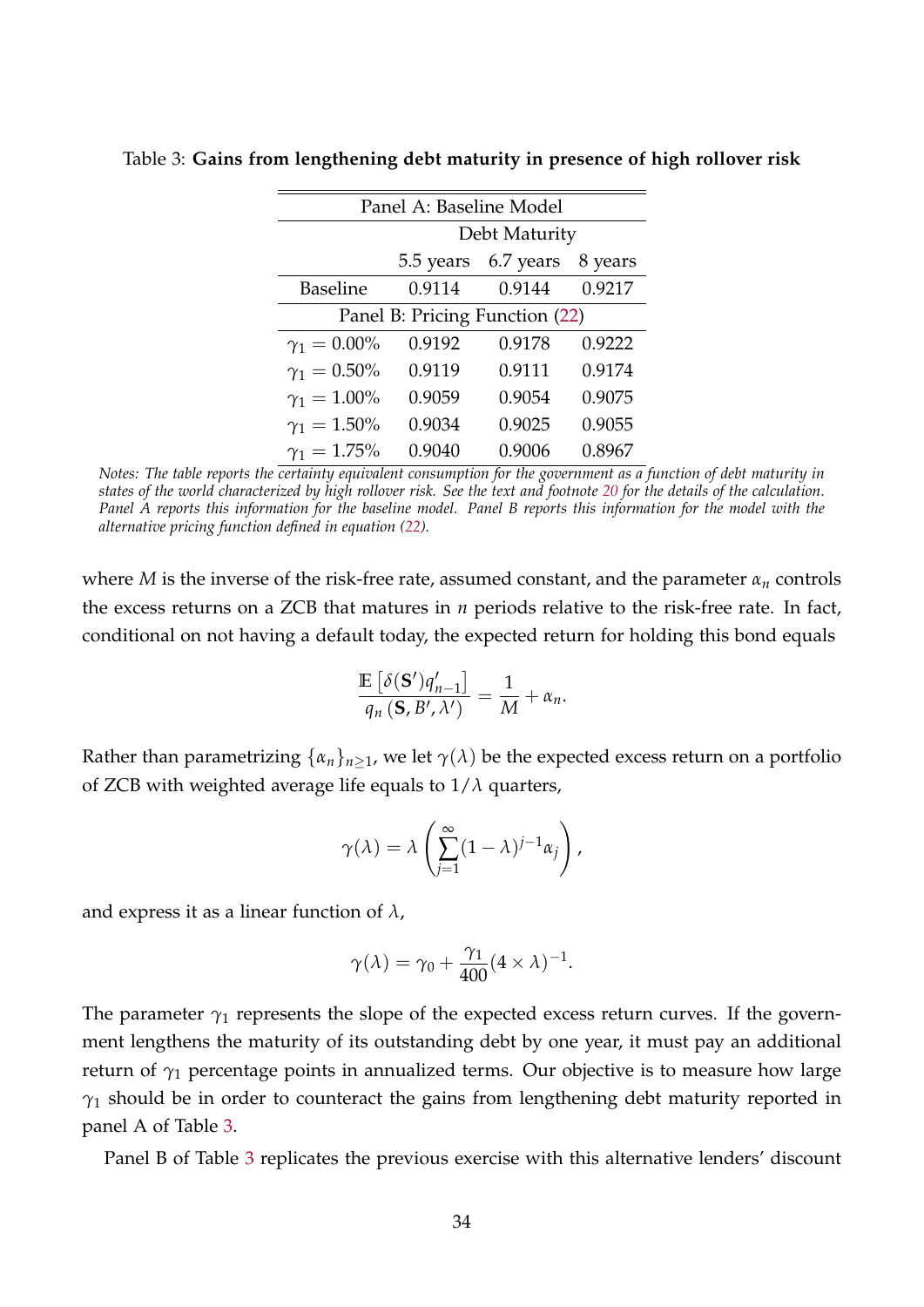factor. As a baseline, we set  $\gamma_0$  so that the excess return for the portfolio with the lowest maturity on the grid equals zero. All the parameters not connected to the pricing functions are set in the same way as in the baseline, while we set 1/*M* to the average risk-free rate implied by our calibration. We solve the model for different values of  $\gamma_1$ , select states and portfolio choices as we described earlier for the  $\gamma_1 = 0.00\%$  case, and we finally calculate the certainty equivalent consumption for portfolios with an average life of 5.5, 6.7, and 8 years.

Our results show that it is advantageous for the government to choose the highest maturity on the grid (8 years) as long as  $\gamma_1$  is smaller than 1.75%. That is, in order to rationalize a shortening of debt maturity in presence of high rollover risk, the expected return on the 8 years portfolio must be at least 4% higher than the one for the 5.5 years portfolio.

To understand whether these values of  $\gamma_1$  are empirically plausible, we follow [Broner,](#page-41-2) [Lorenzoni, and Schmukler](#page-41-2) [\(2013\)](#page-41-2) and calculate realized holding period returns for Italian government bonds of maturities up to 10 years for the period  $1999:M1-2011:M9.<sup>21</sup>$  $1999:M1-2011:M9.<sup>21</sup>$  $1999:M1-2011:M9.<sup>21</sup>$  We then calculate the empirical counterpart to  $\gamma(\lambda)$  as

<span id="page-34-2"></span>
$$
\gamma_{\lambda, \text{data}} = \lambda \left[ \sum_{j=1}^{39} (1 - \lambda)^{j-1} \overline{R}_j + \frac{(1 - \lambda)^{40 - 1}}{\lambda} \overline{R}_{40} \right],
$$
\n(23)

where *R<sup>j</sup>* is the average holding period return for a bond with a residual maturity of *j* quarters relative to the one period risk-free return, approximated with the yields on a German government bond with a residual maturity of one quarter.

Figure [7](#page-35-1) plots  $\gamma_{\lambda, \text{data}}$  as a function of the maturity of the debt portfolio (expressed in years) for two different sub-periods: a pre-crisis period (1999-2007), and a crisis period (2008-2011). The figure shows that the level and the slope of average realized excess returns increase in the second sub-period.<sup>[22](#page-34-1)</sup> Therefore, the concern that an increase in term premia may invalidate our result finds support in the data. However, it is evident that the minimal slope necessary to justify a shortening of debt maturity in presence of high rollover risk is substantially larger than the one observed in the data. In the crisis period, the average realized excess returns on the 8 years portfolio are only 1% higher than the one on the 5.5 years portfolio, four times smaller than the one implied by  $\gamma_1 = 1.75\%$ . We interpret this result as suggesting that risk premia on long term bonds must be implausibly large to curb the incentives to lengthen debt maturity in the presence of a sizable role for rollover risk.

<span id="page-34-0"></span> $21$ We end the crisis period in 2011:M9 in order to minimize the impact of the extremely low excess returns observed during the summer of 2011 on the sample averages.

<span id="page-34-1"></span><sup>&</sup>lt;sup>22</sup>Interestingly, the measured average realized excess returns on Italian bonds during the crisis period are of the same order of magnitude than the ones documented by [Broner, Lorenzoni, and Schmukler](#page-41-2) [\(2013\)](#page-41-2) for emerging market economies.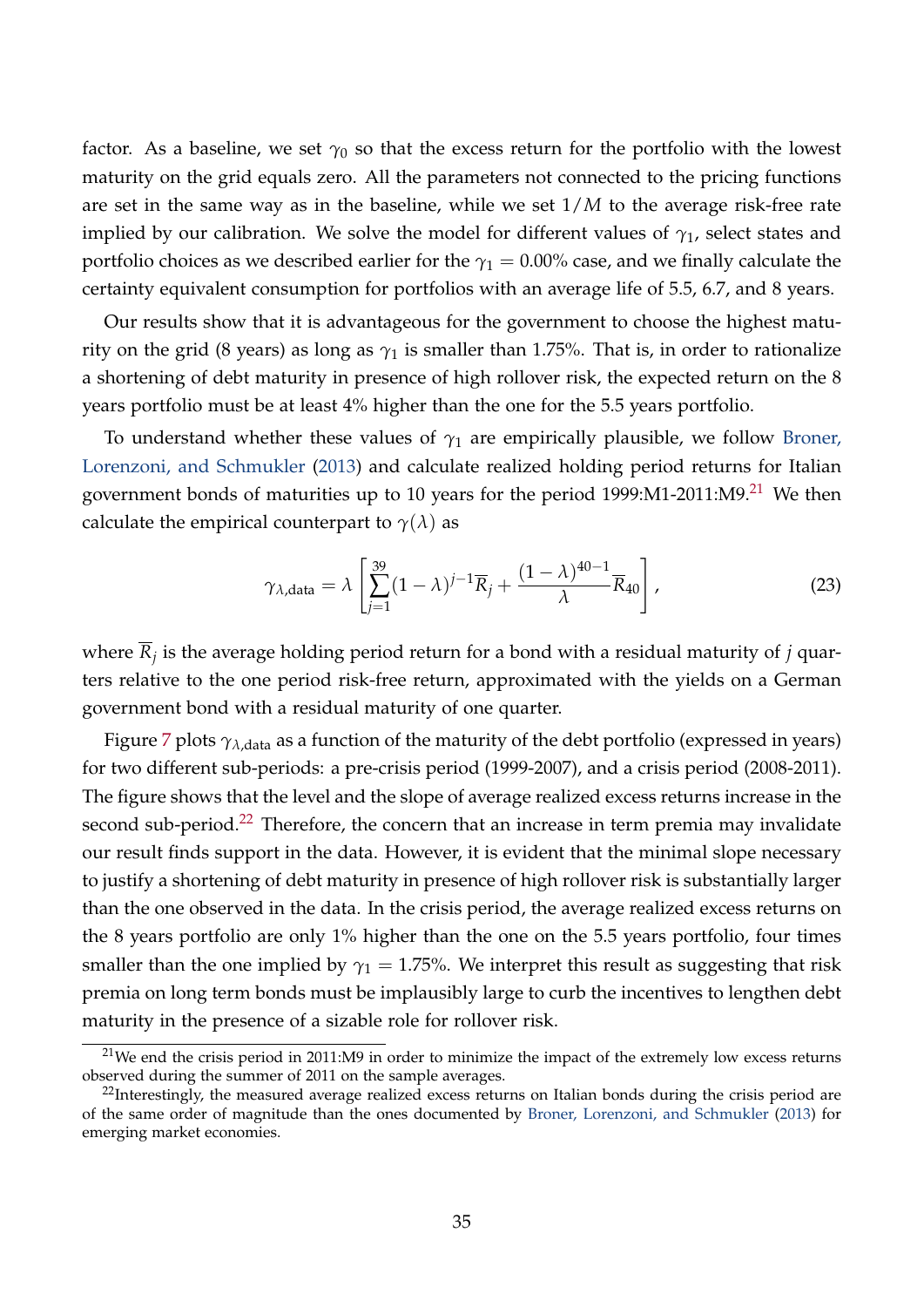

<span id="page-35-1"></span>Figure 7: **Term structure of holding period returns for Italian government debt**

*Notes: We compute holding period returns for zero-coupon equivalent Italian government securities with residual maturities between one and forty quarters. We then take the difference between these holding period returns and the yields on a German government security with a residual maturity of one quarter. We average over time these excess holding period returns and use equation [\(23\)](#page-34-2) to construct the empirical counterpart of γ*(*λ*)*. The figure plots the implied γ as a function of debt maturity, expressed in years. The circled line report this information for the 1999-2007 period, while the solid line reports the same information for the 2008-2011 period. See Appendix [D](#page-54-0) for data definitions and sources.*

# <span id="page-35-0"></span>**6 Evaluating OMT announcements**

We now turn to analyze the effects of the Outright Monetary Transaction (OMT) program through the lens of our model. As a response to soaring interest rate spreads in the euro-area periphery, the Governing Council of the European Central Bank (ECB) announced during the summer of 2012 that it would consider outright bond purchases in secondary sovereign bond markets. The technical framework of these operations was formulated on September 6 of the same year. The OMT program replaced the Security Market Program as a mean through which the ECB could intervene in sovereign bond markets. $^{23}$  $^{23}$  $^{23}$ 

Even though the ECB never purchased government bonds within the OMT framework, the mere announcement of the program had significant effects on interest rate spreads of

<span id="page-35-2"></span><sup>&</sup>lt;sup>23</sup>OMTs consist in direct purchases of sovereign bonds of members of the euro-area in secondary markets. These operations are considered by the ECB once a member state asks for financial assistance, and upon the fulfillment of a set of conditions. There are two main characteristics of these purchases. First, *no ex ante quantitative limits* are set on their size. Second, OMTs are *conditional* on the country being in a European Financial Stability Facility/European Stability Mechanism macroeconomic adjustment or precautionary program.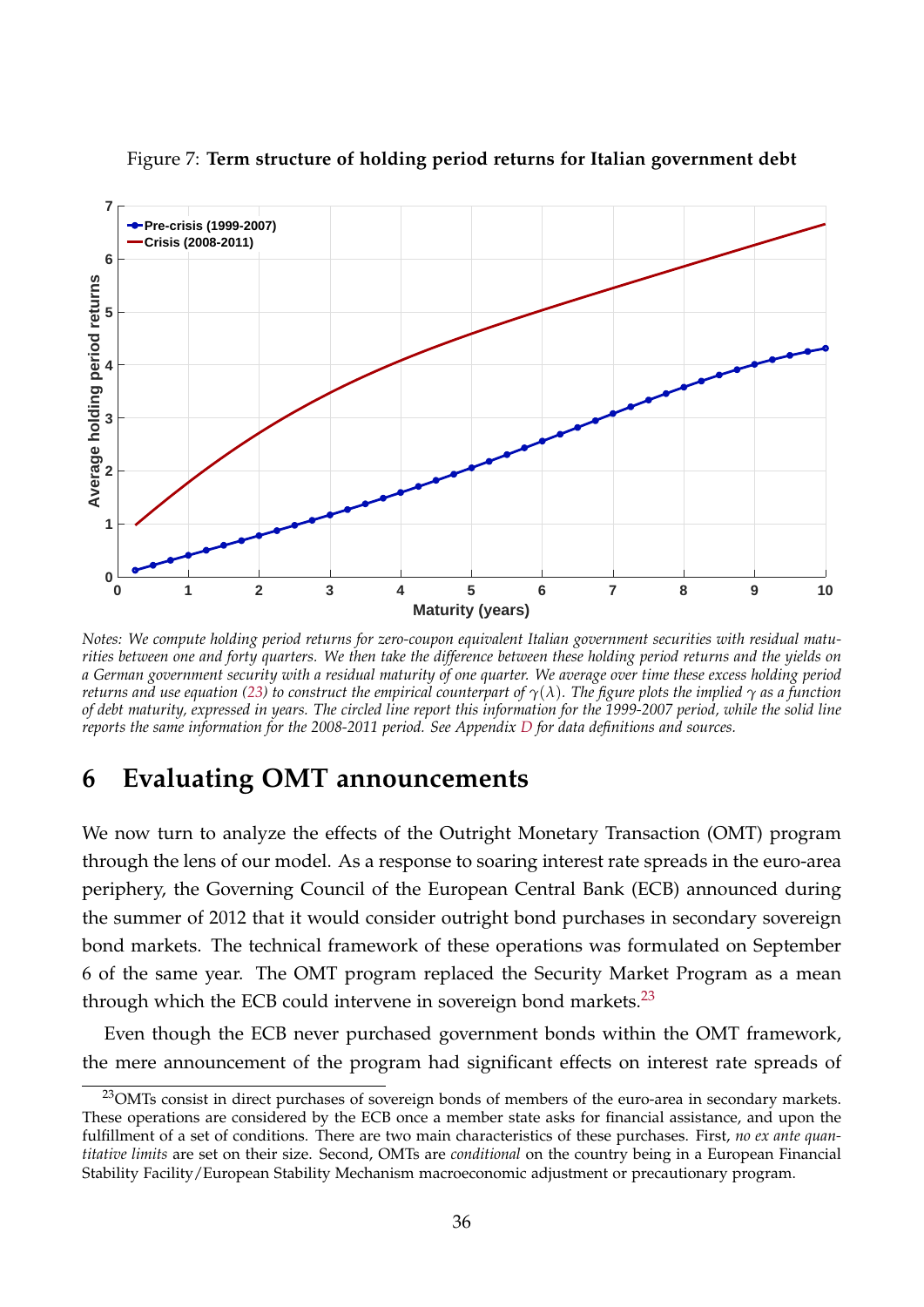peripheral countries. [Altavilla, Giannone, and Lenza](#page-40-14) [\(2014\)](#page-40-14) estimate that OMT announcements decreased the Italian and Spanish 2 years government bonds by 200 basis points. This decline in interest rate spreads was widely interpreted by economists and policy makers as a reflection of the success of this program in reducing belief-driven inefficient fluctuations in sovereign bond markets of euro-area peripheral countries. Here we evaluate this interpretation in our calibrated model given the recovered path of exogenous shocks.

We model OMT as follows. At the beginning of each period, after all uncertainty is realized, the government can ask for assistance. In such case, the Central Bank (CB) commits to buy government bonds in secondary markets at a price *qn*,*CB* (**S**) that may depend on the state of the economy, **S**. The CB assistance is conditional on the face value of government debt at the end of the period, *B'*, being below a limit  $\bar{B}_{CB}(\mathbf{S}, \lambda') < \infty$ , also set by the CB. The limit can depend on the state of the economy and on the maturity of the stock of the debt portfolio, and it captures the conditionality of the assistance in the secondary markets. OMT is therefore fully characterized by a policy rule  $(q_{n,CB}(\mathbf{S}), \bar{B}_{CB}(\mathbf{S}, \lambda'))$ . We assume that the CB finances bond purchases with a lump sum tax levied on the lenders, and that such transfers are small enough that they do not affect the stochastic discount factor *Mt*,*t*+1.

The problem for the government described in [\(5\)](#page-7-1) changes as follows. Letting  $a \in \{0,1\}$  be the decision to request CB assistance, with  $a = 1$  for the case in which assistance is requested, the government problem is:

$$
V\left(\mathbf{S}\right) = \max_{\delta \in \{0,1\}, B', \lambda', G, a \in \{0,1\}} \delta \left\{ U(G) + \beta \mathbb{E}[V\left(\mathbf{S'}\right)|\mathbf{S}]\right\} + (1-\delta)\underline{V}\left(s_1\right) \tag{24}
$$

subject to

<span id="page-36-0"></span>
$$
G + B \leq \tau Y(s_1) + \Delta (\mathbf{S}, a, B', \lambda')
$$
  

$$
\Delta (\mathbf{S}, a, B', \lambda') = \sum_{n=1}^{\infty} q_n (\mathbf{S}, a, B', \lambda') [(1 - \lambda')^{n-1} B' - (1 - \lambda)^n B]
$$
  

$$
B' \leq \overline{B}_{CB} (\mathbf{S}, \lambda') \text{ if } a = 1.
$$

The lenders no-arbitrage condition requires that for  $n \geq 1$ 

$$
q_n\left(\mathbf{S},a,B',\lambda'\right) = \max\{aq_{n,CB}(\mathbf{S})\,\mathbb{I}_{\{B'\leq \bar{B}_{CB}(\mathbf{S},\lambda')\}}; \delta\left(\mathbf{S}\right) \mathbb{E}\left\{M\left(s_1,s'_1\right)\delta\left(\mathbf{S}'\right)q'_{n-1}|\mathbf{S}\right\} \tag{25}
$$

where  $q'_{n-1} = q_{n-1} (s', B'', \lambda'')$  with  $B'' = B' (s', B', \lambda'), \lambda'' = \lambda' (s', B', \lambda'), a' = a (s', B', \lambda'),$ and the convention  $q'_0 = 1$ . The max operator on the right hand side of equation [\(25\)](#page-36-0) reflects the option that lenders now have to sell the bond to CB at the price  $q_{n,CB}$  in case the government asks for assistance  $(a = 1)$ . Because of that, pricing schedules now depend on current *and* future decisions of the government to activate OMTs. Given a policy rule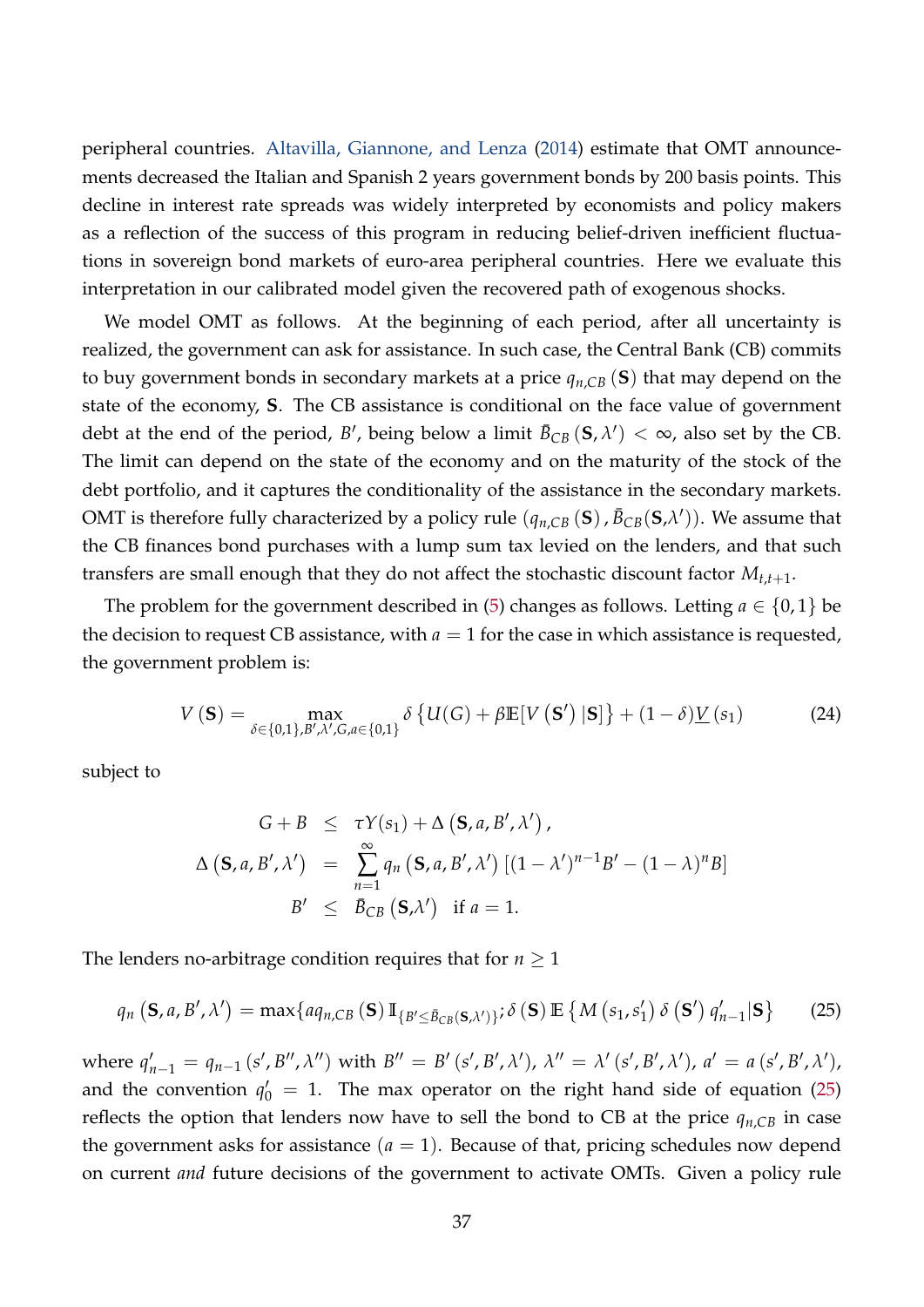$(q_{CB}, \bar{B}_{CB})$ , the recursive competitive equilibrium with OMT is defined as in Section [2.](#page-6-0)

We now turn to show that an appropriately designed policy rule can uniquely implement the equilibrium outcome that would arise in absence of rollover risk, that is, if  $\pi_t = 0$  for all possible histories. We refer to such outcome as the *fundamental equilibrium outcome* and denote the objects of a recursive competitive equilibrium associated with it with a superscript "\*". The fundamental equilibrium outcome is our normative benchmark.<sup>[24](#page-37-0)</sup>

<span id="page-37-2"></span>**Proposition 1.** *The OMT rule can be chosen such that the fundamental equilibrium outcome is uniquely implemented and assistance is never activated along the path. In such case, the equilibrium with OMT is a weak Pareto improvement relative to the equilibrium without it, strict if the equilibrium outcome without OMT does not coincide with the fundamental equilibrium.*

The proof for the proposition is provided in Appendix [C.](#page-53-0) Intuitively, by setting a floor on bond prices, the CB allows the government to access financial markets even when lenders are not rolling over the debt. This access to credit market allows the government to repay the maturing debt, and it eliminates the self-fulfilling aspect of rollover crises. Quantity limits on debt issuances guarantee that the government does not choose a  $B'$  that is higher than the one arising in the fundamental equilibrium.<sup>[25](#page-37-1)</sup> In this fashion, the CB can achieve a Pareto improvement without actually carrying out bond purchases on the equilibrium path.

The drop in interest rate spreads of Southern European economies observed after the introduction of OMT is consistent with this interpretation. However it does not provide by itself evidence that the policy operated only through this channel. In fact, a decline in interest rate spreads following the OMT announcements is also consistent with the interpretation that the policy raised bondholders' expectations of future bailouts for euro-area peripheral countries. To understand this point, suppose that in a given state in the future the fundamental price for the portfolio of debt is  $q^*$ <sup>'</sup>. Assume now that the CB sets an assistance price  $q'_{CB}$  >  $q^*$ <sup>'</sup>. From equation [\(25\)](#page-36-0), the announcement of this policy leads to an increase in the price today (equivalently, a reduction in interest rate spreads) even if the CB is not currently purchasing bonds  $(a = 0)$ . In this second interpretation, OMT announcements would have different welfare implications relative to the ones described in Proposition [1](#page-37-2) because the policy would entail a redistribution of resources from the lenders to the government.

We now propose a procedure to evaluate whether the reduction in interest rate spreads observed after the OMT announcements reflects solely the elimination of rollover crises. Sup-

<span id="page-37-0"></span><sup>&</sup>lt;sup>24</sup>We abstract from policy interventions that aim to ameliorate inefficiencies arising from incomplete markets and consider OMT rules targeted at eliminating "bad" equilibria. Such features will also survive in models with complete markets or in environment where some notion of constrained efficiency can be achieved as in [Dovis](#page-41-1) [\(2014\)](#page-41-1).

<span id="page-37-1"></span><sup>&</sup>lt;sup>25</sup>Under OMT the government acts as a price taker and it has an incentive to borrow more relative to the fundamental equilibrium outcome.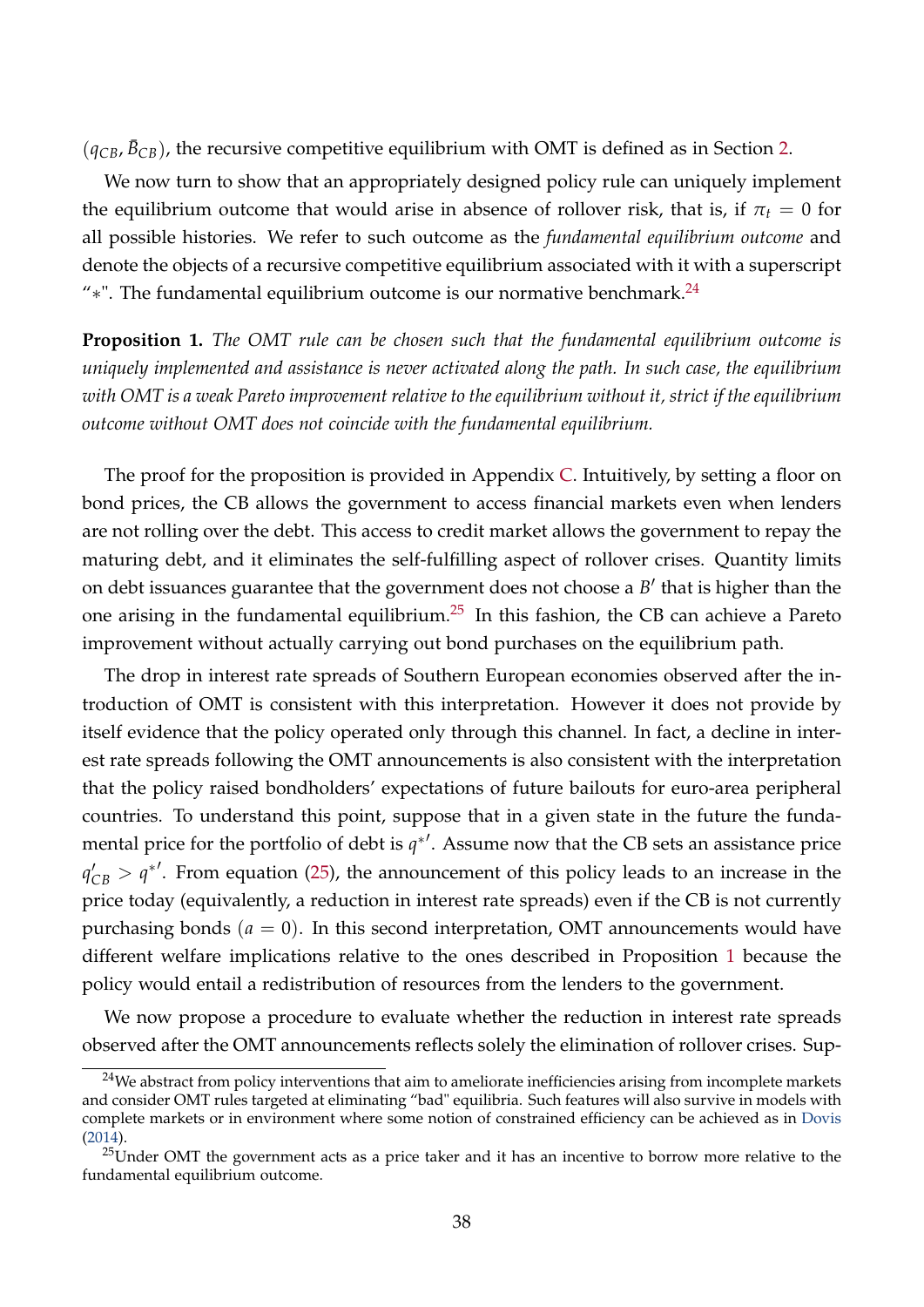pose that the CB credibly commits to a policy that implements the fundamental equilibrium. The announcement of this intervention eliminates rollover risk in every state of the world, and interest rate spreads jump to their value in the fundamental equilibrium. This fundamental spread represents a lower bound on the post-OMT spread under the hypothesis that the program was directed exclusively to prevent rollover crises. We can then compare the spreads observed in the data after the OMT announcements to their fundamental value: if the latter are higher than the observed ones, it would be evidence against the hypothesis that the policy operated exclusively through a reduction in rollover risk.

<span id="page-38-1"></span>

|         |        | Actual spreads Fundamental spread |
|---------|--------|-----------------------------------|
| 2012:Q3 | 354.13 | 386.76                            |
| 2012:Q4 | 285.03 | 386.97                            |

Table 4: **Actual and fundamental interest rate spreads in Italy**

*Notes: The fundamental spreads are constructed as follows. We first obtain the decision rules from the fundamental equilibrium by solving the model with π<sup>t</sup> identically equal to zero. We then obtain the counterfactual fundamental spread for 2012:Q3 and 2012:Q4 by feeding in these decision rules the empirical counterparts to χ<sup>t</sup> and y<sup>t</sup> . We initialize the endogenous state variables at their filtered value in 2012:Q2.*

Table [4](#page-38-1) reports the results for this test using the calibrated model. In the first column we have the Italian spreads observed after the OMT announcements, while the second column reports the fundamental spread constructed from the model.<sup>[26](#page-38-2)</sup> We can see that the observed spreads are below their fundamental value. In particular, in 2012:Q4, the observed spread was 285 basis points, while our model suggests that the spread should have been 386 basis points if the program was exclusively eliminating rollover risk. Hence, our calculations suggest that the decline in the spreads observed after the OMT announcements partly reflects the anticipation of a future intervention of the ECB in secondary sovereign debt markets, over and beyond the potential reduction of rollover risk.

# <span id="page-38-0"></span>**7 Conclusion**

This paper has proposed a strategy to bring to the data the sovereign debt model of [Eaton](#page-42-0) [and Gersovitz](#page-42-0) [\(1981\)](#page-42-0) modified to allow for self-fulfilling debt crises as in [Cole and Kehoe](#page-41-0) [\(2000\)](#page-41-0). In this class of models, the observed maturity choices of the government helps distinguishing between fundamental and non-fundamental sources of variation in interest rate spreads. We apply this identification strategy to Italian data during the debt crisis of 2008- 2012. Our results indicate that fluctuations in rollover risk accounted for a modest fraction of the increase in sovereign borrowing costs. This finding suggests that the sharp reduction in

<span id="page-38-2"></span><sup>&</sup>lt;sup>26</sup>See the note in Table [4](#page-38-1) for a precise description of the exercise.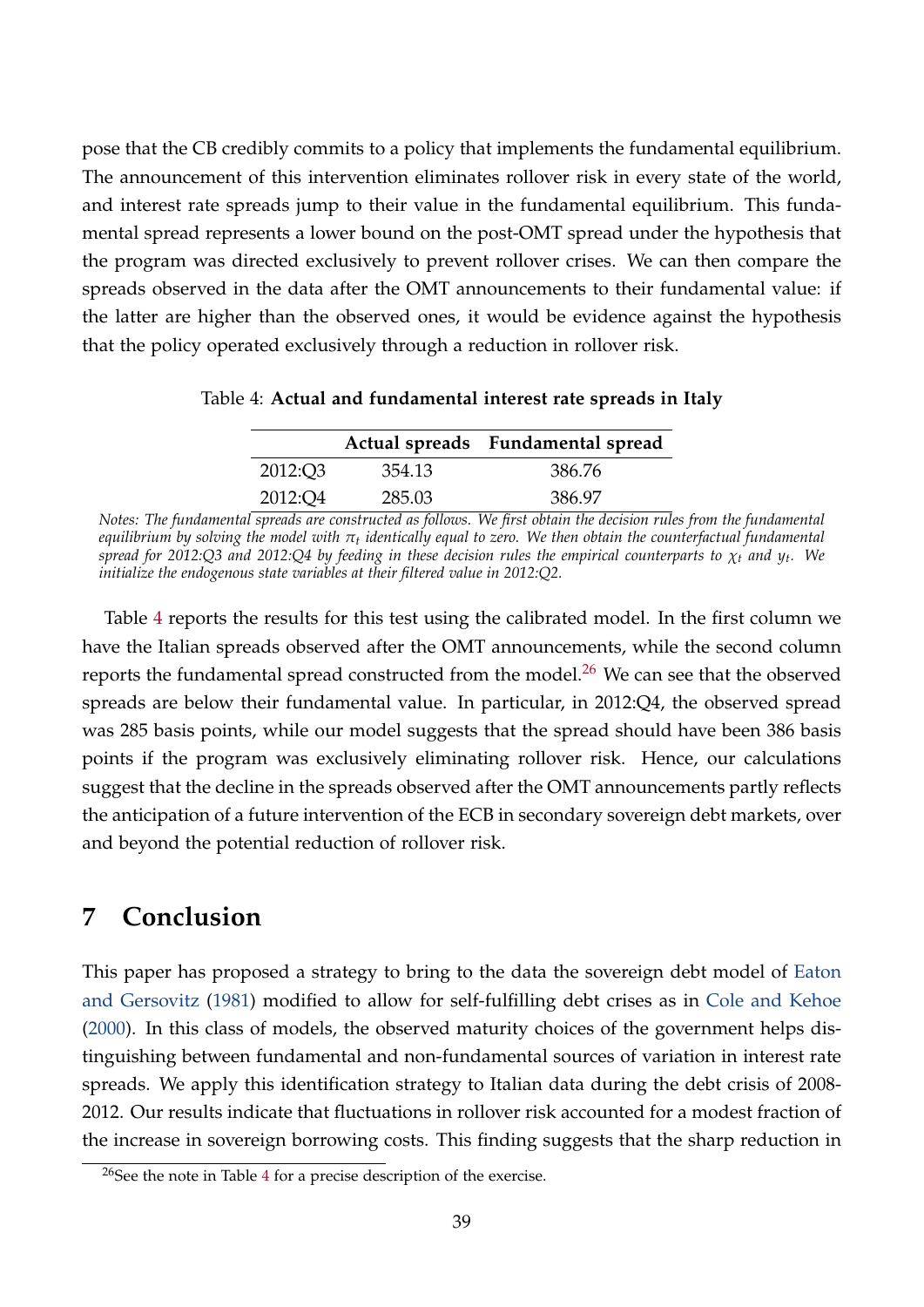spreads observed upon the establishment of the OMT program partly reflects the expectation of future bailouts by European authorities.

Our approach is not limited to sovereign bond markets, and it could be applied in other environments where self-fulfilling expectations may be important drivers of default risk. For example, one could use changes in the liability and asset structure of financial intermediaries in periods like the Great Depression to assess whether bankruptcies of these institutions were driven by insolvency, or whether they were due to "bank runs" á la [Diamond and Dybvig](#page-41-13) [\(1983\)](#page-41-13) or [Gertler and Kiyotaki](#page-42-10) [\(2015\)](#page-42-10).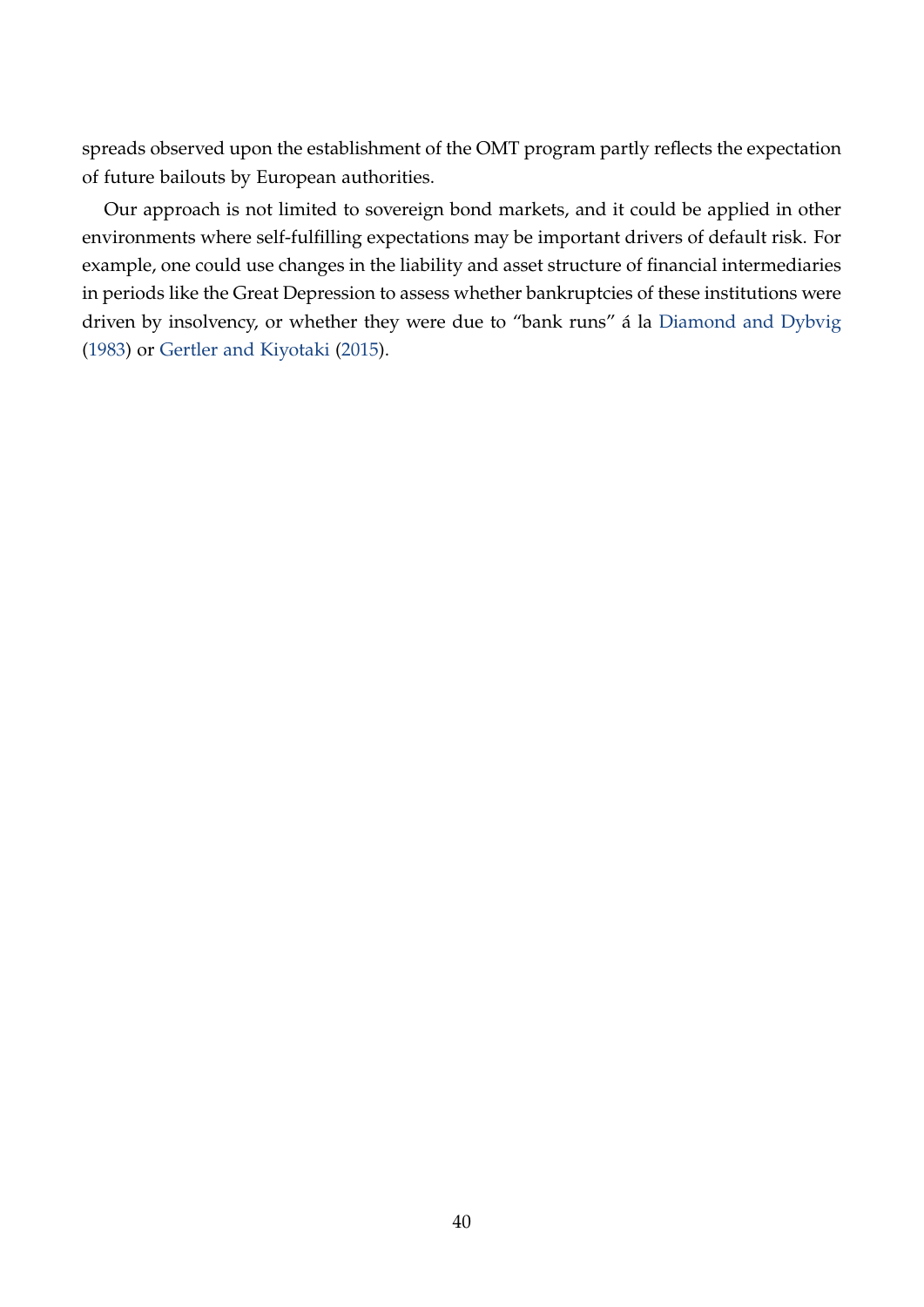# **References**

<span id="page-40-13"></span><span id="page-40-3"></span>Aguiar, Mark and Manuel Amador. 2014a. *Sovereign Debt*. North-Holland, 647–87.

———. 2014b. "Take the Short Route: How to Repay and Restructure Sovereign Debt with Multiple Maturities." Manuscript, Federal Reserve Bank of Minneapolis.

<span id="page-40-8"></span>———. 2016. "Maturity and Indeterminacy in Sovereign Debt Models." Manuscript, Federal Reserve Bank of Minneapolis.

- <span id="page-40-6"></span>Aguiar, Mark, Satyajit Chatterjee, Hal Cole, and Zachary Stangebye. 2016. "Quantitative Models of Sovereign Debt Crises." Forthcoming, Handbook of Macroeconomics, vol. 2.
- <span id="page-40-0"></span>Aguiar, Mark and Gita Gopinath. 2006. "Defaultable Debt, Interest Rates and the Current Account." *Journal of International Economics* 69:64–83.

<span id="page-40-9"></span>———. 2007. "Emerging Market Business Cycles: The Cycle is the Trend." *Journal of Political Economy* 115:69–102.

- <span id="page-40-5"></span>Alesina, Alberto, Alessandro Prati, and Guido Tabellini. 1989. "Public Confidence and Debt Management: A Modela and a Case Study of Italy." NBER Working Paper, No. 3135.
- <span id="page-40-14"></span>Altavilla, Carlo, Domenico Giannone, and Michele Lenza. 2014. "The Financial and Macroeconomic Effects of OMT Announcements." ECB Working Paper Series, No 1707.
- <span id="page-40-4"></span>Ang, Adrew and Monika Piazzesi. 2003. "A No-Arbitrage Vector Autoregression of Term Structure Dynamics with Macroeconomic and Latent Variables." *Journal of Monetary Economics* 50:745–787.
- <span id="page-40-1"></span>Arellano, Cristina. 2008. "Default Risk and Income Fluctuations in Emerging Economies." *The American Economic Review* 98 (3):690–712.
- <span id="page-40-2"></span>Arellano, Cristina and A. Ramanarayanan. 2012. "Default and the Maturity Structure in Sovereign Debt." *Journal of Political Economy* 120:187–232.
- <span id="page-40-11"></span>Aruoba, Borağan S., Pablo Cuba-Borda, and Frank Schorfheide. 2016. "Macroeconomic Dynamics near the ZLB: A Tale of Two Countries." Manuscript, University of Pennsylvania.
- <span id="page-40-7"></span>Auclert, Adrien and Matthew Rognlie. 2014. "Unique Equilibrium in the Eaton-Gersovitz Model of Sovereign Debt." Manuscript, M.I.T.
- <span id="page-40-10"></span>Bai, Yan, Seon Tae Kim, and Gabriel Mihalache. 2014. "The Maturity and Payment Schedule of Sovereign Debt." Manuscript, University of Rochester.
- <span id="page-40-12"></span>Benjamin, David and Mark LJ Wright. 2009. "Recovery before redemption: A theory of delays in sovereign debt renegotiations."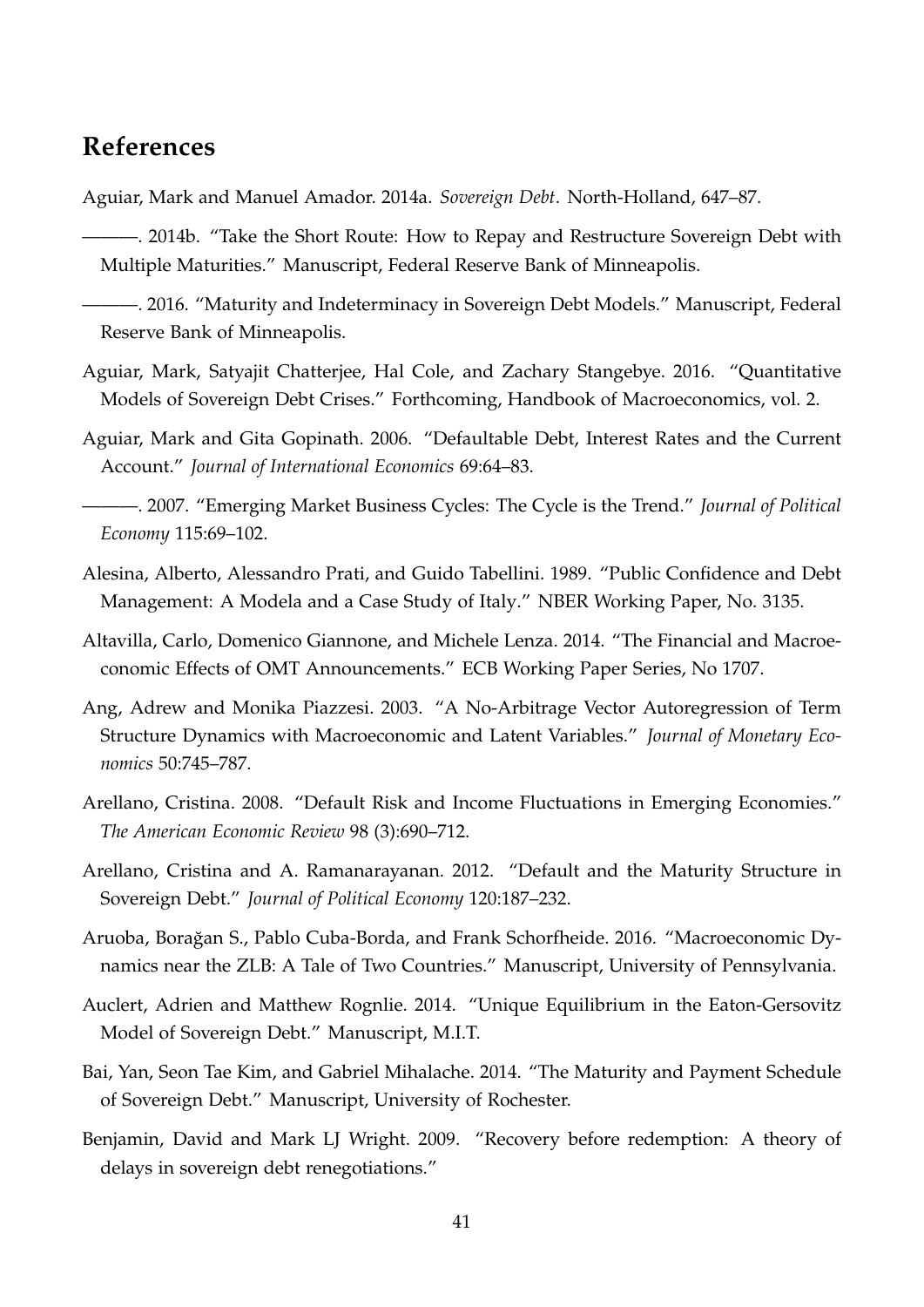- <span id="page-41-6"></span>Bianchi, Javier, Juan Carlos Hatchondo, and Leonardo Martinez. 2014. "International Reserves and Rollover Risk." Manuscript, Wisconsin University.
- <span id="page-41-10"></span>Bocola, Luigi. 2016. "The Pass-Through of Sovereign Risk." *Journal of Political Economy* 124 (4):879–926.
- <span id="page-41-7"></span>Borri, Nicola and Adrien Verdhelan. 2013. "Sovereign Risk Premia." Manuscript, MIT Sloan.
- <span id="page-41-9"></span>Broner, Fernando, Aitor Erce, Alberto Martin, and Jaume Ventura. 2014. "Sovereign debt markets in turbulent times: Creditor discrimination and crowding-out effects." *Journal of Monetary Economics* 61:114–142.
- <span id="page-41-2"></span>Broner, Fernando A., Guido Lorenzoni, and Sergio L. Schmukler. 2013. "Why Do Emerging Economies Borrow Short Term?" *Journal of the European Economic Association* 11:67–100.
- <span id="page-41-8"></span>Calvo, Guillermo. 1988. "Servicing the Public Debt: The Role of Expectations." *The American Economic Review* 78:647–661.
- <span id="page-41-14"></span>Campanaro, Alessandra and Dimitri Vittas. 2004. "Greco-Roman Lessons for Public Debt Management and Debt Market Development." World Bank Policy Research Working Paper 3414.
- <span id="page-41-4"></span>Chatterjee, Satyajit and Burcu Eyigungor. 2012. "Maturity, Indebtedness and Default Risk." *The American Economic Review* 6:2674–2699.
- <span id="page-41-11"></span>Cochrane, John and Monika Piazzesi. 2005. "Bond Risk Premia." *American Economic Review* 95:138–160.
- <span id="page-41-5"></span>Cochrane, John H. 1994. "Permanent and Transitory Components of GNP and Stock Prices." *Quarterly Journal of Economics* 109:241–265.
- <span id="page-41-0"></span>Cole, Harald L. and Timothy J. Kehoe. 2000. "Self-Fulfilling Debt Crisis." *Review of Economic Studies* 67:91–116.
- <span id="page-41-3"></span>Conesa, Juan Carlos and Timothy J. Kehoe. 2012. "Gambling for Redemption and Self-Fulfilling Crises." Research Department Staff Report 465, Federal Reserve Bank of Minneapolis.
- <span id="page-41-12"></span>Cruces, Juan J. and Christoph Trebesch. 2013. "Sovereign defauls: the price of haircuts." *American Economic Journal: Macroeconomics* 5:85–117.
- <span id="page-41-13"></span>Diamond, Douglas W and Philip H Dybvig. 1983. "Bank runs, deposit insurance, and liquidity." *The Journal of Political Economy* :401–419.
- <span id="page-41-1"></span>Dovis, Alessandro. 2014. "Efficient Sovereign Default." Manuscript, Penn State University.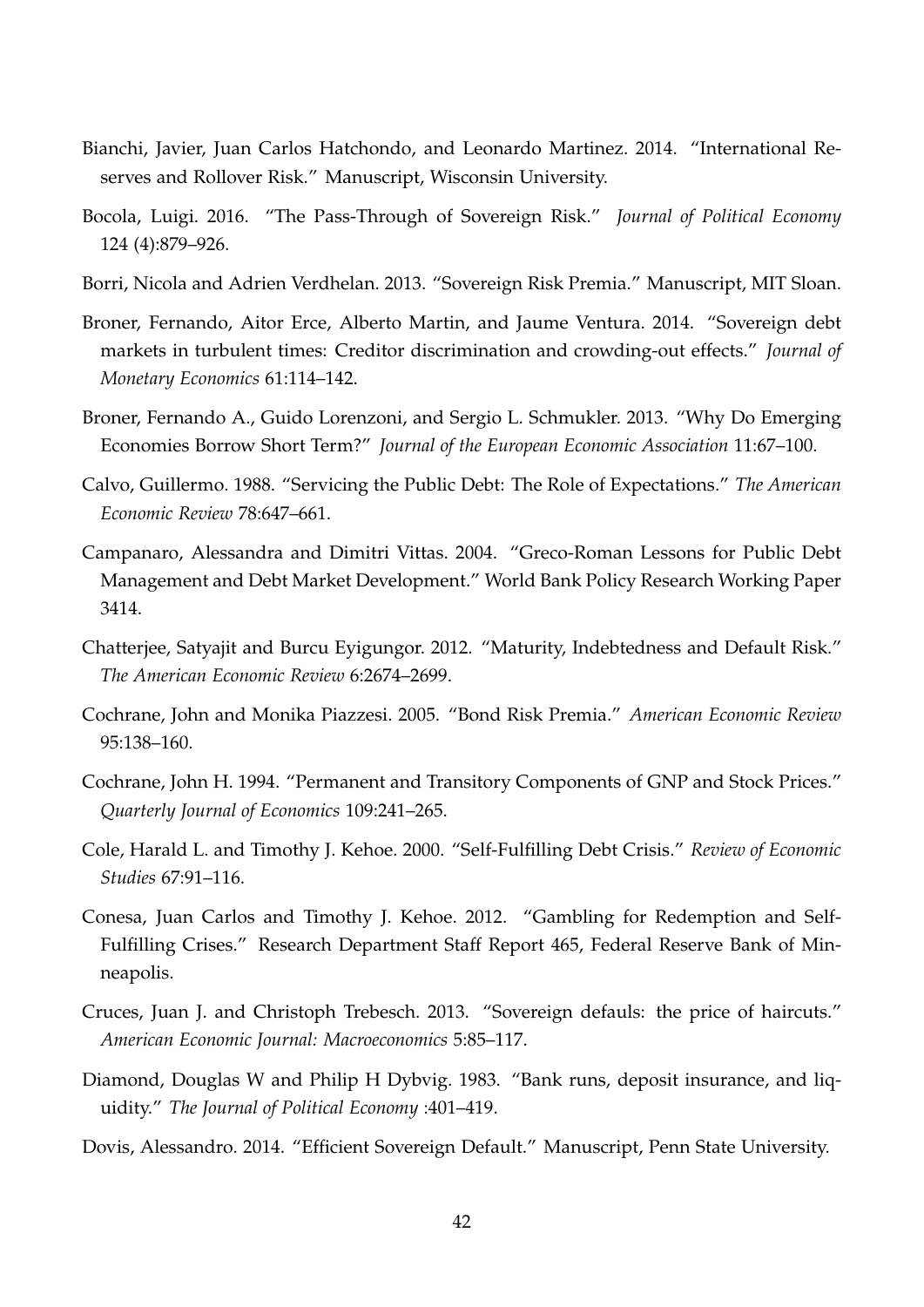- <span id="page-42-0"></span>Eaton, Jonathan and Mark Gersovitz. 1981. "Debt with potential repudiation: Theoretical and empirical analysis." *Review of Economic Studies* 48:289–309.
- <span id="page-42-3"></span>Fernández-Villaverde, Jesús, Juan Rubio-Ramírez, and Frank Schorfheide. 2015. "Solution and Estimation Methods for DSGE Models." Manuscript, University of Pennsylvania.
- <span id="page-42-10"></span>Gertler, Mark and Nobuhiro Kiyotaki. 2015. "Banking, Liquidity, and Bank Runs in an Infinite Horizon Economy." *American Economic Review* 105 (7):2011–2043.
- <span id="page-42-1"></span>Guvenen, Fatih and Anthony A. Smith. 2014. "Inferring Labor Income Risk and Partial Insurance From Economic Choices." *Econometrica* 82:2085–2129.
- <span id="page-42-2"></span>Hatchondo, Juan Carlos, Leonardo Martinez, and Cesar Sosa Padilla. 2015. "Debt Dilution and Sovereign Default Risk." Forthcoming, Journal of Political Economy.
- <span id="page-42-8"></span>Hebert, Benjamin and Jesse Schreger. 2015. "The Costs of Sovereign Default: Evidence from Argentina." Manuscript, Harvard Business School.
- <span id="page-42-14"></span>Kitagawa, Genshiro. 1996. "Monte Carlo Filter and Smoother for Non-Gaussian Nonlinear State Space Models." *Journal of Computational and Graphical Statistics* 5:1–25.
- <span id="page-42-4"></span>Lorenzoni, Guido and Ivan Werning. 2013. "Slow Moving Debt Crisis." Manuscript, Northwestern University.
- <span id="page-42-6"></span>Lubik, Thomas A. and Frank Schorfheide. 2004. "Testing for Indeterminacy: An Application to U.S. Monetary Policy." *American Economic Review* 94:190–217.
- <span id="page-42-9"></span>Mendoza, Enrique G and Vivian Z Yue. 2012. "A General Equilibrium Model of Sovereign Default and Business Cycles\*." *Quarterly Journal of Economics* 127 (2).
- <span id="page-42-13"></span>Missale, Alessandro and Olivier Jean Blanchard. 1994. "The Debt Burden and Debt Maturity." *American Economic Review* 84:309–319.
- <span id="page-42-5"></span>Navarro, Gaston, Junapa Nicolini, and Pedro Teles. 2015. "Sovereign Defaults: The Role of Expectations." Manuscript, Federal Reserve Bank of Minneapolis.
- <span id="page-42-11"></span>Nelson, Charles R. and Andrew F. Siegel. 1987. "Parsimonious Modeling of Yield Curves." *Journal of Business* 60:473–489.
- <span id="page-42-7"></span>Niepelt, Dirk. 2014. "Debt maturity without commitment." *Journal of Monetary Economics* 68:S37–S54.
- <span id="page-42-12"></span>Pagano, Marco. 1988. "The Management of Public Debt and Financial Markets." In *High public debt: the Italian experience*, edited by Francesco Giavazzi and Luigi Spaventa. Cambridge University Press.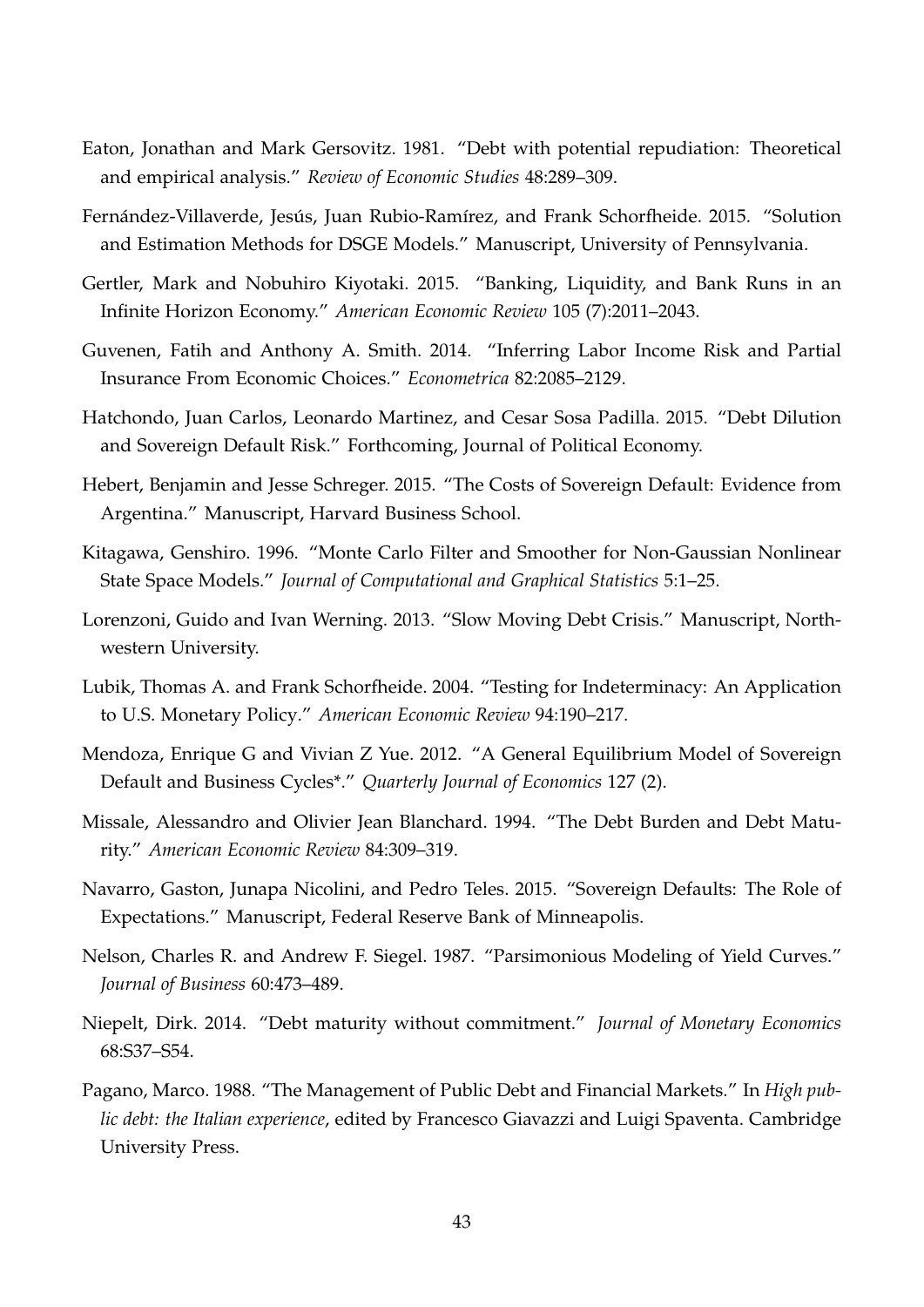- <span id="page-43-4"></span>Passadore, Juan and Juan Xandri. 2015. "Robust Conditional Predictions in Dynamic Games: An Application to Sovereign Debt." Manuscript, M.I.T.
- <span id="page-43-9"></span>Pitt, Michael K. and Neil Shephard. 1999. "Filtering via Simulation: Auxiliary Particle Filters." *Journal of the American Statistical Association* 94:590–599.
- <span id="page-43-0"></span>Roch, Francisco and Harald Uhlig. 2014. "The Dynamics of Sovereign Debt Crises and Bailouts." Manuscript, University of Chicago.
- <span id="page-43-2"></span>Sanchez, Juan M., Horazio Sapriza, and Emircan Yurdagul. 2015. "Sovereign Default and Maturity Choice." Manuscript, University of Rochester.
- <span id="page-43-7"></span>Scarpelli, Giandomenico. 2001. *La Gestione del Debito Pubblico in Italia. Obiettivi e Tattiche di emissione dei titoli di Stato dagli anni Settanta ai giorni dell'euro*. Bancaria Editrice.
- <span id="page-43-1"></span>Stangebye, Zachary. 2014. "Dynamic Panics: Theory and Application to the Eurozone." Manuscript, University of Pennsylvania.
- <span id="page-43-6"></span>Svensson, Lars E. O. 1994. "Estimating and Interpreting Forward Rates: Sweden 1992 1994." NBER Working Paper No. 4871.
- <span id="page-43-8"></span>Tabellini, Guido. 1988. "Monetary and Fiscal Policy Coordination With a High Public Debt." In *High public debt: the Italian experience*, edited by Francesco Giavazzi and Luigi Spaventa. Cambridge University Press.
- <span id="page-43-3"></span>Tamer, Elie. 2003. "Incomplete Simultaneous Discrete Response Model with Multiple Equilibria." *Review of Economic Studies* 70:147–165.
- <span id="page-43-5"></span>Yue, Vivian Z. 2010. "Sovereign default and debt renegotiation." *Journal of international Economics* 80 (2):176–187.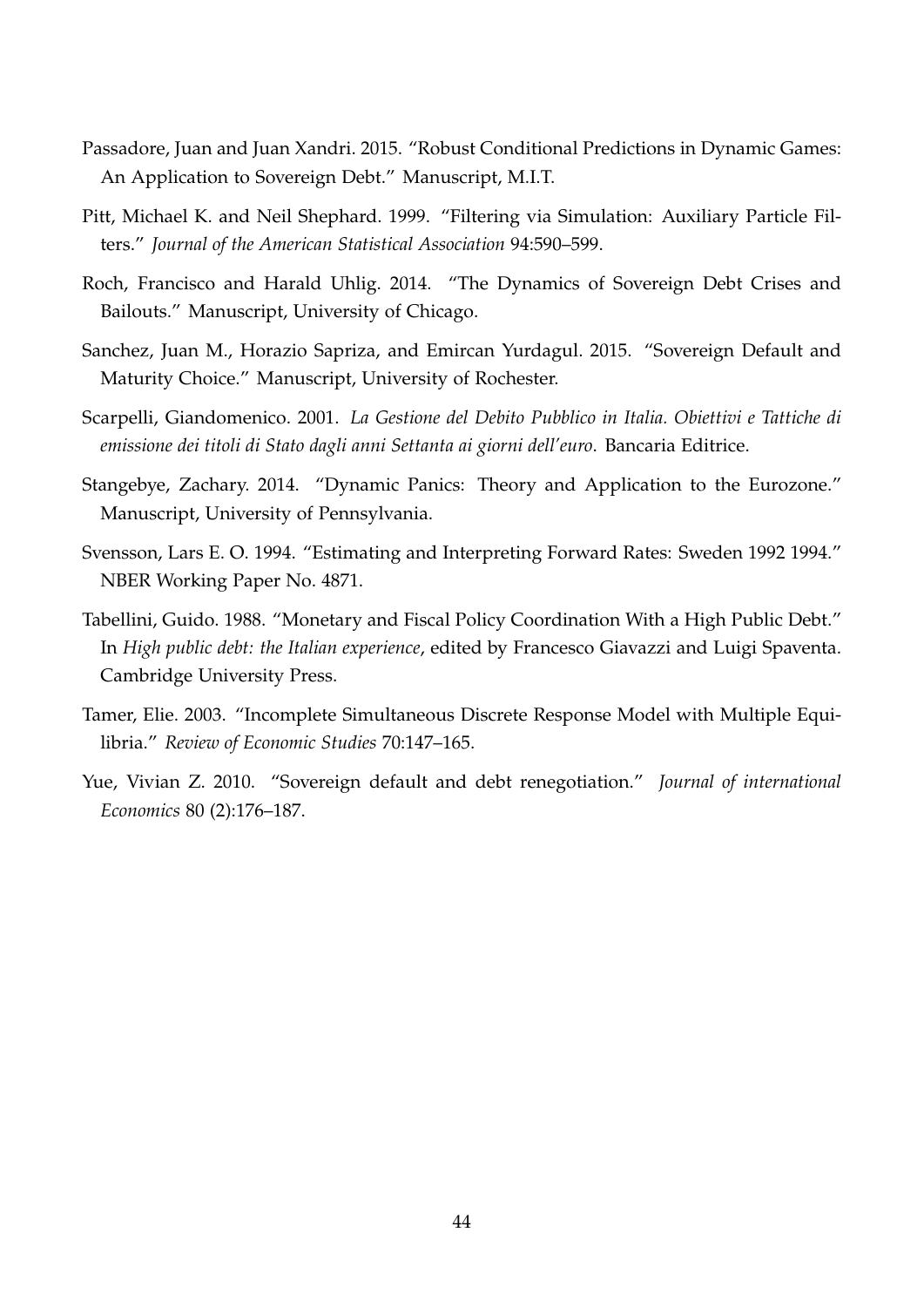# Appendix to "Self-Fulfilling Debt Crises: A Quantitative Analysis"

by Luigi Bocola and Alessandro Dovis

# <span id="page-44-0"></span>**A Timing, rollover risk, and crisis zone**

In this section, we carefully define the crisis zone in the model. Recall that the timing within the period is as follows:

- Enter with state  $S = (B, \lambda, s)$ ;
- Taking as given the pricing schedule,  $q(S, B', \lambda') = \{q_n(S, B', \lambda')\}_{n=1}^{\infty}$  $\sum_{n=1}^{\infty}$ , the government chooses its new portfolio of debt,  $(B', \lambda')$
- Lenders choose the price for the government bonds,  $q(S, B', \lambda')$ , according to the noarbitrage conditions [\(6\)](#page-8-0).
- Finally, the government decides whether to default on its debt or not. The default decision is given by  $\delta(\mathbf{S}, B', \lambda', \{q_n\}) \in \{0, 1\}^{\mathcal{Z}'}$  with  $\delta = 1$  if

$$
U\left(\tau Y(s_1)-B+\sum_{n=1}^{\infty} q_n \left[ (1-\lambda')^{n-1}B' - (1-\lambda)^n B \right] \right)+\beta \mathbb{E}[V\left(B',\lambda',s'\right)|\mathbf{S}] \geq \underline{V}(s_1),
$$

and  $\delta = 0$  otherwise.

For notational convenience, it is useful to define the price of one unit of an arbitrary portfolio of maturity  $\lambda$  given that the government's portfolio is  $(B', \lambda')$  as

$$
Q(\mathbf{S},B',\lambda'|\lambda)=\sum_{n=1}^{\infty}(1-\lambda)^{n-1}q_n(\mathbf{S},B',\lambda').
$$

We denote by  $\mathcal{S}^{max}$  the *largest* region of the state space for which a default is possible. We can think of  $\mathcal{S}^{max}$  as the collection of states in which the government defaults if lenders choose the worst possible price from the government's perspective conditional on satisfying the lenders' no-arbitrage condition. The next lemma characterizes the set S *max*. To this end, define

<span id="page-44-1"></span><sup>&</sup>lt;sup>27</sup>We allow  $\delta$  to depend on arbitrary  $\{q_n\}$  to have the notation to think about off-path situation. The problem in [\(5\)](#page-7-1) is enough to determine default decision along the equilibrium path given pricing functions.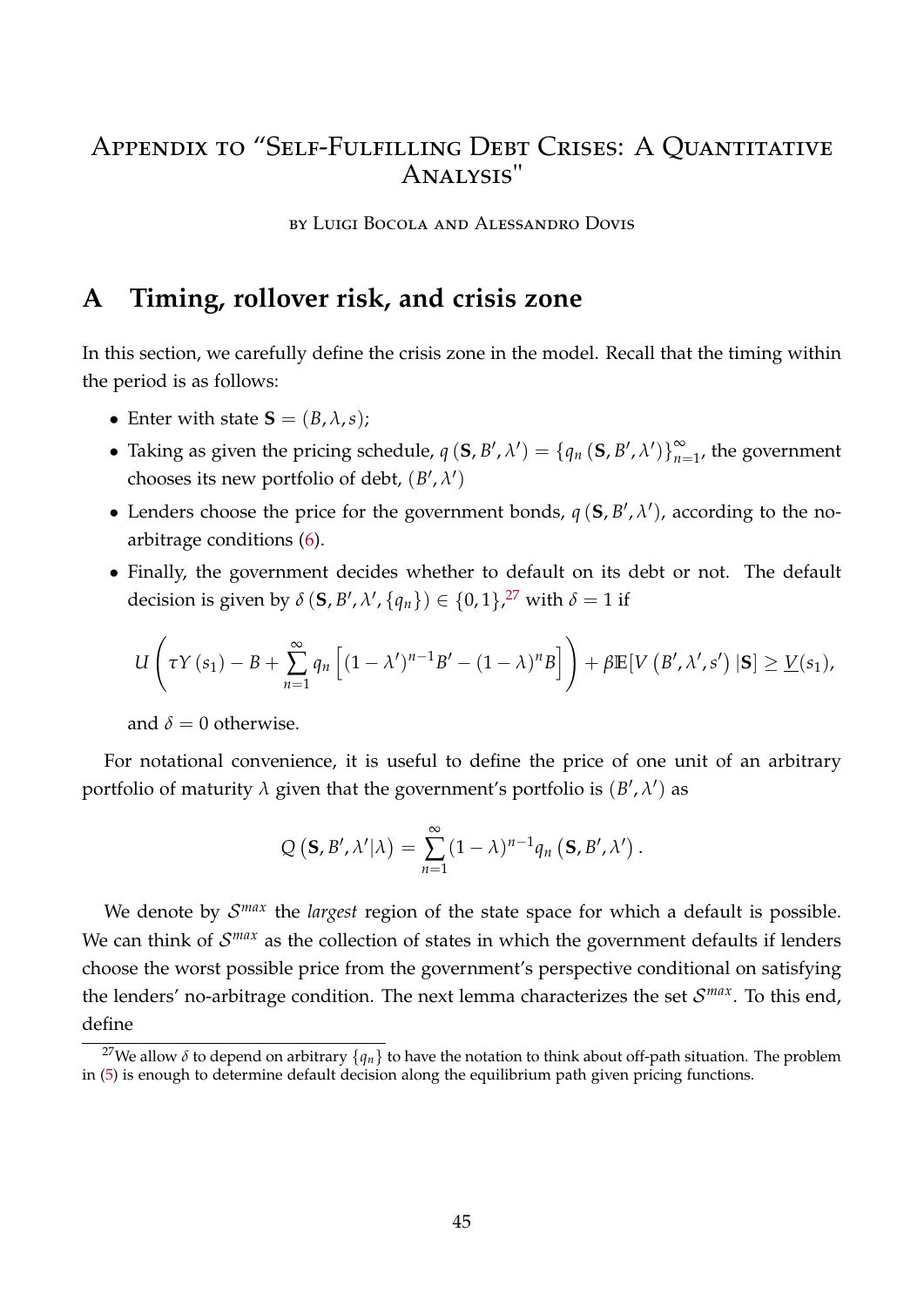<span id="page-45-1"></span>
$$
\Omega\left(\mathbf{S}\right) \equiv \max_{B',\lambda'} U\left(\tau Y\left(s_{1}\right)-B+\Delta^{\text{fund}}\left(\mathbf{S},B',\lambda'\right)\right)+\beta \mathbb{E}\left[V\left(B',\lambda',s'\right)\left|\mathbf{S}\right]\right]
$$
\n(A.1)

subject to  $\Delta^{\textrm{fund}}\left(\mathbf{S},B',\lambda'\right)\leq 0$ 

**Lemma 1.** *Given V* (*B*,  $\lambda$ , *s*) *and*  $Q$  (**S**,  $B'$ ,  $\lambda'$ ), **S**  $\in$  *S*<sup>*max*</sup> *if and only if* 

<span id="page-45-0"></span>
$$
\underline{V}(s) > \Omega(\mathbf{S}) \tag{A.2}
$$

*Proof.* For the necessity part, note that if condition [\(A.2\)](#page-45-0) does not hold, then the government will never default when the inherited state is **S** because it has the option to buy back part of the debt. Imposing the fundamental pricing function - the highest possible prices - in [\(A.1\)](#page-45-1) is without loss of generality: because the government is buying-back debt, a lower price will only increase the value of  $\Omega$ .

Consider now the sufficiency part. First note that  $S \in \mathcal{S}^{max}$  if for all  $(B', \lambda')$  such that  $\Delta^{\mathrm{fund}}\left(\mathbf{S},B',\lambda'\right)\geq0$  we have

<span id="page-45-3"></span><span id="page-45-2"></span>
$$
U(\tau Y(s_1) - B) + \beta \mathbb{E}[V(B', \lambda', s') | \mathbf{S}] < \underline{V}(s_1),
$$
\n(A.3)

and for all  $(B', \lambda')$  such that  $\Delta^{\textrm{fund}}\left(\mathbf{S}, B', \lambda'\right) < 0$  we have

$$
U\left(\tau Y\left(s_{1}\right)-B+\Delta^{\text{fund}}\left(\mathbf{S},B',\lambda'\right)\right)+\beta\mathbb{E}[V\left(B',\lambda',s'\right)|\mathbf{S}] < \underline{V}(s_{1}). \tag{A.4}
$$

In condition [\(A.3\)](#page-45-2) we use the fact that when net issuances are positive,  $\Delta^{\text{fund}}$   $(\mathbf{S}, B', \lambda') \geq 0$ , the worst price for the government's perspective is zero and in condition [\(A.4\)](#page-45-3) we use the fact that when net issuances are negative,  $\Delta^{\mathrm{fund}}\left(\mathbf{S},B',\lambda'\right)<0,$  the worst price for the government's perspective is the fundamental price. If conditions [\(A.3\)](#page-45-2) and [\(A.4\)](#page-45-3) are satisfied, it is then rational for lenders to expect a default and it is optimal for the government to default. We can further simplify condition [\(A.3\)](#page-45-2) by noticing that it is sufficient to check such condition only for  $(B', \lambda')$  such that  $\Delta^{\text{fund}}$   $(\mathbf{S}, B', \lambda') = 0$  because the continuation value  $\mathbb{E}[V(B', \lambda', s') | \mathbf{S}]$  is decreasing in *B*<sup> $\prime$ </sup>. Combining this simplified condition [\(A.3\)](#page-45-2) with condi-tion [\(A.4\)](#page-45-3) implies that  $S \in \mathcal{S}^{max}$  if [\(A.2\)](#page-45-0) holds, proving the claim. *Q.E.D.* 

We can then define the crisis zone as  $\mathcal{S}^{crisis} = \mathcal{S}^{max} \setminus \mathcal{S}^{fund}$ .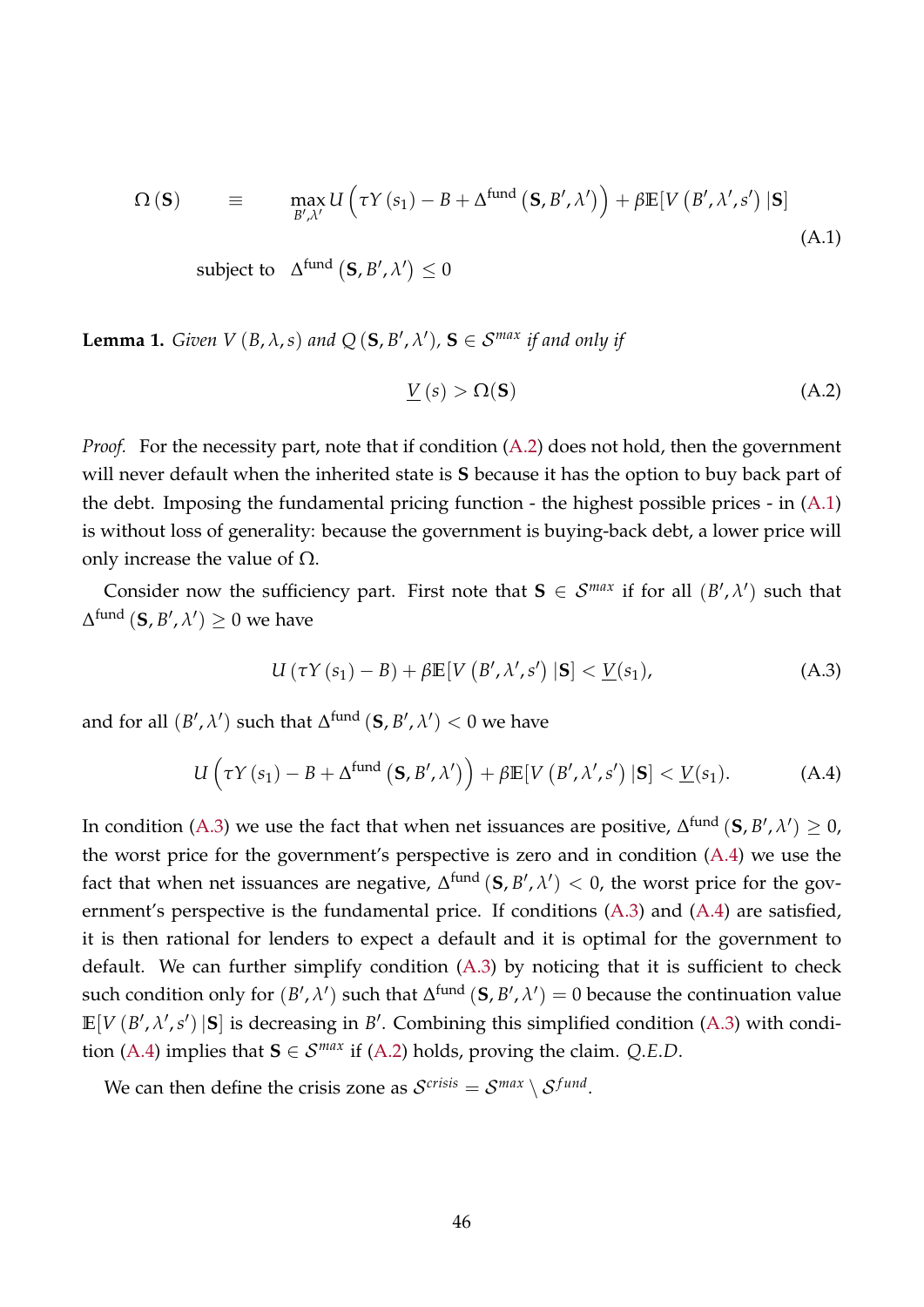### <span id="page-46-0"></span>**B Three-period model**

To illustrate in the most transparent way the key trade-offs that govern the optimal maturity composition of debt we consider a three-period version of the economy. At  $t = 0$  the government can issue two types of securities: a zero coupon bond maturing in period 1,  $b_{01} \ge 0$ , and a zero coupon bond maturing in period 2,  $b_{02} \ge 0$ . In period 1, the government decides whether to default or not. If there is no default, the government can issue a bond maturing in period 2,  $b_{12}$ . We allow for negative values of  $b_{12}$  and interpret these as buy-back of outstanding long-term bonds.

It is convenient to present the model starting from the last period. At  $t = 2$ , inheriting a state  $(b_{02}, b_{12}, s_2)$   $^{28}$  $^{28}$  $^{28}$  the government chooses whether to default on the previously issued debt ( $\delta_2 = 0$ ) or not ( $\delta_2 = 1$ ) to maximize

$$
V_2(b_{02}+b_{12},s_2)=\max_{\delta_2}\delta_2U(\tau Y_2-b_{02}-b_{12})+(1-\delta_2)\underline{V}_2.
$$

At  $t = 1$ , inheriting a state  $(b_{01}, b_{02}, s_1)$ , the government issues  $b_{12}$  and it decides whether to default ( $\delta_1 = 0$ ). The decision problem at  $t = 1$  is

$$
V_1(b_{01}, b_{02}, s_1) = \max_{\delta_1, G_1, b_{12}} \delta_1 \left\{ U\left(G_1\right) + \beta \mathbb{E}_1[V_2\left(b_{02} + b_{12}, Y_2\right)] \right\} + (1 - \delta_1) \underline{V}_1
$$

subject to

$$
G_1 + b_{01} \leq \tau Y_1 + q_{12} (b_{01}, b_{02}, s_1, b_{12}) b_{12}
$$

Finally at  $t = 0$  the government issues both short and long term debt to solve

$$
V_0(s_0) = \max_{G_0, b_{01}, b_{02}} U(G_0) + \beta \mathbb{E}_0[V_1(b_{01}, b_{02}, s_1)]
$$

subject to

$$
G_0 + D_0 \leq \tau Y_0 + q_{01} (s_0, b_{01}, b_{02}) b_{01} + q_{02} (s_0, b_{01}, b_{02}) b_{02},
$$

with  $D_0$  being the debt inherited from the past. To avoid issues associated with dilution of legacy debt, we assume that the government does not inherit long-term debt. We further assume that  $D_0$  is sufficiently small that the government does not default at  $t = 0$ . Price

<span id="page-46-1"></span><sup>28</sup>In this appendix, a subscript on *s* denotes time.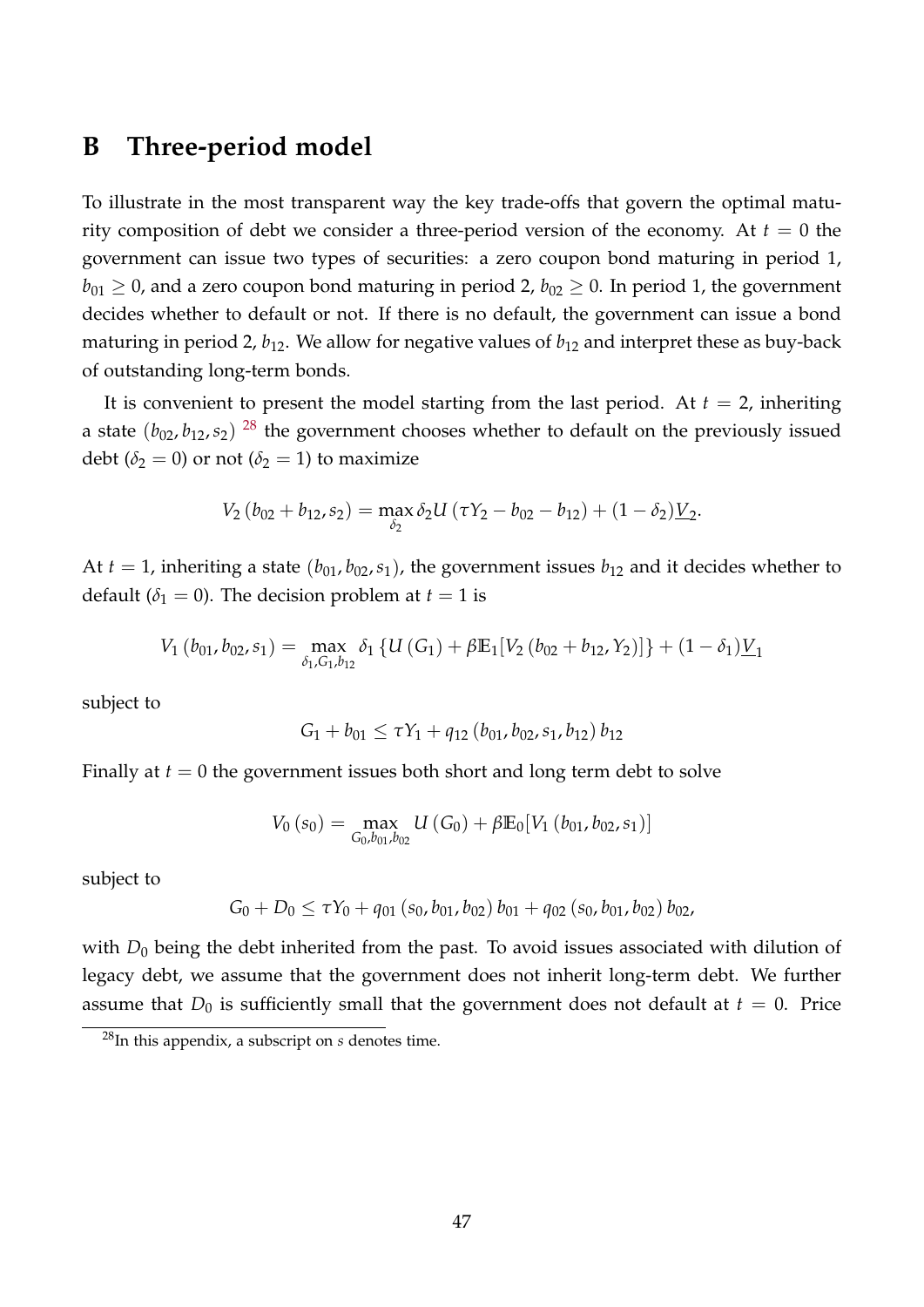schedules *q*01, *q*02, and *q*<sup>12</sup> must be consistent with lenders no-arbitrage condition

$$
q_{01}(s_0, b_{01}, b_{02}) = \mathbb{E}_0 [m\delta_1 (s_1, b_{01}, b_{02})]
$$
  
\n
$$
q_{02}(s_0, b_{01}, b_{02}) = \mathbb{E}_0 [m^2\delta_1 (s_1, b_{01}, b_{02}) \delta_2 (s_2, b_{02} + b_{01})]
$$
  
\n
$$
q_{12}(b_{01}, b_{02}, s_1, b_{12}) = \delta_1(s_1, b_{01}, b_{02}) \mathbb{E}_1 [m\delta_2 (s_2, b_{02} + b_{01})]
$$

where for simplicity we assume that lenders are risk neutral:  $M(s_0, s_1) = M(s_1, s_2) = m$ .

#### **B.1 Maturity choices and rollover risk**

We next show that expectations of rollover crisis generate a preference for the government to issue long term bonds at  $t = 0$ . In the extreme case in which all default risk at  $t = 0$  reflects rollover risk, the government at  $t = 0$  issues only long term debt.

To illustrate the relation between maturity choices and rollover risk, we assume that a rollover crisis occurs with probability  $\pi$  if the government is in the crisis zone at  $t = 1$ .

<span id="page-47-0"></span>**Proposition 2.** *In the three period economy, if there is only rollover risk and fundamental defaults never happen at t* = 1, 2 *then*  $b_{01} = 0$  *and all debt is long term.* 

*Proof.* The proof is by contradiction. Suppose that a rollover crisis can arise, in that there are states  $s_1$  with associated output level  $Y_1$  such that

<span id="page-47-1"></span>
$$
U(\tau Y_1 - b_{01}) + \beta \mathbb{E}_1[V_2(b_{02}, s_2)] < \underline{V}_1,\tag{A.5}
$$

hold and  $b_{01} > 0$ . Consider then the following variation: increase  $b_{02}$  by  $\varepsilon / q_{02} > 0$ , and decrease  $b_{01}$  by  $\varepsilon/q_{01} > 0$  so that  $G_0$  in unchanged at the original price.

We next show that under the assumption that there is no fundamental default risk, the variation can replicate the consumption pattern  $(G_1, G_2)$  prescribed by the original allocation conditional on not having a rollover crisis. In fact, since there is no default risk between  $t = 1$ and  $t = 2$ , conditional not having a rollover crisis at  $t = 1$ , we have that  $q_{12} = m$ . Hence optimality implies that at the original allocation the following Euler equation is satisfied:

<span id="page-47-2"></span>
$$
mU'(G_1) = \beta \mathbb{E}_1[U'(G_2)].
$$
\n(A.6)

Hence achieving same the  $G_1$  and  $G_2$  is optimal and budget feasible if the government inherits  $(b_{01} - \varepsilon/q_{01}, b_{02} + \varepsilon/q_{02})$  because the government can just decrease  $b_{12}$  by  $\varepsilon/q_{02}$  and

$$
Y_1 - (b_{01} - \varepsilon / q_{01}) + m(b_{12} - \varepsilon / q_{01}) = Y_1 - b_{01} + mb_{12} = G_1
$$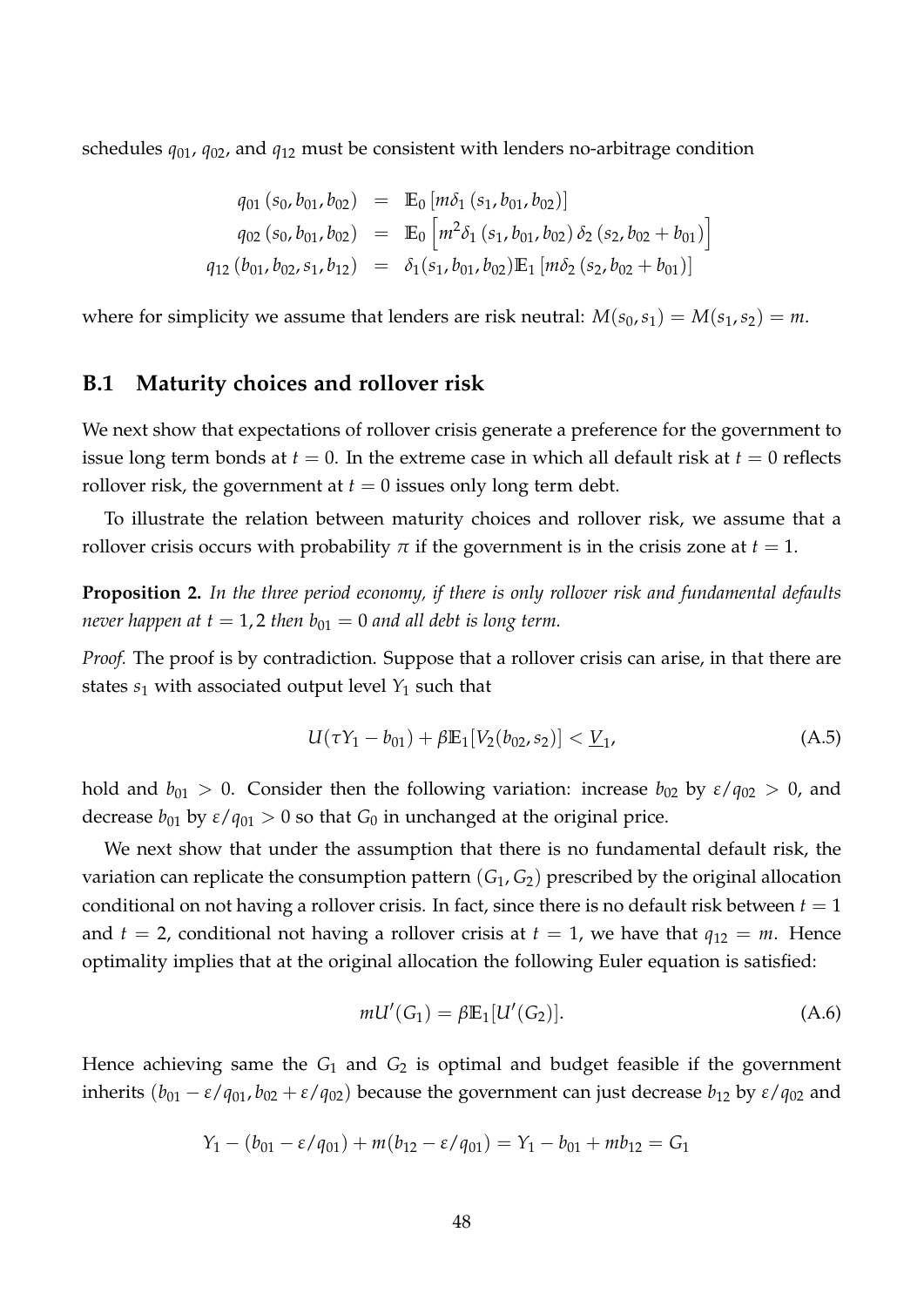where we used the fact that under our assumptions  $q_{02} = mq_{12}$ .

Finally, we turn to show that the proposed variation reduces the crisis zone and so it increases the prices of debt in period zero and in turn it increases consumption in period 0. To this end, note that under the original allocation condition [\(A.5\)](#page-47-1) holds for some states *s*<sup>1</sup> and there is no fundamental default risk, so for all *s*<sup>1</sup>

$$
U(\tau Y_1 - b_{01} + mb_{12}) + \beta \mathbb{E}_1[V_2(b_{02} + b_{12}, Y_2)] \leq \underline{V}_1.
$$

Condition [\(A.5\)](#page-47-1) and the equation above imply that the  $b_{12}$  that solves [\(A.6\)](#page-47-2) is greater than zero. This observation, [\(A.6\)](#page-47-2), and concavity of *U* imply that

$$
q_{12}U'(\tau Y_1 - b_{01}) > \beta \mathbb{E}_1[V_2'(b_{02} + b_{12})] \iff \frac{1}{q_{01}}U'(\tau Y_1 - b_{01}) > \frac{1}{q_{02}}\beta \mathbb{E}_1[V_2'(b_{02} + b_{12})]
$$

where in the second relation we used the fact that  $q_{12} = \frac{q_{02}}{q_{01}}$  $\frac{q_{02}}{q_{01}} = \frac{m^2 \pi \text{Pr(crisis zone)}}{m \pi \text{Pr(crisis zone)}}$  $\frac{m}{m\pi}$  Pr(crisis zone). So we have that

$$
U(\tau Y_1 - b_{01} + \varepsilon / q_{01}) + \beta \mathbb{E}_1[V_2(b_{02} + \varepsilon / q_{02}, Y_2)] \approx \{U(\tau Y_1 - b_{01}) + \beta \mathbb{E}_1[V_2(b_{02}, Y_2)]\} + \left\{\frac{1}{q_{01}}U'(\tau Y_1 - b_{01}) + \frac{1}{q_{02}}\beta \mathbb{E}_1[V_2'(b_{02}, Y_2)]\right\}\varepsilon
$$

<span id="page-48-0"></span>and so

$$
U(\tau Y_1 - b_{01} + \varepsilon / q_{01}) + \beta \mathbb{E}_1[V_2(b_{02} + \varepsilon / q_{02}, Y_2)] > U(\tau Y_1 - b_{01}) + \beta \mathbb{E}_1[V_2(b_{02}, Y_2)] \quad (A.7)
$$

Since under our variation the economy is in the crisis zone if

<span id="page-48-1"></span>
$$
U(\tau Y_1 - b_{01} + \varepsilon / q_{01}) + \beta \mathbb{E}_1[V_2(b_{02} + \varepsilon / q_{02}, Y_2)] \leq \underline{V}_1, \tag{A.8}
$$

the inequality [\(A.7\)](#page-48-0) implies that the probability of being in the crisis zone is smaller under our variation because [\(A.8\)](#page-48-1) is satisfied for a lower output level than [\(A.5\)](#page-47-1). Hence bond prices at  $t = 0$ ,  $q_{01} = m\pi$  Pr(crisis zone) and  $q_{02} = m^2\pi$  Pr(crisis zone), increases and the government can increase consumption in the first period. So the variation increases utility, a contradiction. Therefore we must have  $b_{01} = 0$ . *Q.E.D.* 

### **B.2 Incentive channel**

We now show how the incentive channel discussed in Section [3](#page-11-0) generates a preference for the government to issue short term bonds. Consider now a situation in which there is no rollover risk,  $\pi = 0$ , and  $Y_0$  and  $Y_1$  are deterministic.  $Y_2$  is the only source of uncertainty and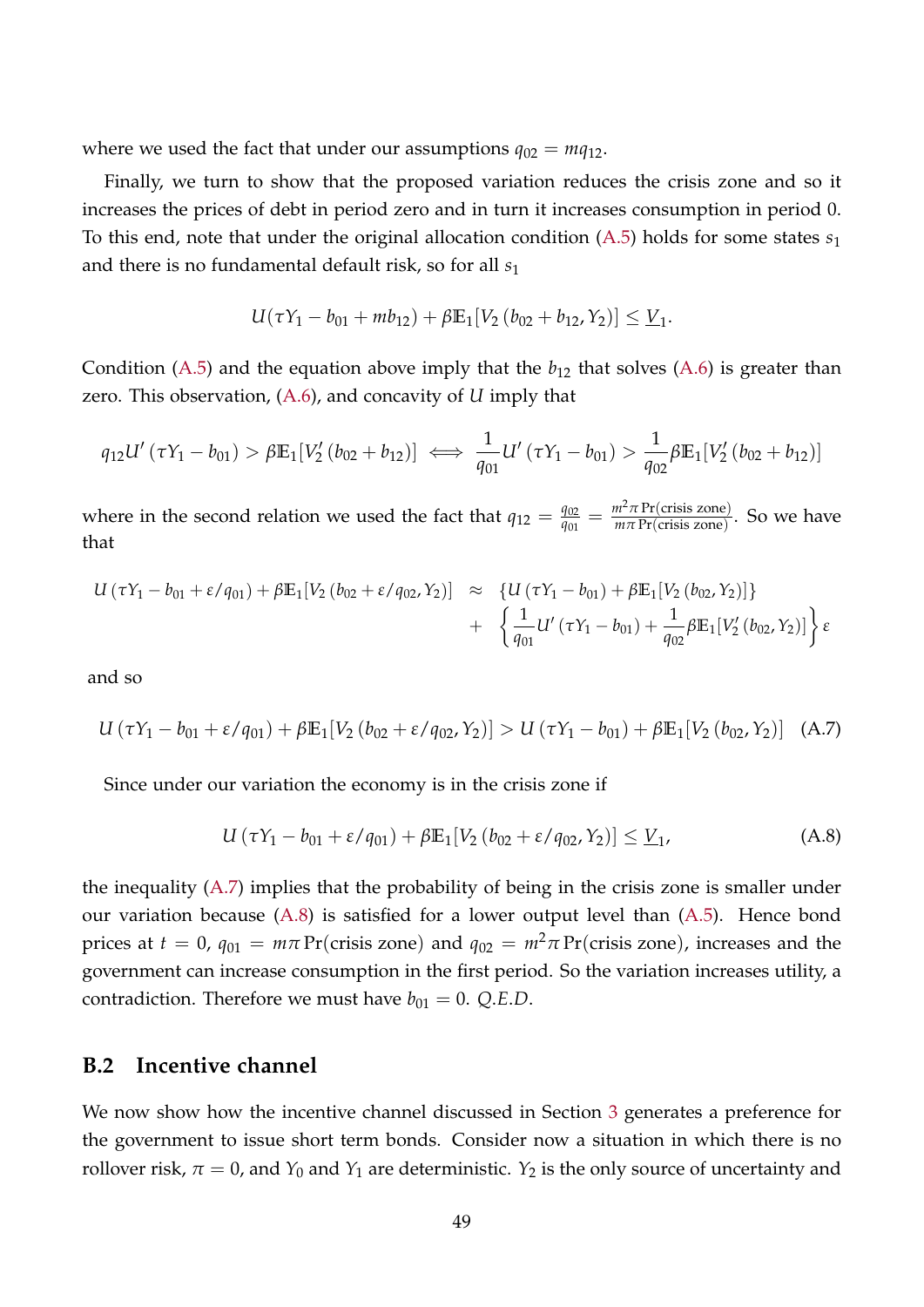the uncertainty is revealed in  $t = 2$ . Because output is deterministic at  $t = 1$ , issuing long term debt at time  $t = 0$  does not entail hedging benefits. Hence, this environment isolates the incentive channel. The following proposition shows that the government at  $t = 0$  issues only short term debt.

<span id="page-49-0"></span>**Proposition 3.** *In the three period economy, if there is no rollover risk and there are no shocks in*  $t = 1$  *then the optimal solution must have*  $b_{02} = 0$  *if the probability of default in t* = 2 *is positive.*<sup>[29](#page-49-1)</sup>

<span id="page-49-3"></span>*Proof.* It is helpful to use a primal approach to solve for the equilibrium outcome. Without rollover risk and uncertainty at  $t = 0$ , we can consider the following programming problem:

$$
\max_{b_{01},b_{02},b_{12},\delta_1,\delta_2} U(G_0) + \beta \mathbb{E}_0 \left\{ \delta_1 \left[ U(G_1) + \beta \left( \delta_2 U(G_2) + (1 - \delta_2) \underline{V}_2 \right) \right] + (1 - \delta_1) \underline{V}_1 \right\} \tag{A.9}
$$

subject to budget constraints

 $G_0 + D_0 \leq q_{01}b_{01} + q_{02}b_{02} + \tau Y_0$  $G_1 + b_{01} \leq q_{12}b_{12} + \tau Y_1$  $G_2 + b_{02} + b_{12} \leq \tau Y_2$ 

the pricing equations

$$
q_{01} = m, \quad q_{02} = mq_{12},
$$
  
 $q_{12} = \mathbb{E}_1 [m\delta_2],$ 

the "default" constraints

<span id="page-49-2"></span>
$$
U(G_1) + \beta \mathbb{E}_1 U(G_2) \geq \underline{V}_1
$$
  

$$
U(G_2) \geq \underline{V}_2
$$

and the "issuance" constraint

$$
U(G_1) + \beta E_1 U(G_2) \ge V_1(b_{01}, b_{02})
$$
 (A.10)

It is clear that an equilibrium outcome solves the above problem and the converse is also true. The default and issuance constraints capture the sources of time inconsistency. The default constraint captures the fact that the time zero government cannot choose allocations that attain a value lower than the value of default since future governments at  $t = 1$  and

<span id="page-49-1"></span><sup>&</sup>lt;sup>29</sup>A sufficient condition for this is that  $\beta/m$  is sufficiently low or *D*<sub>0</sub> sufficiently large.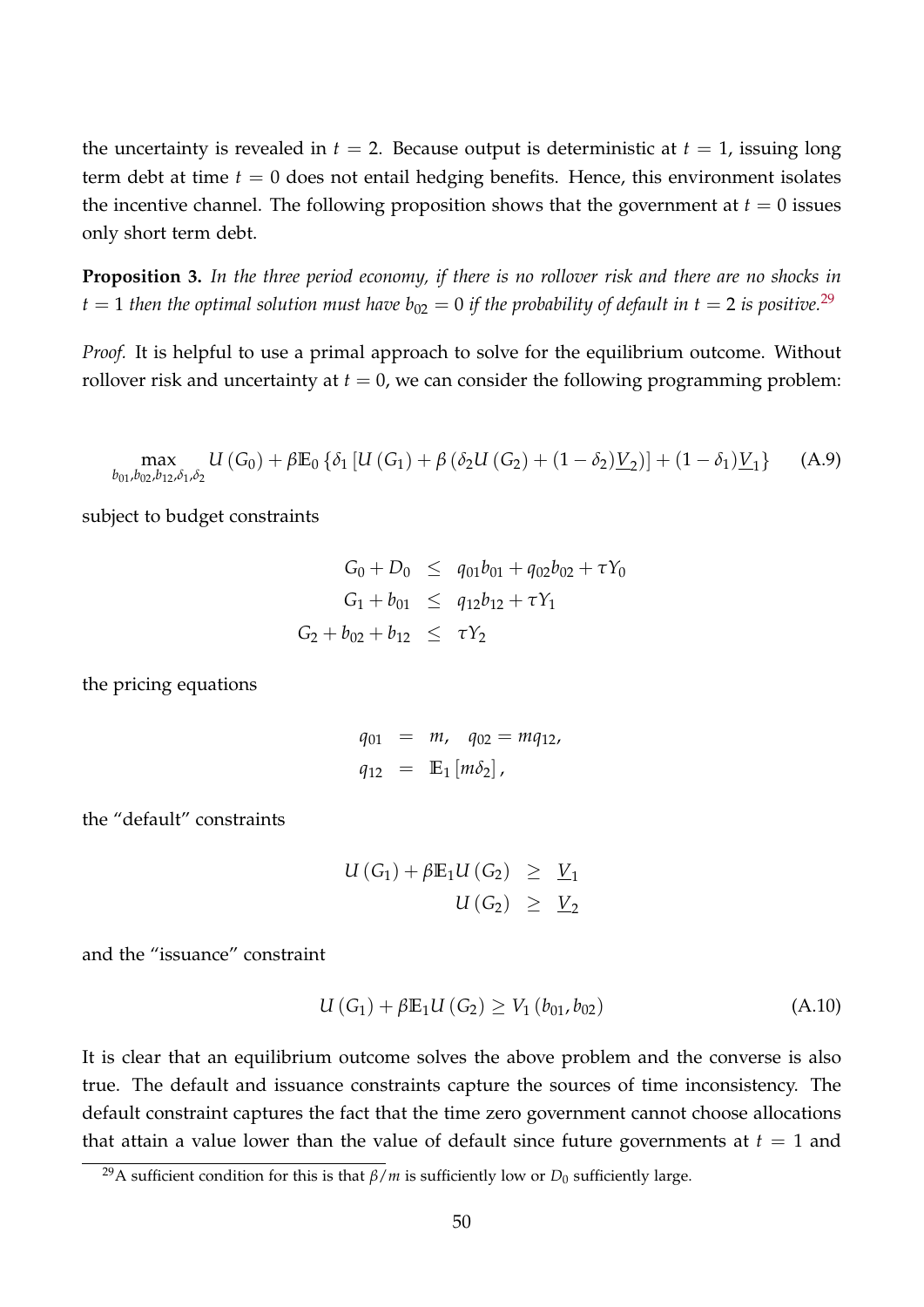$t = 2$  can always choose such option if ex-post optimal. The issuance constraint captures the fact that the time zero government cannot control debt issuances of the government in period 1. Such issuances must be optimal from the  $t = 1$  government's perspective given its inherited state  $(b_{01}, b_{02})$ .

We now show that short term debt is desirable because it relaxes the issuance constraint [\(A.10\)](#page-49-2). To this end, consider a relaxed version of [\(A.9\)](#page-49-3) in which we drop the debtdilution constraint [\(A.10\)](#page-49-2). Such relaxed problem has a continuum of solutions because the split between long and short term debt issued in period zero is undetermined. Let  $\{b_{01}^*, b_{02}^*, b_{12}^*, \delta_1^*$  $j^*$ ,  $\delta_2^*$  $\binom{*}{2}$  be a generic solution to this relaxed programming problem. The optimality condition for  $b_{12}$  for this relaxed problem is

<span id="page-50-1"></span>
$$
0 = m \frac{\partial q_{12}}{\partial b_2} b_{02}^* U'(G_0^*) +
$$
\n
$$
\left(q_{12}^* + \frac{\partial q_{12}}{\partial b_2} b_{12}^*\right) U'(7Y_1 - b_{01}^* + q_{12}^* b_{12}^*) - \int_{\mathcal{Y}_2\left(b_{02}^*, b_{12}^*\right)} U'(7Y_2 - b_{02}^* - b_{12}^*) d\mu_{Y2}
$$
\n(A.11)

where  $\mathcal{Y}_2(b_{02}, b_{12}) \equiv \{Y_2 : U(\tau Y_2 - (b_{02} + b_{12})) \geq V_2\}$  is the set of output levels  $Y_2$  for which the government does not default in period 2.

We next show that if  $b_{02}^* = 0$  then the government at  $t = 0$  can achieve the value of this relaxed problem in the more constrained problem [\(A.9\)](#page-49-3). To see this it is sufficient to check that the issuance constraint is met at  ${b_{01}^*, b_{02}^*, b_{12}^*, \delta_1^*}$  $j^*$ ,  $\delta_2^*$  $\binom{*}{2}$ . To this end notice that starting at  $(b_{01}^*, b_{02}^*)$  in period  $t = 1$  the optimal  $b_{12}$  chosen by period 1 government is such that

<span id="page-50-0"></span>
$$
0 = \left(q_{12}^* + \frac{\partial q_{12}}{\partial b_2} b_{12}\right) U'\left(\tau Y_1 - b_{01}^* + q_{12} b_{12}\right) - \int_{\mathcal{Y}_2\left(b_{02}^*, b_{12}\right)} U'\left(\tau Y_2 - b_{02}^* - b_{12}\right) d\mu_{Y2} \quad (A.12)
$$

where  $q_{12} = m \Pr (U ( \tau Y_2 - (b_{02}^* + b_{12}^*)) \geq \underline{V}_2 )$ . Hence the allocation  ${b_{01}^*, b_{02}^*, b_{12}^*, \delta_1^*}$  $j_1^*, \delta_2^*$  $\binom{*}{2}$  sat-isfies the issuance constraint if and only if it satisfies [\(A.12\)](#page-50-0) with  $b_{12} = b_{12}^*$  and  $q_{12} = q_{12}^*$ . Now, when  $b_{02}^* = 0$ , condition [\(A.11\)](#page-50-1) implies that [\(A.12\)](#page-50-0) is satisfied. Hence the solution to the relaxed problem can be implemented when  $b_{02}^* = 0$ .

The final step in the proof is to show that  $b_{02}^* = 0$  is necessary when the solution to [\(A.9\)](#page-49-3) is such that there are defaults in  $t = 2$  in some states. Note that  $(A.11)$  and  $(A.12)$  can be jointly satisfied if and only if  $\frac{\partial q_{12}}{\partial b_2}b_{02}^*=0$  so at least one of the following conditions must be satisfied: i)  $b_{02}^* = 0$ , ii) no default at  $t = 2$  so that  $\partial q_{12}/\partial b_2 = 0$ . Hence if there are defaults in  $t = 2$  then it must be that  $b_{02}^* = 0$ . *Q.E.D.*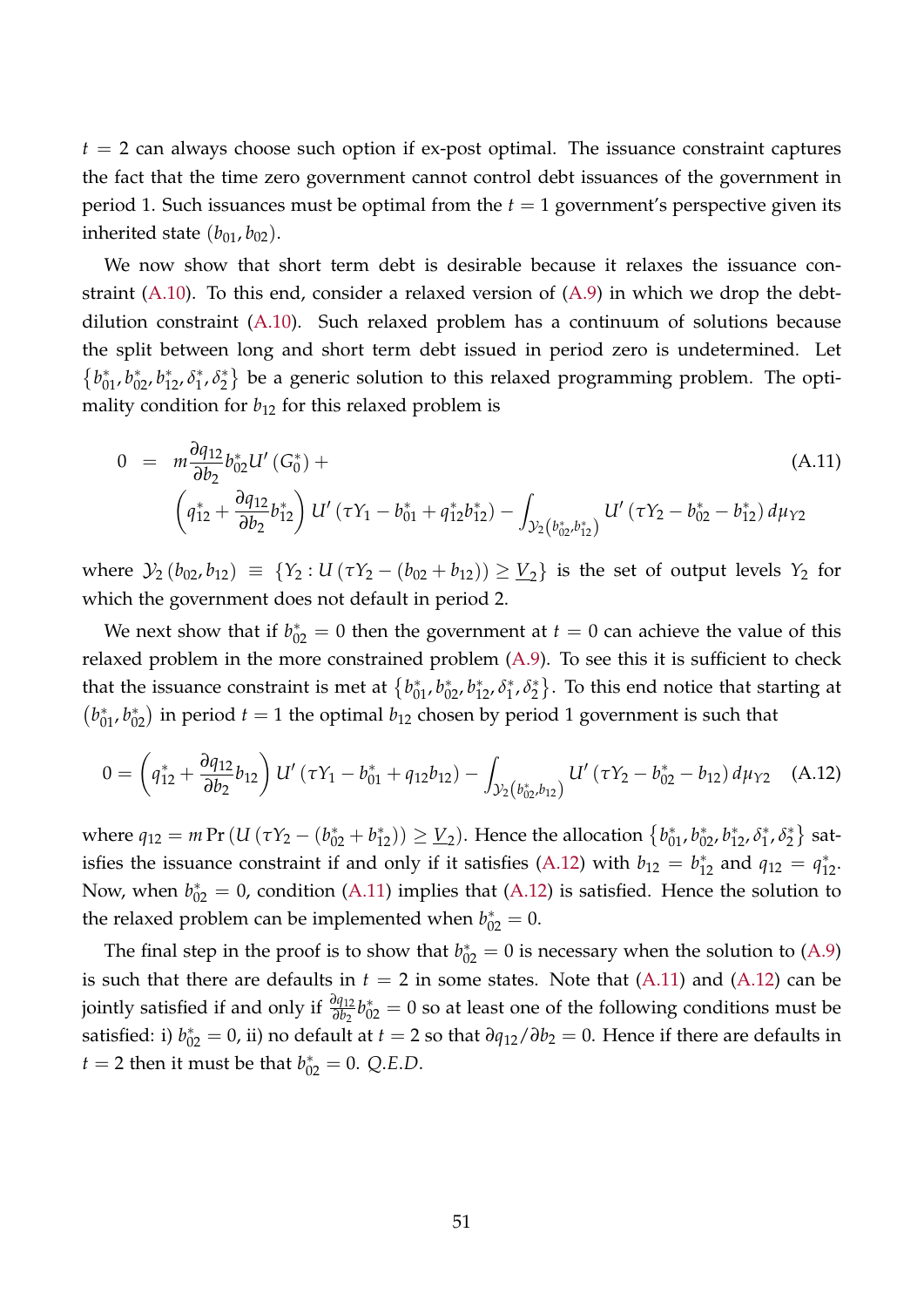### **B.3 Insurance channel**

We now turn to illustrate the insurance channel. To isolate this channel, we consider an economy in which there is no rollover risk,  $\pi = 0$ , and the current government can choose debt issued by future governments so that the incentive channel just described is not operative. We can think of this as studying the *best Subgame Perfect Equilibrium (SPE)* from the perspective of the government in period 0. In this case, any deviations from the prescribed path of plays is punished with a reversion to *V<sup>t</sup>* .

To illustrate that long term debt is a better instrument than short term debt to provide insurance absent outright default, we consider a minimalistic stochastic structure. In period  $t = 1$ ,  $s \in \{s_L, s_H\}$  with  $Y_1(s_L) < Y_1(s_H)$ . The output at time 2 is again distributed in a continuous fashion as in the previous example. We further assume that the realization of *s* does not affect the distribution of *Y*2.

<span id="page-51-1"></span>The best SPE outcome solves a similar problem to the one considered in the previous subsection without the issuance constraint. That is

$$
\max_{b_{01},b_{02},b_{12},\delta_1,\delta_2} U(G_0) + \beta \mathbb{E}_0 \left\{ \delta_1 \left[ U(G_1) + \beta \left( \delta_2 U(G_2) + (1 - \delta_2) \underline{V}_2 \right) \right] + (1 - \delta_1) \underline{V}_1 \right\} \tag{A.13}
$$

subject to budget constraints

$$
G_0 + D_0 \leq q_{01}b_{01} + q_{02}b_{02} + \tau Y_0
$$
  
\n
$$
G_1(s) + b_{01} \leq q_{12}(s) b_{12}(s) + \tau Y_1(s)
$$
  
\n
$$
G_2(s, Y_2) + b_{02} + b_{12}(s) \leq \tau Y_2
$$

the pricing equations

$$
q_{01} = m \sum_{s \in \{s_L, s_H\}} \mu(s) \, \delta_1(s), \quad q_{02} = m \sum_{s \in \{s_L, s_H\}} \mu(s) \, \delta_1(s) \, q_{12}(s),
$$
  

$$
q_{12}(s) = \mathbb{E}_1 \left[ m \delta_2 |s \right],
$$

and the "default" constraints

<span id="page-51-2"></span>
$$
U(G_1(s)) + \beta \mathbb{E}_1 U(G_2|s) \geq \underline{V}_1
$$
  

$$
U(G_2|s) \geq \underline{V}_2.
$$

<span id="page-51-0"></span>**Proposition 4.** *In the three period economy described above, the best SPE is such that if in period 1 there is no default then the government at time 0 issues only long term debt and*  $b_{01} = 0$ *.*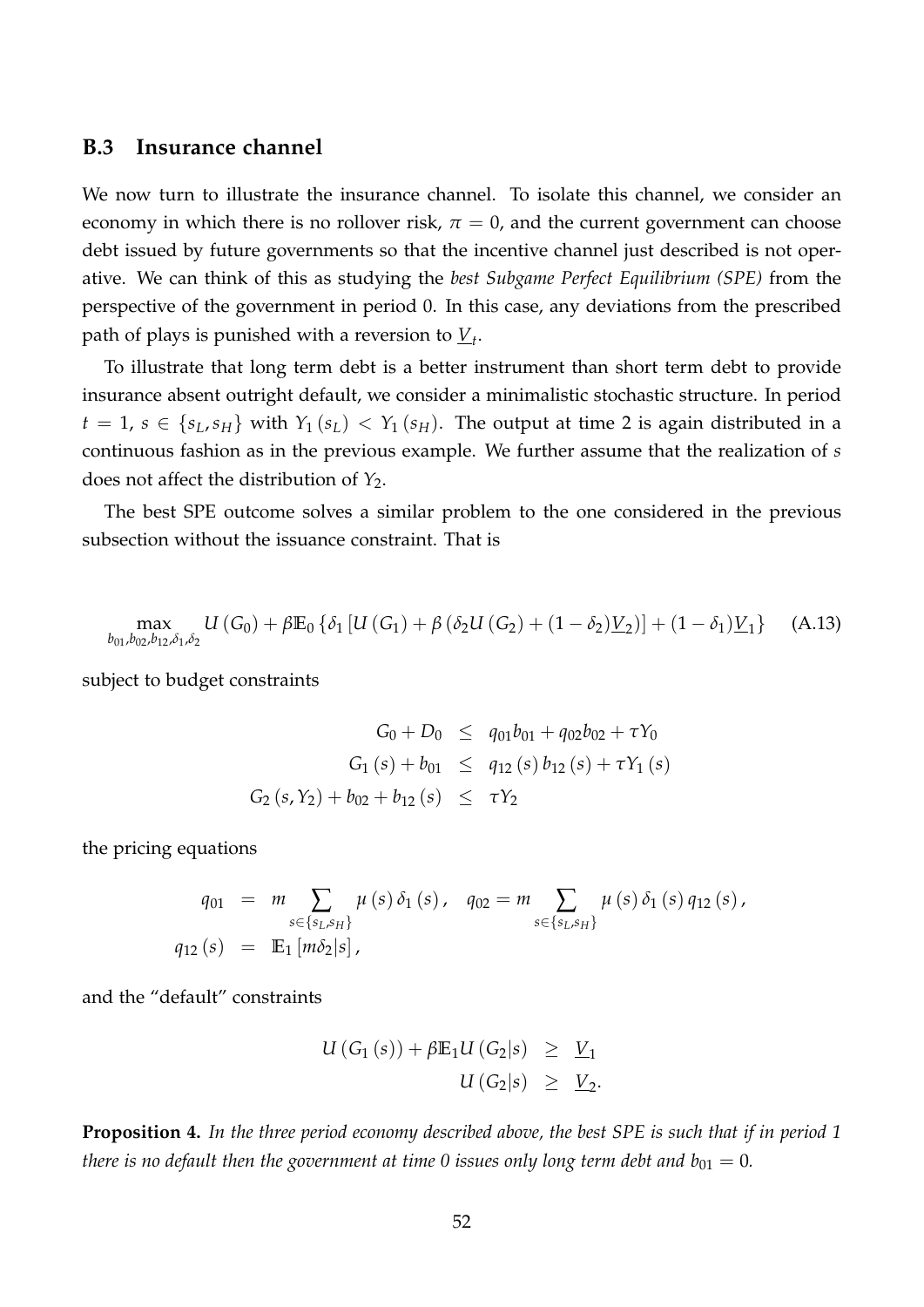*Proof.* Assuming there is no default in period  $t = 1$  (and so the default constraint at  $t = 1$  is slack) the solution of problem [\(A.13\)](#page-51-1) must satisfy

$$
0 = U'(G_0) m - \beta \sum_{s \in \{s_L, s_H\}} \mu(s) U'(G_1(s)) + \eta_{01}
$$
 (A.14)

<span id="page-52-0"></span>
$$
0 = U'(G_0) \left[ q_{02} + \frac{\partial q_{02}}{\partial b_{02}} b_{02} \right] +
$$
\n
$$
\sum_{s \in \{s_L, s_H\}} \mu(s) \left[ \frac{\partial q_{12}(s)}{\partial b_{02}} b_{12}(s) \beta U'(G_1(s)) - \int_{\mathcal{Y}_2(b_{02}, b_{12}(s))} \beta^2 U'(r\gamma_2 - b_{02} - b_{12}(s)) d\mu_{\gamma_2} \right]
$$
\n(A.15)

<span id="page-52-1"></span>
$$
0 = m \frac{\partial q_{12}(s)}{\partial b_2} b_{02} U'(G_0) +
$$
\n
$$
\left(q_{12}(s) + \frac{\partial q_{12}(s)}{\partial b_2} b_{12}(s)\right) \beta U'(G_1(s)) - \int_{\mathcal{Y}_2(b_{02}, b_{12}(s))} \beta^2 U'(TY_2 - b_{02} - b_{12}(s)) d\mu_{Y2}
$$
\n(A.16)

where  $\eta_{01}$  is the multiplier on the non-negativity constraint for  $b_{01}$  and we used the fact that  $q_{02} = m \sum_s \mu(s) q_{12}(s)$ . Combining [\(A.15\)](#page-52-0) with [\(A.16\)](#page-52-1) and using the fact that  $q_{02} =$  $m \sum_s \mu(s) q_{12}(s)$ , we obtain

<span id="page-52-2"></span>
$$
0 = U'(G_0) m - \beta \sum_{s \in \{s_L, s_H\}} \mu(s) U'(G_1(s)) \frac{q_{12}(s)}{\sum_{s \in \{s_L, s_H\}} \mu(s) q_{12}(s)}.
$$
 (A.17)

There can be two cases: either  $G_1(s)$  is not constant across *s* or  $G_1(s)$  is constant across *s*. We consider the first case and later show that the second case cannot arise.

Suppose by way of contradiction that  $G_1$  (*s*) is not constant and  $b_{01} > 0$  and so the multiplier  $\eta_{01}$  in [\(A.14\)](#page-51-2) equals zero. Combining (A.14) with [\(A.17\)](#page-52-2) and using  $\eta_{01} = 0$  we obtain

$$
0 = \sum_{s \in \{s_L, s_H\}} \mu(s) U'(G_1(s)) \left[ 1 - \frac{q_{12}(s)}{\sum_{s \in \{s_L, s_H\}} \mu(s) q_{12}(s)} \right]
$$
  
= Cov $\left( U'(G_1(s)) , \frac{q_{12}(s)}{\sum_{s \in \{s_L, s_H\}} \mu(s) q_{12}(s)} \right)$ . (A.18)

Since *G*<sup>1</sup> (*s*) is not constant by assumption, for the covariance above to be zero, we need that

$$
q_{12}(s) = m \Pr \left( U \left( Y_2 - b_{02} - b_{12}(s) \right) \geq \underline{V}_2 \right)
$$

does not depend on *s*, which is equivalent to have that *b*12(*s*) does not depend on *s*. Then, all the terms in [\(A.16\)](#page-52-1) other than  $G_1(s)$  do not depend on *s*. Hence, for (A.16) to hold at  $s_L$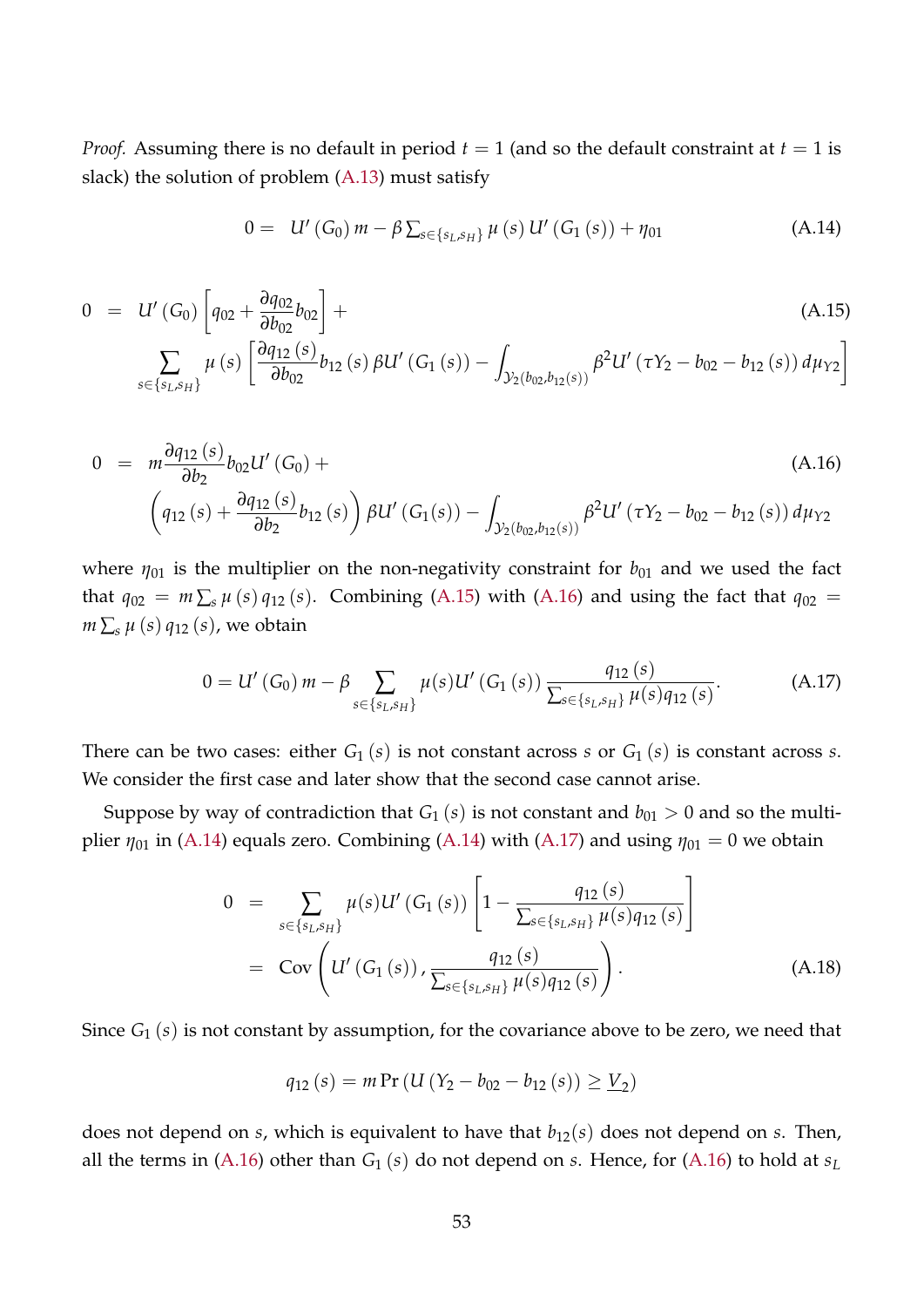and  $s_H$ , it must be that also  $G_1(s)$  does not depend on *s*. This is a contradiction.

We now turn to show that we cannot attain perfect insurance in that  $G_1(s)$  cannot be constant across *s*. Suppose by way of contradiction that  $G_1(s) = G_1$  for all *s*. In this case,  $(b_{01}, b_{02}, b_{12}(s_L), b_{12}(s_H))$  solve the following four equations:

$$
0=U'\left(G_0\right)m-\beta U'\left(G_1\right)
$$

where  $G_1 = G_1(s)$  for all *s* and so

$$
\tau[Y_1(s_H) - Y_1(s_L)] = q_{12}(s_L) b_{12}(s_L) - q_{12}(s_H) b_{12}(s_H)
$$

and equation [\(A.16\)](#page-52-1) for *s<sup>L</sup>* and *sH*, which can be written compactly as

<span id="page-53-1"></span>
$$
0 = \Phi(b_{12}(s_L), G_0, G_1(s_L), b_{01}, b_{02})
$$
 (A.19)

$$
0 = \Phi(b_{12}(s_H), G_0, G_1(s_H), b_{01}, b_{02}), \qquad (A.20)
$$

where  $\Phi$  is defined by the right side of [\(A.16\)](#page-52-1). Note that if  $G_1(s_L) = G_1(s_H)$  then conditions  $(A.19)-(A.20)$  $(A.19)-(A.20)$  $(A.19)-(A.20)$  imply that  $b_{12}(s_L) = b_{12}(s_H)$ . Using this into the budget constraint of the government in  $t = 1$  is state  $s_L$  and  $s_H$  implies that  $G_1(s_H) > G_1(s_L)$  and so  $G_1(s)$  is not constant across states. A contradiction. Therefore, we must be in the first case in which  $G_1$  ( $s_H$ )  $\neq G_1$  ( $s_L$ ) and  $b_{01} = 0$  and all debt issued at  $t = 0$  is long term. *Q.E.D.* 

# <span id="page-53-0"></span>**C Proof of Proposition [1](#page-37-2)**

Given  $V^*$  and  $q^*$ , let  $\mathcal{S}^{\text{crisis}}(V^*)$  be the crisis zone associated with the fundamental equilibrium value function. Construct the policy rule  $(q_{CB}, \bar{B}_{CB})$  so that: for all  $\mathbf{S} \in \mathcal{S}^{\text{crisis}}(V^*)$ there exists at least one  $(B', \lambda')$  with  $B' \le \bar{B}_{CB} (S, \lambda')$  such that if the government asks for assistance then it prefers to repay than default:

<span id="page-53-2"></span>
$$
U\left(\tau Y - B + \sum_{n} q_{n, CB} \left(\mathbf{S}\right) \left[\left(1 - \lambda'\right)^{n-1} B' - \left(1 - \lambda\right)^n B\right]\right) + \beta \mathbb{E}\left[V^* \left(B', \lambda', s'\right) \left|\mathbf{S}\right]\geq \underline{V}\left(s_1\right),\tag{A.21}
$$

and the fundamental equilibrium is always preferable than asking for assistance, in that for all  $(B', \lambda')$  such that  $B' \leq \bar{B}_{CB} (\mathbf{S}, \lambda')$ 

<span id="page-53-3"></span>
$$
U\left(\tau Y - B + \sum_{n} q_{n, CB} \left(\mathbf{S}\right) \left[\left(1 - \lambda'\right)^{n-1} B' - \left(1 - \lambda\right)^{n} B\right]\right) + \beta \mathbb{E}\left[V^{*}\left(B', \lambda', s'\right) \left|\mathbf{S}\right]\leq V^{*}\left(\mathbf{S}\right). \tag{A.22}
$$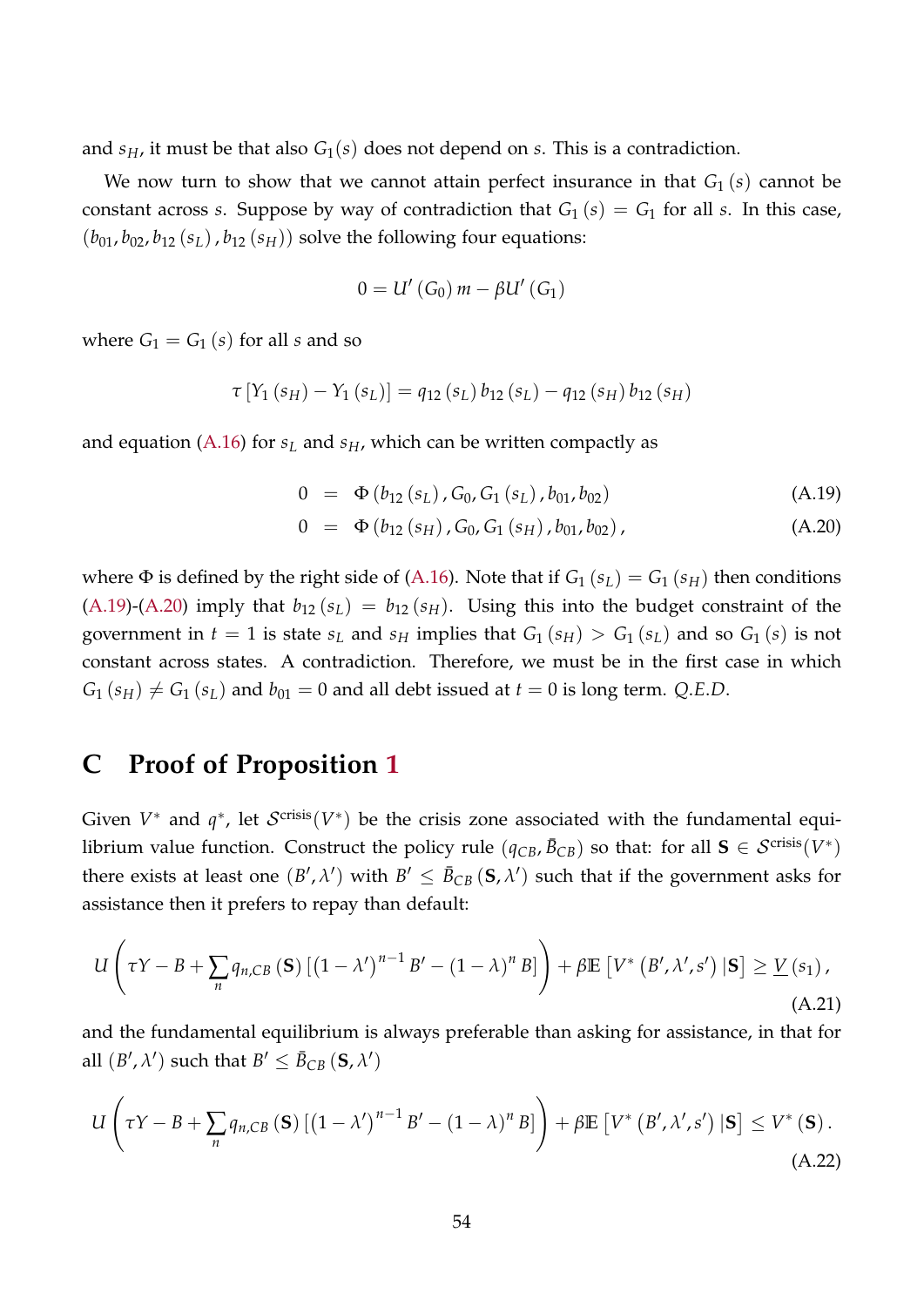Clearly it is possible to find policy rules that satisfy [\(A.21\)](#page-53-2) and [\(A.22\)](#page-53-3). An obvious example is to set  $q_{n, CB}(S) = q_n^* (s, B^{*'}(S), \lambda^{*'}(S))$  and  $\bar{B}_{CB}(S, \lambda) = B^{*'}(S)$  if  $\lambda = \lambda^{*'}(S)$  and zero otherwise.

Under [\(A.21\)](#page-53-2) and [\(A.22\)](#page-53-3), no self-fulfilling run is possible, the optimal  $B'$  and  $\lambda'$  are the same that arise in the fundamental equilibrium, and the government has no incentives to activate OMT along the equilibrium path. Hence, given a policy rule that satisfies [\(A.21\)](#page-53-2) and [\(A.22\)](#page-53-3), there exists a recursive equilibrium with OMT that implements the fundamental equilibrium outcome for any sunspot process {*s*2*t*}. [30](#page-54-1) *Q*.*E*.*D*.

### <span id="page-54-0"></span>**D Data appendix**

**Term structure of German interest rates**. Data on the term structure of ZCB for German federal government securities is obtained from the Bundesbank online database. We collect monthly data on the parameters of the [Nelson and Siegel](#page-42-11) [\(1987\)](#page-42-11) and [Svensson](#page-43-6) [\(1994\)](#page-43-6) model, and we generate nominal bond yields for all maturities between  $n = 1$  and  $n = 20$  quarters. We convert these monthly series at a quarterly frequency using simple averages. These series are obtained for the period 1973:Q1-2013:Q4.

**Real gross domestic product**. OECD Quarterly National Accounts, GDP expenditure approach, US dollars, volume estimates (reference year 2010), 1960:Q1-2013:Q4.

**Debt to output ratio**. Debt is outstanding debt securities of the central government obtained from OECD Quarterly Public Sector Debt, expressed in million of euros.<sup>[31](#page-54-2)</sup> The debt to output ratio is the ratio between this series and GDP measured at current prices. The latter is obtained from OECD Quarterly National Accounts. We obtain this series for the period 1999:Q1-2013:Q4.

**Interest rate spreads**. Yields differentials between an Italian and a German ZCB with a residual maturity of five years. Nominal yields on Italian bonds are obtained through Bloomberg (GBTPGR5 index). Nominal yields on the corresponding German bonds is obtained from the Bundesbank online database.

<span id="page-54-1"></span> $30$ We cannot establish that given a policy rule that satisfies [\(A.21\)](#page-53-2) and [\(A.22\)](#page-53-3), the fundamental equilibrium is the unique recursive equilibrium with OMT. This is because there may be multiple fixed point of the operator that defines a recursive equilibrium. Hence the fact that  $(V^*,q^*)$  is a fixed point of such operator for an arbitrary sunspot process does not necessarily imply that there is not another fixed point (*V*, *q*).

<span id="page-54-2"></span> $31$ We seasonally adjust the series in two steps. We first regress it (in logs) on a linear trend and on quarterly dummies. We then subtract the seasonal dummies, and transform it in levels.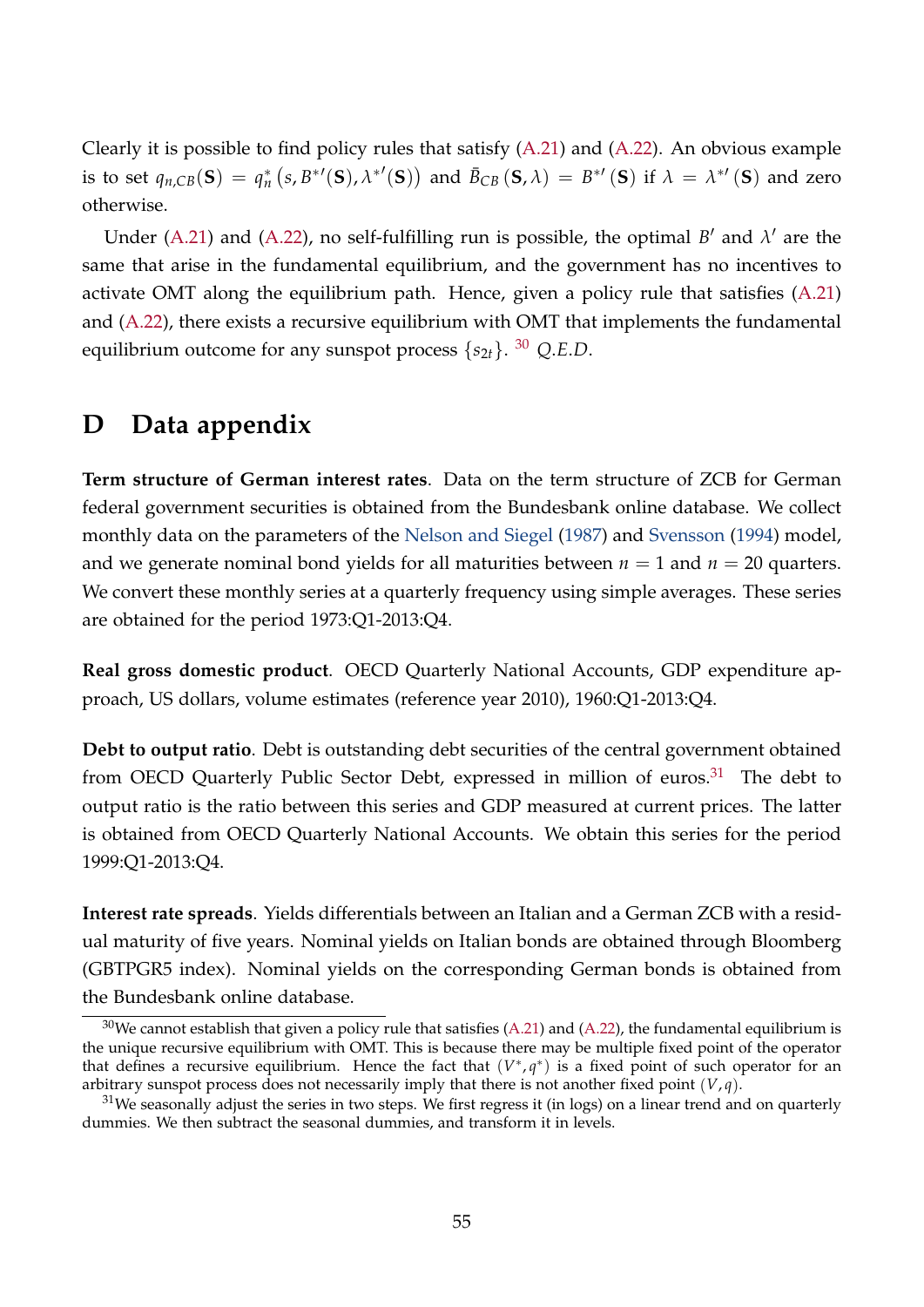**Weighted average life of outstanding government bonds**. We use detailed information on outstanding bonds issued by the Italian central government to construct an indicator of debt maturity for the 2008:Q1-2013:Q4 period. We collect outstanding principal and coupon payments to bondholders for every maturity *n* in every quarter  $t$  ( $C_{n,t}$ ) using data from the Italian treasury at [http://www.dt.tesoro.it/en/debito\\_pubblico/dati\\_statistici/](http://www.dt.tesoro.it/en/debito_pubblico/dati_statistici/scadenze_titoli_suddivise_anno/index.html) [scadenze\\_titoli\\_suddivise\\_anno/index.html](http://www.dt.tesoro.it/en/debito_pubblico/dati_statistici/scadenze_titoli_suddivise_anno/index.html). The indicator of debt maturity that we consider is

$$
\sum_{n=1}^N n \frac{C_{n,t}}{V_t},
$$

where  $V_t = \sum_{n=1}^{N} C_{n,t}$  is the ZCB-equivalent outstanding face value of the bonds issued. This indicator, the weighted average of the times of principal and coupon repayments, maps exactly to  $\frac{1}{\lambda'}$  in our model.

**Government deficit.** ISTAT National Accounts, General Government Statistics, Quarterly non-financial account, <http://dati.istat.it/?lang=en#>.

**Term structure of Italian interest rates**. Data on the term structure of Italian government debt is obtained from Datastream. Datastream provides for each period an estimate of the yield curve of Italian government debt for maturities from 1 year to 10 years based on a fifth degree polynomial approximation of the data. The series mnemonics are GVIL05(CM01), GVIL05(CM02), ...., GVIL05(CM10). We collect these data monthly and we generate nominal bond yields for all maturities between  $n = 1$  and  $n = 40$  quarters.

### <span id="page-55-0"></span>**E Rollover risk and public debt management in 1980s Italy**

Our identification builds on the hypothesis that Treasury departments would respond to heightened rollover risk by actively lengthening the maturity of their debt. While the literature on this topic is limited, previous cross-country studies have shown that the maturity of new issuances in emerging markets typically shortens around default crises [\(Broner,](#page-41-2) [Lorenzoni, and Schmukler,](#page-41-2) [2013;](#page-41-2) [Arellano and Ramanarayanan,](#page-40-2) [2012\)](#page-40-2), and examples of governments extending the life of their debt in turbulent times are not well documented. This section details one of these examples. Using a narrative approach, we analyze the experience of the Italian Treasury department in the early 1980s.

Two main factors at the beginning of the 1980s contributed to place the Italian government at risk of a roll-over crisis. First, the Italian government needed to refinance almost its entire debt, which was roughly 60% of GDP at the time, within the span of a year: following the chronic inflation of the 1970s, in fact, investors became discouraged from holding long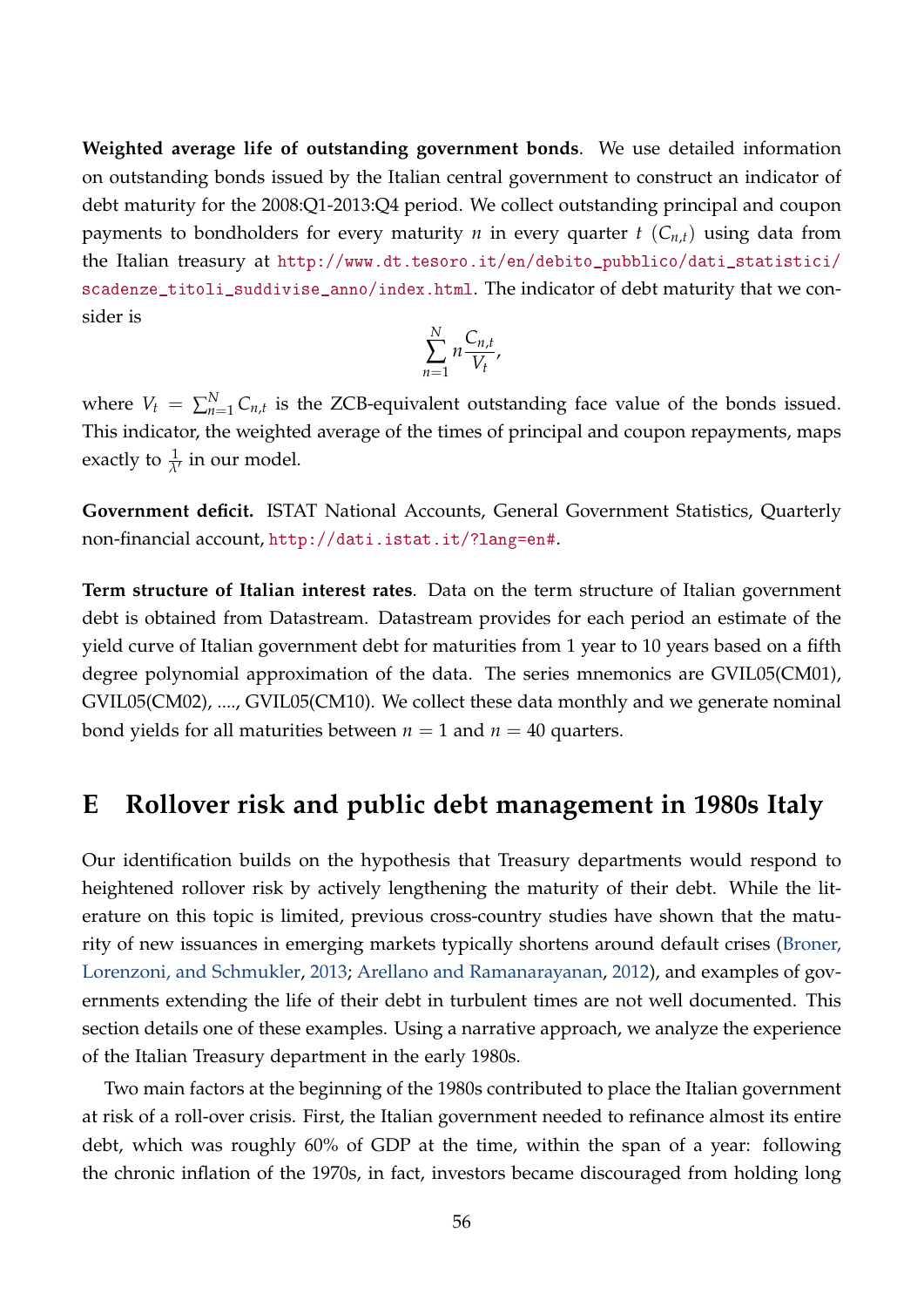duration bonds that were unprotected from inflation risk, and the average residual maturity of Italian debt went from a peak value of 9.2 years in 1972 to 1.1 years in 1980 [\(Pagano,](#page-42-12) [1988\)](#page-42-12). Second, and in an effort to increase the independence of the central bank, a major institutional reform freed the Bank of Italy from the obligation of buying unsold public debt in auctions.<sup>[32](#page-56-0)</sup>

The short residual life of government debt coupled with the loss of central bank financing meant that the Italian government had to use primary markets to refinance its maturing debt. However, these markets were not well developed at the time, and private demand of government bonds was weak and volatile [\(Campanaro and Vittas,](#page-41-14) [2004\)](#page-41-14). Panel (a) of Figure [A-1](#page-22-0) reports statistics regarding the placement of Italian treasuries during the 1981- 1982 period. The solid line plots the private bid-to-cover ratio for Italian treasuries. This ratio averaged only 0.65 over this period, with a standard deviation of 0.25. The dashed line reports the ratio between the quantity sold and the Treasury's target. Until July 1981, this ratio was equal to 1 because of the statutory requirement for the Central Bank to buy unsold bonds. Following the reform of the Central Bank, though, the Treasury became exposed to variation in the private demand of bonds.

The possibility that rollover problems may eventually lead to a debt crisis became evident in the last quarter of 1982. On the auction of October 15th, private demand covered only 46% of the Treasury's needs, and the Central Bank decided not to purchase unsold bonds. The Treasury was thus forced to use the overdraft account it had with the Bank of Italy to cover its financing needs, reaching the statutory limit. This led to a budgetary crisis, which further depressed private demand of bonds out of fears of a debt restructuring.<sup>[33](#page-56-1)</sup> While the Parliament later voted a law that allowed a temporal overshoot of the overdraft account [\(Scarpelli,](#page-43-7) [2001\)](#page-43-7), these events exposed to policymakers the risks implicit in refinancing large amounts of debt in short periods of time.

The response of the Italian government to these events is consistent with the logic of our identification strategy. As documented in [Alesina, Prati, and Tabellini](#page-40-5) [\(1989\)](#page-40-5) and in [Scarpelli](#page-43-7) [\(2001\)](#page-43-7), the Treasury actively pursued a policy to extend the life of its public debt. Financial innovation was the main tool used for this purpose, with the introduction of new types of bonds whose interest payments were indexed to the prevailing nominal rate. These *Certificati di Credito del Tesoro* (CCT) were palatable to investors because they offered protection from

<span id="page-56-0"></span><sup>&</sup>lt;sup>32</sup>Starting from 1975, the Bank of Italy was required to act as a residual buyer of all the public debt that was unsold in the auctions. This resulted in a massive increase in the share of public debt held by the Bank of Italy, reaching a maximum of 40% in 1976. See [Tabellini](#page-43-8) [\(1988\)](#page-43-8) for a discussion of the historical context underlying the "divorce" between the Bank of Italy and the Italian Treasury.

<span id="page-56-1"></span><sup>&</sup>lt;sup>33</sup>These fears were not without motivations. Rino Formica, ministry of Finance at the time, publicly called for an "agreement" with bondholders that would allow the Treasury to reimburse only part of its debt. Beniamino Andreatta, ministry of the Treasury, strongly opposed this view. This controversy, known in the public debate as "lite delle comari", eventually led to the fall of the Italian government on December 1st 1982.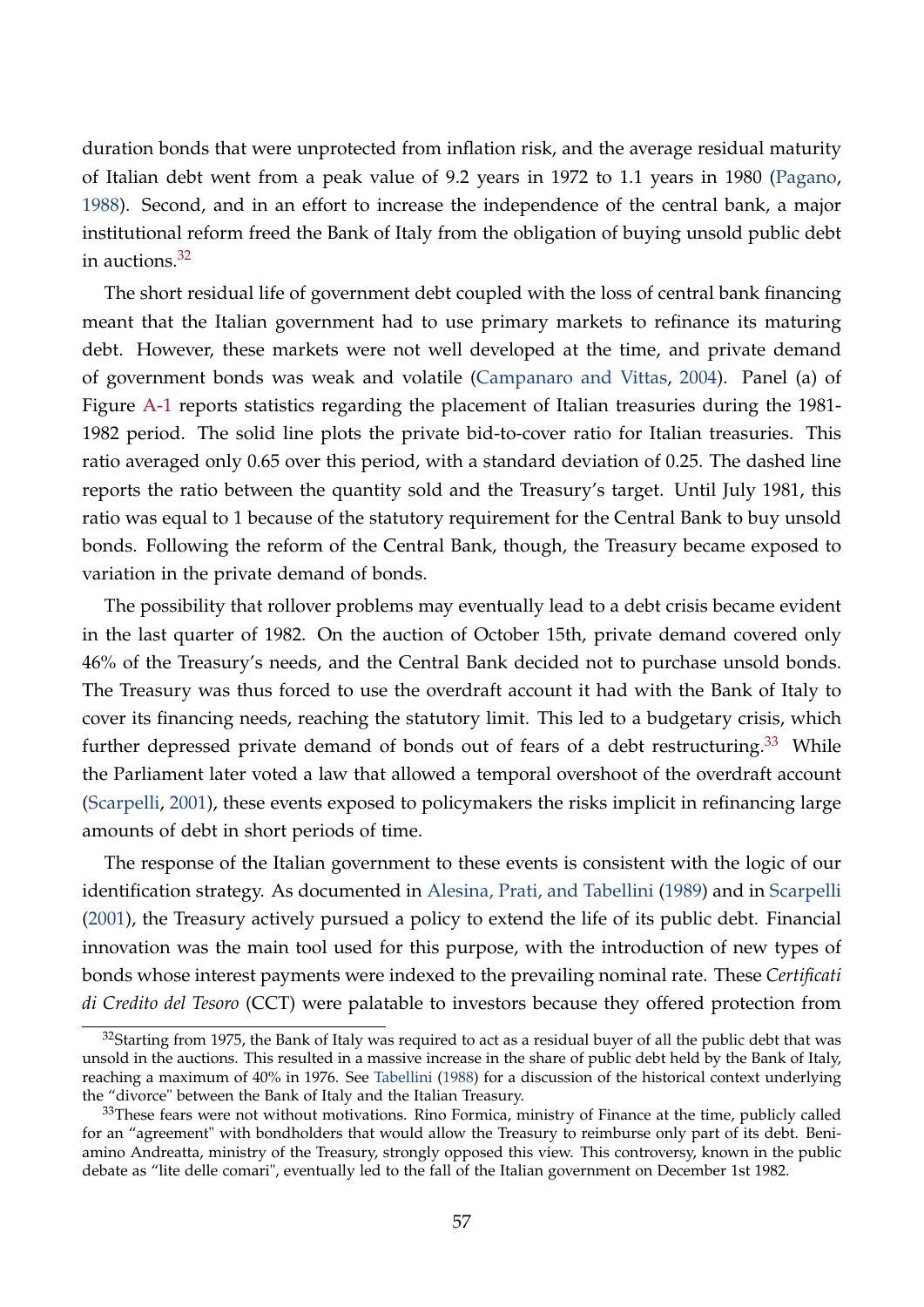

Figure A-1: **Rollover risk and public debt management: Italy in the early 1980s**

*Notes: The statistics in Panel (a) are constructed using data from Bank of Italy, Supplements to the Statistical Bulletin-Financial Markets. The statistics in Panel (b) are constructed using data from the Italian Treasury. The bar indicates the percentage of a particular class of bonds over total outstanding debt. The line is the average life of outstanding debt (reported in years on the right axis.*

inflation risk, and at the same time they had longer maturity than the *Buoni Ordinari del Tesoro* (BOT), the prevailing form of bond financing at the time.<sup>[34](#page-57-1)</sup> Panel (b) of Figure [A-1](#page-22-0) reports the composition of the outstanding Italian debt (bars) along with its residual average life during the 1982-1986 period. We can see that the Treasury quickly replaced BOTs with CCTs as the main source of public financing. The efforts of the Treasury were successful in increasing the maturity of outstanding debt, with its residual average life more than tripling within the span of four years.

### <span id="page-57-0"></span>**F The lenders' stochastic discount factor**

We now derive some results concerning the lenders' stochastic discount factor, and describe in more details the calibration of  $\theta_1$ . Let  $q_t^{*,n}$ *t* be the log price of a non-defaultable ZCB maturing in *n* periods. These bond prices satisfy the recursion

$$
\exp\{q_t^{*,n}\} = \mathbb{E}_t[M_{t,t+1}\exp\{q_{t+1}^{*,n-1}\}],
$$

<span id="page-57-1"></span> $34$ Indexed securities like CCT are not subject to refinancing and rollover problem but are essentially equal to short term debt for the incentive to generate ex-post inflation because any effort to generate ex-post inflation will not reduce the real value of debt. See [Missale and Blanchard](#page-42-13) [\(1994\)](#page-42-13).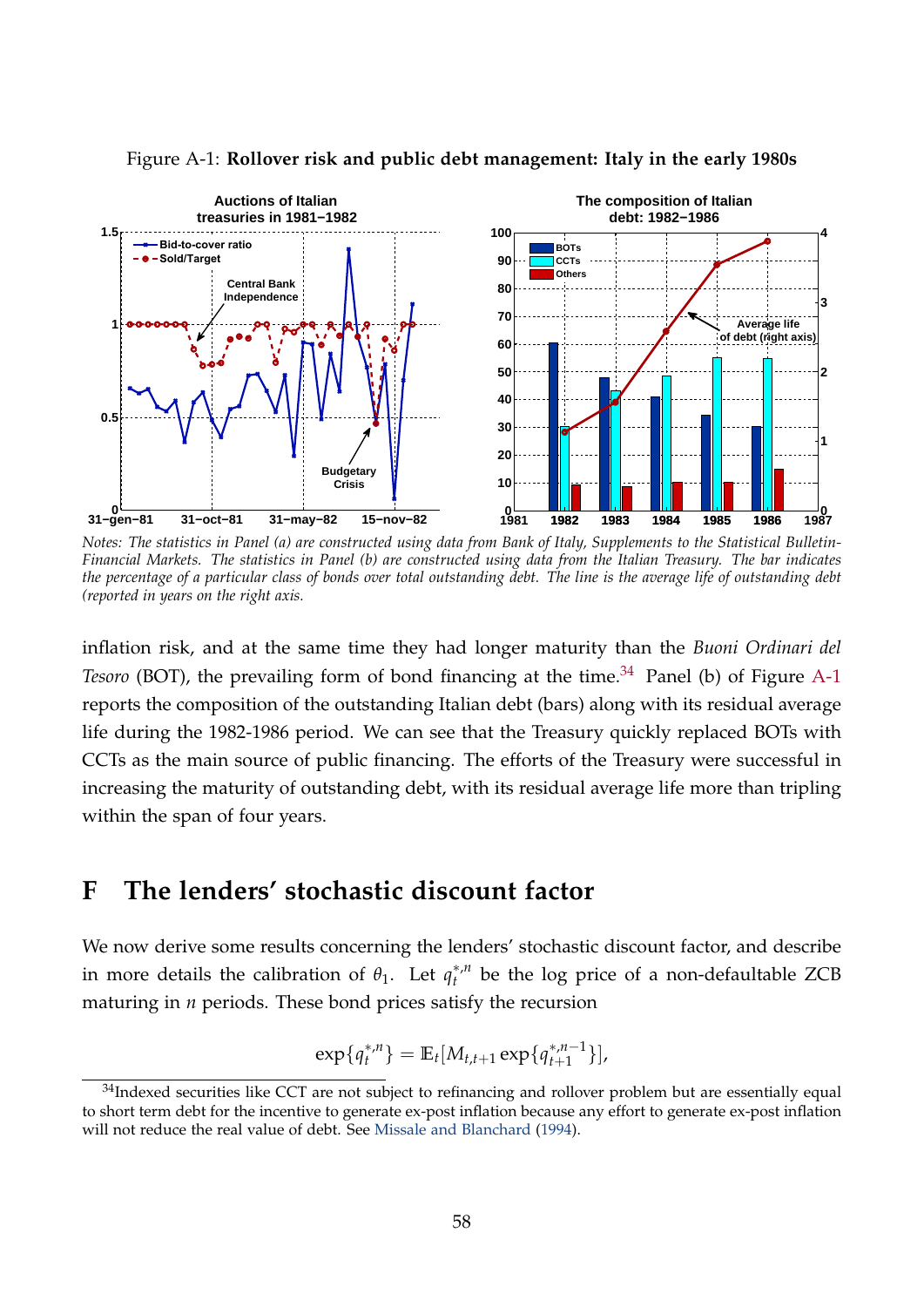where  $M_{t,t+1}$  is defined in the system [\(13\)](#page-15-2), and the initial condition is  $q_t^0 = 0$ . [Ang and](#page-40-4) [Piazzesi](#page-40-4) [\(2003\)](#page-40-4) show that  $\{q_t^{*,n}\}$  $\{f^{*,n}\}$  are linear functions of the state variable  $\chi_t$ ,

$$
q_t^{*,n} = A_n + B_n \chi_t,
$$

where  $A_n$  and  $B_n$  satisfy the recursion

<span id="page-58-0"></span>
$$
B_{n+1} = -\phi_1 + B_n \rho^*,
$$
  
\n
$$
A_{n+1} = -\phi_0 + A_n + B_n \mu^* + \frac{1}{2} B_n^2 \sigma_{\chi'}^2,
$$
\n(A.23)

with  $A_0 = B_0 = 0$ ,  $\rho^* = [\rho_\chi - \sigma_\chi^2]$ *z*<sup>2</sup> $\kappa_1$ ] and  $\mu^* = [\mu_\chi(1 - \rho_\chi) - \sigma_\chi^2]$  $\chi^2$ κ<sub>0</sub>]. In order to avoid the divergence of  $B_n$  for large *n*, we restrict  $\theta_1$  to satisfy  $|\rho^*| < 1$ .

### **F.1 Results from the pricing model**

#### **F.1.1 The risk-free rate**

By definition, log-yields on a bond maturing next quarter equal  $y_t^1 = -q_t^{*,1}$  $t^{*}$ . In the model, those are equal to

<span id="page-58-1"></span>
$$
y_t^1 = \phi_0 + \phi_1 \chi_t. \tag{A.24}
$$

The mean and variance of  $y_t^1$  can then be derived as a function of the model parameters

$$
\mathbb{E}[y_t^1] = \phi_0 + \phi_1 \mu_\chi \qquad \text{var}[y_t^1] = \phi_1^2 \frac{\sigma_\chi^2}{(1 - \rho_\chi^2)}.
$$
 (A.25)

#### **F.1.2 Expected excess returns**

By definition, holding period excess log returns on a ZCB maturing in *n* periods equal  $rx_{t+1}^n = q_{t+1}^{*,n-1} - q_t^{*,n} + q_t^{*,n}$  $t^{*,1}_{t}$ . Substituting the expression for log prices, we can rewrite it as

$$
rx_{t+1}^{n} = \underbrace{[A_{n-1} + B_{n-1} \mu_{\chi}(1 - \rho_{\chi}) - A_n + A_1]}_{\tilde{A}_n} + \underbrace{[B_{n-1} \rho_{\chi} - B_n + B_1]}_{\tilde{B}_n} \chi_t + B_{n-1} \varepsilon_{\chi, t+1}, \quad (A.26)
$$

where  $A_j$  and  $B_j$  are defined in [\(A.23\)](#page-58-0). Taking conditional expectations on both sides, we obtain

$$
\mathbb{E}_t[r x_{t+1}^n] = \tilde{A}_n + \tilde{B}_n \chi_t, \tag{A.27}
$$

which verifies that expected excess log returns are linear functions of *χ<sup>t</sup>* .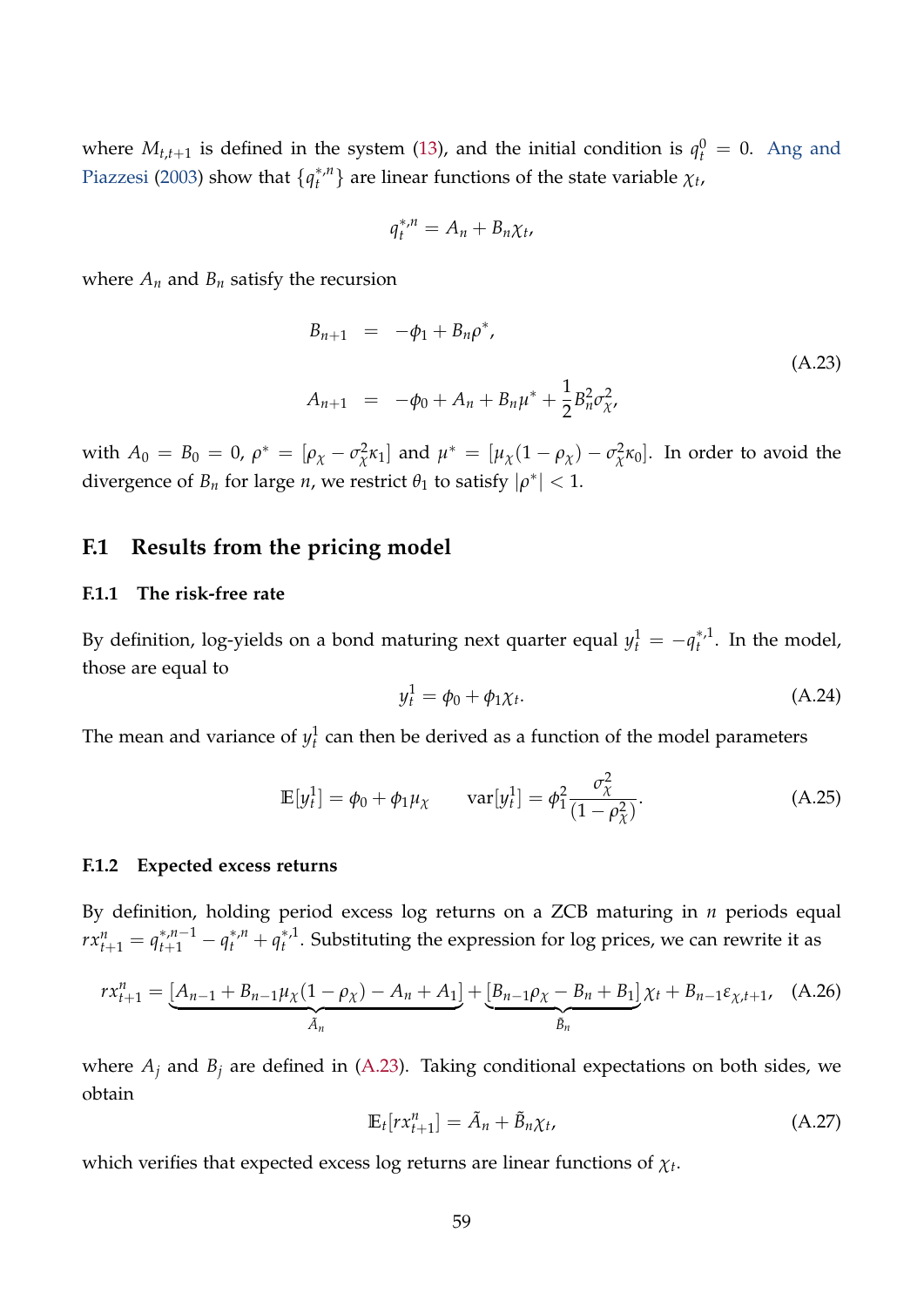### **F.2** Calibration of  $\theta_1$

We use the data on the term structure of German's interest rates to construct time series for realized excess log returns and the log forward rates for  $n = 4, 8, 12, 16, 20$ . Table [A-1](#page-19-0) reports summary statistics on yields and realized excess log returns as a function of *n*.

|                                |      | Mean Standard deviation Sharpe Ratio                                                                  |      |
|--------------------------------|------|-------------------------------------------------------------------------------------------------------|------|
| $y_t^1$ – infl <sub>t</sub>    | 2.16 | 1.93                                                                                                  |      |
| $y_t^{20}$ – infl <sub>t</sub> | 2.94 | 1.72                                                                                                  |      |
| $rx_{t+1}^4$                   | 0.21 | 2.05                                                                                                  | 0.11 |
| $rx_{t+1}^8$                   | 0.94 | 4.22                                                                                                  | 0.22 |
| $rx_{t+1}^{12}$                | 1.54 | 6.08                                                                                                  | 0.25 |
| $rx_{t+1}^{16}$                | 2.02 | 7.70                                                                                                  | 0.26 |
| $rx^{20}_{1}$                  | 2.40 | 9.14                                                                                                  | 0.26 |
|                                |      | Notes: The sample period is 1973:Q1-2013:Q4. The inflation rate is the year-on-year percentage change |      |

Table A-1: **Summary statistics: yields and holding period returns**

*in the German CPI index, obtained from OECD Main Economic Indicators*. Variables are reported as annualized percentages.

We can verify that the yield curve slopes up on average: yields on 5 years bonds are, on average, 80 basis points higher than yields on bonds maturing next quarter. We can also see that long term bonds earn a positive excess return on average. For example, holding a 5 year bond and selling it off next quarter earns, on average, an annualized premium of 2.40% relative to investing in a bond that matures next quarter. Excess returns on long term bonds increase monotonically with *n*, and so does their Sharpe ratio.

Table [A-2](#page-21-1) reports the results of the C-P regressions. The top panel reports OLS estimates of equation [\(17\)](#page-18-2), where  $\overline{rx}_{t+1}$  are realized excess log returns averaged across  $n = 4, 8, 12, 16, 20$ and the vector  $\mathbf{f}_t$  includes the risk-free rate and the log forward rates for these five maturities. The bottom panel reports the individual bond regressions of equation [\(18\)](#page-18-0).

Differently from the analysis of [Cochrane and Piazzesi](#page-41-11) [\(2005\)](#page-41-11) on U.S. data, the estimated vector *γ*ˆ is not "tent" shaped. However, we confirm using German data the finding that a single linear combination of log forward rates has predictive power for excess log returns, and that the sensitivity of the latter to this factor (the estimated *bn*'s) increases with the maturity of the bonds.

The parameters in  $\theta_1$  are chosen as follows. First, we set  $\phi_0$  and  $\phi_1$  so that the model implied mean and standard deviation of  $y_t^1$ , defined in the equations [\(A.25\)](#page-58-1), match the sample statistics reported in Table [A-1.](#page-19-0)<sup>[35](#page-59-0)</sup> The remaining parameters are obtained using the method

<span id="page-59-0"></span><sup>&</sup>lt;sup>35</sup>This sets  $\phi_0$  and  $\phi_1$  implicitly as functions of  $\mu_\chi$ ,  $\rho_\chi$  and  $\sigma_\chi$ .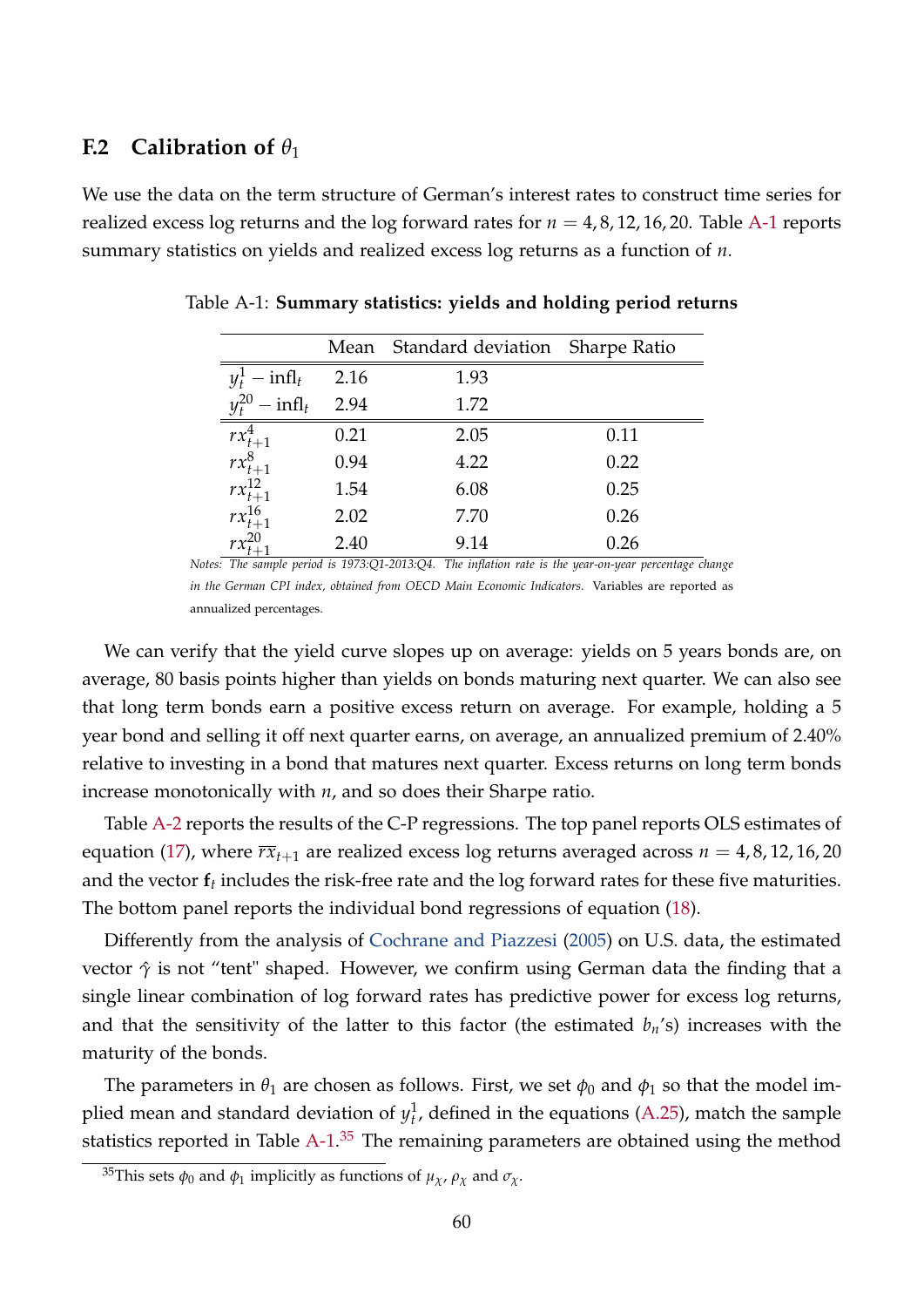|                            | $\gamma_0$     | $\gamma_1$ | $\gamma_2$ | $\gamma_3$ | $\gamma_4$ | $\gamma_5$ | $\gamma_6$ | $R^2$ |  |
|----------------------------|----------------|------------|------------|------------|------------|------------|------------|-------|--|
|                            | $-0.002$       | $-1.65$    | 5.00       | $-21.70$   | 47.20      | $-45.18$   | 16.53      | 0.12  |  |
| Estimates of equation (17) | $(-0.27)$      | $(-2.89)$  | (2.92)     | $(-2.10)$  | (1.58)     | $(-1.19)$  | (0.95)     |       |  |
|                            |                |            |            |            |            |            |            |       |  |
|                            |                |            |            | $a_n$      |            | $b_n$      |            | $R^2$ |  |
|                            | $\overline{4}$ |            |            | $-0.001$   |            | 0.46       |            | 0.20  |  |
|                            |                |            |            | $(-2.06)$  |            | (5.48)     |            |       |  |
|                            | 8              |            | $-0.000$   |            | 0.77       |            | 0.13       |       |  |
|                            |                |            | $(-0.37)$  |            | (4.92)     |            |            |       |  |
| Estimates of equation (18) | 12             |            | 0.000      |            | 1.02       |            | 0.11       |       |  |
|                            |                |            | (0.14)     |            | (4.60)     |            |            |       |  |
|                            | 16             |            | 0.001      |            | 1.27       |            | 0.11       |       |  |
|                            |                |            | (0.30)     |            | (4.55)     |            |            |       |  |
|                            | 20             |            |            | 0.001      | 1.48       |            | 0.11       |       |  |
|                            |                |            | (0.34)     |            | (4.56)     |            |            |       |  |

Table A-2: **C-P regressions**

*Notes: The sample period is 1973:Q1-2013:Q4. Robust t*−*statistics in parenthesis.*

of simulated moments. The empirical targets contains two distinct sets of moments. The first set includes the results of the second stage regression reported in Table [A-2](#page-21-1) for an  $n = 20$ bond, specifically the point estimates for  $a_{20}$ ,  $b_{20}$ , and the standard deviation of the OLS residuals. In the second set of moments we include the parameters of an AR(1) model estimated on the first stage factor,  $x_t = \hat{\gamma}_0 + \hat{\gamma}' \mathbf{f}_t$ . We choose the remaining parameters in  $\theta_1$  in order to minimize a weighted distance between these sets of moments and the corresponding statistics computed in model simulated data. The weighting matrix is diagonal, with the inverse of each sample moment (in absolute value) on the main diagonal. The model implied statistics are computed on a long simulation  $(T = 5000)$  from the model. In simulations, we add small measurement errors to the forward rates in order to avoid multicollinearity when estimating the [Cochrane and Piazzesi](#page-41-11) [\(2005\)](#page-41-11) first stage regression.

### <span id="page-60-0"></span>**G Numerical solution**

Before explaining the numerical solution, it is convenient to simplify the objects in the recursive equilibrium. In particular, we can drop *ξ* from the state vector and when a function depends on *ξ* we will make such dependence explicit. From now onward we let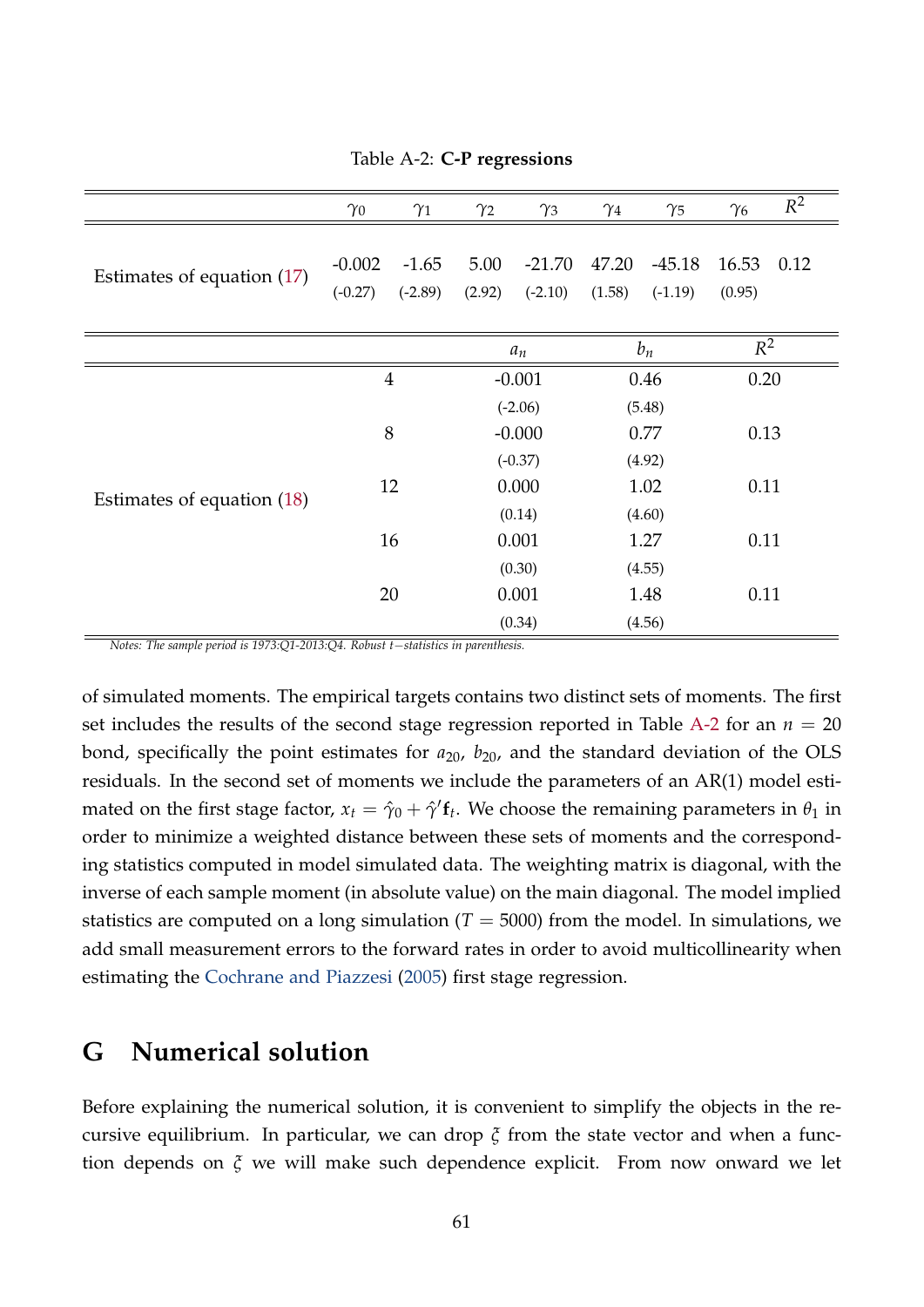$S = [B, \lambda, \gamma, \chi, \pi]$  and  $s = [\gamma, \chi, \pi]$ .

In the model set up, we argued that since bond prices depend on the current default decision, they must depend on the inherited portfolio of debt, (*B*, *λ*). Because we are only interested in characterizing the equilibrium outcome along the equilibrium path, it is convenient to restrict attention to the fundamental pricing schedule,  $q_n^{\text{fund}}(s, B', \lambda')$  defined in [\(7\)](#page-8-1). This schedule solves the following functional equation:

$$
q_n^{\text{fund}}\left(\mathbf{s},B',\lambda'\right)=\mathbb{E}\left\{M\left(s_1,s_1'\right)\delta\left(\mathbf{S'},\xi'\right)q_{n-1}^{\text{fund}}\left(\mathbf{s'},B'',\lambda''\right)|\mathbf{S}\right\} \text{ for } n\geq 1
$$

where we again adopt the convention that  $q_0^{\text{fund}} = 1$ .

Moreover, to save on notation, we let  $q$  (s,  $B', \lambda'|\lambda)$  be the fundamental value of a portfolio of ZCB with decay parameter *λ* given the realization **s** for the exogenous state, and given that the government's choices for the new portfolio is  $[B', \lambda']$ .<sup>[36](#page-61-0)</sup> Also, we now let *B* to be the face value of outstanding debt. The price of this portfolio of ZCB can be written as

$$
q\left(\mathbf{s},\mathbf{B}',\lambda'|\lambda\right) = \mathbb{E}\left\{M\left(s_1,s_1'\right)\delta\left(\mathbf{S}',\xi'\right)\left[\lambda+(1-\lambda)q\left(\mathbf{s}',\mathbf{B}'',\lambda''|\lambda\right)\right]|\mathbf{S}\right\},\tag{A.28}
$$

where  $B'' = B'$  (*s'*, *B'*,  $\lambda'$ ) and  $\lambda'' = \lambda'$  (*s'*,  $B'$ ,  $\lambda'$ ).

With this notation, we can then rewrite the decision problem for the government using three simple sub-problems. We define the value of repaying the debt conditional on lenders rolling over the debt,  $V_{\text{roll}}^R(\mathbf{S})$ , as follows

<span id="page-61-2"></span>
$$
V_{\text{roll}}^{R}(\mathbf{S}) = \max_{B',\lambda'} \left\{ U(\tau Y - \lambda B + \Delta) + \beta \mathbb{E}[V(B',\lambda',\mathbf{s}')|\mathbf{S}] \right\},\tag{A.29}
$$

where

<span id="page-61-1"></span>
$$
\Delta = q\left(\mathbf{s}, B', \lambda'|\lambda'\right)B' - q\left(\mathbf{s}, B', \lambda'|\lambda\right)(1-\lambda)B,
$$

and  $Y = \exp\{y\}$ . The value of repaying conditional on lenders not rolling over the debt,  $V_{\text{no roll}}^R(\mathbf{S})$ , is

<span id="page-61-3"></span>
$$
V_{\text{no roll}}^{R}(\mathbf{S}) = \left\{ U(\tau Y - \lambda B) + \beta \mathbb{E}[V(B(1 - \lambda), \lambda, \mathbf{s}')] \mathbf{S} \right\},\tag{A.30}
$$

while the value of defaulting,  $V^D(y, \chi)$ , is

$$
V^D(y,\chi) = \left\{ U(\tau Y[1-d(Y)]) + \beta \{ \psi \mathbb{E}[V(0,\overline{\lambda},y',\chi',\pi')]|\mathbf{S}] + (1-\psi)\mathbb{E}[V^D(y',\chi')|\mathbf{S}] \} \right\}.
$$
 (A.31)

Note that  $V^D(.)$  does not depend on  $\pi$  because this process is assumed to be iid. The value

<span id="page-61-0"></span><sup>&</sup>lt;sup>36</sup>Note that we need to price an arbitrary  $\lambda$  portfolio, given government choices  $[B',\lambda']$ , in order to know the market value of the portfolio repurchased by the government. See [Sanchez, Sapriza, and Yurdagul](#page-43-2) [\(2015\)](#page-43-2) for a discussion of this issue.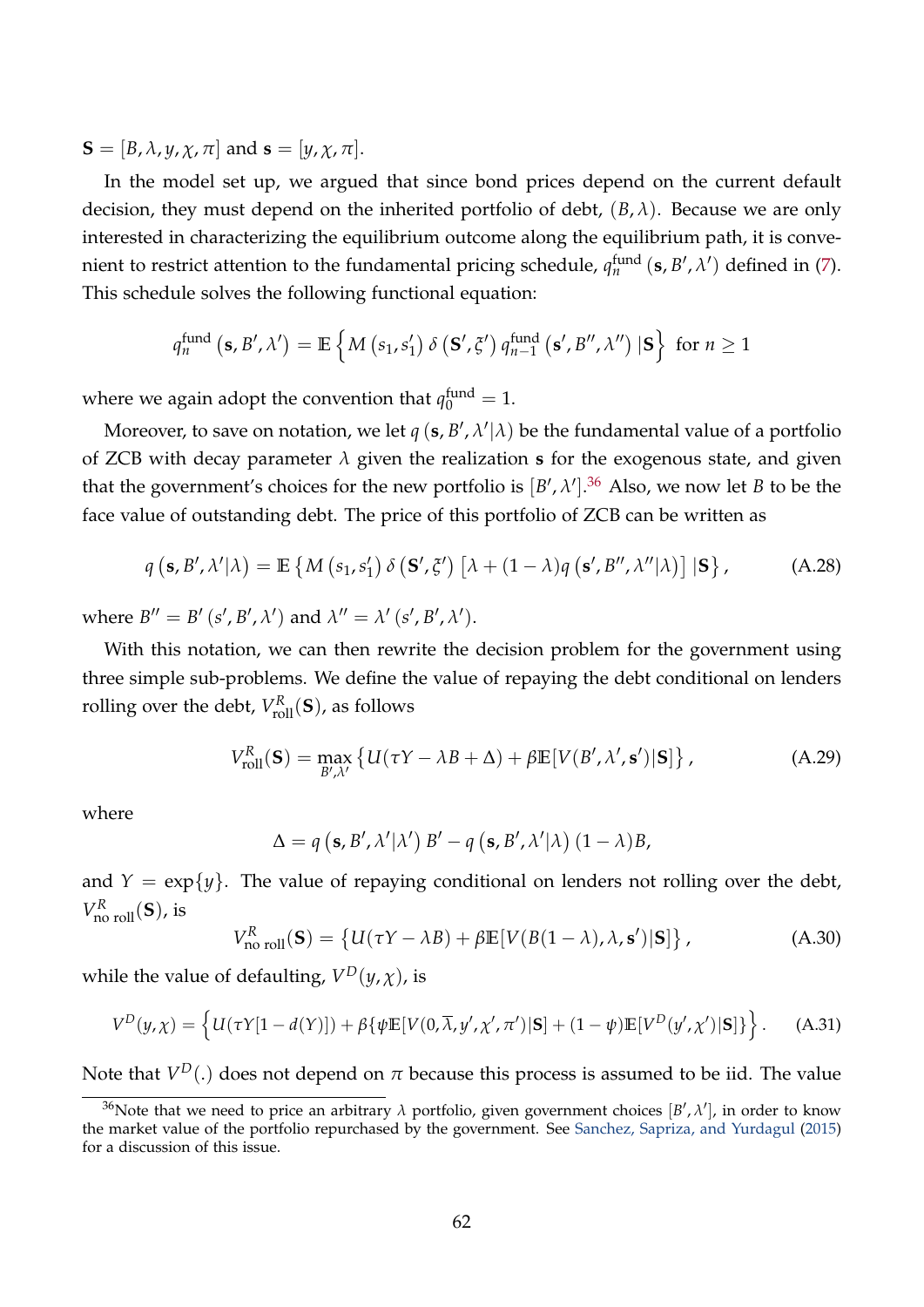function of the government can then be written as

$$
V(\mathbf{S}, \xi) = \begin{cases} V_{\text{roll}}^R(\mathbf{S}) & \text{if } V_{\text{no roll}}^R(\mathbf{S}) \ge V^D(y, \chi) \\ V_{\text{roll}}^R(\mathbf{S}) & \text{if } V_{\text{no roll}}^R(\mathbf{S}) < V^D(y, \chi) \text{ and } \xi = 0 \\ V^D(y, \chi) & \text{if } V_{\text{no roll}}^R(\mathbf{S}) < V^D(y, \chi) \text{ and } \xi = 1 \end{cases}
$$

This value function, its associated policy functions and the fundamental pricing function are enough to determine the equilibrium outcome path. This is because the equilibrium price of a bond portfolio on path is either zero - in the case of a fundamental default or a rollover crisis - or it is equal to the fundamental value defined in  $(A.28)$  if there is repayment in the current period.

The numerical solution of the model consists in approximating the fundamental pricing schedule *q*, and the value functions  $\{V_{\text{roll}}^R(\mathbf{S}), V_{\text{no roll}}^R(\mathbf{S}), V^D(y, \chi)\}$ . We approximate the value functions using a mixture of projection and discrete state space methods. The inverse of the maturity for the debt portfolio,  $\lambda$ , is assumed to be a discrete variable from the set  $\Lambda = \{\lambda_1, \lambda_2, ..., \lambda_{N_\lambda}\}.$  Moreover, we let  $\mathcal{B} = \{B_1, ..., B_{N_B}\}\)$  be the set of debt levels over which we approximate the value function. The value functions are approximated using piece-wise smooth functions. Specifically,  $V_{\text{roll}}^R(.)$ , is approximated as follows,

$$
V_{\text{roll}}^R(\lambda_j, B_k, \mathbf{s}) = \gamma_{\text{roll},(\lambda_j, B_k)}^R \mathbf{T}(\mathbf{s}),
$$

where  $\mathbf{s} = [y, \chi, \pi] \in \mathcal{S}$  is a realization of the exogenous state variables from a set of points  $\mathcal{S}$ ,  $\gamma_{\text{rc}}^R$  $R_{\text{roll},(\lambda_j,B_k)}$  is a vector of coefficients and  $\mathbf{T}(.)$  is a vector collecting Chebyshev's polynomials. The value of repaying conditional on the lenders not rolling over the debt, and the value of defaulting are defined in a similar fashion, and we denote by  $\gamma^R_{\mathsf{n}}$  $_{\rm no\ roll, (\lambda_j, B_k)}^R$  and  $\gamma^D$ the coefficients that parametrize those values. Note that  $\gamma^D$  is independent on the  $(\lambda, B)$ inherited by the government, and it is restricted to be a function of the exogenous state variables **s**. The pricing schedule *q* in equation [\(A.28\)](#page-61-1) is approximated on a grid. Specifically, let  $\tilde{\cal B} = \{\tilde{B}_1,\ldots,\tilde{B}_{N_{\tilde{B}}}\}$  be the set of debt levels that the government can choose. The pricing schedule is then approximated on  $\tilde{\cal B} \times \Lambda \times \Lambda \times {\cal S}^q$ . Note that we allow the grid for the exogenous state variables,  $S<sup>q</sup>$ , to be different from the one used in the approximation of the value function. This degree of flexibility is helpful because pricing schedules in model of sovereign debt are highly non-linear in the state variables, while value functions tend to be smoother.

We index the numerical solution by  $[\Gamma, q]$ , with  $\Gamma = \{[\gamma_{\text{rc}}^R \rangle]$  $_{\text{roll},(\lambda_j,B_k)}^R$ ,  $\gamma_\mathbf{n}^R$  $\{\begin{bmatrix}R\text{ non }-\text{roll},(\lambda_j,B_k)\end{bmatrix}$ *j,k*,  $\gamma^D\}$  collecting the coefficients that parametrize the value functions. The numerical solution is obtained via value function iteration. Specifically, the algorithm is as follows: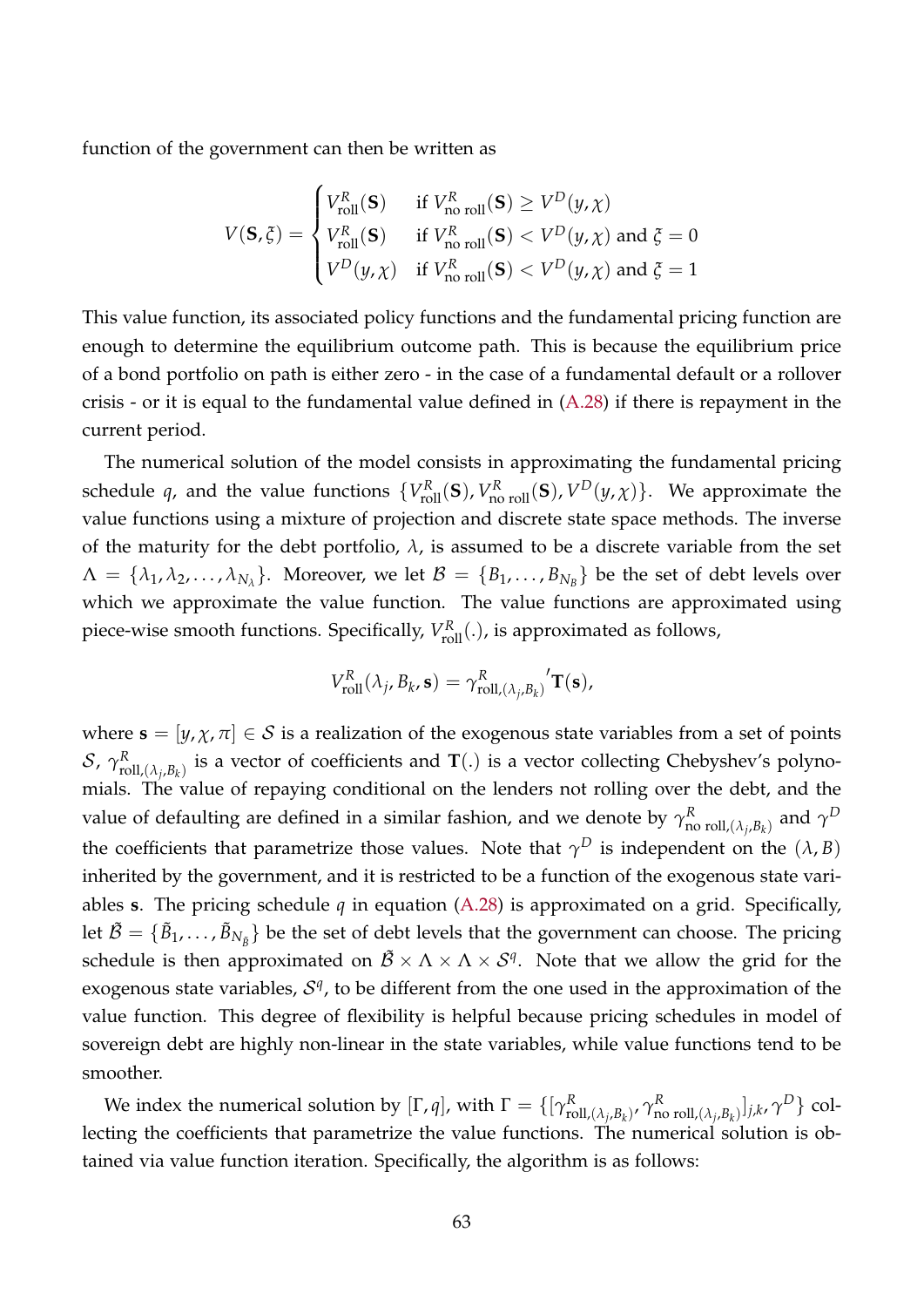**Step 0: Defining the state space and the polynomials.** Specify the set of values in B,  $Λ$ ,  $\tilde{B}$ . Set upper and lower bounds for the exogenous state variables  $(γ, χ, π)$ , and construct individual grids for each exogenous state. Construct a tensor grid  $S$  for the exogenous state variables, and the associated Chebyshev's polynomials **T**(.). These are used for the approximation of the value functions. Construct a tensor grid  $S<sup>q</sup>$  for the approximation of the pricing schedule.

**Step 1: Update value functions.** Start with a guess for the value and pricing functions, ( $\Gamma^c$ ,  $q^c$ ). For each point in  $\mathcal{B} \times \Lambda \times \mathcal{S}$ , update the value functions using the definitions in equations [\(A.29\)](#page-61-2)-[\(A.31\)](#page-61-3). Denote by  $\Gamma^u$  the updated guess, and by  $[r_{\text{roll}}^R, r_{\text{no roll}}^R, r^D]$  the distance between the initial guess and its update using the sup-norm.

**Step 2: Update pricing function.** For each exogenous state **s** in  $S<sup>q</sup>$ , and for each  $(B', \lambda', \lambda) \in \mathcal{B} \times \Lambda \times \Lambda$ , evaluate the right hand side of equation [\(A.28\)](#page-61-1) using ( $\Gamma^u$ ,  $q^c$ ). Denote by  $\hat{q}^u(s, B', \lambda'|\lambda)$  this value, and by  $r^\mathcal{Q}$  the distance between  $q^c$  and  $\hat{q}^u$  under the sup norm. Update the pricing schedule as

$$
q^{u}(.) = a\hat{q}^{u}(.) + (1-a)q^{c}(.) \qquad a \in (0,1).
$$

This step is carried out once every 10 iterations.

**Step 3: Iteration.** If  $\max\{r_{\text{roll}}^R, r_{\text{no roll}}^R, r^D\} \le 10^{-5}$  and  $r^Q \le 10^{-3}$ , stop the algorithm. If not, set  $(\Gamma^u, q^u)$  as the new guess, and repeat Step 1-2.  $\Box$ 

Regarding the specifics of the algorithm, we set the upper and lower bound for the exogenous states to be equal to  $+/-3$  standard deviations of the stochastic processes. We then select 5 equally spaced points between these bounds for the approximation of the value function. The set  $S$  contains, therefore, 125 distinct points. For the approximation of the pricing function, instead, we consider 41 points on the *y* dimension, and 5 points on the *χ* and *π* dimension. The set  $S<sup>q</sup>$  contains, therefore, 1025 distinct points. The upper and lower bound for *B* are [0, 14]. When approximating the value function, we construct *B* using 71 equally spaced points in this interval. The grid for  $\lambda$  contains 11 equally spaced values within the interval  $[1/(4 \times 8), 1/(4 \times 5.5)]$ . This interval implies a range of  $+/- 1.25$  years around an average observed maturity of 6.75 years, the Italian pre-crisis level. The grid for debt choices over which the pricing schedule is defined,  $\tilde{\beta}$ , consists of 650 points in the [0,14] interval. The grid has 50 equally spaced points on the  $[0, 6)$  segment, 590 points on the  $[6, 12)$ segment, and 20 points on the [12, 14] segment.

When iterating over the value and pricing functions, we compute expectations over future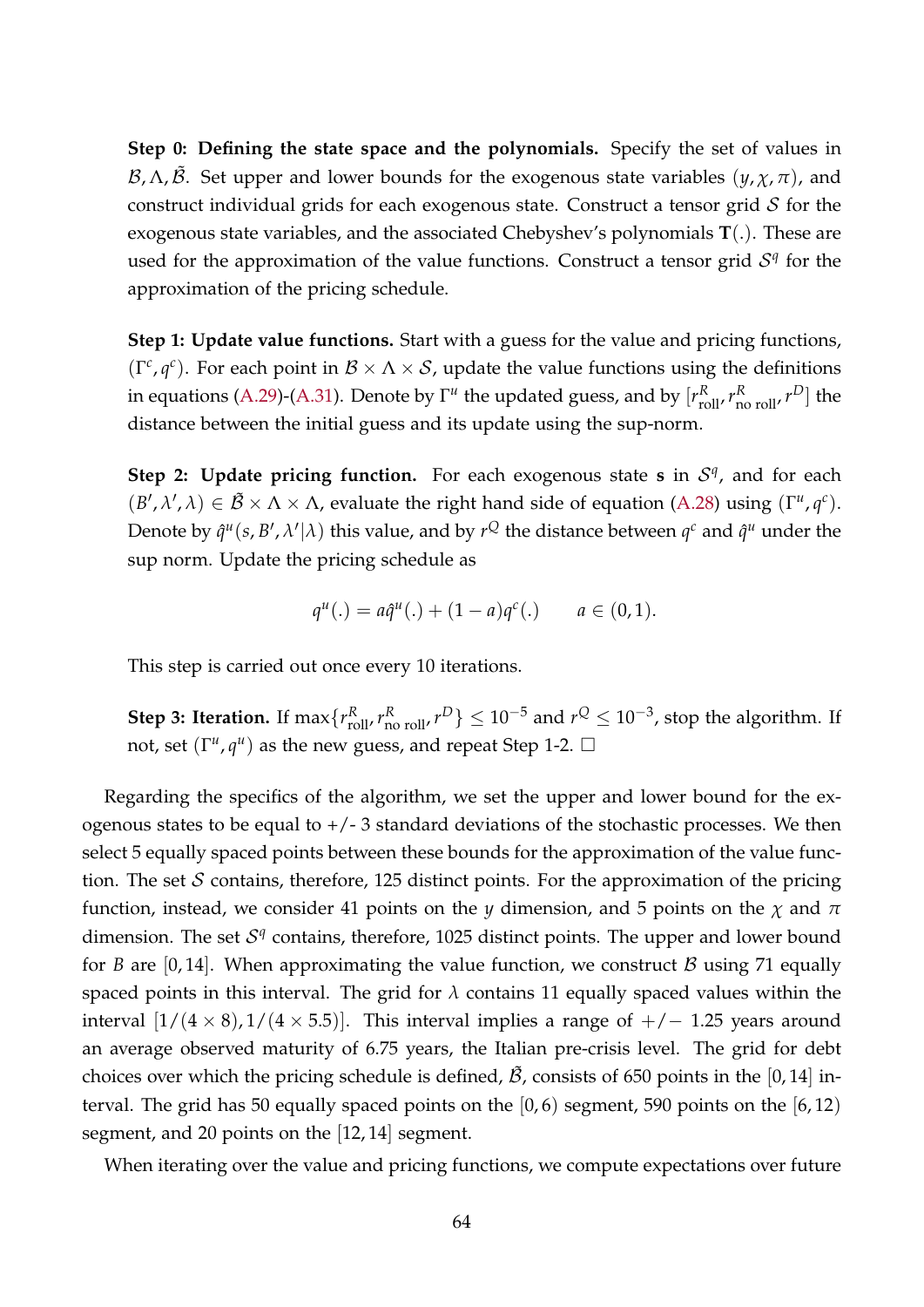outcomes using Gauss-Hermite quadrature, with  $n = 5$  points on each random variable. The smoothing parameter for the updating of the pricing schedule is set at  $a = 0.20$ .

### <span id="page-64-0"></span>**G.1 Simulations**

We now explain how we simulate trajectories from the model. Let  $\{y_t, \chi_t, \pi_t, \xi_t\}_{t=1}^T$  a realization of length *T* for the exogenous variables of the model, and let  $(B_t, \lambda_t)$  be the face value of debt and the decay parameter of the debt portfolio that the government inherited. We assume that the government is not currently in a default. The simulation consists in obtaining the default decision,  $\delta_t$ , the characteristics of the new debt portfolio,  $(B_{t+1}, \lambda_{t+1})$ , and the equilibrium price of a portfolio of type  $\lambda$ ,  $q_t(\lambda)$ .

Given the state variables  $S_t$ , we first compute  $V_{\text{no roll}}^R(S_t)$  and  $V^D(y_t, \chi_t)$  using the numerical solution Γ. If  $ξ_t ≥ π_{t-1}$  and  $V^R_{\text{no roll}}(S_t) ≤ V^D(S_t)$ , the government enters the default state and we set  $\delta_t = 0$ . If  $V_{\text{no roll}}^R(\mathbf{S}_t) > V^D(y_t, \chi_t)$  or  $\xi_t < \pi_{t-1}$ , instead, we proceed as follows

**Step 1:** For each  $B' \in \tilde{B}$  and each  $\lambda' \in \Lambda$ , linearly interpolate the fundamental pricing schedule along the **s** dimension to obtain  $\hat{q}(s_t, B', \lambda' | \lambda_t)$  and  $\hat{q}(s_t, B', \lambda' | \lambda')$ .

**Step 2:** Given  $\hat{q}(s_t, B', \lambda' | \lambda_t)$  and  $\hat{q}(s_t, B', \lambda' | \lambda')$ , compute

$$
U(\tau \exp\{y_t\} - B_t + \Delta(\mathbf{S}_t, B', \lambda')) + \beta \mathbb{E}[V(B', \lambda', s_{t+1})|s_t],
$$

for each  $(B', \lambda')$  pair. Expectations over future values are evaluated using Gauss-Hermite quadrature and the numerical solution Γ.

**Step 3:** Maximize the above expression over  $(B', \lambda')$ , and let  $(B^{*'} , \lambda^{*'} )$  be the portfolio that obtains the maximum. If the maximum is greater than  $V^D(y_t, \chi_t)$ , than set  $B_{t+1} =$  $B^*{}', \lambda_{t+1} = \lambda^*{}', \delta_t = 1$ , and  $q_t(\lambda) = \hat{q}(\mathbf{s}_t, B_{t+1}, \lambda_{t+1} | \lambda)$ . Else, set  $\delta_t = 0$ .  $\Box$ 

This procedure for simulating the model allows us to compute endogenous variables at every point in the state space, even if they are not in our grid. When computing summary statistics on model simulations, we condition on periods during which the economy is not in a default. The government reenters capital markets with a debt of zero, this implying debt trajectories that drift up for some periods. When computing summary statistics, we drop these periods in order to guarantee that the endogenous variables settle at their ergodic distribution.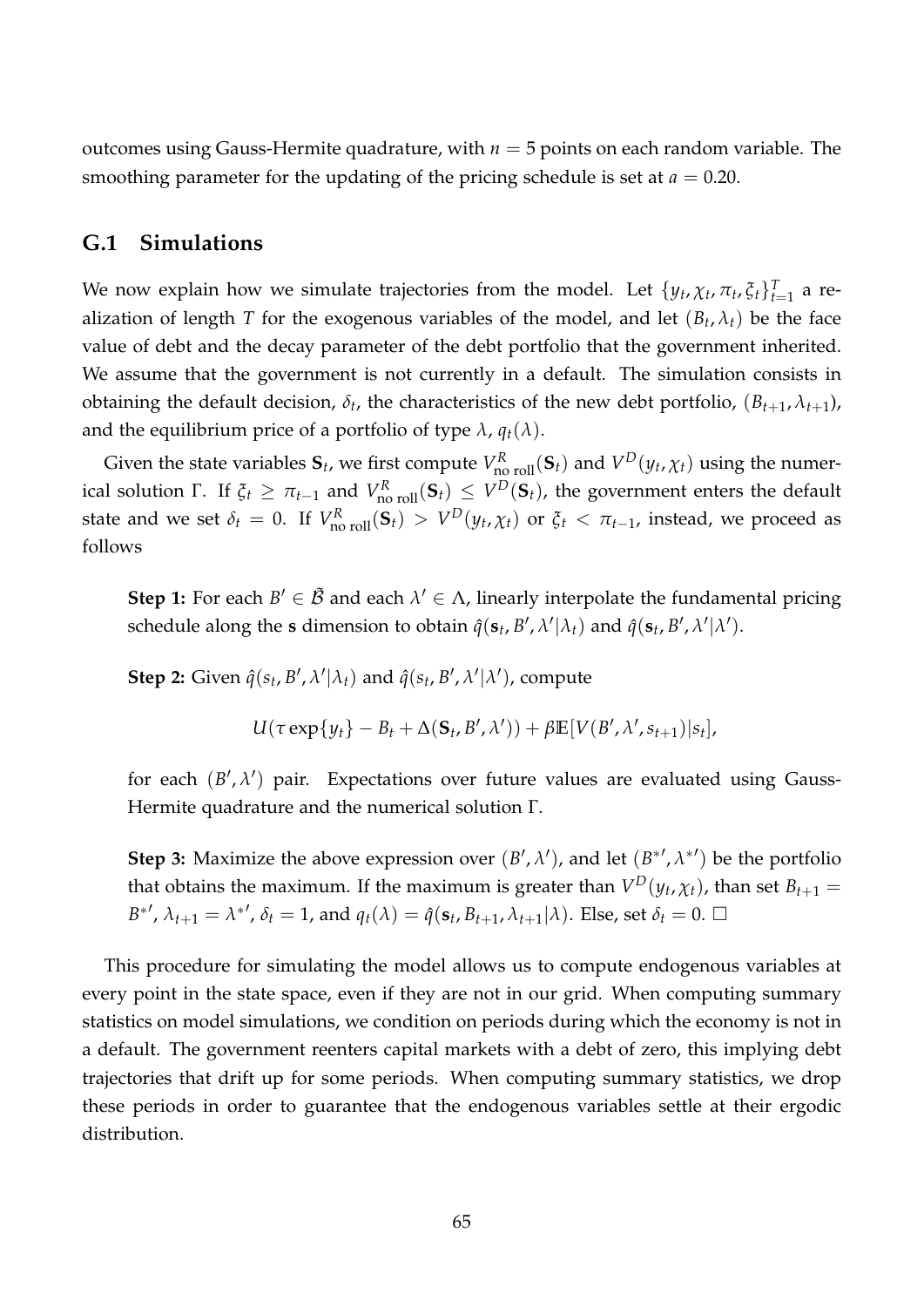### <span id="page-65-0"></span>**H Details of the Counterfactual Experiment**

This section details the counterfactual experiment of Section [5.1.](#page-28-0) First, we explain how we use the auxiliary particle filter to extract information on the state vector given data on detrended real GDP, the estimated  $\chi_t$  series, interest rate spreads and the empirical counterpart of  $\lambda'$ . Second, we discuss how the retrieved state vector is used to generate the decomposition of Figure [5.](#page-29-0)

### **H.1 Particle Filtering**

The model has five state variables  $S_t = [B_t, \lambda_t, y_t, \chi_t, \pi_t]$ .<sup>[37](#page-65-1)</sup> The vector  $\mathbf{Y}_t$  collects the observables for quarter *t*. The state-space representation is

$$
\mathbf{Y}_t = \mathbf{g}(\mathbf{S}_t) + \eta_t
$$
  

$$
\mathbf{S}_t = \mathbf{f}(\mathbf{S}_{t-1}, \varepsilon_t).
$$

The first equation is the measurement equation, with *η<sup>t</sup>* being a vector of iid Gaussian errors with variance-covariance matrix equal to  $\Sigma$ . The second equation is the transition equation, describing the law of motion for the model's state variables. The vector *ε<sup>t</sup>* collects the innovations to the structural shocks  $y_t$ ,  $\chi_t$  and  $\pi_t$ . The functions  $g(.)$  and  $f(.)$  are generated using the numerical procedure described in Appendix [G.](#page-60-0)

Let  $\mathbf{Y}^t = [\mathbf{Y}_1, \dots, \mathbf{Y}_t]$ , and denote by  $p(\mathbf{S}_t | \mathbf{Y}^t)$  the conditional distribution of the state vector given observations up to period *t*. Although the conditional density of **Y***<sup>t</sup>* given **S***<sup>t</sup>* is known and Gaussian, there is no analytical expression for the density  $p(\mathbf{S}_t|\mathbf{Y}^t).$  We use the auxiliary particle filter to approximate this density for each *t*. The approximation is done via a set of pairs  $\{\mathbf{S}_t^i, \tilde{w}_t^i\}_{i=1}^N$ , in the sense that

$$
\frac{1}{N}\sum_{i=1}^N f(\mathbf{S}_t^i)\tilde{w}_t^i \stackrel{\text{a.s.}}{\to} \mathbb{E}[f(\mathbf{S}_t)|\mathbf{Y}^t],
$$

and it is used to obtain the (mean) trajectory of the state vector over the sample. We refer to  $\mathbf{S}_t^i$  as a particle and to  $\tilde{w}_t^i$  as its weight. The algorithm used to approximate  $\{p(\mathbf{S}_t|\mathbf{Y}^t)\}_t$ builds on [Kitagawa](#page-42-14) [\(1996\)](#page-42-14) and [Pitt and Shephard](#page-43-9) [\(1999\)](#page-43-9), and it goes as follows

**Step 0: Initialization.** Set  $t = 1$ . Initialize  $\{S_i^i\}$  $_{0}^{i}$ ,  $\tilde{w}_{0}^{i}$  $\binom{i}{0}\}_{i=1}^N$  from the ergodic distribution of the model and set  $\tilde{w}_0^i = 1 \ \forall i$ .

<span id="page-65-1"></span><sup>37</sup>We can drop *ξ* from the state vector because we are considering paths during which a default does not occur.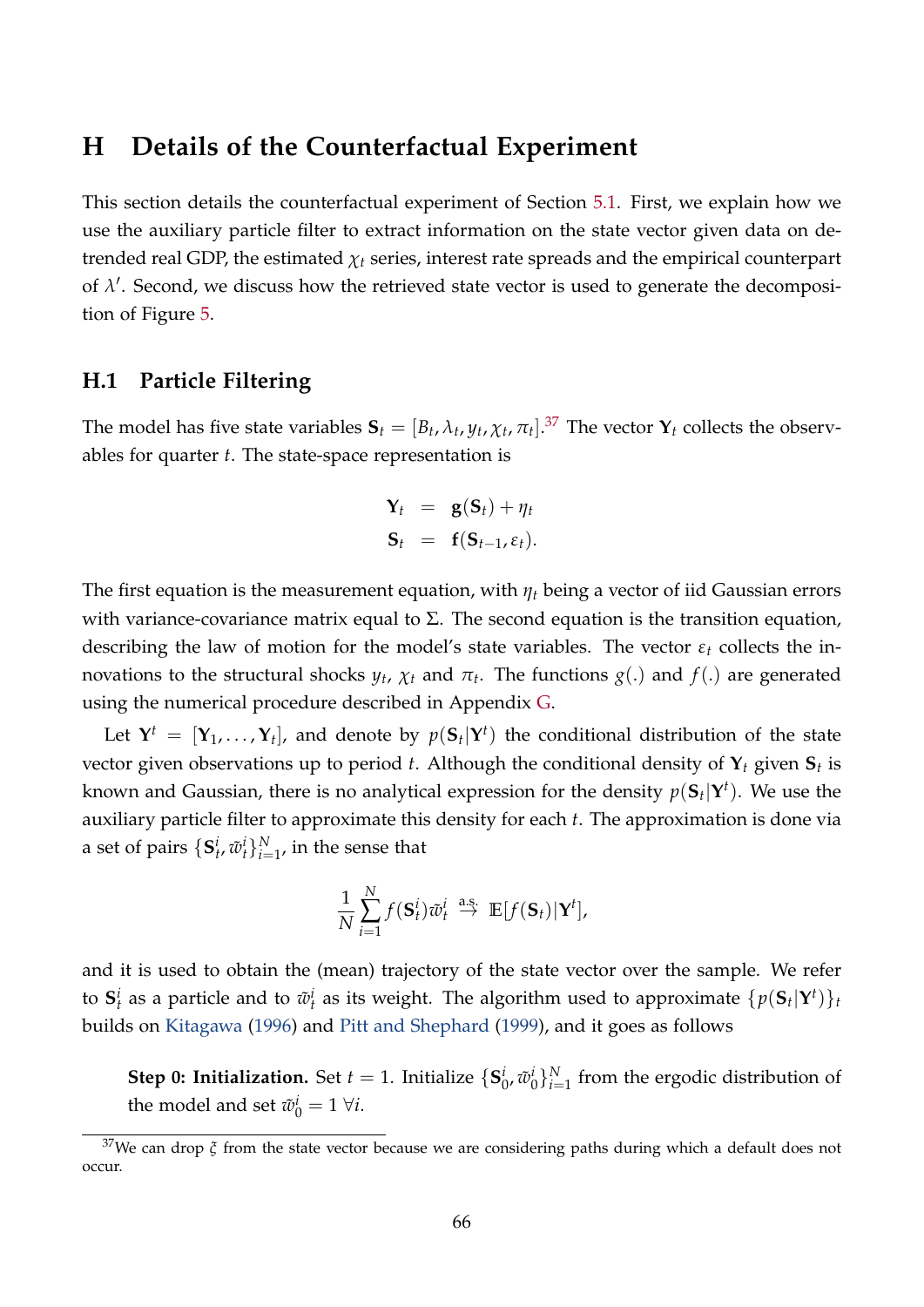**Step 1: Prediction.** For each  $i = 1, ..., N$ , simulate a particle  $S_i^i$  $\frac{i}{t|t-1}$  given  $\mathbf{S}_{t-1}^i$  from the proposal density  $g(\mathbf{S}_t^i|\mathbf{Y}^t,\mathbf{S}_{t-1}^i)$  following the procedure described in Appendix [G.1.](#page-64-0)

**Step 2: Filtering.** Assign to each particle **S** *i t*|*t*−1 the particle weight

$$
w_t^i = \frac{p(\mathbf{Y}_t|\mathbf{S}_{t|t-1}^i)p(\mathbf{S}_t|\mathbf{S}_{t|t-1}^i)}{g(\mathbf{S}_t|\mathbf{Y}^t,\mathbf{S}_{t|t-1}^i)}\tilde{w}_{t-1}^i.
$$

**Step 3: Resampling.** Rescale the particles  $\{w_t^i\}$  so that they add up to unity, and denote these rescaled values by  $\{\tilde{w}_t^i\}$ . Sample *N* values for the state vector with replacement from  $\{S_i^i\}$ *i*<sub>t|t−1</sub>,  $\tilde{w}_t^i$ } $_{i=1}^N$ , and denote these draws by  $\{{\bf S}_t^i\}_i$ . Set  $\tilde{w}_t^i = 1 \ \forall i.$  If  $t < T$ , set  $t = t + 1$  and go to Step 1. If not, stop.  $\Box$ 

Regarding the tuning of the filter, we set  $N = 20000$ . The choice for the proposal density  $g(\mathbf{S}_t|\mathbf{Y}^t,\mathbf{S}_t^i)$ *t*|*t*−1 ) follows [Bocola](#page-41-10) [\(2016\)](#page-41-10), see its Online Appendix. The matrix **Σ** is diagonal. We set the diagonal elements as follows. We compute the sample variance of the observables for the 2008:Q1-2012:Q2 period. The variance of the measurement errors for  $\hat{y}_t$ ,  $\hat{\chi}_t$ , and  $\lambda_{t+1}$  is set to 1% of their sample variance. For interest rate spreads, the variance of the measurement errors is set to 5% of the series sample variance. By choosing larger measurement errors for the interest rate spreads series, we are implicitly asking the filter to track as close as possible the observable shocks and the debt maturity series, while allowing for deviations between the observed interest rate spreads and the ones implied by the model.

#### **H.2 Counterfactual Experiment**

We now discuss how we use the approximation to  $\{p(\mathbf{S}_t|\mathbf{Y}^t)\}_{t=2008}^{2012:Q2}$  $t=2008:Q1$  along with the structural model to generate the decomposition presented in Figure [5.](#page-29-0)

Let  $\text{spr}_t^{\text{data}} = y_t^{20,\text{ita}} - y_t^{20,\text{ger}}$  $t_t^{\text{U,ger}}$  be the interest rate spread at time *t*, and let  $\hat{\text{spr}}_t^{\text{model}}$ *t* be

$$
\hat{\text{spr}}_t^{\text{model}} = \sum_{i=1}^N g_{\text{spr}}(\mathbf{S}_t^i) \tilde{w}_t^i
$$

where  $g_{spr}$ .) is the implicit relation between interest rate spreads and the state variables in the model. The measurement error component in Figure [5](#page-29-0) is defined as  $\text{spr}^{\text{data}}_t - \text{spr}^{\text{model}}_t$ *t* .

In order to construct the fundamental and the non-fundamental components, we generate a counterfactual spread s $\hat{\mathrm{pr}}_{t}^{\mathrm{fund}}$  $t_t^{\text{fund}}$  by simulation. We proceed as follows. Let  $t = 1$ . Set  $\pi_1^i = 0$ for every *i*, and let  $S_1^{i, \text{fund}}$  $n_1^{i,\text{tund}}$  be the state vector with  $\pi_1^i = 0$ . For each *i*, feed the model with  $S_1^{i,\text{fund}}$  $i$ , fund, and define  $s_1^{i, \text{fund}}$  $\epsilon_1$ <sup>*i*,fund</sup> to be the model implied counterfactual. We define  $S_2^{i, \text{fund}}$  $\frac{1}{2}$  be the updated state vector, where *χ i*  $i_2$  and  $y_2^i$  $\frac{i}{2}$  are consistent with their values in  $\{S_2^i\}$  $\frac{i}{2}$ ,  $\tilde{w}$ <sup>*i*</sup></sup>  $\{\pi_2^i\}, \pi_2^i = 0,$